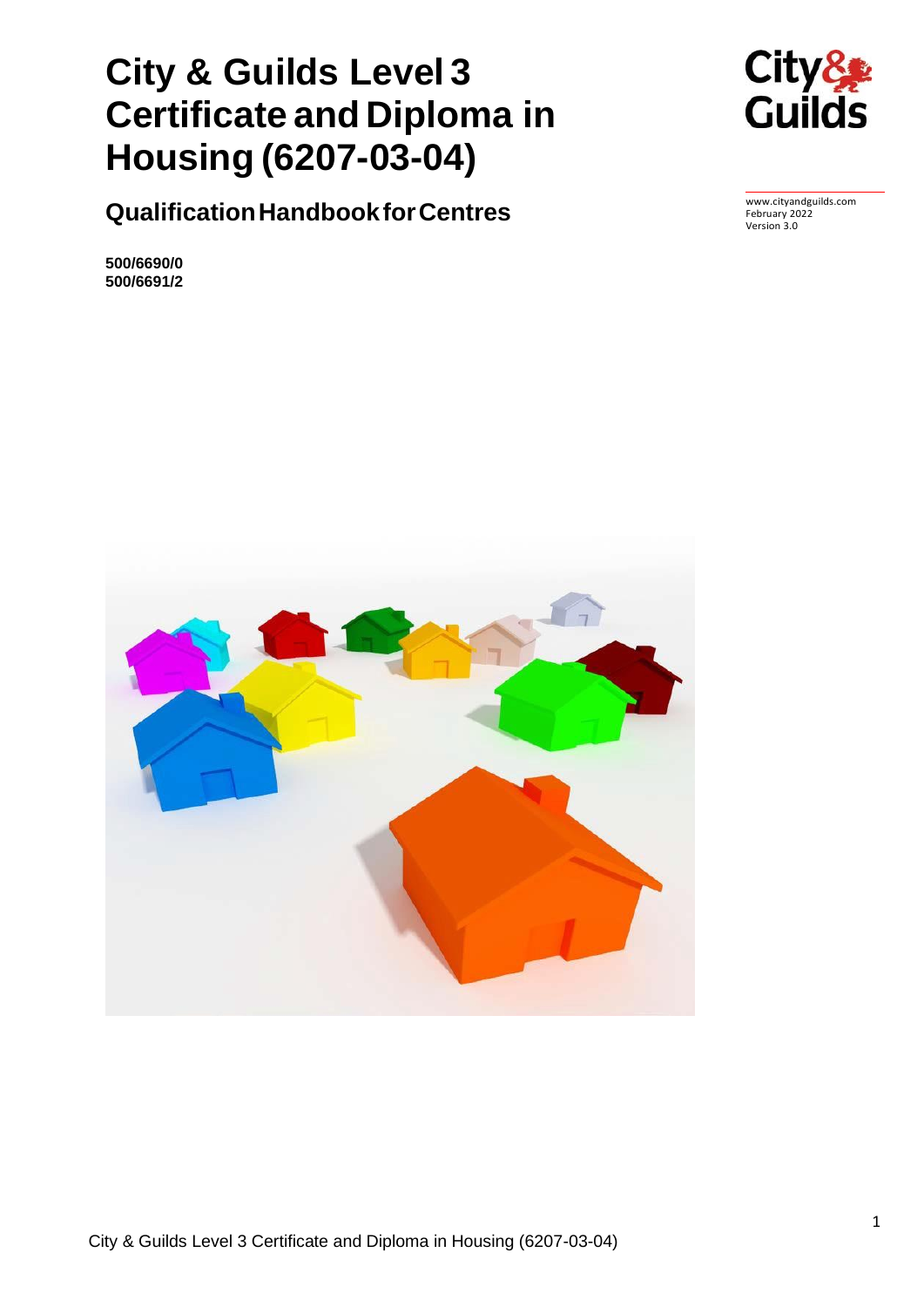### **About City & Guilds**

As the UK's leading vocational education organisation, City & Guilds is leading the talent revolution by inspiring people to unlock their potential and develop their skills. We offer over 500 qualifications across 28 industries through 8500 centres worldwide and award around two million certificates every year. City & Guilds is recognised and respected by employers across the world as a sign of quality and exceptional training.

### **City & Guilds Group**

The City & Guilds Group operates from three major hubs: London (servicing Europe, the Caribbean and Americas), Johannesburg (servicing Africa), and Singapore (servicing Asia, Australia and New Zealand). The Group also includes the Institute of Leadership & Management (management and leadership qualifications), City & Guilds Land Based Services (land-based qualifications), the Centre for Skills Development (CSD works to improve the policy and practice of vocational education and training worldwide) and Learning Assistant (an online e-portfolio).

### **Copyright**

The content of this document is, unless otherwise indicated, © The City and Guilds of London Institute and may not be copied, reproduced or distributed without prior written consent. However, approved City & Guilds centres and candidates studying for City & Guilds qualifications may photocopy this document free of charge and/or include a PDF version of it on centre intranets on the following conditions:

- centre staff may copy the material only for the purpose of teaching candidates working towards a City & Guilds qualification, or for internal administration purposes
- candidates may copy the material only for their own use when working towards a City & Guilds qualification

The Standard Copying Conditions (see the City & Guilds website) also apply.

Please note: National Occupational Standards are not © The City and Guilds of London Institute. Please check the conditions upon which they may be copied with the relevant Sector Skills Council. Published by City & Guilds, a registered charity established to promote education and training.

**City & Guilds 5-6 Giltspur Street London, UK, EC1A 9DE**

**T +44 (0)844 543 0000 [www.cityandguilds.com](http://www.cityandguilds.com/) F +44 (0)20 7294 2413 [centresupport@cityandguilds.com](mailto:centresupport@cityandguilds.com)**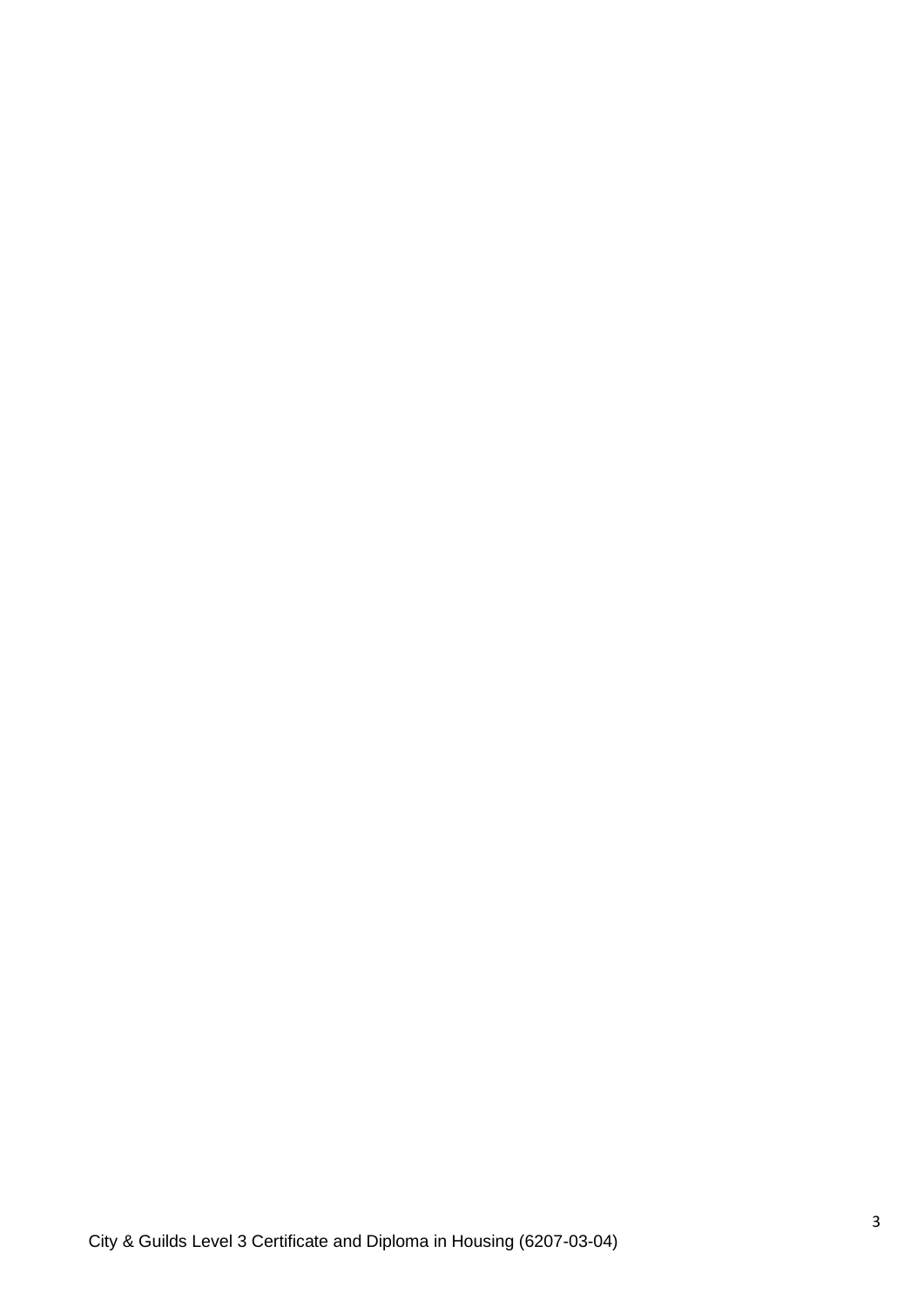# **City & Guilds Level 3 Certificate and Diploma in Housing (6207-03-04)**



[www.cityandguilds.com](http://www.cityandguilds.com/) February 2022 Version 3.0

| <b>Version and date</b> | Change detail                                                                                                               | <b>Section</b>                                |
|-------------------------|-----------------------------------------------------------------------------------------------------------------------------|-----------------------------------------------|
| V2.0 September 2012     | Added Rules of Combination when taking the<br>Level 3 Certificate in Housing qualification as<br>part of the Apprenticeship | Section 1.1<br><b>Qualification structure</b> |
|                         | Added Diploma details                                                                                                       | Introduction to the<br>qualification          |
|                         | Added Unit 307 (as part of the Diploma)                                                                                     | Unit                                          |
| V3.0 February 2022      | <b>TQT and GLH Added</b>                                                                                                    | Section 1.1<br><b>Qualification structure</b> |

City & Guilds Level 3 Certificate and Diploma in Housing (6207-03-04)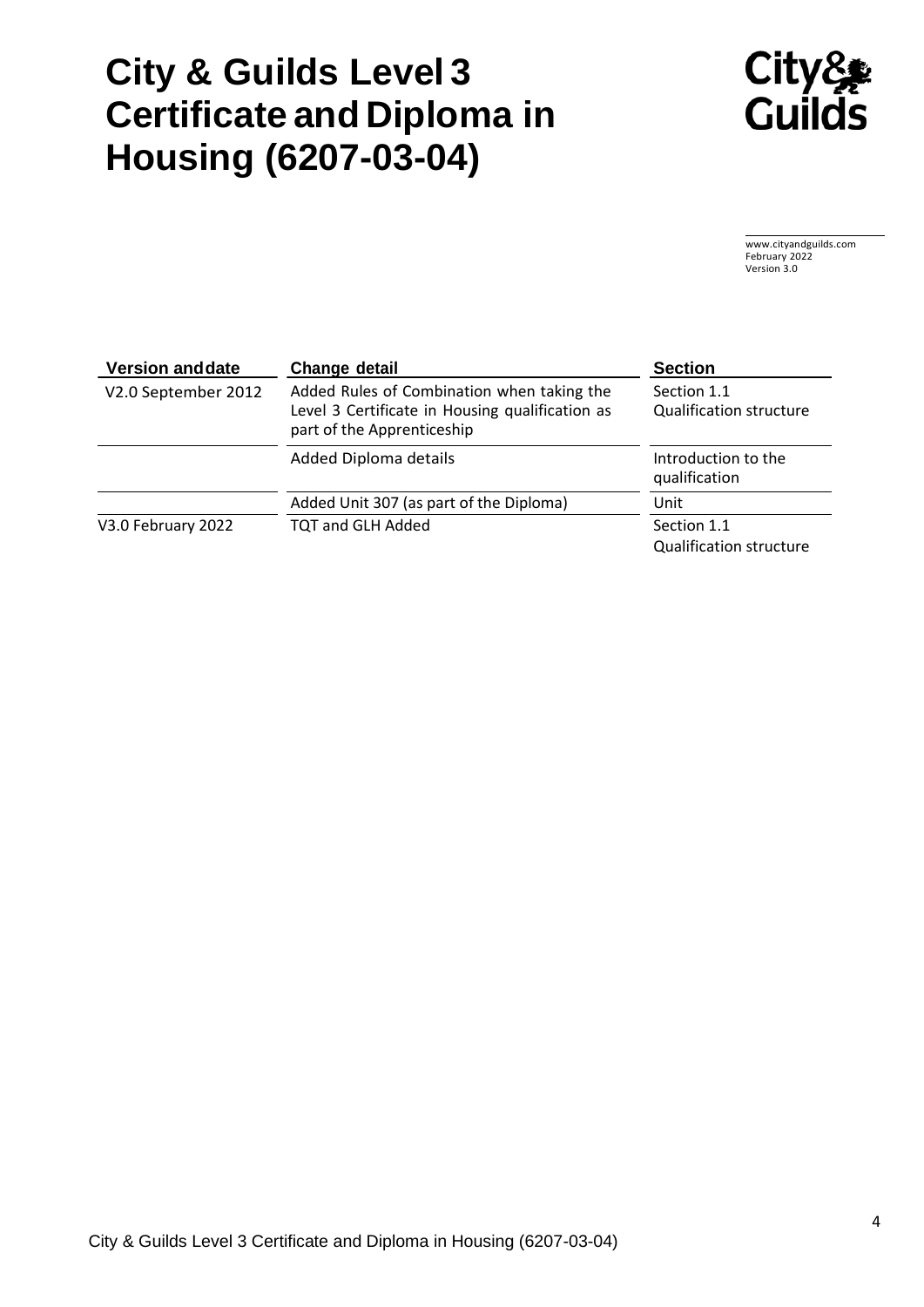City & Guilds **Believe you can**



**[www.cityandguilds.com](http://www.cityandguilds.com/)**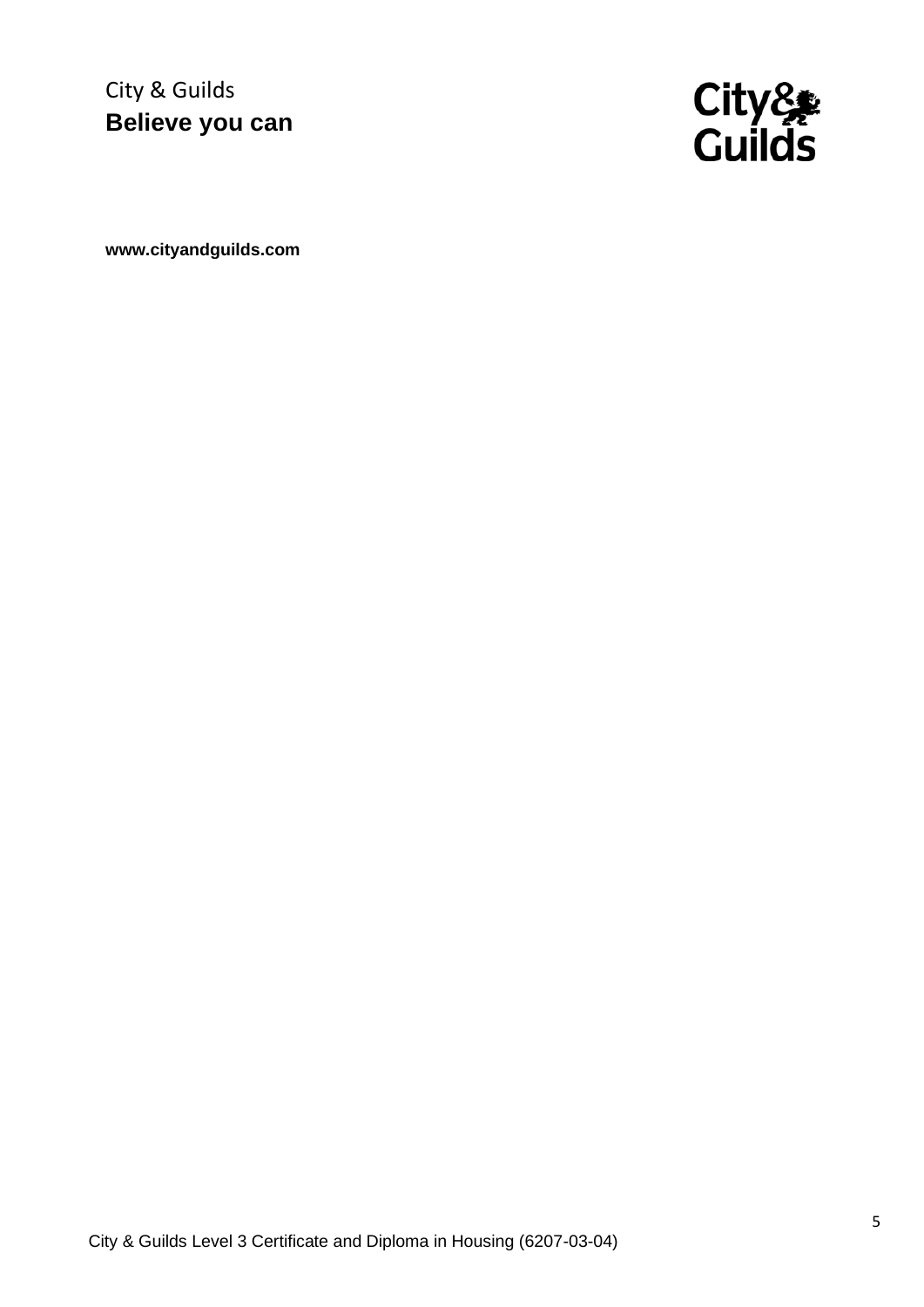## **Contents**

| 1               | Introduction to the qualification                                                                                                               |
|-----------------|-------------------------------------------------------------------------------------------------------------------------------------------------|
| $\overline{2}$  | <b>Centre requirements</b>                                                                                                                      |
| 3               | <b>Units</b>                                                                                                                                    |
| <b>Unit 208</b> | <b>Assess housing need</b>                                                                                                                      |
| <b>Unit 209</b> | Match the needs of individuals with available accommodation                                                                                     |
| <b>Unit 222</b> | Employment Rights and Responsibilities in the Facilities Management,<br><b>Housing and Property Sectors</b>                                     |
| <b>Unit 301</b> | Promote Safe, Ethical and Sustainable Practice in Housing                                                                                       |
| <b>Unit 302</b> | Plan Own Professional Development within Housing                                                                                                |
| <b>Unit 303</b> | Develop Positive Relationships with Customers and Colleagues in<br><b>Providing a Housing Service</b>                                           |
| <b>Unit 304</b> | <b>Respond to Customer Requests for Repairs</b>                                                                                                 |
| <b>Unit 305</b> | <b>Inspect the Condition of Property</b>                                                                                                        |
| <b>Unit 306</b> | <b>Organise the Maintenance and Repair of Property</b>                                                                                          |
| <b>Unit 307</b> | <b>Allocate Accommodation to meet Customers' Needs</b>                                                                                          |
| <b>Unit 308</b> | Set Up and Manage Tenancy, Licence and Leaseholder Agreements                                                                                   |
| <b>Unit 309</b> | Respond to Possible Breaches of Agreements in the Housing Sector                                                                                |
| <b>Unit 310</b> | Sell Property to Customers within a Housing Organisation Setting                                                                                |
| <b>Unit 311</b> | <b>Provide Housing Advice and Guidance to Customers</b>                                                                                         |
| <b>Unit 312</b> | <b>Manage Empty Properties</b>                                                                                                                  |
| <b>Unit 313</b> | <b>Provide a Housing Rent Service</b>                                                                                                           |
| <b>Unit 314</b> | <b>Manage Temporary Accommodation</b>                                                                                                           |
| <b>Unit 315</b> | <b>Deal with Customers by Telephone</b>                                                                                                         |
| <b>Unit 316</b> | Support the Customers Engagement with the Local Community<br>through Identification of Support Networks and Development<br><b>Opportunities</b> |
| <b>Unit 317</b> | Arrange and Facilitate Meetings with Housing Customers and Others                                                                               |
| <b>Unit 318</b> | Work with Customers and Groups to Develop the Community                                                                                         |
| <b>Unit 319</b> | Develop and Sustain Partnership Working Arrangements in a Housing<br><b>Environment</b>                                                         |
| <b>Unit 320</b> | Develop and Promote Customer Involvement in a Housing<br>Organisation                                                                           |
| <b>Unit 321</b> | Contribute to the Development, Implementation and Review of<br>Support Plans with Individuals within a Housing Environment                      |
| <b>Unit 322</b> | Support Social and Personal Development Needs of Customers within<br>a Housing Environment                                                      |
| <b>Unit 323</b> | Help Customers to Move and Settle into New Living Environments                                                                                  |
| <b>Unit 324</b> | Contribute to Safeguarding Individuals from Harm, Abuse, Exploitation<br>and Discrimination in a Housing Environment                            |
| <b>Unit 325</b> | Direct Work with Customers Who Use a Housing Service                                                                                            |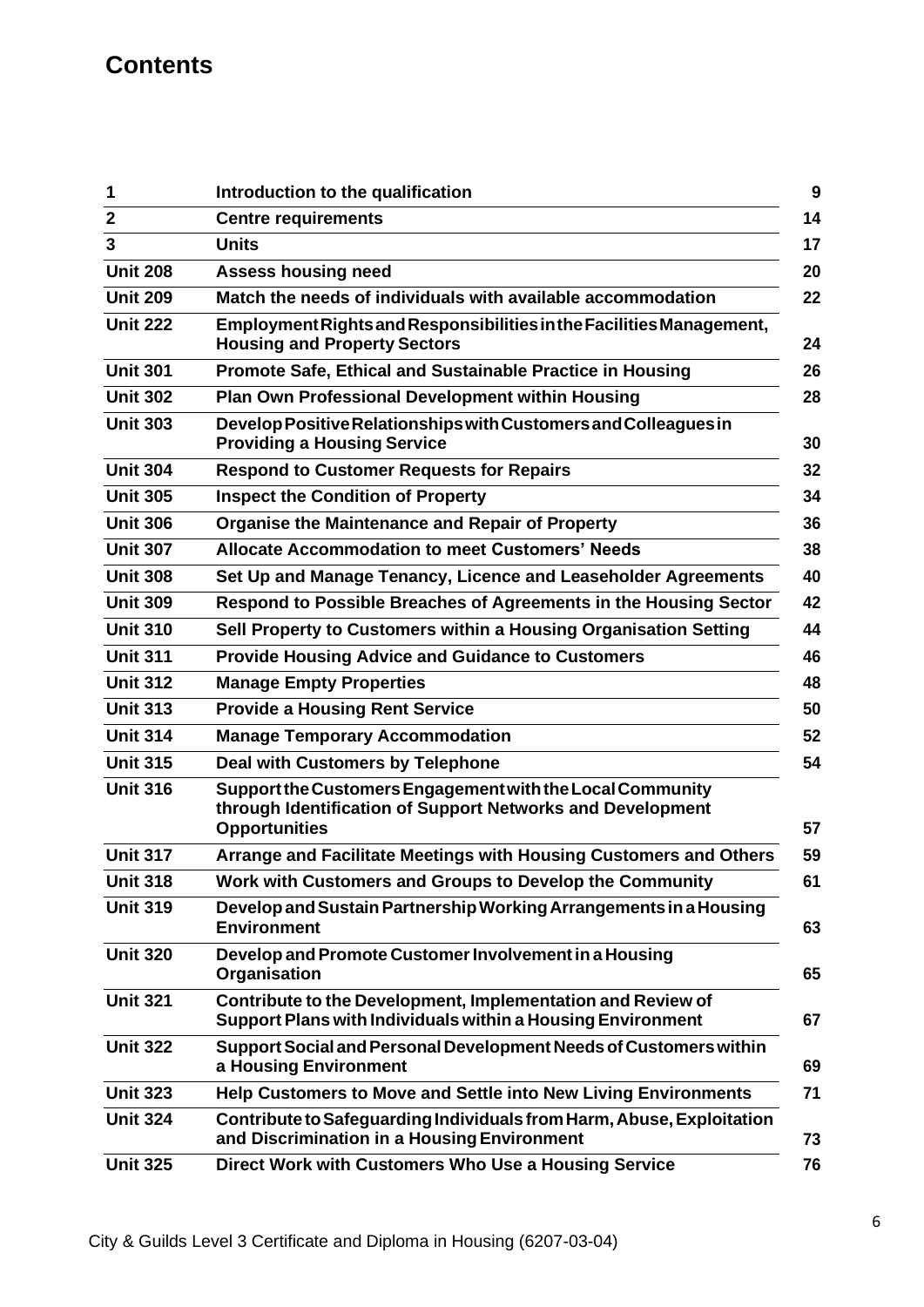| <b>Unit 326</b>         | <b>Enable Housing Customers to Establish and Maintain Contacts and</b><br><b>Interests in Isolating Situations</b> |
|-------------------------|--------------------------------------------------------------------------------------------------------------------|
| <b>Unit 327</b>         | <b>Provide Support to Customers to Reduce the Risk of Homelessness</b>                                             |
| <b>Unit 328</b>         | Plan, allocate and monitor work of a team                                                                          |
| <b>Unit 329</b>         | Support team members in identifying, developing and implementing<br>new ideas                                      |
| <b>Unit 330</b>         | Set objectives and provide support for team members                                                                |
| <b>Unit 331</b>         | Address performance problems affecting team members                                                                |
| <b>Unit 332</b>         | Support learning and development within own area of responsibility                                                 |
| $\overline{\mathbf{4}}$ | <b>Course design and delivery</b>                                                                                  |
| <b>Appendix 1</b>       | Sources of general information                                                                                     |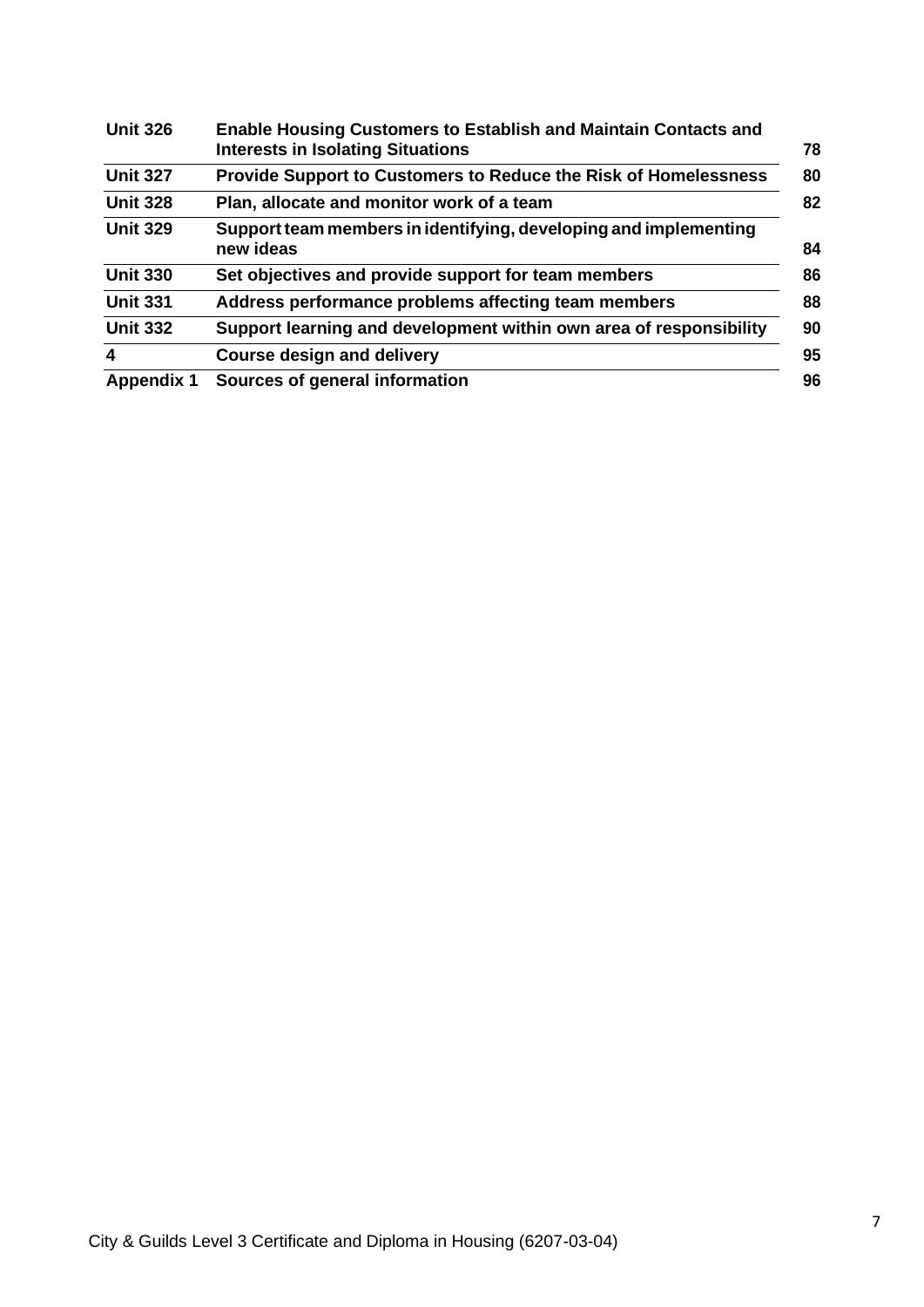## **1 Introduction to the qualification**

This document contains the information that centres need to offer the following qualification:

| <b>Qualification titles and</b><br><b>levels</b> | <b>City &amp; Guilds</b><br>qualification<br>number | <b>Ofqual</b><br>accreditation<br>numbers | <b>Registration</b><br>and<br><b>Certification</b> |
|--------------------------------------------------|-----------------------------------------------------|-------------------------------------------|----------------------------------------------------|
| <b>Level 3 Certificate in Housing</b>            | 6207-03                                             | 500/6690/0                                | Consult the<br>Walled                              |
| <b>Level 3 Diploma in Housing</b>                | 6207-04                                             | 500/6691/2                                | Garden/Online<br>catalogue for<br>last dates       |

These Level 3 Housing qualifications are designed for learners working in the housing sector. They address the particular requirements of the housing sector for respecting the rights and diversity of people and learners develop a good knowledge and understanding of housing initiatives and relevant housing legislation. The qualifications are also about ensuring that effective communication is used throughout.

The qualifications cover areas which allow the learner to explore how to work with colleagues and customers in a way that promotes equality and diversity whilst developing and maintaining ethical, safe and sustainable working practices; set personal work objectives for their professional development and formulate a plan to deal with gaps in knowledge, understanding and skills, which takes account of an organisation's vision and objectives; work with customers and colleagues (internal and external) to apply organisational policies and procedures relating to customer services.

The Certificate and Diploma in Housing qualifications are on the Qualification Credit Framework. The Level 3 Certificate in Housing qualification forms part of the Advanced Apprenticeship in Housing. Please see page 7 of this Handbook for changes to the rules of combination when taking the Certificate as part of the Apprenticeship.

To support continuing professional development (CPD), learners who have achieved the Certificate in Housing can progress to the Diploma in Housing.

The review of the National Occupational standards (NOS) in Housing was undertaken by Asset Skills.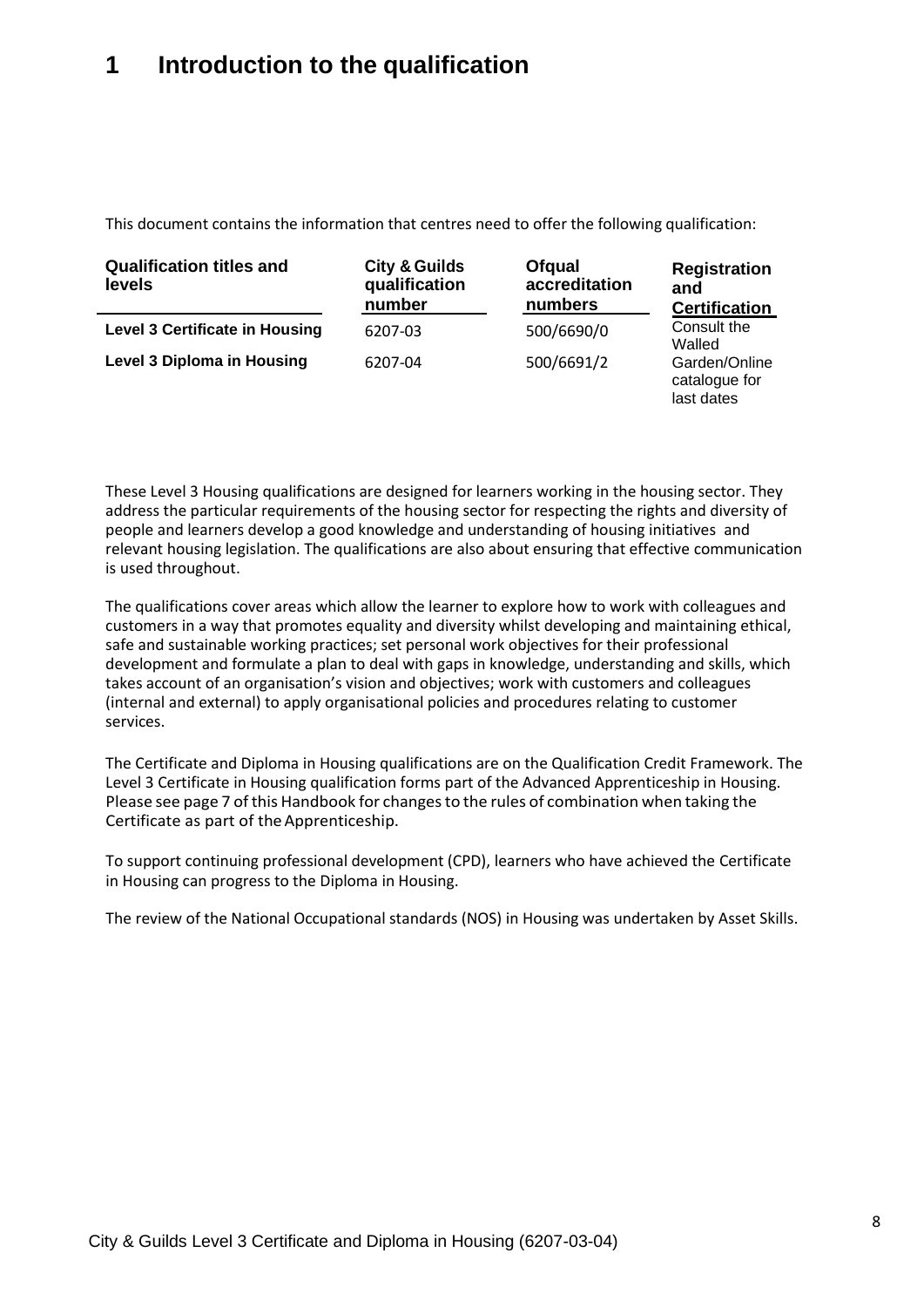### **1.1 Qualification structure**

To achieve the **Level 3 Certificate in Housing (6207-03)**, learners must achieve:

- **13 credits** from the mandatory units (301-303), and
- a minimum of **14 credits** from optional units (208 209, 222, 304 306, 308 332).

To achieve the **Level 3 Diploma in Housing (6207-04)**, learners must achieve:

- **13 credits** from the mandatory units (301-303), and
- a minimum of **24 credits** from optional units (208-209, 304 -327).

Learners undertaking the Level 3 Certificate towards the Level 3 Advanced Apprenticeship in Housing, are required to achieve Unit 222, Employee Rights and Responsibilities (ERR) as an additional mandatory unit. The ERR workbook can be downloaded from the Asset Skills website.

Therefore, when the Level 3 Certificate in Housing qualification is taken as part of the **Level 3 Advanced Apprenticeship in Housing (England)** learners must achieve:

- **15** credits from the from the mandatory units (222, 301-303), and
- a minimum of **14 credits** from optional units (208 209, 304 306, 308 332).

| <b>Accreditation</b><br>unit<br>reference | City &<br>Guilds unit<br>number | Unit title                                                                                                               | Mandatory/<br>optional for full<br>qualification                                         | <b>Credit</b><br>value |
|-------------------------------------------|---------------------------------|--------------------------------------------------------------------------------------------------------------------------|------------------------------------------------------------------------------------------|------------------------|
| L/601/0480                                | <b>Unit 208</b>                 | <b>Assess Housing Need</b>                                                                                               | Optional                                                                                 | 4                      |
| K/601/0485                                | <b>Unit 209</b>                 | Match the Needs of<br>Individuals with available<br>Accommodation                                                        | Optional                                                                                 | 3                      |
| A/502/7524                                | <b>Unit 222</b>                 | <b>Employment Rights and</b><br>Responsibilities in the<br>Facilities Management,<br><b>Housing and Property Sectors</b> | Optional /<br>Mandatory as<br>part of the L3<br>Advanced<br>Apprenticeship in<br>Housing | $\overline{2}$         |
| F/600/3199                                | <b>Unit 301</b>                 | Promote Safe, Ethical and<br>Sustainable Practice in<br>Housing                                                          | Mandatory                                                                                | 5                      |
| K/600/3200                                | <b>Unit 302</b>                 | Plan Own Professional<br>Development within Housing                                                                      | Mandatory                                                                                | 3                      |
| F/600/3204                                | <b>Unit 303</b>                 | Develop Positive<br><b>Relationships with Customers</b><br>and Colleagues in Providing a<br><b>Housing Service</b>       | Mandatory                                                                                | 5                      |
| J/600/3205                                | <b>Unit 304</b>                 | <b>Respond to Customer</b><br><b>Requests for Repairs</b>                                                                | Optional                                                                                 | $\overline{2}$         |
| R/600/3207                                | <b>Unit 305</b>                 | Inspect the Condition of<br>Property                                                                                     | Optional                                                                                 | 4                      |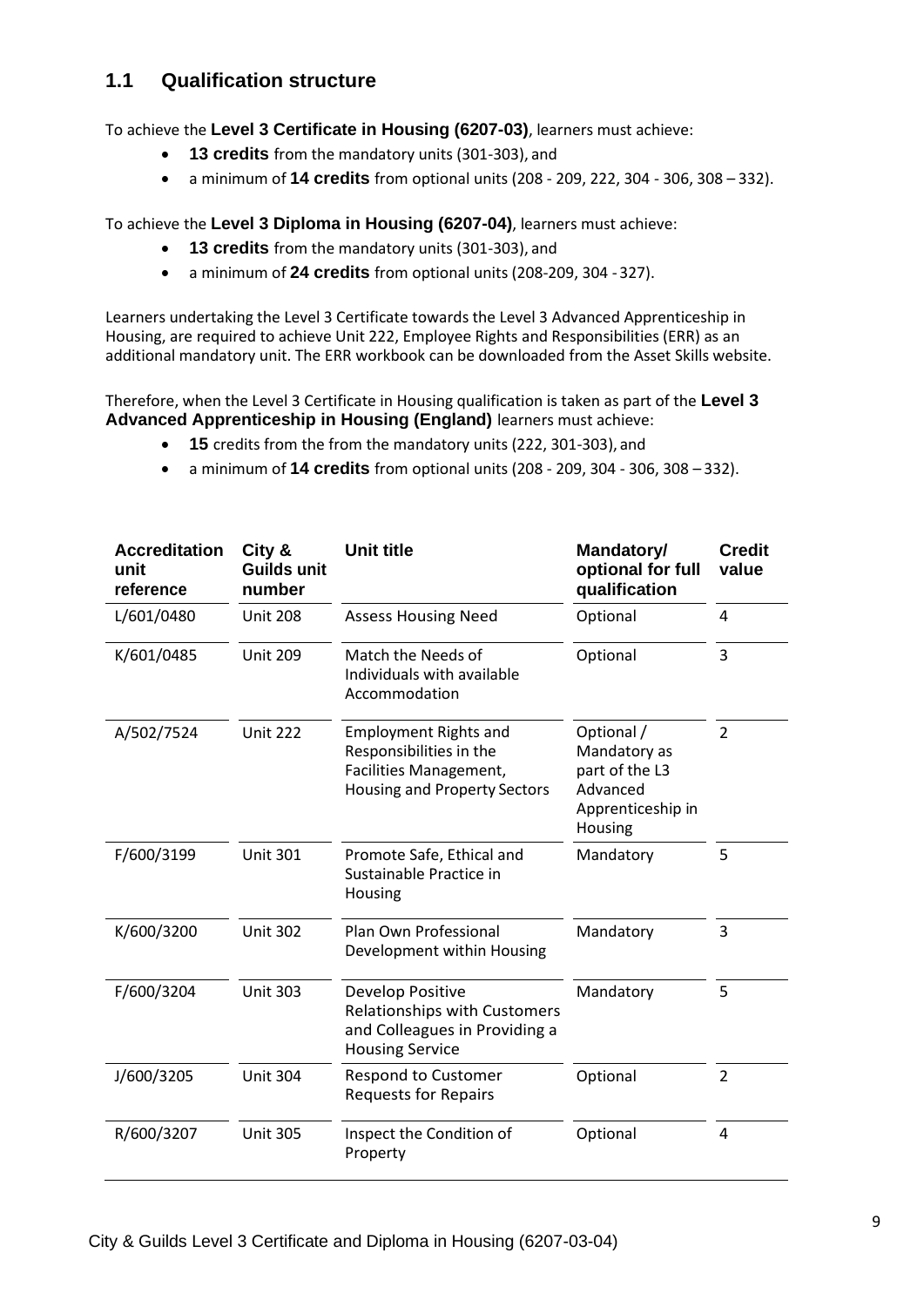| Y/600/3208 | <b>Unit 306</b> | Organise the Maintenance<br>and Repair of Property                                                                                                              | Optional | 4              |
|------------|-----------------|-----------------------------------------------------------------------------------------------------------------------------------------------------------------|----------|----------------|
| R/600/3210 | <b>Unit 307</b> | Allocate Accommodation to<br>meet Customers' Needs                                                                                                              | Optional | 3              |
| R/600/3210 | <b>Unit 308</b> | Set Up and Manage Tenancy,<br>Licence and Leaseholder<br>Agreements                                                                                             | Optional | 4              |
| Y/600/3211 | <b>Unit 309</b> | Respond to Possible Breaches<br>of Agreements in the Housing<br>Sector                                                                                          | Optional | 4              |
| D/600/3212 | <b>Unit 310</b> | Sell Property to Customers<br>within a Housing Organisation<br>Setting                                                                                          | Optional | 3              |
| M/600/3215 | <b>Unit 311</b> | Provide Housing Advice and<br><b>Guidance to Customers</b>                                                                                                      | Optional | 3              |
| A/600/3217 | <b>Unit 312</b> | <b>Manage Empty Properties</b>                                                                                                                                  | Optional | $\overline{2}$ |
| J/600/3219 | <b>Unit 313</b> | Provide a Housing Rent<br>Service                                                                                                                               | Optional | 3              |
| A/600/3220 | <b>Unit 314</b> | <b>Manage Temporary</b><br>Accommodation                                                                                                                        | Optional | 3              |
| Y/600/0583 | <b>Unit 315</b> | Deal with Customers by<br>Telephone                                                                                                                             | Optional | 7              |
| F/600/3221 | <b>Unit 316</b> | <b>Support the Customers</b><br>Engagement with the Local<br>Community through<br><b>Identification of Support</b><br>Networks and Development<br>Opportunities | Optional | 3              |
| L/600/3223 | <b>Unit 317</b> | Arrange and Facilitate<br>Meetings with Housing<br><b>Customers and Others</b>                                                                                  | Optional | 3              |
| R/600/3224 | <b>Unit 318</b> | Work with Customers and<br>Groups to Develop the<br>Community                                                                                                   | Optional | 3              |
| Y/600/3225 | <b>Unit 319</b> | Develop and Sustain<br>Partnership Working<br>Arrangements in a Housing<br>Environment                                                                          | Optional | $\overline{2}$ |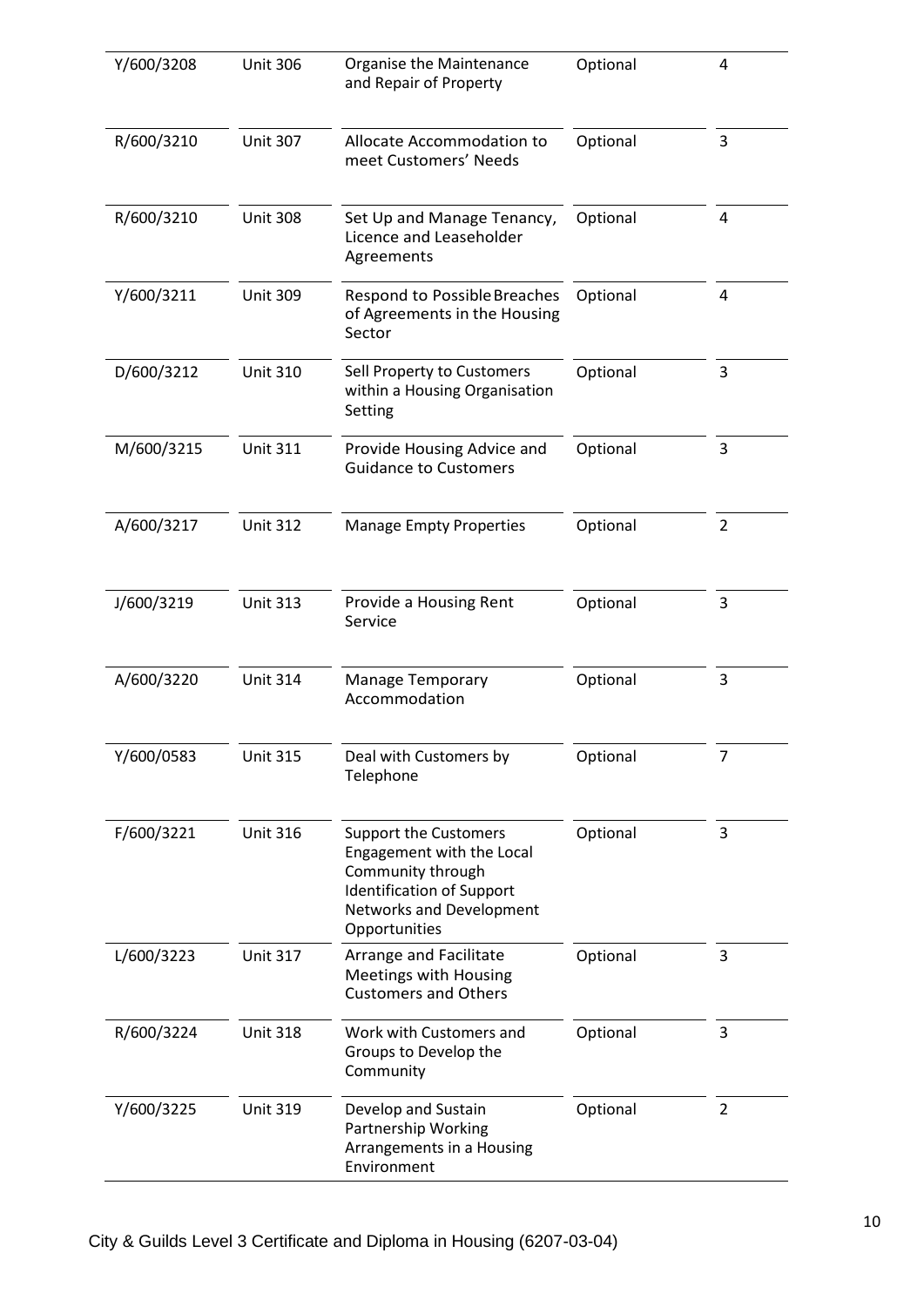| D/600/3226 | <b>Unit 320</b> | Develop and Promote<br>Customer Involvement in a<br><b>Housing Organisation</b>                                                        | Optional | 3 |
|------------|-----------------|----------------------------------------------------------------------------------------------------------------------------------------|----------|---|
| H/600/3227 | <b>Unit 321</b> | Contribute to the<br>Development,<br>Implementation and Review<br>of Support Plans with<br>Individuals within a Housing<br>Environment | Optional | 4 |
| K/600/3228 | <b>Unit 322</b> | <b>Support Social and Personal</b><br>Development Needs of<br>Customers within a Housing<br>Environment                                | Optional | 4 |
| M/600/3229 | <b>Unit 323</b> | Help Customers to Move and<br>Settle into New Living<br>Environments                                                                   | Optional | 4 |
| D/600/3288 | <b>Unit 324</b> | Contribute to Safeguarding<br>Individuals from Harm,<br>Abuse, Exploitation and<br>Discrimination in a Housing<br>Environment          | Optional | 6 |
| H/600/3230 | <b>Unit 325</b> | Direct Work with Customers<br>Who Use a Housing Service                                                                                | Optional | 4 |
| Y/600/3290 | <b>Unit 326</b> | <b>Enable Housing Customers to</b><br><b>Establish and Maintain</b><br>Contacts and Interests in<br><b>Isolating Situations</b>        | Optional | 4 |
| M/600/3294 | <b>Unit 327</b> | Provide Support to<br><b>Customers to Reduce the Risk</b><br>of Homelessness                                                           | Optional | 4 |
| Y/600/9669 | <b>Unit 328</b> | Plan and Allocate and Monitor<br>Work of a Team                                                                                        | Optional | 5 |
| L/600/9636 | <b>Unit 329</b> | <b>Support Team Members in</b><br>Identifying, Developing, and<br>Implementing new Ideas                                               | Optional | 4 |
| M/600/9600 | <b>Unit 330</b> | Set Objectives and Provide<br><b>Support for Team Members</b>                                                                          | Optional | 5 |
| F/600/9679 | <b>Unit 331</b> | <b>Address Performance</b><br><b>Problems Affecting Team</b><br><b>Members</b>                                                         | Optional | 3 |
| M/600/9676 | <b>Unit 332</b> | Support Leaning and<br>Development within Own<br>Area of Responsibility                                                                | Optional | 5 |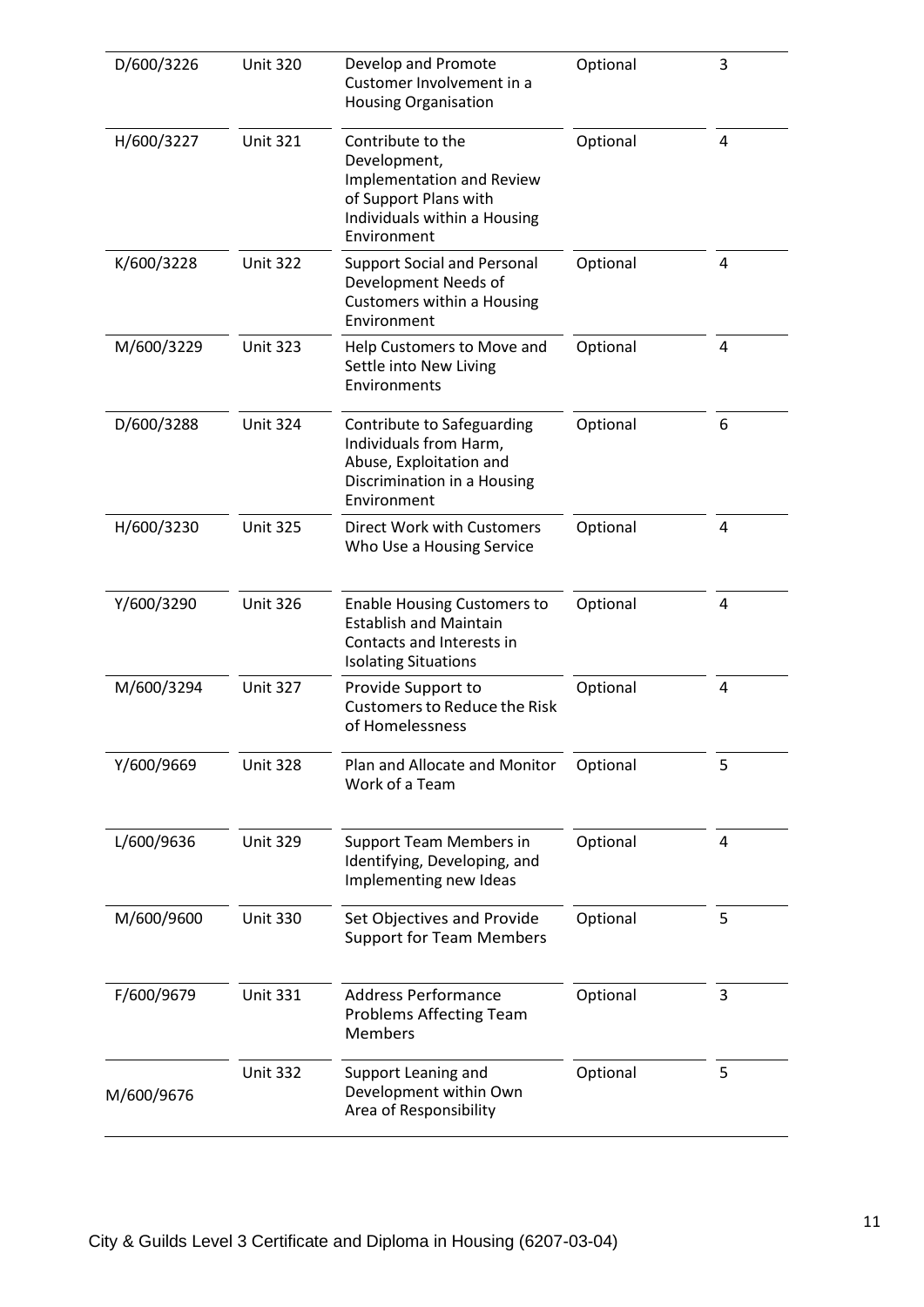| <b>Title and level</b>                              | <b>GLH</b> | TQT | <b>City &amp; Guilds</b><br>qualification<br>number | <b>Ofqual accreditation</b><br>number |
|-----------------------------------------------------|------------|-----|-----------------------------------------------------|---------------------------------------|
| City & Guilds Level 3 NVQ Certificate in<br>Housing | - 75       | 270 | 6207-03                                             | 500/6690/0                            |
| City & Guilds Level 3 NVQ Diploma in<br>Housing*    | N/A        | N/A | 6207-04                                             | 500/6691/2                            |

\*The City & Guilds Level 3 NVQ Diploma in Housing 500/6691/2 is no longer available.

## **1.2 Qualification support materials**

City & Guilds also provides the following publications and resources specifically for this qualification:

| <b>Description</b>       | How to access         |
|--------------------------|-----------------------|
| Fast track approval form | www.cityandguilds.com |
| Recording forms          | www.cityandguilds.com |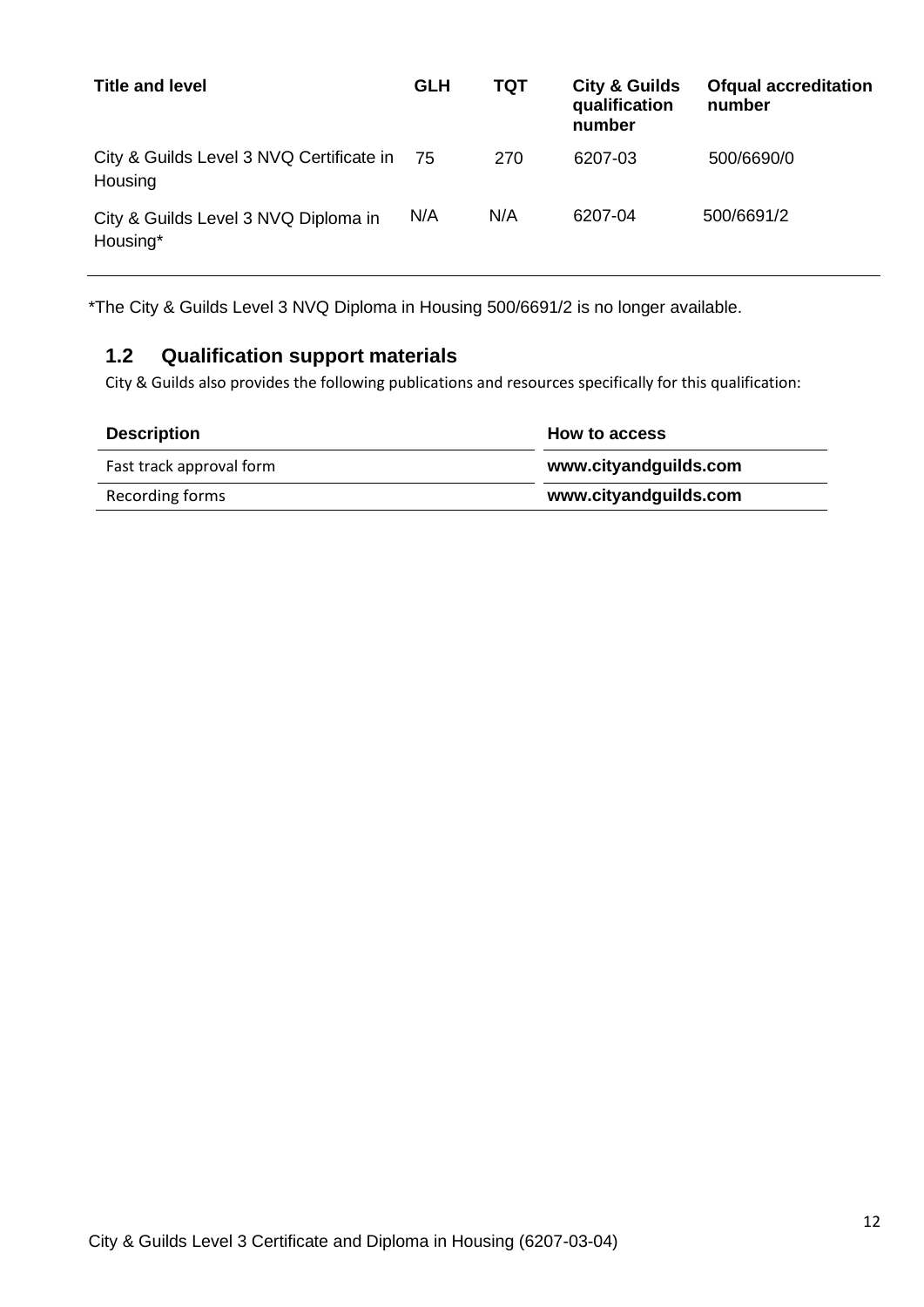## **2 Centre requirements**

This section outlines the approval processes for centres to offer this qualification and any resources that centres will need in place to offer the qualification including qualification-specific requirements for Centre staff.

### **Centres already offering City & Guilds qualifications in this subject area**

Centres approved to offer the qualification Level 3 Certificate in Housing (6203-03) may apply for approval for the new Level 3 Certificate in Housing (6207-03) using the **fast track approval form**, available from the City & Guilds website.

Centres may apply to offer the new qualification using the fast track form

- providing there have been no changes to the way the qualifications are delivered, and
- if they meet all of the approval criteria specified in the fast track form guidance notes.

Fast track approval is available for 12 months from the launch of the qualification. After this time, the qualification is subject to the **standard** Qualification Approval Process. It is the centre's responsibility to check that fast track approval is still current at the time of application.

### **2.1 Resource requirements**

### **Physical resources and site agreements**

Employers and training providers are increasingly working in partnership or with assessment taking place across several sites. Centres must ensure that all assessment sites clearly understand their roles, responsibilities, authorities and accountabilities. It would therefore be advisable for centres to have documented and signed (partnership) agreements with all assessment sites. The content of such agreements must be devised on an individual centre basis but consideration should be given to the inclusion of the following areas.

- Commitment to centre policies and practices e.g. policy for candidate appeals/complaints and access to fair assessment.
- Responsibilities for ensuring that candidates are operating in a work place where the standards of practice fully support candidates to demonstrate their competence.
- Responsibilities for establishing and communicating any issues concerning 'fit person' checks as required by the relevant regulator.
- Access to the workplace and protocols for peripatetic assessors.
- Participation in assessment activities including attending standardisation meetings.
- Actions to be taken if partnership agreement not met.

This list is not exhaustive but may assist centres in identifying areas which need an explicit statement of commitment from member assessment sites/satellites in order to avoid future problems.

### **Assessor requirements**

Assessors delivering this qualification must be able to demonstrate that they meet the following occupational expertise requirements.

• Hold D32 and/or D33 or A1 and or A2 or be working towards A1and/or A2 Assessor Awards or whatever qualifications are currently identified by the regulator.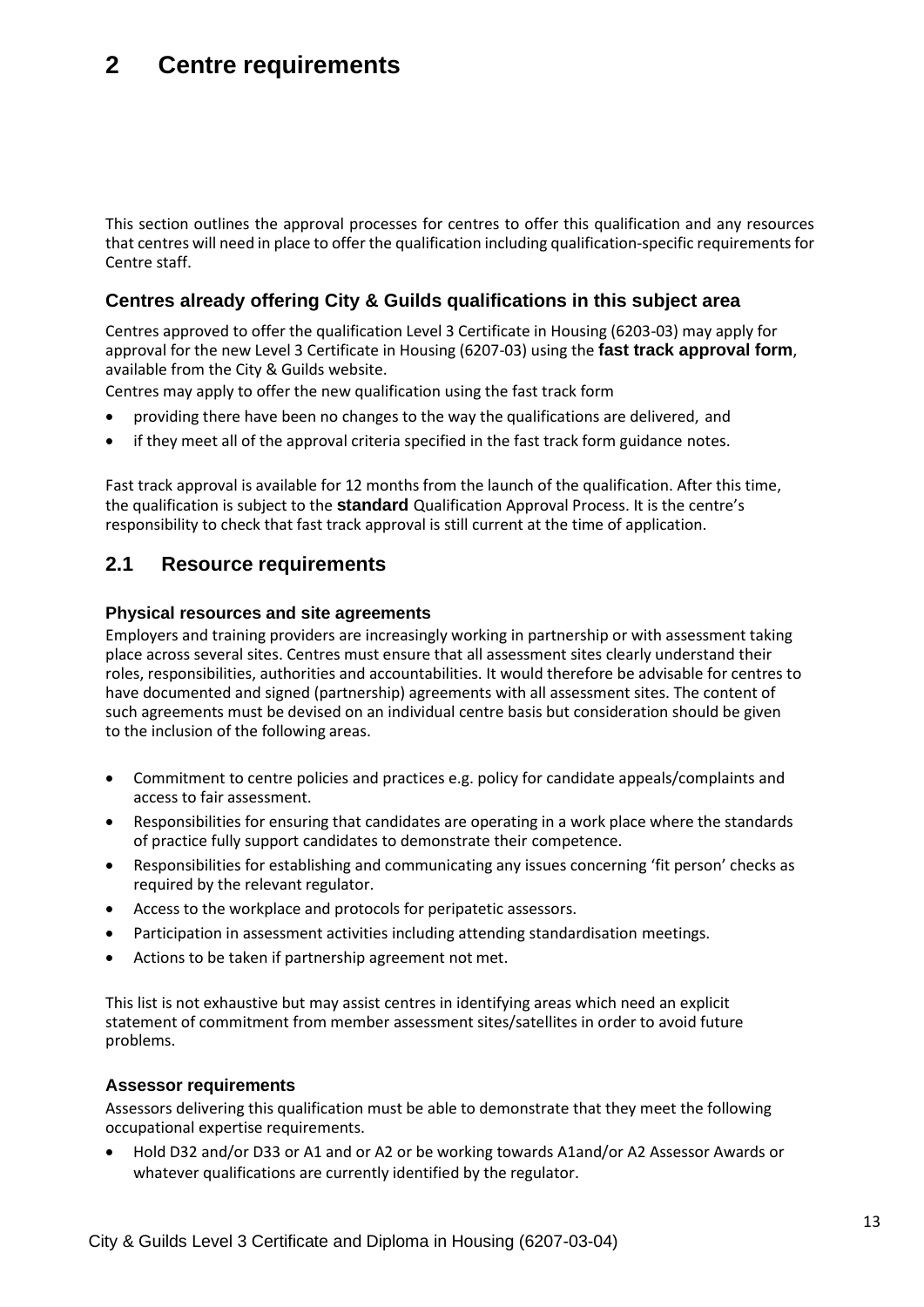- Currently new assessors must achieve unit A1 or A2 within 18 months of beginning assessment activities and have assessment decisions checked and countersigned by a qualified assessor until such time that they arecertificated.
- Have verifiable relevantindustry experience and knowledge ofthe occupational working area at or above the level being assessed. This experience and knowledge must be of sufficient depth to be effective and reliable when judging candidates competence. Assessors must have knowledge of all key housing legislation for the area(s) they will be assessing. Assessors experience and knowledge could be verified by a curriculum vitae and references, possession of a relevant NVQ/SVQ and/or corporate membership of a relevant professional institution.
- Have sufficient occupational expertise so they have up to date knowledge and experience ofthe particular aspects of work they are assessing. This could be verified by records of continuing professional development achievements.
- Have a sound in-depth knowledge of, and uphold the integrity of the sector's National Occupational Standards and the Assessment Strategy.
- Be prepared to participate in training activities for their continued professional development as identified by the centre.
- Have an appropriate induction to the Housing qualification and National Occupational Standards that they are assessing.

### **Coordinating assessor requirements**

The requirements for occupational competence may mean that in certain cases some candidates will have more than one assessor. Where this is the case a qualified assessor should be identified to take the overall responsibility for the candidate's assessment.

Centre staff may undertake more than one role, eg tutor and assessor or internal verifier, but must never internally verify their own assessments.

### **Expert witness requirements**

The use of expert witness testimony is encouraged as a contribution to the provision of evidence of candidates' competence. The use of expert witnesses can be invaluable in particular situations eg where observation by the assessor could be disruptive or infringe on privacy. The role of the expert witness is to provide testimony to the competence of candidates' in meeting the National Occupational Standards. This testimony must directly relate to candidate performance in the workplace, which has been seen by the expert witness. The expert witness must be occupationally competent in the area of expertise and have a working knowledge of the National Occupational Standards for the units on which their testimony is based. Centres must ensure the appropriate identification and induction of any individuals they would wish to use as expert witnesses.

### **Internal verifier requirements**

Internal verifiers for this qualification must be able to demonstrate that they meet the following occupational expertise requirements.

- Have verifiable relevant experience and current knowledge of the occupational working area at or above the level being verified. This experience and knowledge must be ofsufficient depth to be effective and reliable when verifying assessor judgements internal verifiers' experience and knowledge could be verified by, curriculum vitae and references, possession of a relevant NVQ/SVQ and/or corporate membership of a relevant professional institution.
- Have up to date knowledge of the particular activities in the units they are verifying.
- Have a sound in-depth knowledge of, and uphold the integrity of the National Occupational Standards and this Assessment Strategy.
- Participate in Continued Professional Development training activities.
- Have knowledge and understanding of the application of regulatory authorities' codes of practice.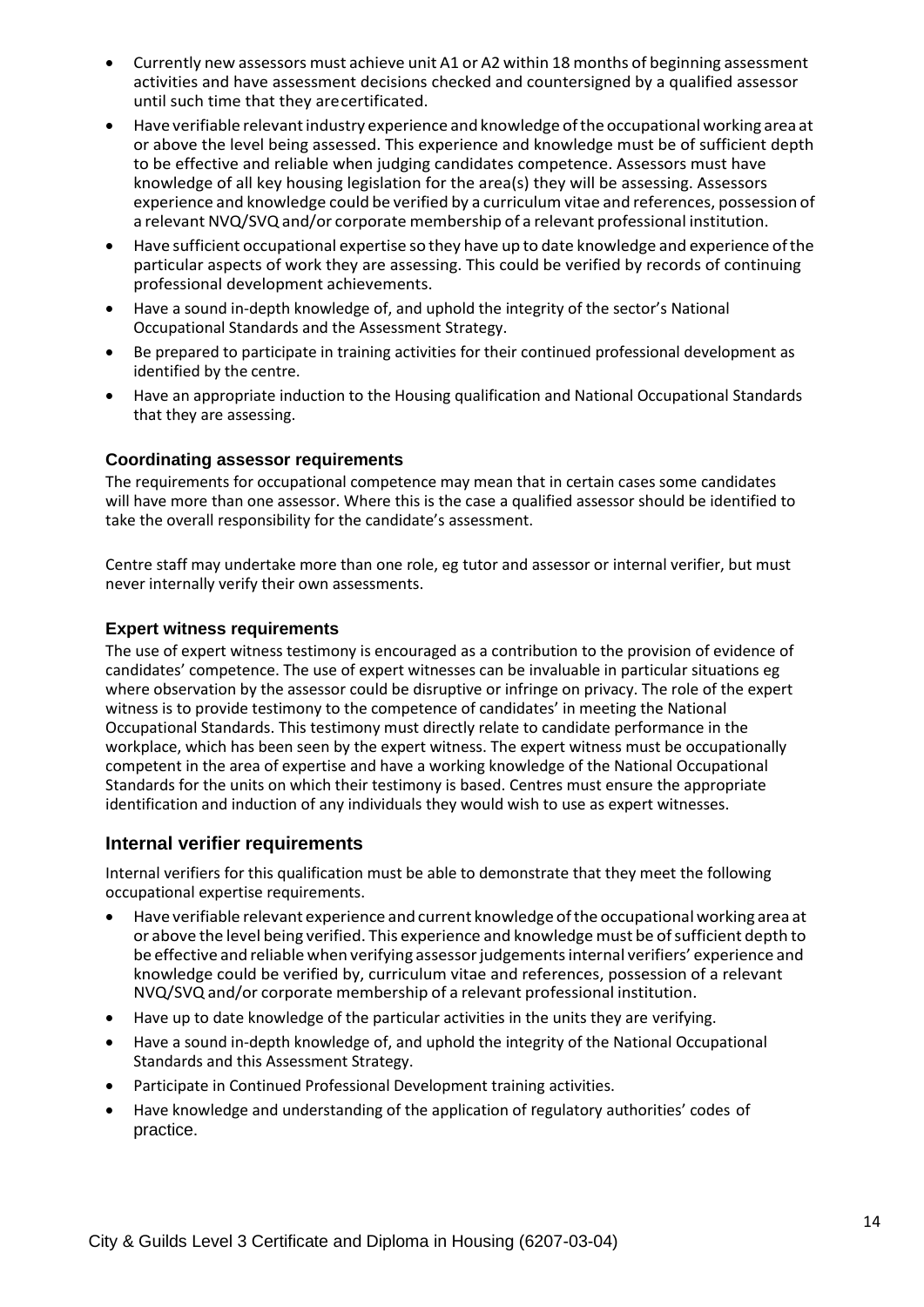### **Continuing professional development (CPD)**

Centres are expected to support their staff in ensuring that their knowledge remains current of the occupational area and of best practice in delivery, mentoring, training, assessment and verification, and that it takes account of any national or legislative developments. City and Guilds expects that all staff have the opportunity to participate in two CPD activities per annum.

### **External quality control**

External quality control is provided by the usual City and Guilds external verification process, which includes the use of electronic reporting which is designed to provide an objective risk analysis of individual assessment and verification practice.

### **2.2 Candidate entry requirements**

Candidates should not be entered for a qualification of the same type, content and level as that of a qualification they already hold.

There are no formal entry requirements for candidates undertaking this qualification. However, centres must ensure that candidates have the potential and opportunity to gain the qualification successfully. As this is a competence based qualification candidates will need to be in a work role or placement which will allow them the opportunity to evidence the unit activities at the required level.

### **Age restrictions**

This qualification is not approved for use by candidates under the age of 16, and City & Guilds cannot accept any registrations for candidates in this age group.

### **Other legal considerations**

Candidates entering the housing workforce may be legally required to undergo criminal record checks prior to taking up employment/work placement. Centres, employers and placement providers will need to liaise closely with one another to ensure that any requirements for a particular area of work are fully met. As the requirements may vary between work areas and countries, a check should be made with the appropriate regulatory and/or government departments, if the employer or placement provider is uncertain of the requirements.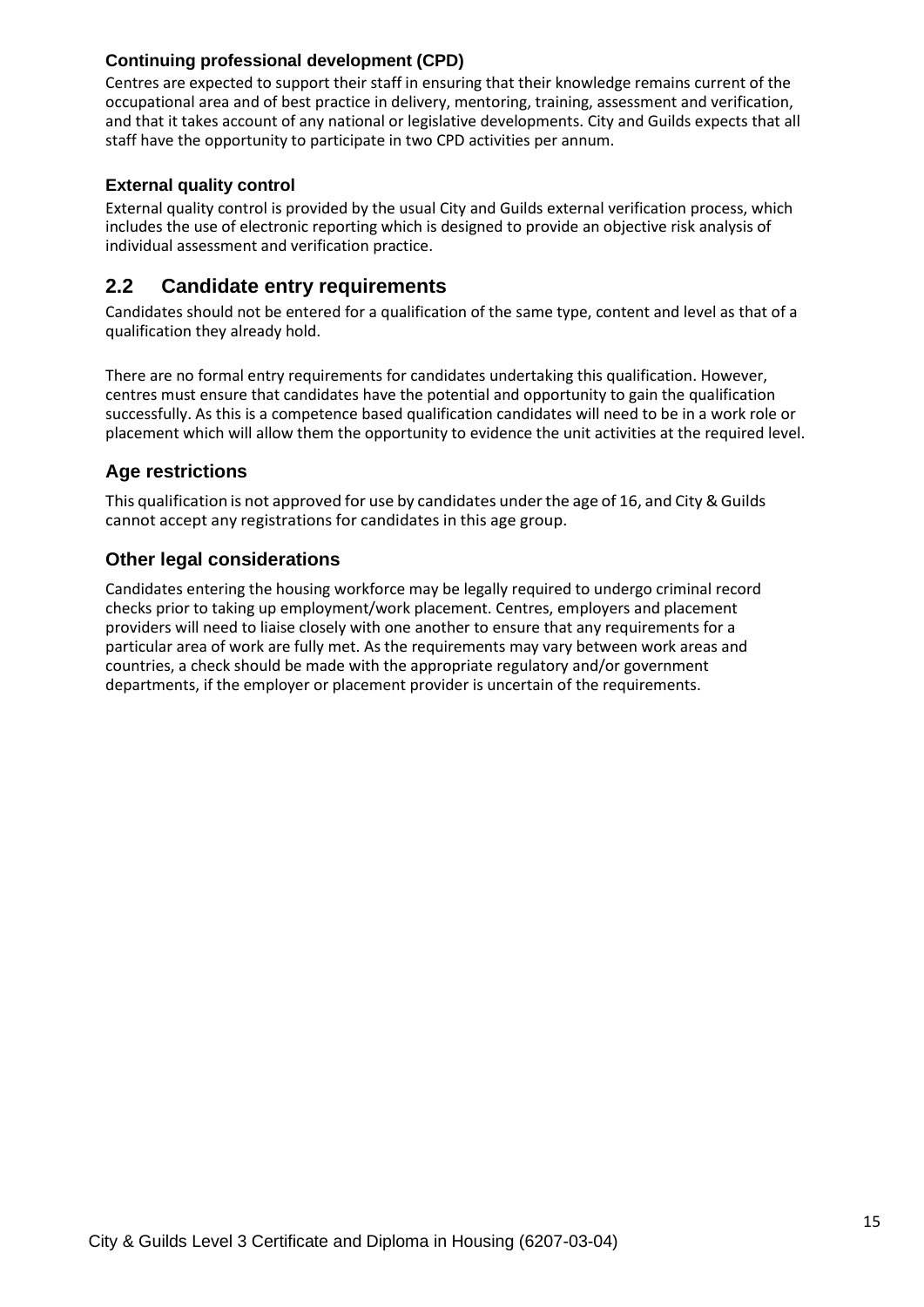## **3 Units**

### **Availability of units**

The units for this qualification follow.

They may also be obtained from the centre resources section of the City & Guilds website.

The learning outcomes and assessment criteria are also viewable on the National Database of Accredited Qualifications (NDAQ) **[www.accreditedqualifications.org.uk](http://www.accreditedqualifications.org.uk/)**

### **Structure of units**

The units in this qualification are written in a standard format and comprise the following:

- City & Guilds reference number
- title
- **level**
- credit value
- unit aim
- relationship to NOS, other qualifications and frameworks
- endorsement by a sector or other appropriatebody
- information on assessment
- learning outcomes which are comprised of a number of assessment criteria

### **Summary of units**

| City &<br>Guilds unit<br>number | Unit title                                                                                                            | <b>Accreditation</b><br>unit reference | <b>Credit</b><br>value |
|---------------------------------|-----------------------------------------------------------------------------------------------------------------------|----------------------------------------|------------------------|
| <b>Unit 208</b>                 | Assess housing need                                                                                                   | L/601/0480                             | 4                      |
| <b>Unit 209</b>                 | Match the needs of individuals with<br>available accommodation                                                        | K/601/0485                             | 3                      |
| <b>Unit 222</b>                 | <b>Employment Rights and Responsibilities in</b><br>the Facilities Management, Housing and<br><b>Property Sectors</b> | A/502/7524                             | $\overline{2}$         |
| <b>Unit 301</b>                 | Promote Safe, Ethical and Sustainable<br>Practice in Housing                                                          | F/600/3199                             | 5                      |
| <b>Unit 302</b>                 | Plan Own Professional Development within<br>Housing                                                                   | K/600/3200                             | 3                      |
| <b>Unit 303</b>                 | Develop Positive Relationships with<br><b>Customers and Colleagues in Providing a</b><br><b>Housing Service</b>       | F/600/3204                             | 5                      |
| <b>Unit 304</b>                 | Respond to Customer Requests for Repairs                                                                              | J/600/3205                             | $\overline{2}$         |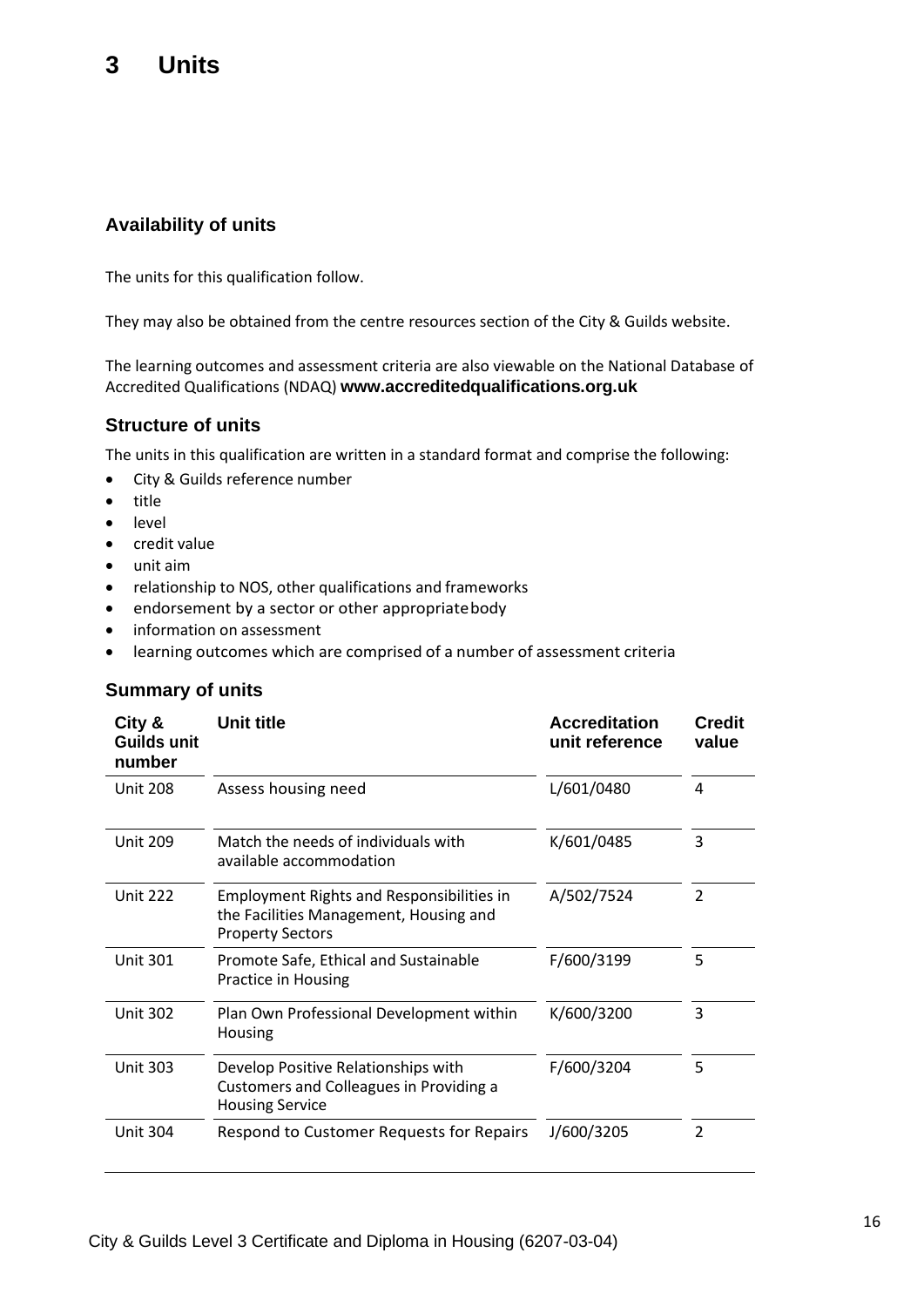| <b>Unit 305</b> | Inspect the Condition of Property                                                                                                           | R/600/3207 | 4              |
|-----------------|---------------------------------------------------------------------------------------------------------------------------------------------|------------|----------------|
| <b>Unit 306</b> | Organise the Maintenance and Repair of<br>Property                                                                                          | Y/600/3208 | 4              |
| <b>Unit 307</b> | Allocate Accommodation to meet<br><b>Customers' Needs</b>                                                                                   | R/600/3210 | 3              |
| <b>Unit 308</b> | Set Up and Manage Tenancy, Licence and<br>Leaseholder Agreements                                                                            | R/600/3210 | 4              |
| <b>Unit 309</b> | Respond to Possible Breaches of<br>Agreements in the Housing Sector                                                                         | Y/600/3211 | $\overline{4}$ |
| <b>Unit 310</b> | Sell Property to Customers within a Housing<br><b>Organisation Setting</b>                                                                  | D/600/3212 | 3              |
| <b>Unit 311</b> | Provide Housing Advice and Guidance to<br>Customers                                                                                         | M/600/3215 | 3              |
| <b>Unit 312</b> | <b>Manage Empty Properties</b>                                                                                                              | A/600/3217 | $\overline{2}$ |
| <b>Unit 313</b> | Provide a Housing Rent Service                                                                                                              | J/600/3219 | 3              |
| <b>Unit 314</b> | <b>Manage Temporary Accommodation</b>                                                                                                       | A/600/3220 | 3              |
| <b>Unit 315</b> | Deal with Customers by Telephone                                                                                                            | Y/600/0583 | $\overline{7}$ |
| <b>Unit 316</b> | Support the Customers Engagement with<br>the Local Community through Identification<br>of Support Networks and Development<br>Opportunities | F/600/3221 | 3              |
| <b>Unit 317</b> | Arrange and Facilitate Meetings with<br>Housing Customers and Others                                                                        | L/600/3223 | 3              |
| <b>Unit 318</b> | Work with Customers and Groups to<br>Develop the Community                                                                                  | R/600/3224 | 3              |
| <b>Unit 319</b> | Develop and Sustain Partnership Working<br>Arrangements in a Housing Environment                                                            | Y/600/3225 | 2              |
| <b>Unit 320</b> | Develop and Promote Customer<br>Involvement in a Housing Organisation                                                                       | D/600/3226 | 3              |
| <b>Unit 321</b> | Contribute to the Development,<br>Implementation and Review of Support<br>Plans with Individuals within a Housing<br>Environment            | H/600/3227 | 4              |
| <b>Unit 322</b> | Support Social and Personal Development<br>Needs of Customers within a Housing<br>Environment                                               | K/600/3228 | 4              |
| <b>Unit 323</b> | Help Customers to Move and Settle into<br><b>New Living Environments</b>                                                                    | M/600/3229 | 4              |
| <b>Unit 324</b> | Contribute to Safeguarding Individuals from<br>Harm, Abuse, Exploitation and                                                                | D/600/3288 | 6              |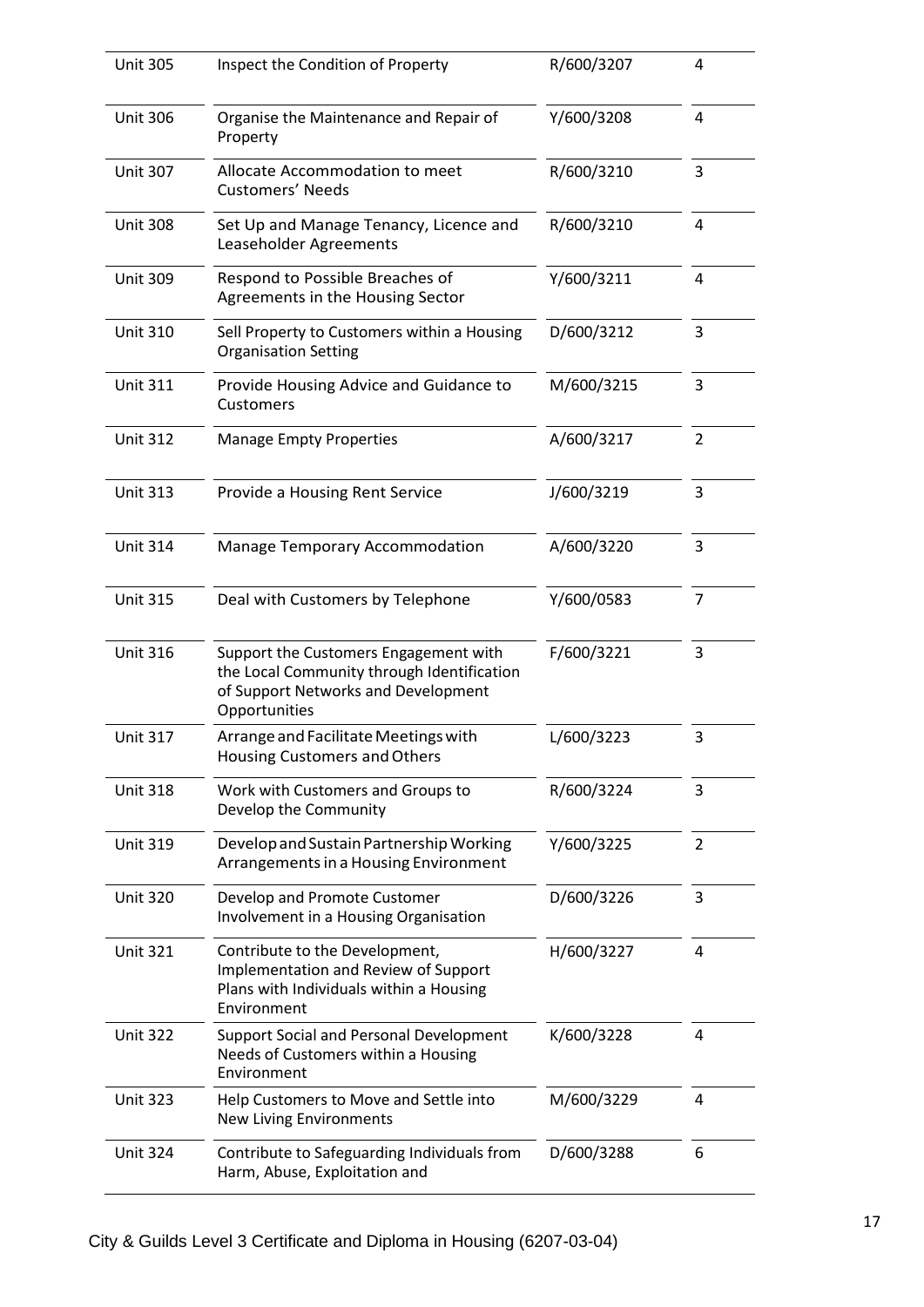|                 | Discrimination in a Housing Environment                                                                 |            |   |
|-----------------|---------------------------------------------------------------------------------------------------------|------------|---|
| <b>Unit 325</b> | Direct Work with Customers Who Use a<br><b>Housing Service</b>                                          | H/600/3230 | 4 |
| <b>Unit 326</b> | Enable Housing Customers to Establish and<br>Maintain Contacts and Interests in Isolating<br>Situations | Y/600/3290 | 4 |
| <b>Unit 327</b> | Provide Support to Customers to Reduce<br>the Risk of Homelessness                                      | M/600/3294 | 4 |
| <b>Unit 328</b> | Plan and Allocate and Monitor Work of a<br>Team                                                         | Y/600/9669 | 5 |
| <b>Unit 329</b> | Support Team Members in Identifying,<br>Developing, and Implementing new Ideas                          | L/600/9636 | 4 |
| <b>Unit 330</b> | Set Objectives and Provide Support for<br><b>Team Members</b>                                           | M/600/9600 | 5 |
| <b>Unit 331</b> | <b>Address Performance Problems Affecting</b><br>Team Members (Level 4)                                 | F/600/9679 | 3 |
| <b>Unit 332</b> | Support Leaning and Development within<br>Own Area of Responsibility (Level 4)                          | M/600/9676 | 5 |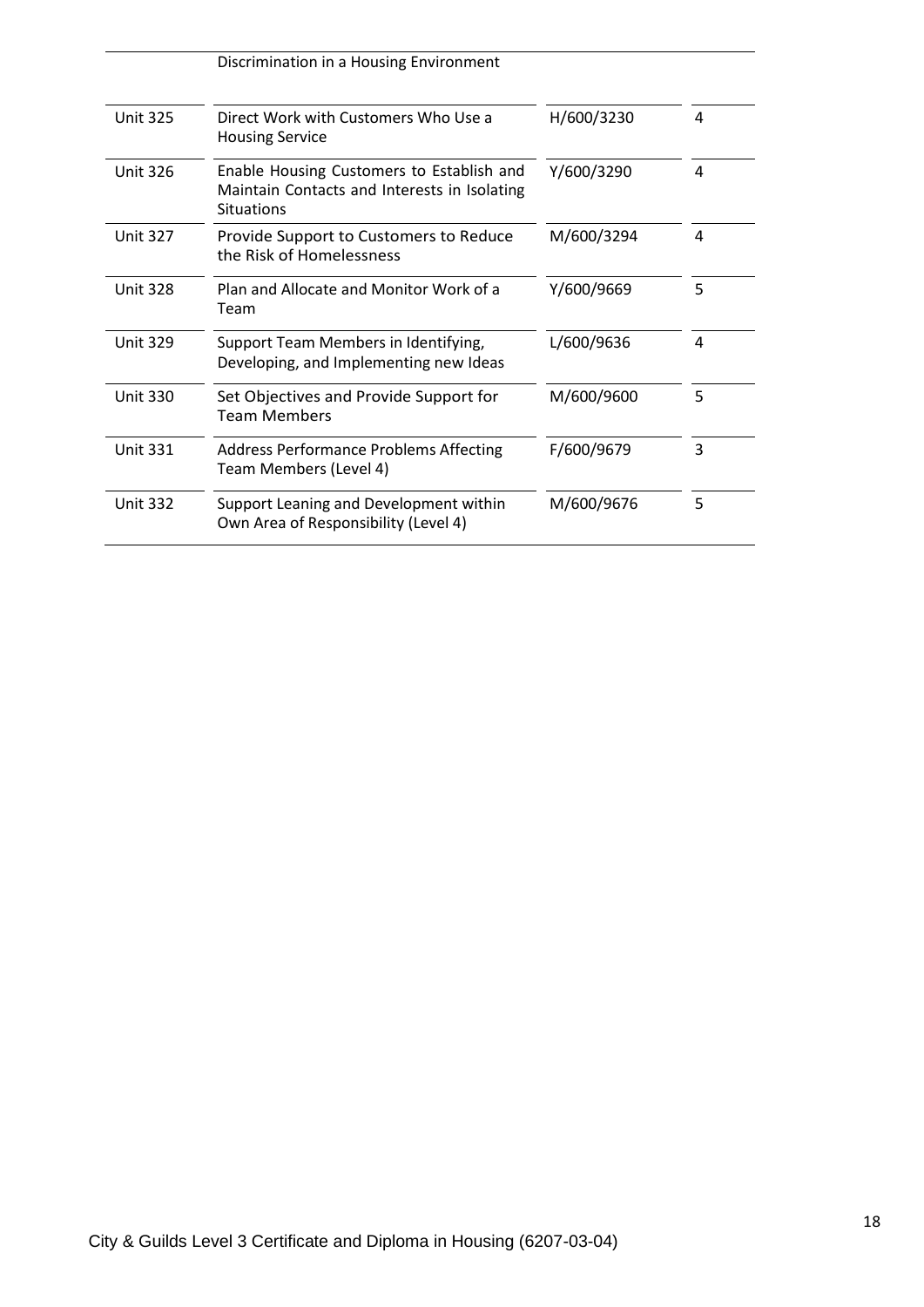### **Credit value: 4**

### **Unit aim**

This unit is for those working in the housing sector who establish the housing needs of individuals and agree actions with individuals to meet these housing needs.

### **Learning outcomes**

There are **four** learning outcomes to this unit. The learner will be able to:

- 1. Know the range of the housing services and the types of support provided by the organisation
- 2. Establish and maintain effective communication with individuals
- 3. Establish the housing needs of individuals
- 4. Agree actions with individuals to meet their housing needs

### **Guided learning hours**

It is recommended that **30** hours should be allocated for this unit, although patterns of delivery are likely to vary.

### **Details of the relationship between the unit and relevant national standards**

This unit is linked to 'Assess housing need' H2 08.

### **Assessment**

This unit will be assessed by: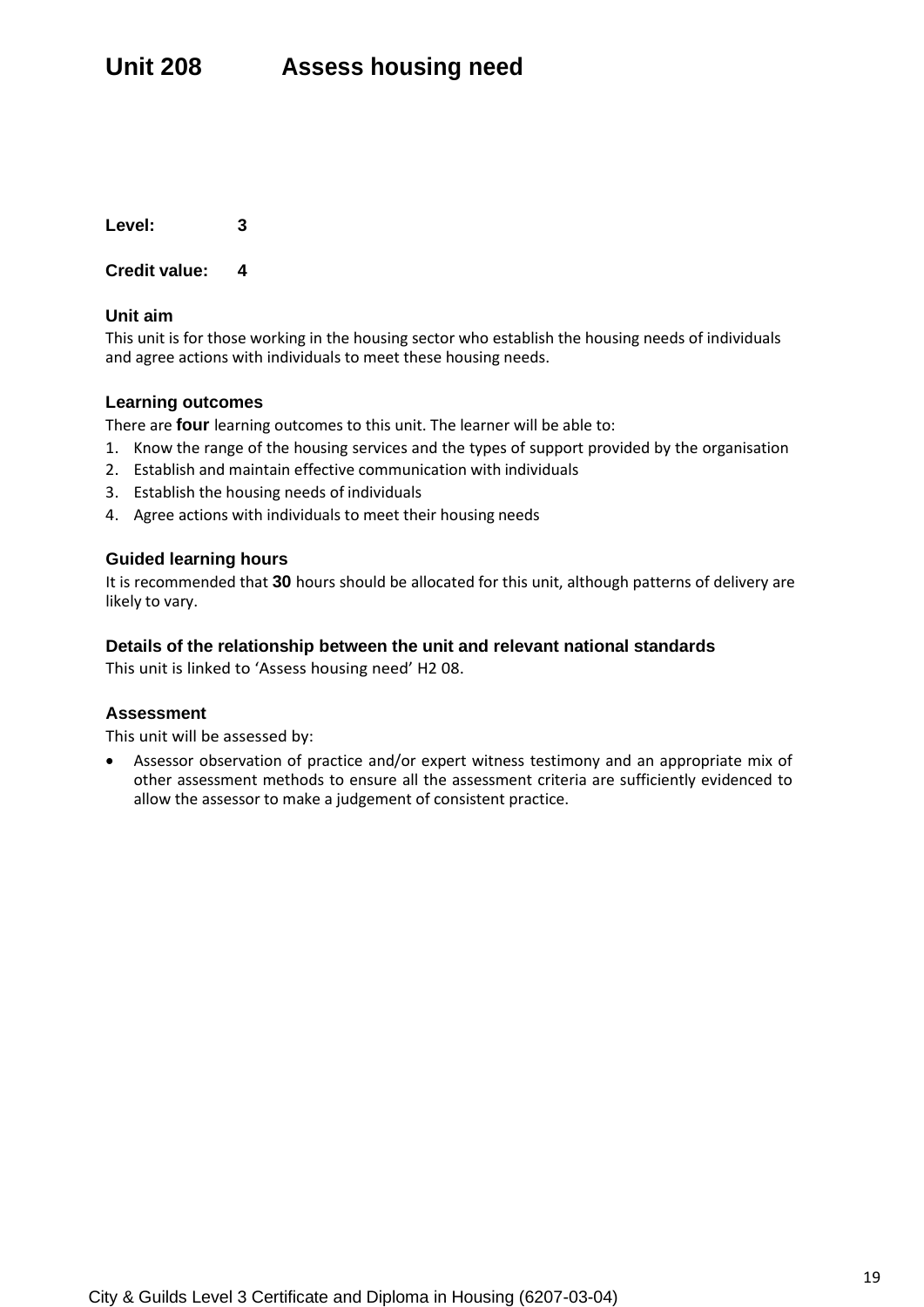### **Outcome 1 Know the range of the housing services and the types of support provided by the organisation**

The learner can:

- 1. identify the role of assessment and its contribution to meeting individual needs
- 2. define what the organisation can provide to prospective users of the service and what it cannot
- 3. describe the types of housing need individuals bring to the organisation
- 4. explain the perceptions which individuals have of the organisation and how this affects trust
- 5. explain how the sources of housing support available in the organisation can be accessed
- 6. describe alternative sources of support for individuals and how to refer clients to them.

### **Outcome 2 Establishandmaintaineffectivecommunicationwith individuals**

The learner can:

- 1. deal courteously, sensitively and fairly with individuals
- 2. greet individuals in a friendly, welcoming and non-judgmental manner
- 3. show respect for individual beliefs, expectations and needs
- 4. listen, ask questions and check understanding of individual needs
- 5. establish the customers' reasons for approaching the organisation and their expectations
- 6. maintain the confidentiality and privacy of individuals
- 7. assess the likely level of distress or concern that individuals may feel at the time of initial contact.

### **Outcome 3 Establish the housing needs ofindividuals**

The learner can:

- 1. gather essential information from individuals in a sensitive and respectful manner
- 2. describe with sensitivity what the organisation can and cannot provide without alienating individuals
- 3. differentiate between housing needs and other types of support being sought
- 4. identify initial and ongoing housing needs
- 5. review any changes of circumstance with returning individuals and conduct a further assessment of need if appropriate
- 6. record relevantinformation and actions using agreed procedures and ensure that colleagues and others are informed.

### **Outcome 4 Agree actions with individuals to meet their housing needs**

- 1. identify and agree with individuals the appropriate housing support that the organisation can provide
- 2. explain the next steps in the support process and gain individual agreement
- 3. referindividualsto other colleagues,services or organisations asrequired in a respectful and professional manner which minimises a sense of rejection.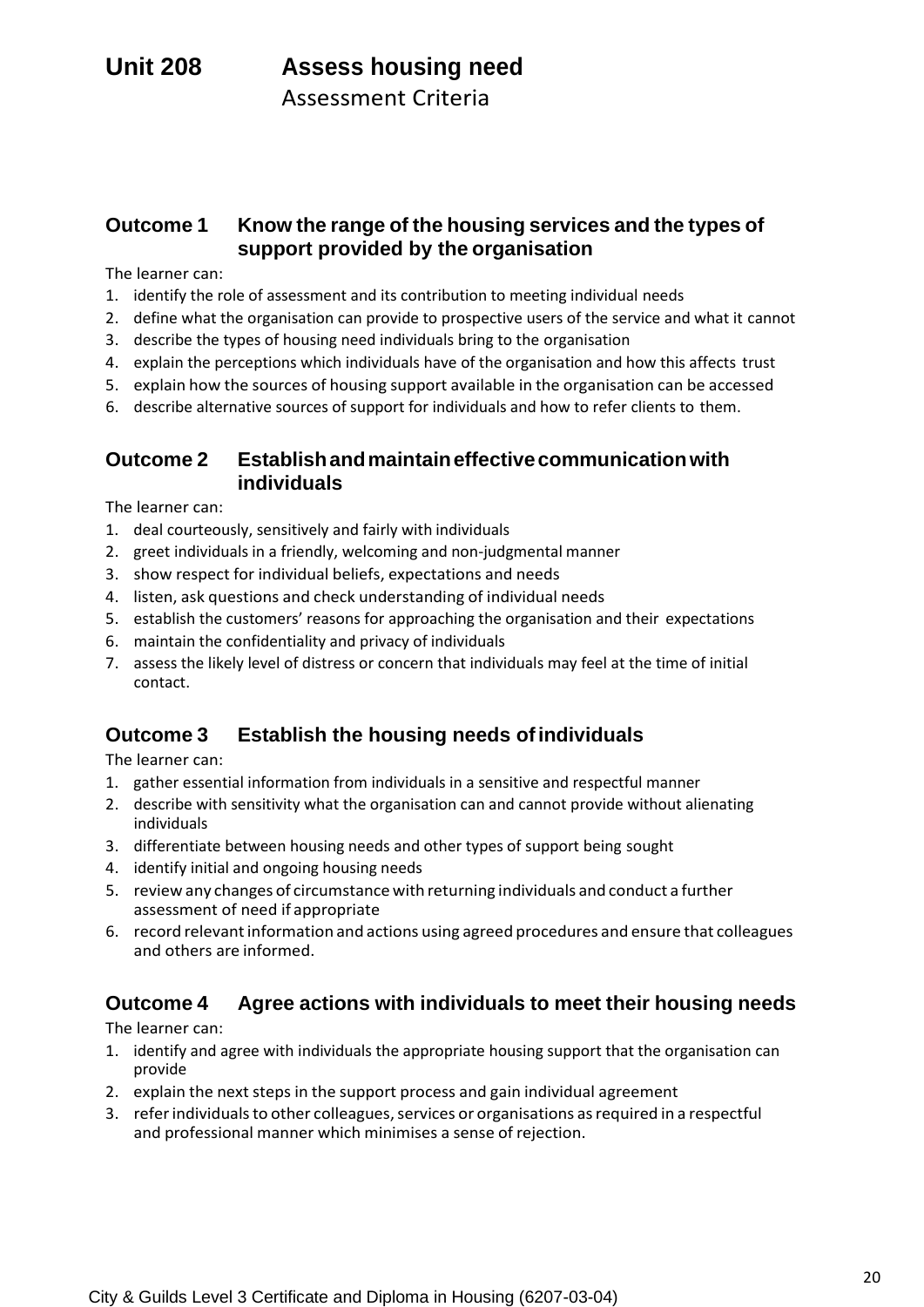## **Unit 209 Match the needs of individuals with available accommodation**

**Level: 3**

**Credit value: 3**

### **Unit aim**

This unit is for those working in the housing sector who support individuals to make applications for housing.

### **Learning outcomes**

There are **two** learning outcomes to this unit. The learner will:

- 1. Be able to support individuals to make applications for housing
- 2. Be able to process housing applications

### **Guided learning hours**

It is recommended that **20** hours should be allocated for this unit, although patterns of delivery are likely to vary.

### **Details of the relationship between the unit and relevant national standards**

This unit is linked to 'Match the needs of customers with available accommodation' H2 09.

### **Assessment**

This unit will be assessed by: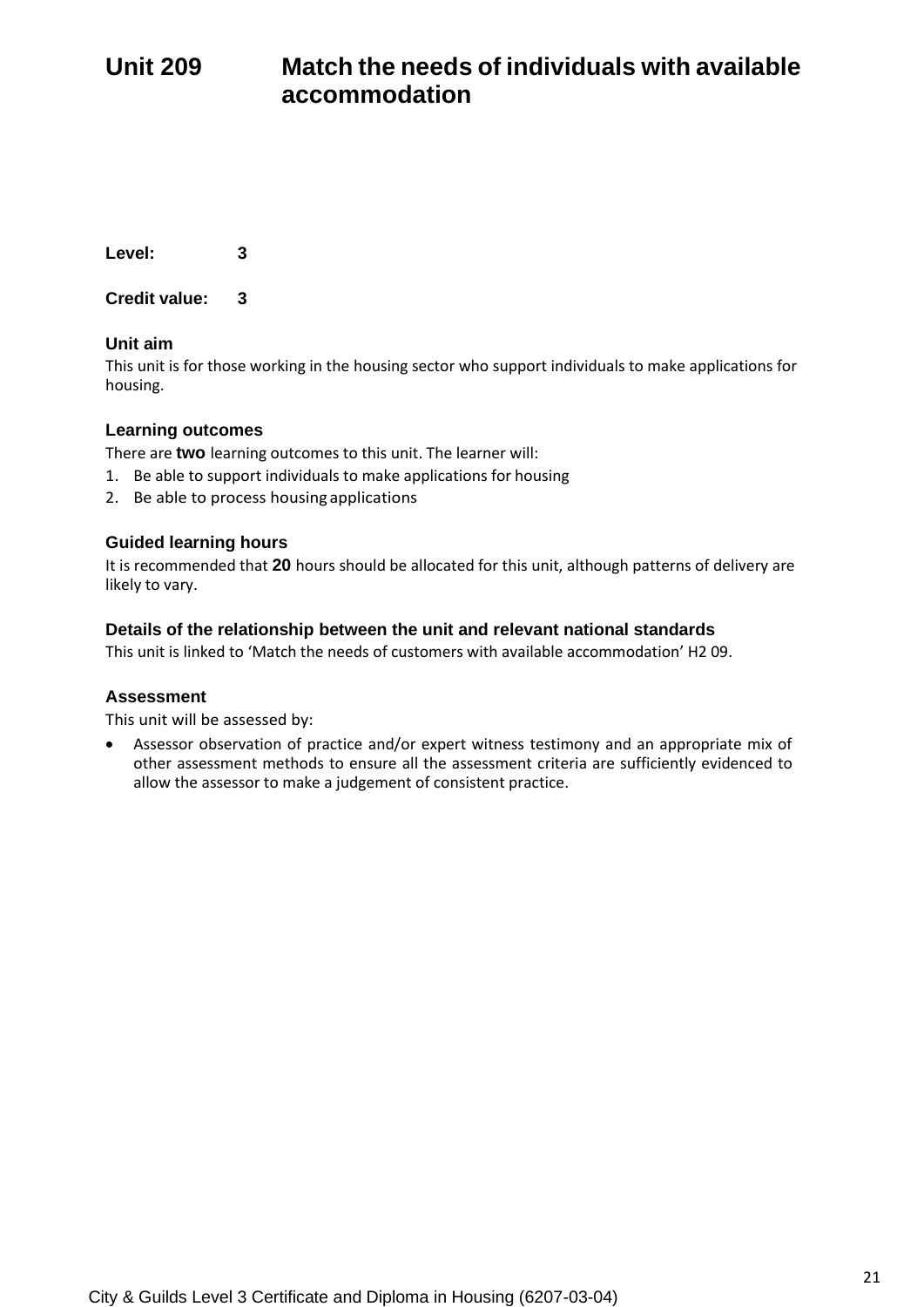## **Unit 209 Match the needs of individuals with available accommodation**

Assessment Criteria

### **Outcome 1 Be able to support individuals to make applications for housing**

The learner can:

- 1. deal courteously, sensitively and fairly with individuals seeking housing
- 2. take full account of individual preferences and needs
- 3. explain the ways in which the organisation meets the diverse needs of individuals
- 4. explain the extent of and limitations on individual choice in the matching process
- 5. refer individuals with accommodation or other needs, that cannot be met, to the appropriate person or organisation
- 6. explain the full range of options and choices available to best meet individual housing need
- 7. give individuals a clear and honest description of the available accommodation
- 8. check with them their reactions and wishes.

### **Outcome 2 Be able to process housing applications**

- 1. contact individuals and offer them accommodation in accordance with organisational procedures
- 2. explain the application process and relevant documentation to customersresponding to any queries and concerns
- 3. check on the availability of properties and their type, size, location and condition
- 4. follow organisational procedures for processing applications following regulatory requirements
- 5. assist individuals to complete the applicationprocess
- 6. follow organisational policy on refusals, appeals or complaints and pass on issues to the appropriate person in the organisation.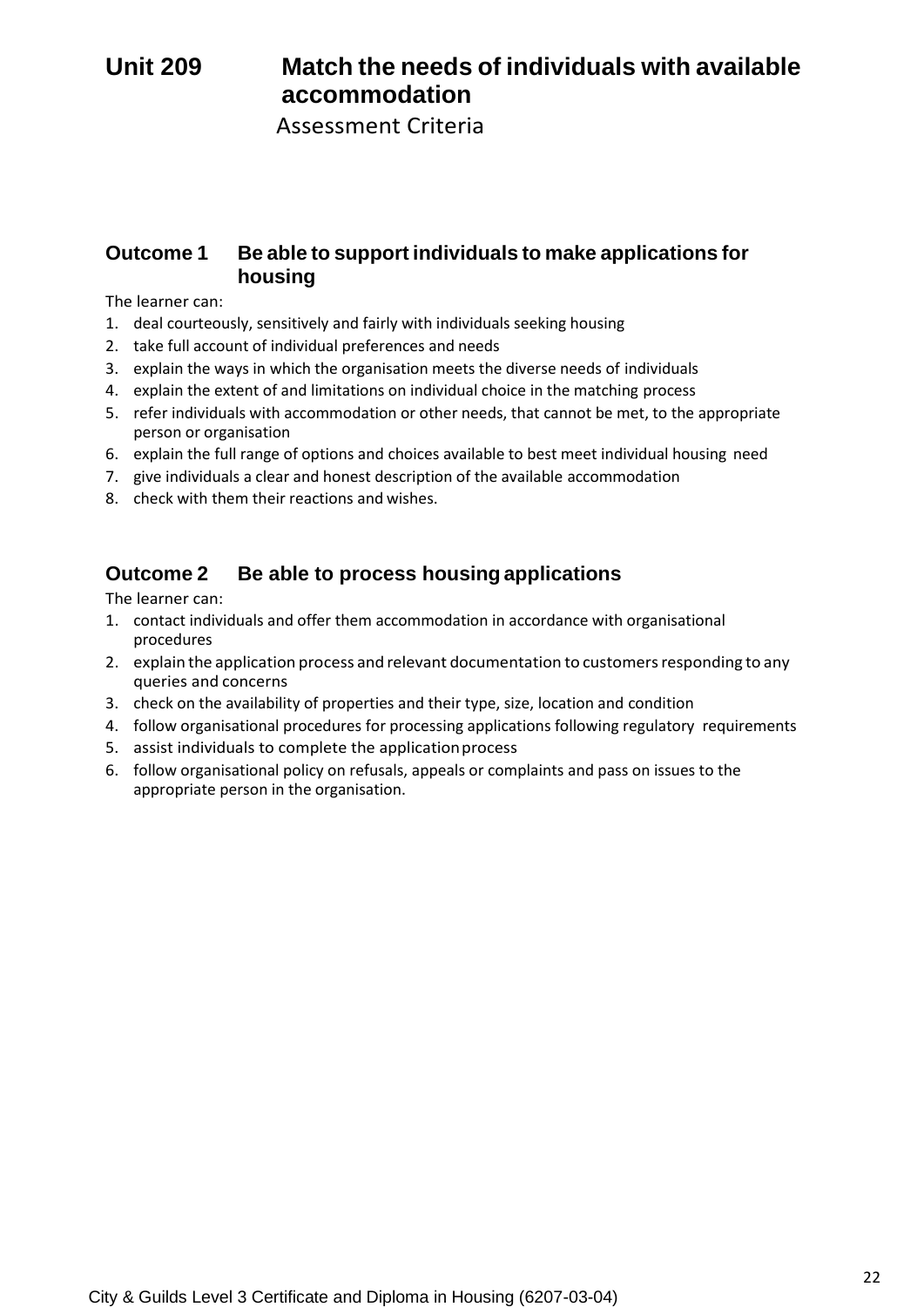## **Unit 222 EmploymentRightsandResponsibilitiesinthe FacilitiesManagement,HousingandProperty Sectors**

**Level: 2**

**Credit value: 2**

### **Unit aim**

Successful assessment of the unit proves that the candidate has achieved the national occupational standard to understand employment rights and responsibilities.

### **Learning outcomes**

There are **two** learning outcomes to this unit. The learner will:

- 1. Know employer and employee rights, responsibilities and own organisational procedures
- 2. Know factors that affect own organisation and occupation

### **Guided learning hours**

It is recommended that **16** hours should be allocated for this unit, although patterns of delivery are likely to vary.

This unit will be assessed by: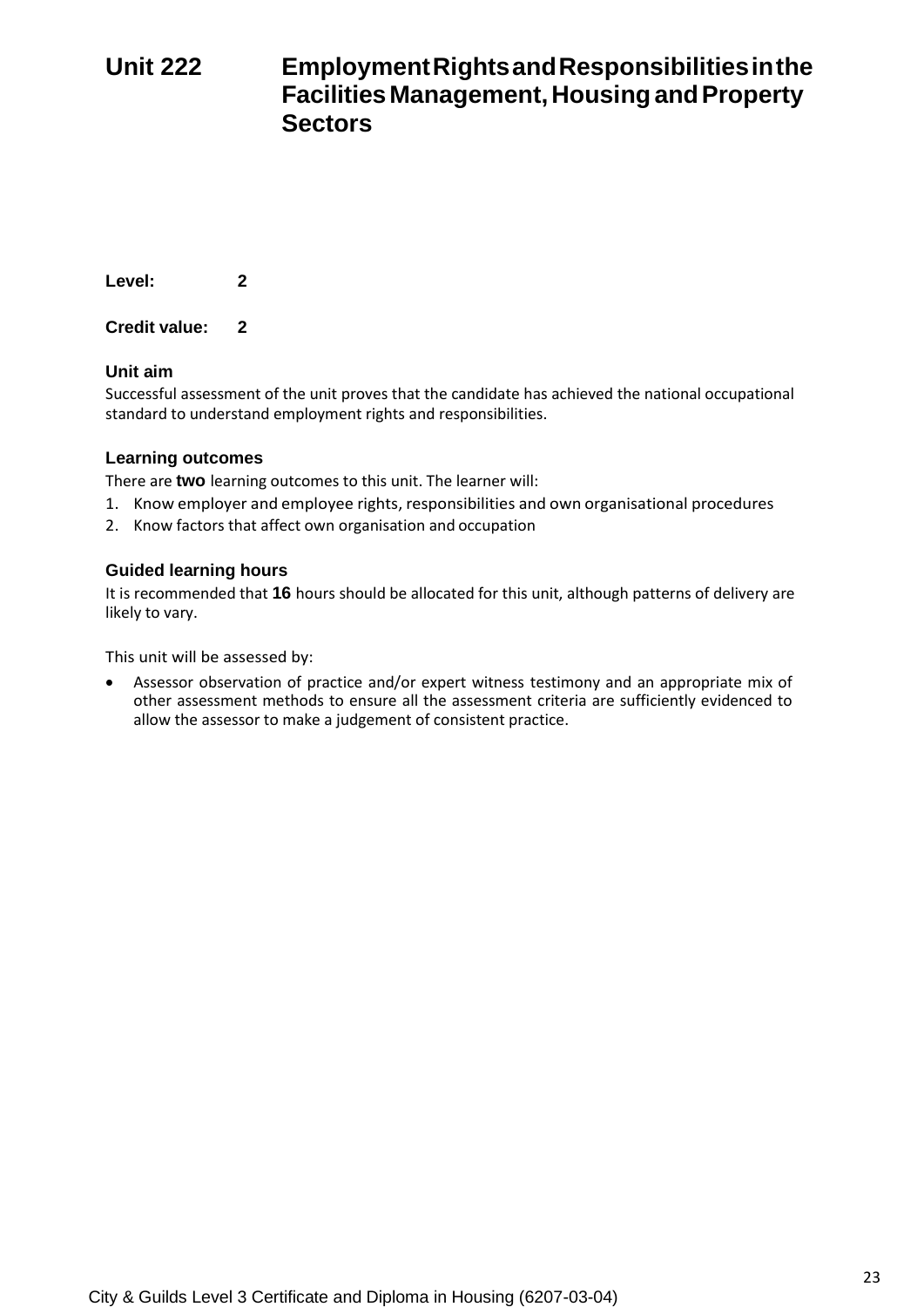## **Unit 222 EmploymentRightsandResponsibilitiesinthe FacilitiesManagement,HousingandProperty Sectors**

Assessment Criteria

### **Outcome 1 Know employer and employee rights,responsibilities and own organisational procedures**

The learner can:

- 1. state employer and employee rights and responsibilities under employment law, including Equality Act, Health & Safety and other relevant legislation
- 2. state importance of having employment rights and responsibilities
- 3. describe organisational procedures for health & safety, including documentation
- 4. describe organisational procedures for equality & diversity, including documentation
- 5. identify sources of information and advice on employment rights and responsibilities.

## **Outcome 2 Know factors that affect own organisation and occupation**

- 1. describe the role played by own occupation within organisation and industry
- 2. describe career pathways available to them
- 3. state types of representative body related to the industry, their main roles and responsibilities and their relevance to the industry
- 4. identify sources of information and advice on own industry, occupation, training and career
- 5. describe principles, policies and codes of practice used by own organisation and industry
- 6. describe issues of public concern that affect own organisation and industry.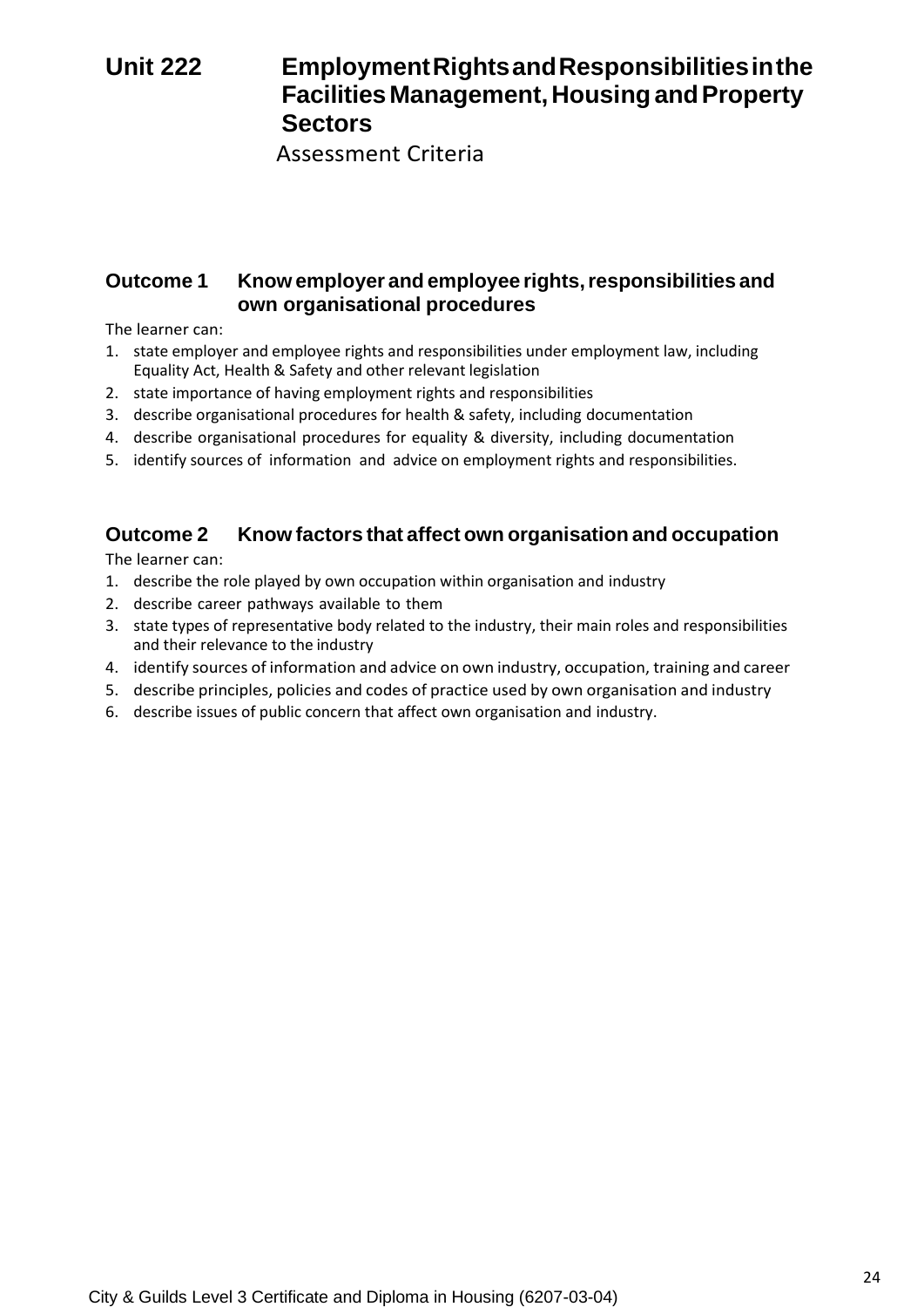**Credit value: 5**

### **Unit aim**

This unit will allow the learner to explore how to work with colleagues and customers in a way that promotes equality and diversity whilst developing and maintaining ethical, safe and sustainable working practices.

### **Learning outcomes**

There are **four** learning outcomes to this unit. The learner will be able to:

- 1. Understand legal and organisational requirements to ensure equality, respect diversity and use anti-discriminatory practice
- 2. Understand the rights and responsibilities of individuals and the potential for conflict and conflicts of interest
- 3. Promote safe and sustainable working practices
- 4. Understand legal and organisational requirements to ensure confidentiality of records

### **Guided learning hours**

It is recommended that **40** hours should be allocated for this unit. This may be on a full-time or parttime basis.

### **Details of the relationship between the unit and relevant national occupational standards**

This unit is linked to Promote safe, ethical and sustainable practice in your area of responsibility H3 01.

### **Endorsement of the unit by a sector or other appropriate body**

This unit is endorsed by Asset Skills.

### **Assessment and grading**

This unit will be assessed by: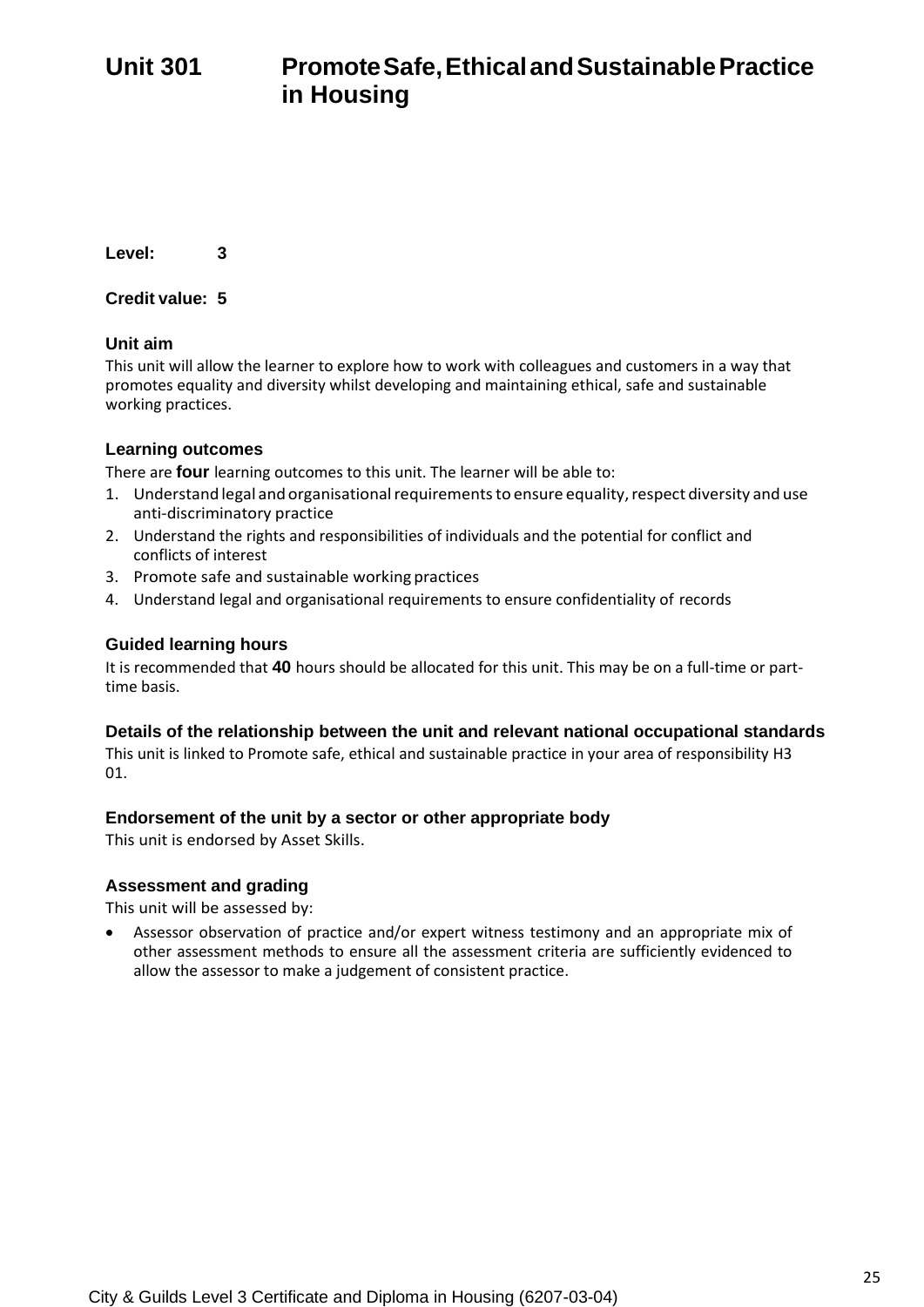## **Unit 301 PromoteSafe,EthicalandSustainablePractice in Housing**

Assessment Criteria

### **Outcome 1 Understand legal and organisationalrequirements to ensure equality, respect diversity and use anti-discriminatory practice**

The learner can:

- 1. identify the legislation, policies and procedures relating to equality, diversity and discrimination
- 2. explain how these apply to their own job role
- 3. show interaction with, people at work that demonstrates effective communication and sensitivity to an individual's needs
- 4. show respect to an individual's values, beliefs, faith and cultural conventions
- 5. explain how to challenge discrimination.

### **Outcome 2 Understandthe rights and responsibilitiesofindividuals and the potential for conflict and conflicts of interest**

The learner can:

- 1. develop and maintain positive interactions that use the sharing of information and appropriate explanation to support an individual to understand their rights and responsibilities
- 2. identify potential or actual conflicts and conflicts of interest

### **Outcome 3 Promote safe and sustainable working practices**

The learner can:

- 1. explain their own legal and organisational responsibilities for promoting health and safety
- 2. identify hazards and assess risks
- 3. state what actions to take to minimise, control or eliminate hazards or risks
- 4. work in a way that minimises environmental damage and ensures the use and disposal of equipment and materials in a safe and sustainable way
- 5. identify the boundaries of their own competence and access any specialist support that may be required.

### **Outcome 4 Understand legal and organisationalrequirements to ensure confidentiality of records**

- 1. identify legislation, organisational policies and procedures relating to the protection of personal data
- 2. explain how these apply to their own job role.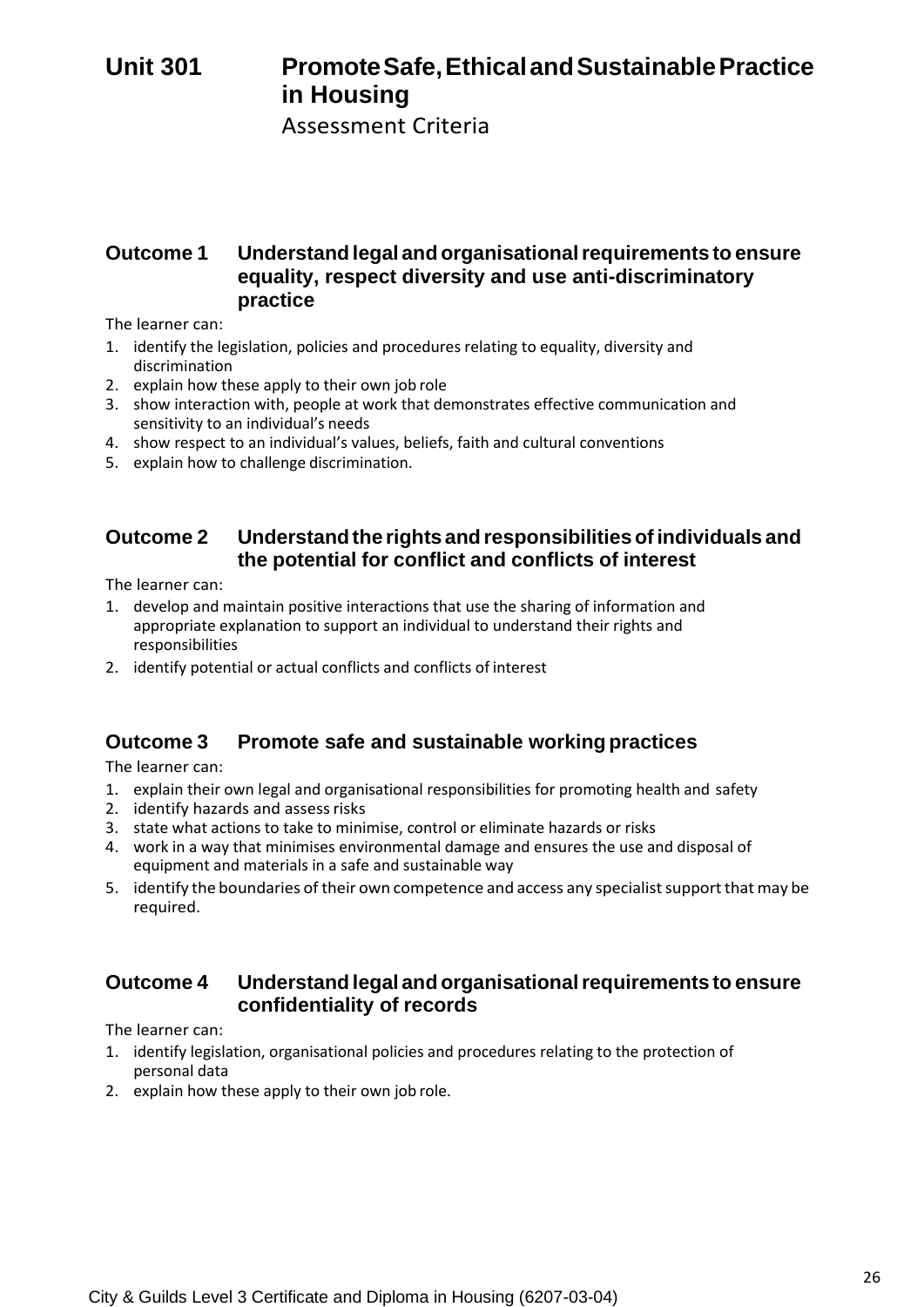**Credit value: 3**

### **Unit aim**

This unit helps housing learners to set personal work objectives for their professional development and formulate a plan to deal with gapsin knowledge, understanding and skills which takes account of an organisations vision andobjectives.

### **Learning outcomes**

There are **three** learning outcomes to this unit. The learner will be able to:

- 1. Understand development opportunities and resources within their organisation
- 2. Understand how to address career and wider personal development
- 3. Be able to set personal work objectives to address gaps in own knowledge, understanding and skills

### **Guided learning hours**

It is recommended that **15** hours should be allocated for this unit. This may be on a full-time or parttime basis.

### **Details of the relationship between the unit and relevant national occupational standards**

This unit is linked to manage your own resources and professional development H3 02.

### **Endorsement of the unit by a sector or other appropriate body**

This unit is endorsed by Asset Skills.

### **Assessment and grading**

This unit will be assessed by: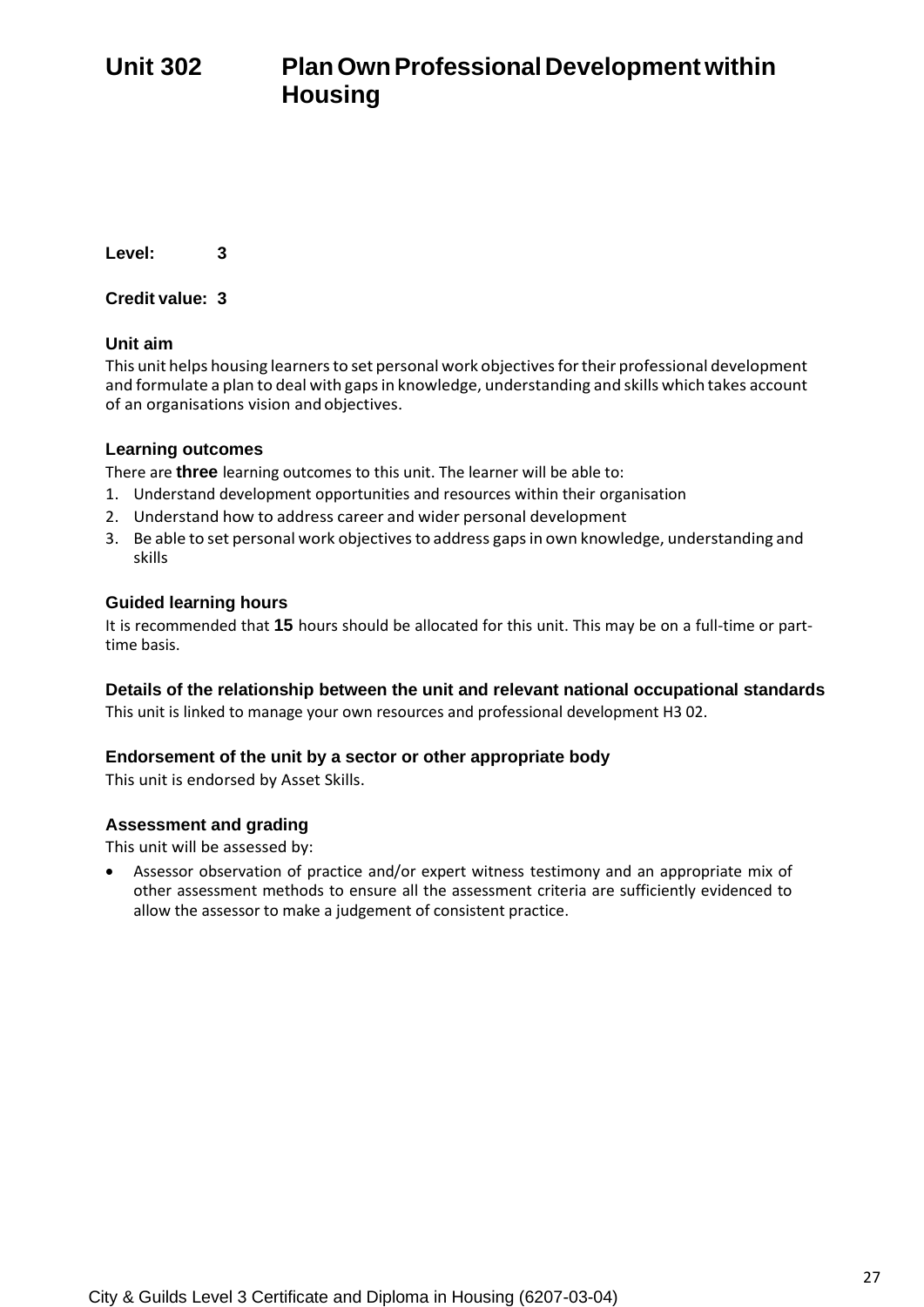## **Unit 302 PlanOwnProfessionalDevelopmentwithin Housing**

Assessment Criteria

### **Outcome 1 Understanddevelopment opportunities and resources within their organisation**

The learner can:

- 1. explain the organisation's policies and procedures in terms of continuing professional development
- 2. identify literature, information and support which will contribute to continuing professional development.

### **Outcome 2 Understand how to address career and wider personal development**

The learner can:

- 1. identify career and personal goals
- 2. explain the term 'reflective practice'
- 3. demonstrate how to use reflective practice to inform career and personal goals.

### **Outcome 3 Be able to set personal work objectives to address gaps in own knowledge, understanding and skills**

- 1. agree work objectives with their Line Manager
- 2. identify any gaps between the current and future requirements oftheir own job role and current knowledge, understanding and skills
- 3. review their own development plan.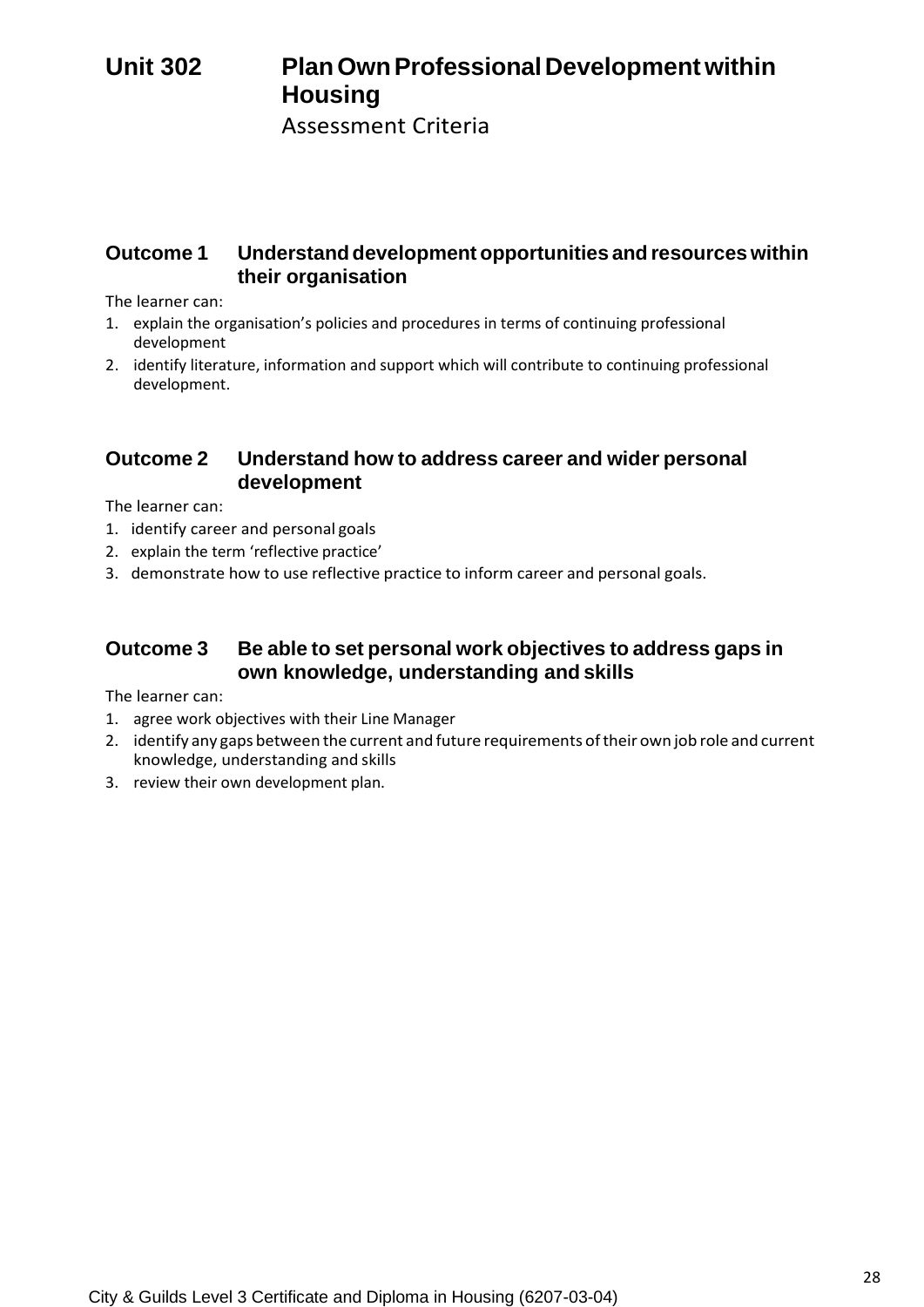## **Unit 303 Develop Positive Relationshipswith CustomersandColleaguesinProvidinga Housing Service**

**Level: 3**

**Credit value: 5**

### **Unit aim**

This unit is about working with customers and colleagues (internal and external) to apply organisational policies and procedures relating to customer services. It is also about ensuring that effective communication is used throughout.

### **Learning outcomes**

There are **three** learning outcomes to this unit. The learner will be able to:

- 1. Know organisational policies and procedures within the organisation relating to customer service
- 2. Promote effective communication
- 3. Understand how to work with others to apply policies and procedures in relation to customer service

### **Guided learning hours**

It is recommended that **40** hours should be allocated for this unit. This may be on a full-time or parttime basis.

### **Details of the relationship between the unit and relevant national occupational standards**

This unit is linked to develop relationships with others to improve customer service in housing H3 03.

### **Endorsement of the unit by a sector or other appropriate body**

This unit is endorsed by Asset Skills.

### **Assessment and grading**

This unit will be assessed by: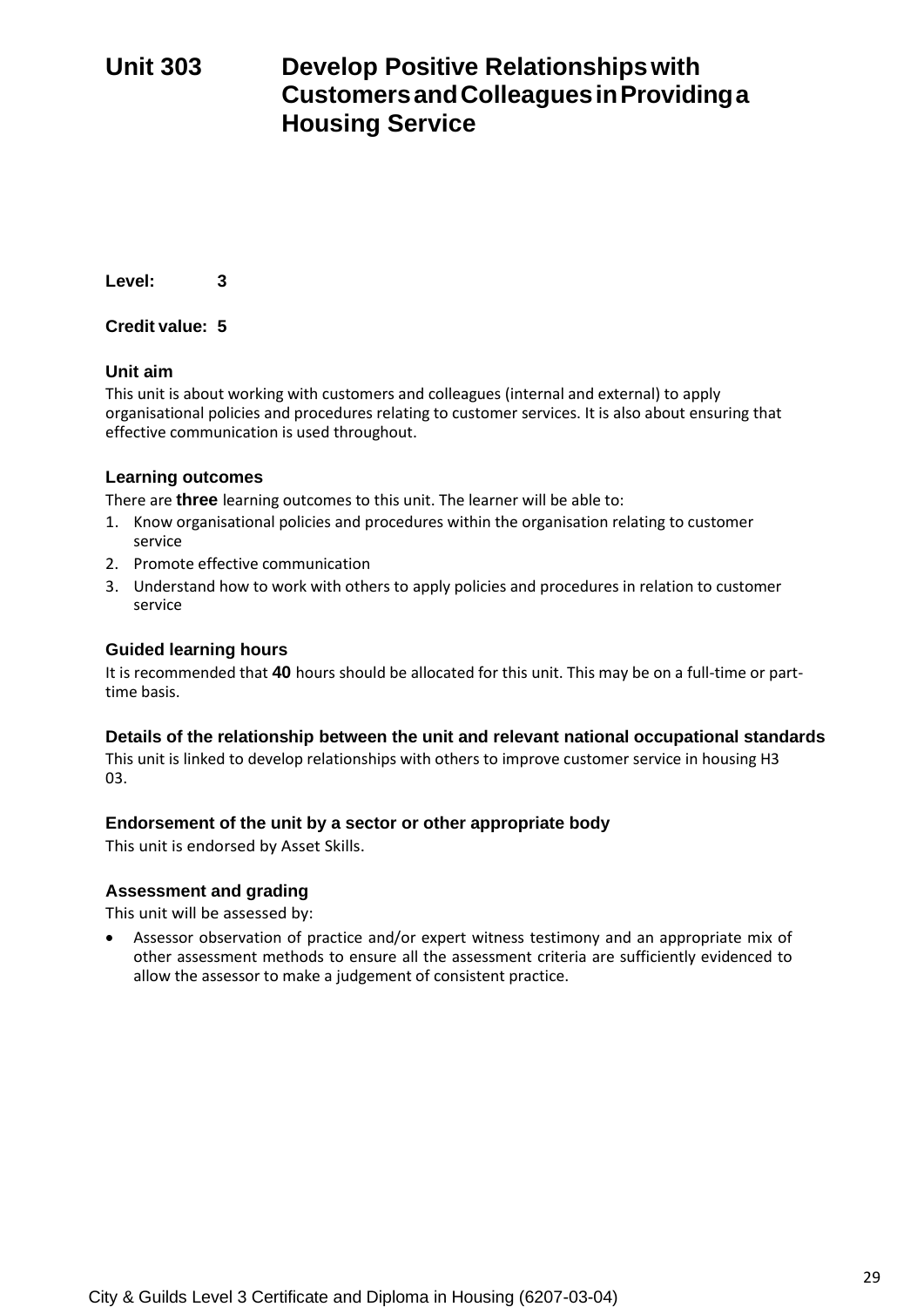## **Unit 303 Develop Positive Relationshipswith CustomersandColleaguesinProvidinga Housing Service**

Assessment Criteria

### **Outcome 1 Know organisational policies and procedures within the organisation relating to customer service**

The learner can:

- 1. identify organisational customer service policies and procedures relating to equality, diversity, discrimination, rights and confidentiality
- 2. explain how these apply to their own job role.

### **Outcome 2 Promote effective communication**

The learner can:

- 1. identify different methods of communication
- 2. select and apply appropriate methods of communication for customers and colleagues
- 3. identify approaches to working effectively with customers who display 'challenging' behaviour
- 4. explain how to respond to customers who are in a 'crisis' situation
- 5. explain how to use communication skillsto clarify needs and decisions made by customers and others
- 6. explain how to record ethically
- 7. explain in what circumstances would it be necessary to share sensitive information.

### **Outcome 3 Understand how to work with others to apply policies and procedures in relation to customer service**

- 1. identify the internal teams and external organisations who contribute to their own work role in providing services to the customer
- 2. Interact with customers and colleagues to agree actions within their own work boundaries
- 3. work with customers and colleagues to carry out agreed actions
- 4. review with customers and colleagues the effectiveness of the agreed action
- 5. identify improvements that can be made to improve customer service.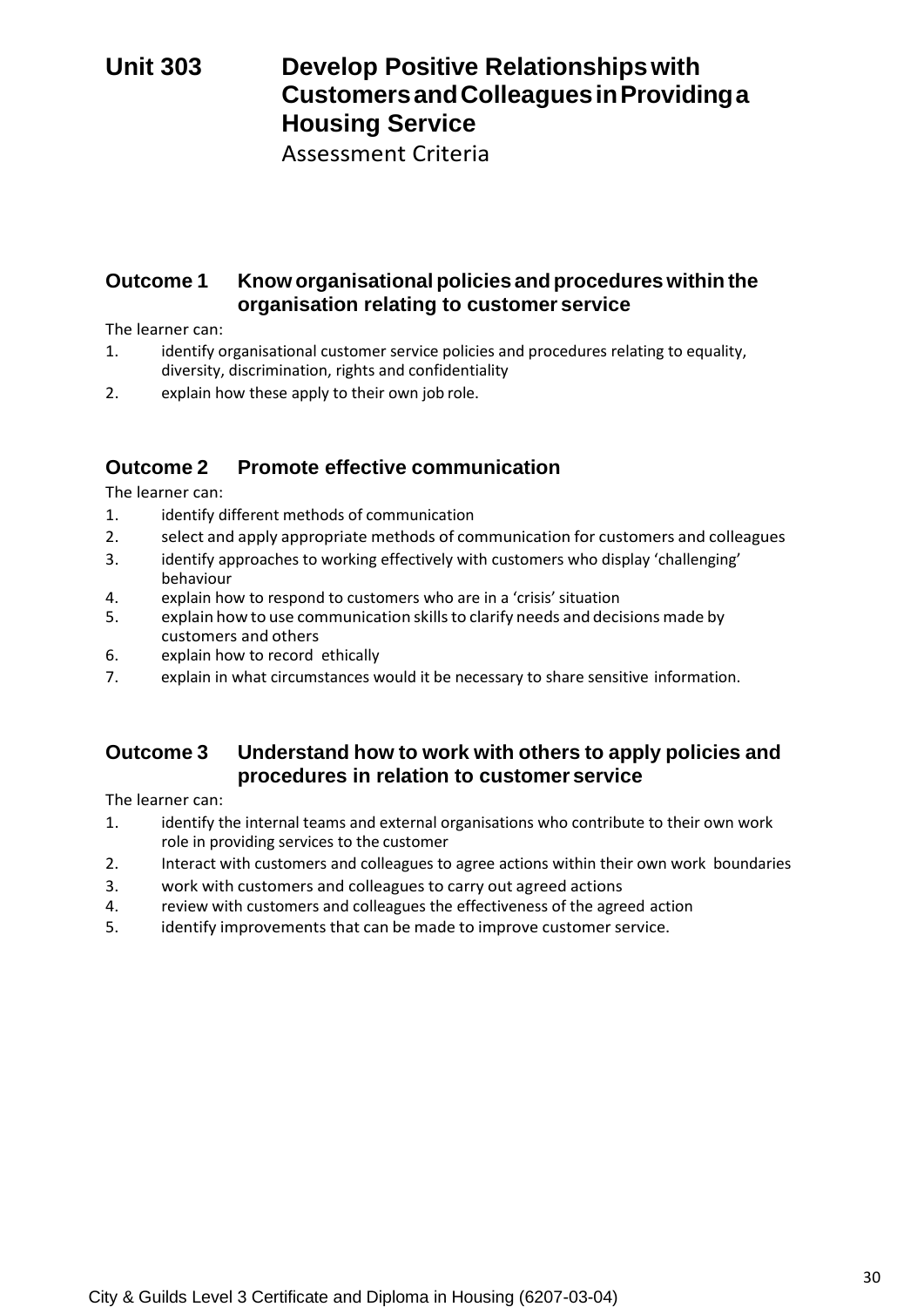### **Credit value: 2**

### **Unit aim**

This unit is about the receiving and responding to requests for repair work from customers. It may involve the authorising or commissioning of work directly or referring requests to appropriate colleagues.

### **Learning outcomes**

There are **three** learning outcomes to this unit. The learner will be able to:

- 1. Know the organisation's housing stock and possible defects which require repair
- 2. Know organisational policies and procedures relating to requests
- 3. Establish and respond to customer requests forrepairs

### **Guided learning hours**

It is recommended that **10** hours should be allocated for this unit. This may be on a full-time or parttime basis.

## **Details of the relationship between the unit and relevant national occupational standards**

This unit is linked to respond to customer request for repairs H3 04.

### **Endorsement of the unit by a sector or other appropriate body**

This unit is endorsed by Asset Skills.

### **Assessment and grading**

This unit will be assessed by: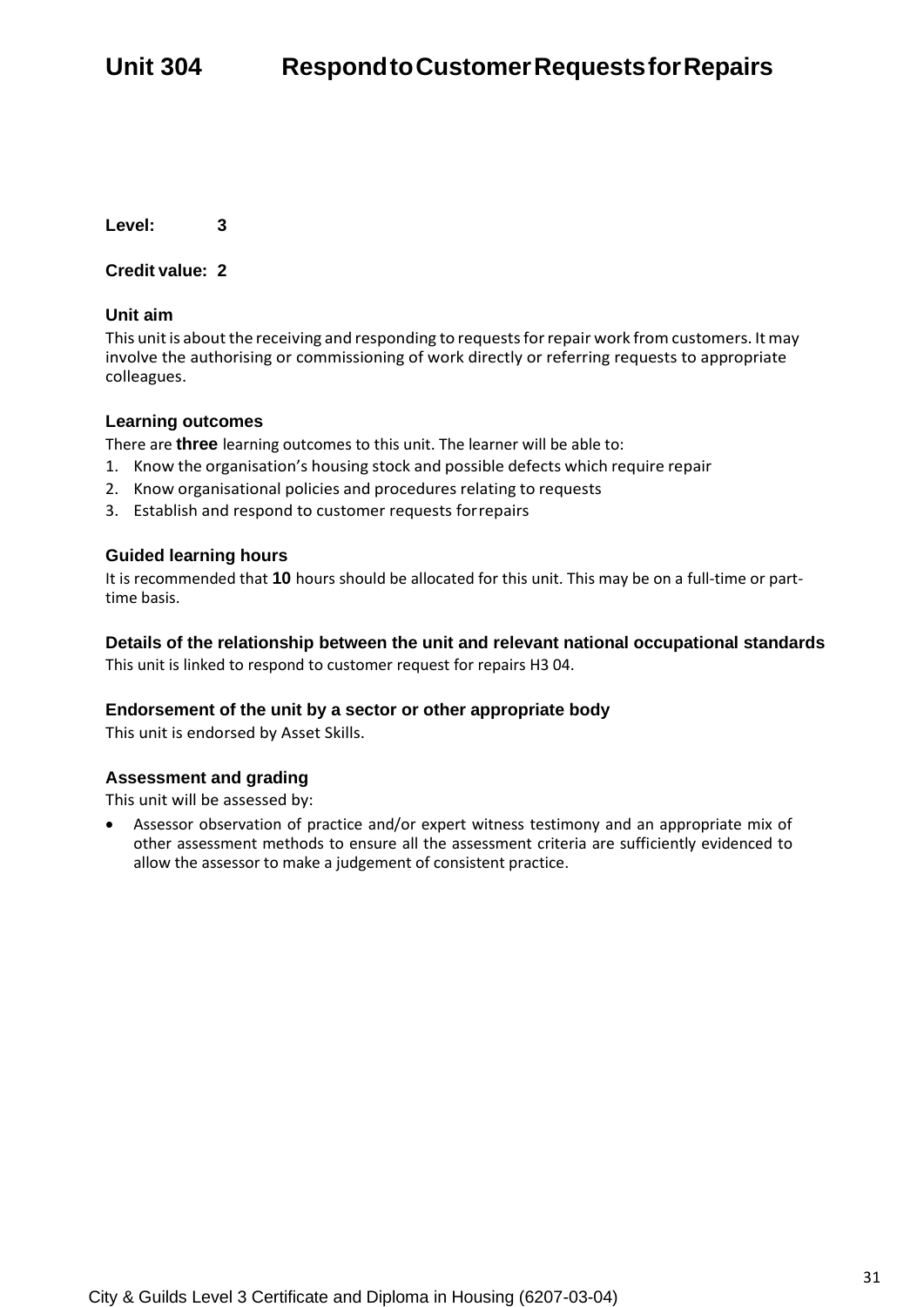### **Outcome 1 Knowtheorganisation'shousingstockandpossibledefects which require repair**

The learner can:

- 1. describe the types of properties which your organisation manages
- 2. identify using the appropriate terminology, the types of faults which can occur in these properties.

### **Outcome 2 Knoworganisationalpolicies and procedures relatingto requests**

The learner can:

- 1. describe the types of service agreements withcustomers
- 2. identify the organisational policies and procedures relating to repair requests
- 3. identify repairs which require emergency action.

## **Outcome 3 Establish and respond to customer requests for repairs**

- 1. clarify requests from customers to determine the exact nature of what is required
- 2. accurately record the details of customers and their requests
- 3. state the other parties involved in the maintenance and repair of the organisation's properties and whether there are any associated charges
- 4. identify requests which are outside the organisation's responsibilities
- 5. describe how to refer customers to other organisations and individuals
- 6. arrange inspection visits and repair work according to organisational policies and procedures
- 7. prioritise urgent repairs.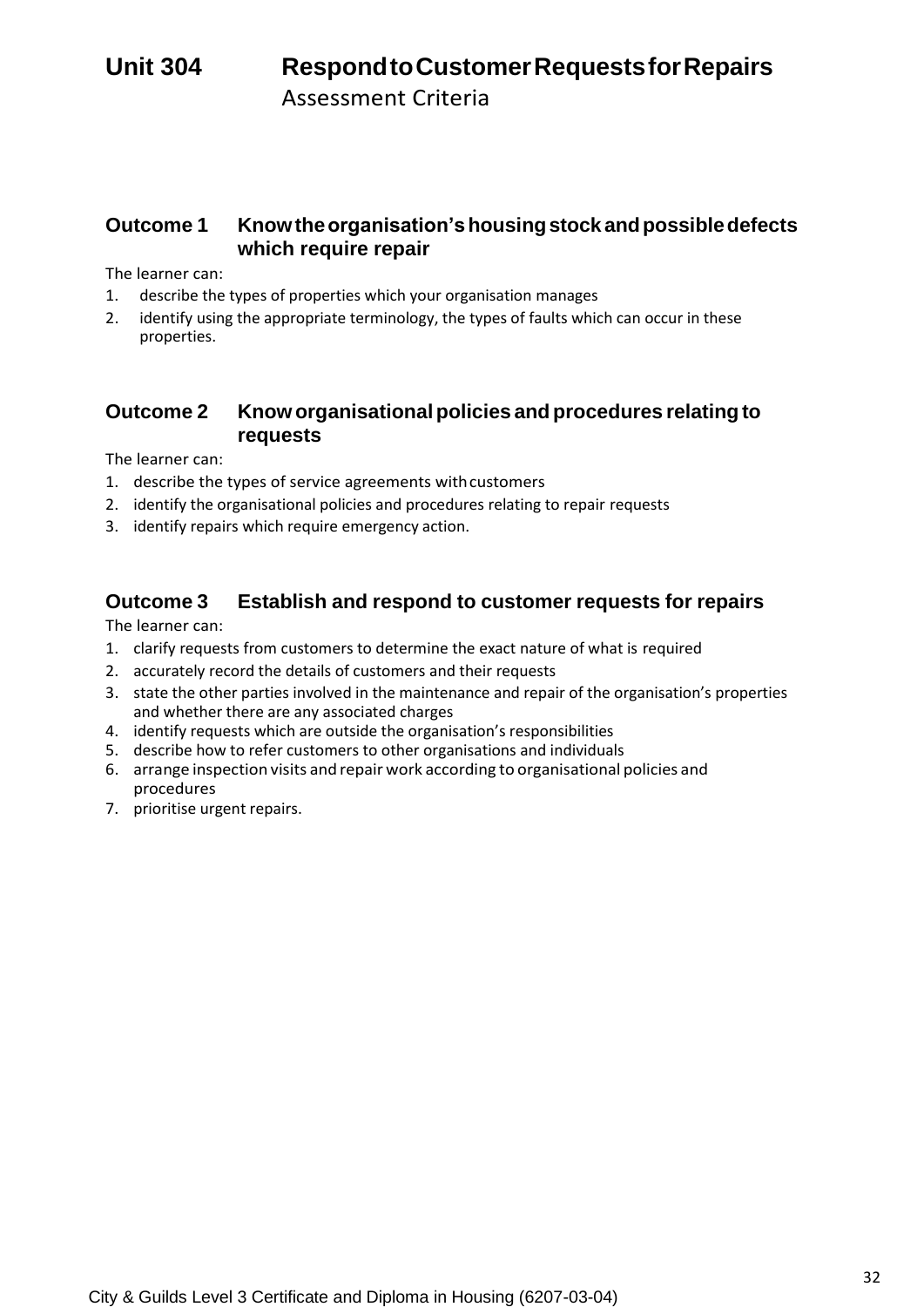### **Credit value: 4**

### **Unit aim**

This unit is about inspections made as part of an on-going monitoring programme at the end of occupancy or in response to customer requests for repairs.

### **Learning outcomes**

There are **three** learning outcomes to this unit. The learner will be able to:

- 1. Know health and safety and organisational procedures relating to inspection
- 2. Know how to conduct an inspection
- 3. Inspect properties

### **Guided learning hours**

It is recommended that **30** hours should be allocated for this unit. This may be on a full-time or parttime basis.

### **Details of the relationship between the unit and relevant national occupational standards**

This unit is linked to inspect the condition of property H3 05.

### **Endorsement of the unit by a sector or other appropriate body**

This unit is endorsed by Asset Skills.

### **Assessment and grading**

This unit will be assessed by: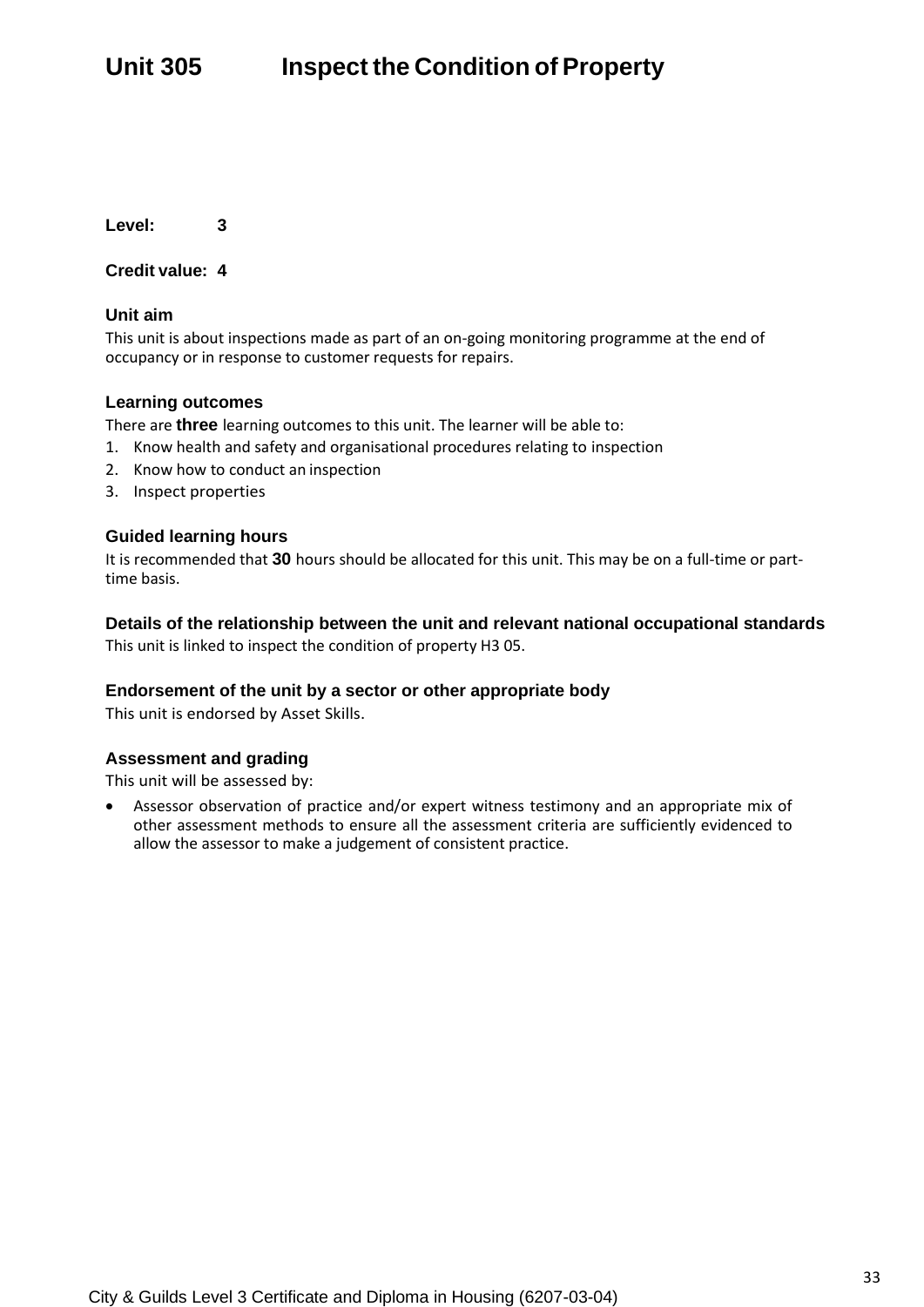Assessment Criteria

### **Outcome 1 Know health and safety and organisational procedures relating to inspection**

The learner can:

- 1. explain the purpose of inspections and related procedures
- 2. identify types of risks which would need to be considered
- 3. name other organisations that would need to be notified.

### **Outcome 2 Know how to conduct an inspection**

The learner can:

- 1. describe the use of basic building terms and use of plans
- 2. identify technical equipment used for inspections
- 3. describe the types of properties which the organisation manages
- 4. identify, using the appropriate terminology, the types of faults which can occur in these properties.

### **Outcome 3 Inspect properties**

- 1. take action to minimise risks to personal safety and security
- 2. arrange and confirm inspection details with customers and relevant parties
- 3. collate necessary documentation for inspection
- 4. conduct inspection
- 5. write clear inspection reports to ensure problems are rectified
- 6. state when specialist inspections might berequired.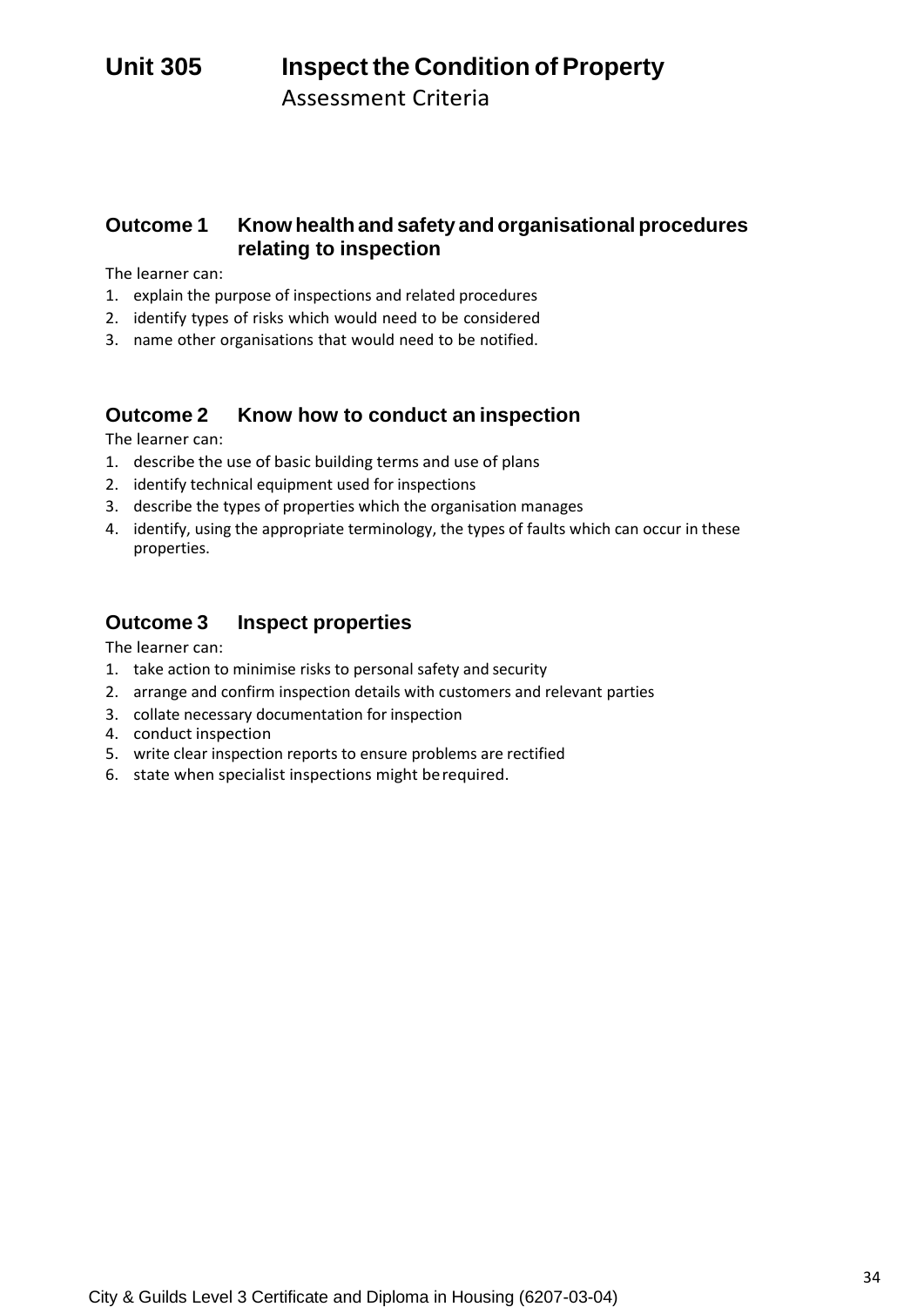**Credit value: 4**

### **Unit aim**

This unit is about the maintenance and organising repairs to properties and applies to both planned maintenance and contingency work.

### **Learning outcomes**

There are **three** learning outcomes to this unit. The learner will be able to:

- 1. Know organisational policies and procedures, including health and safety relating to the maintenance and repair of property
- 2. Organise the maintenance and repairs
- 3. Check the work

### **Guided learning hours**

It is recommended that **30** hours should be allocated for this unit. This may be on a full-time or parttime basis.

### **Details of the relationship between the unit and relevant national occupational standards**

This unit is linked to organise the maintenance and repair of property H3 06.

### **Endorsement of the unit by a sector or other appropriate body**

This unit is endorsed by Asset Skills.

### **Assessment and grading**

This unit will be assessed by: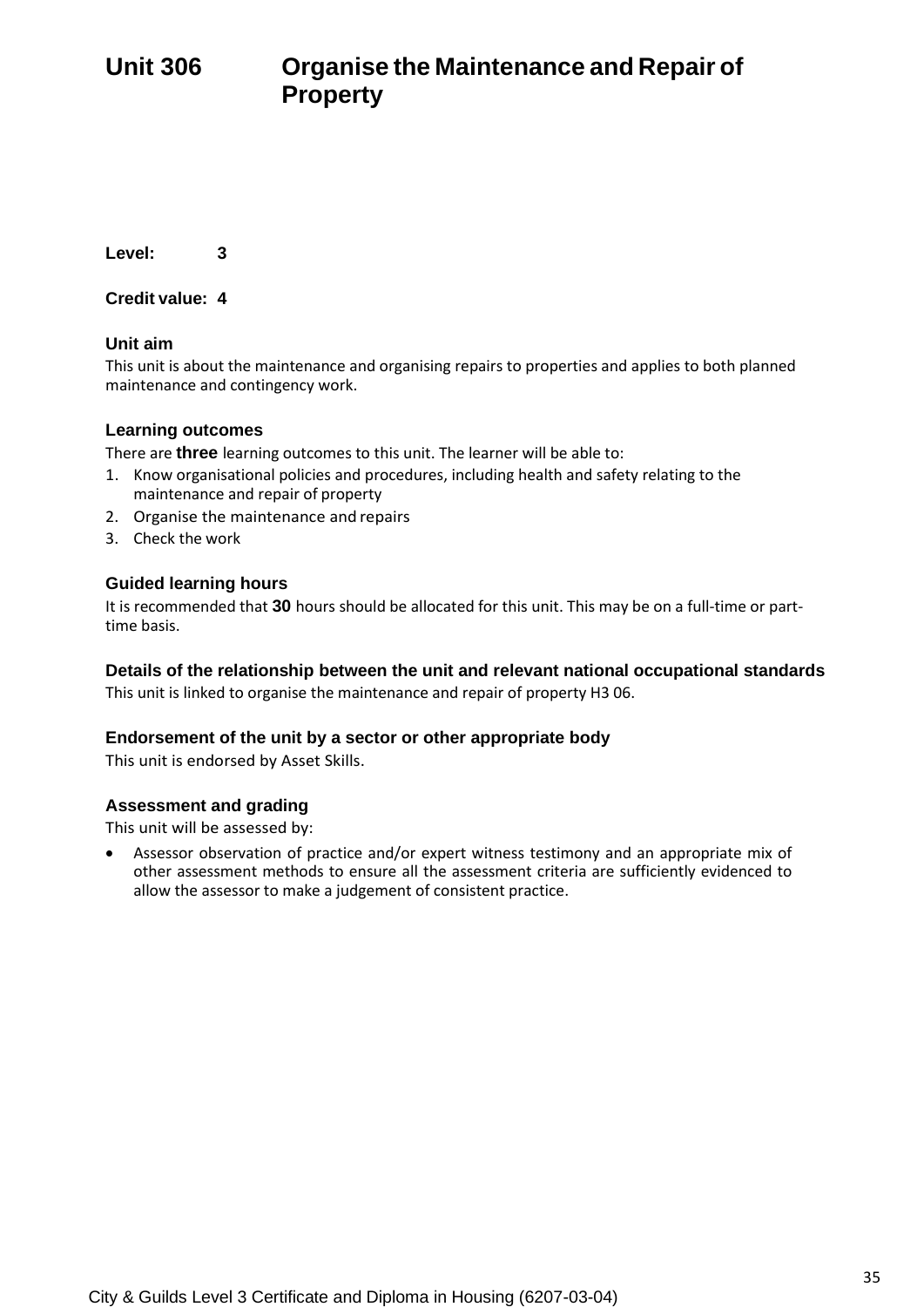## **Unit 306 Organise the Maintenance and Repair of Property**

Assessment Criteria

### **Outcome 1 Know organisational policies and procedures, including health and safety relating to the maintenance and repair of property**

The learner can:

- 1. identify organisational policies and procedures, including health and safety relating to the organisation of repairs and maintenance
- 2. explain how these apply to their own job role
- 3. identify the other parties involved with the maintenance and repair of properties and state their responsibilities
- 4. identify repairs which require emergency action.

### **Outcome 2 Organise the maintenance and repairs**

The learner can:

- 1. obtain the necessary paperwork, including inspection reports, in order to determine the nature of the work required
- 2. contact the relevant external agency or specialist when the required action is outside the scope of the organisation
- 3. arrange a convenient time with the customer and the maintenance team for work to take place
- 4. check that the maintenance team understand the nature of the work that has to be completed
- 5. cost the work.

### **Outcome 3 Check the work**

- 1. check the work, on a regular basis, to ensure work is being completed to timescales
- 2. check that the work has been completed according to the instructions
- 3. keep records which are clear andaccurate.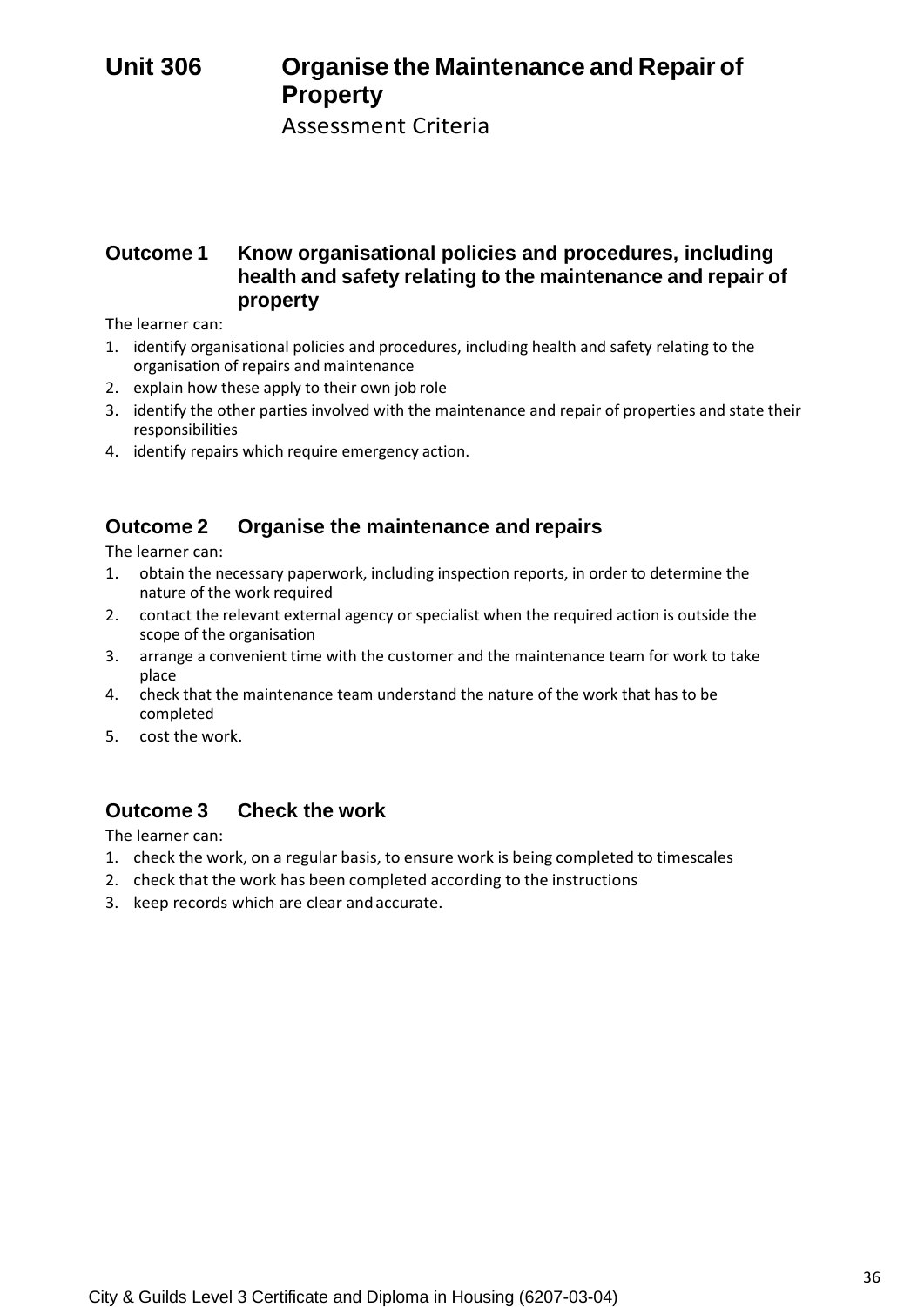**Unit 307 AllocateAccommodationtomeetCustomers' Needs**

**Level: 3**

**Credit value: 3**

## **Unit aim**

This unit covers the allocating of permanent, temporary and emergency accommodation to meet customers' needs.

## **Learning outcomes**

There are **three** learning outcomes to this unit. The learner will be able to:

- 1. Know organisational and health and safety policies and procedures relating to the allocation of accommodation
- 2. Know the organisations housing stock
- 3. Allocate accommodation

## **Guided learning hours**

It is recommended that **20** hours should be allocated for this unit. This may be on a full-time or parttime basis.

## **Details of the relationship between the unit and relevant national occupational standards**

This unit is linked to Allocate Accommodation to meet Customers' Needs H3 07.

#### **Endorsement of the unit by a sector or other appropriate body**

This unit is endorsed by Asset Skills.

#### **Assessment and grading**

This unit will be assessed by: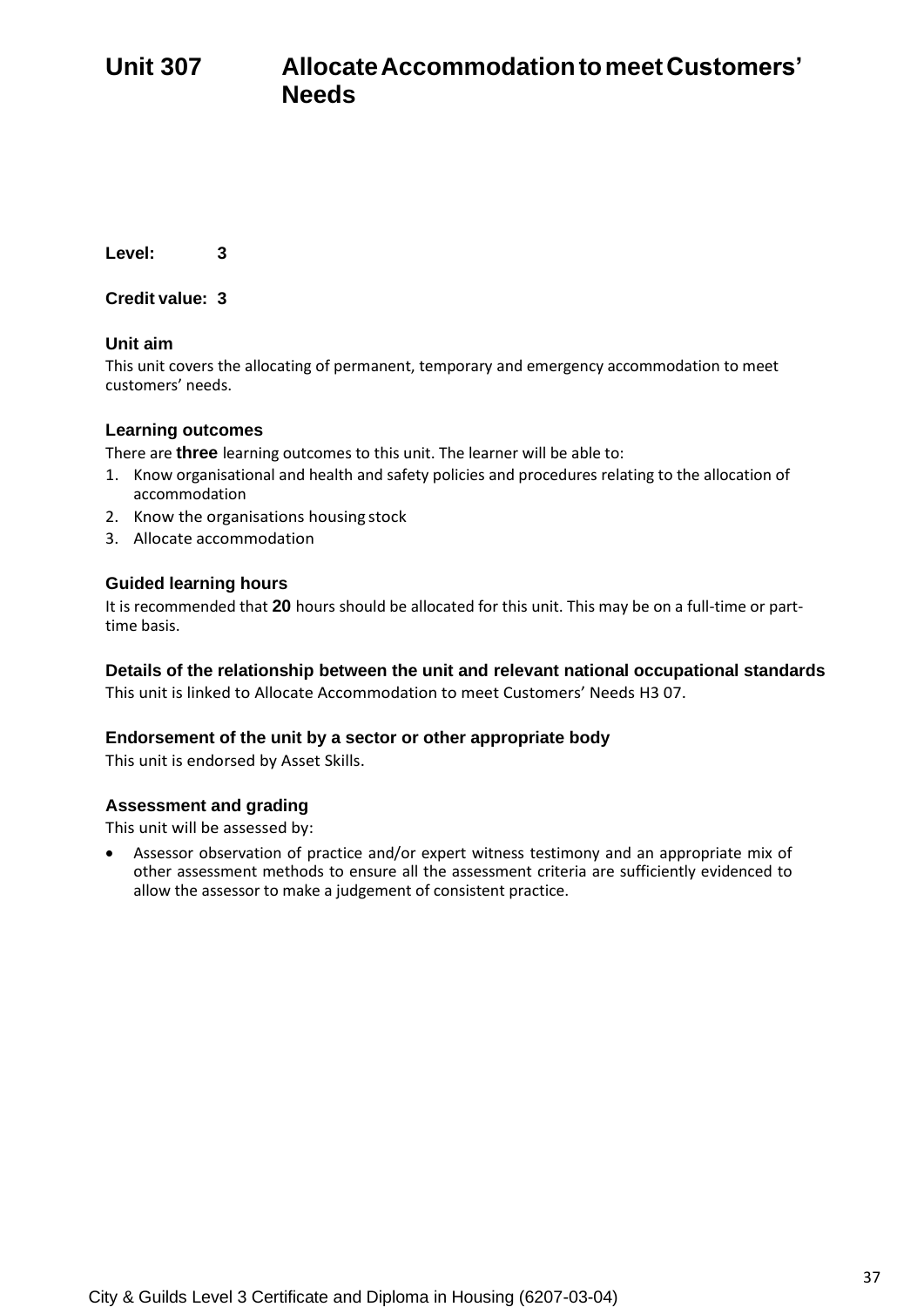# **Unit 307 AllocateAccommodationtomeetCustomers' Needs**

Assessment Criteria

## **Outcome 1 Know organisational policies and procedures, including health and safety relating to the maintenance and repair of property**

The learner can:

- 1. identify the organisational policies and procedures, including health and safety, relating to the allocation of accommodation
- 2. identify how to prioritise urgent housing need.

## **Outcome 1 Know the organisations housing stock**

The learner can:

1. identify the type, size and locations of the organisation's properties and availability.

## **Outcome 3 Allocate accommodation**

- 1. check that customers understand the applications processincluding appeals and complaints
- 2. ensure that customers are aware of available support to complete their application
- 3. assess the customer's housing needs and identify the type of housing required<br>4. identify agencies that could be referred to when housing needs are beyond the re-
- identify agencies that could be referred to when housing needs are beyond the remit of the organisation
- 5. contact referees, or other key individuals, to check information from customer
- 6. select and allocate accommodation<br>7. identify reasons why customer has
- identify reasons why customer has refused accommodation
- 8. complete accurate records.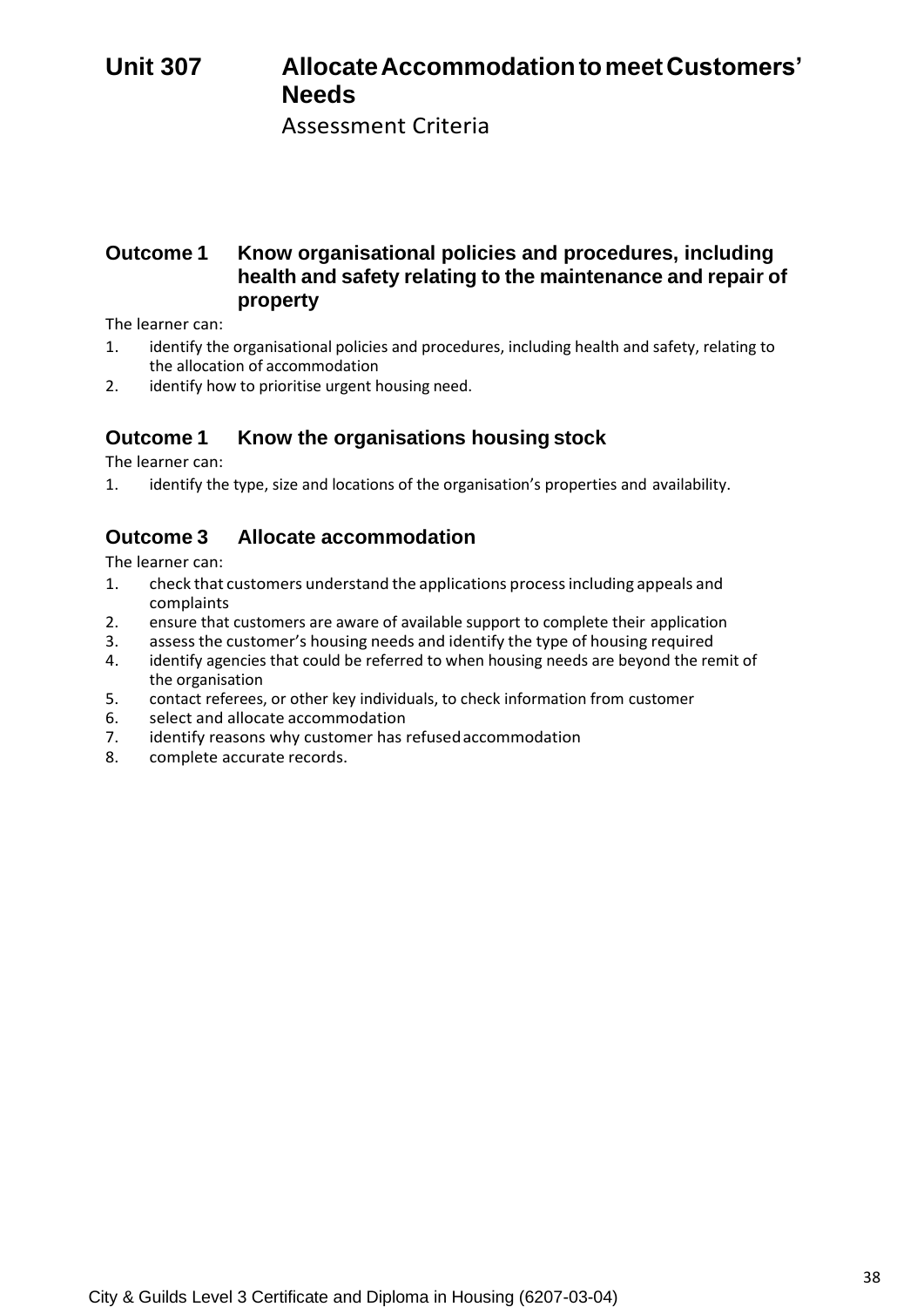# **Unit 308 Set Up and Manage Tenancy,Licence and Leaseholder Agreements**

**Level: 3**

**Credit value: 4**

## **Unit aim**

This unit is about the setting and managing of tenancy, licence and leaseholder agreements.

## **Learning outcomes**

There are **four** learning outcomes to this unit. The learner will be able to:

- 1. Understand the legal definitions of tenancy, license and leaseholder
- 2. Know the organisation's policies and procedures relating to the set up and managing of agreements
- 3. Set upagreements
- 4. Manage agreements

## **Guided learning hours**

It is recommended that **30** hours should be allocated for this unit. This may be on a full-time or parttime basis.

## **Details of the relationship between the unit and relevant national occupational standards**

This unit is linked to set up and manage tenancy, license and leaseholder agreements H3 08.

#### **Endorsement of the unit by a sector or other appropriate body**

This unit is endorsed by Asset Skills.

## **Assessment and grading**

This unit will be assessed by: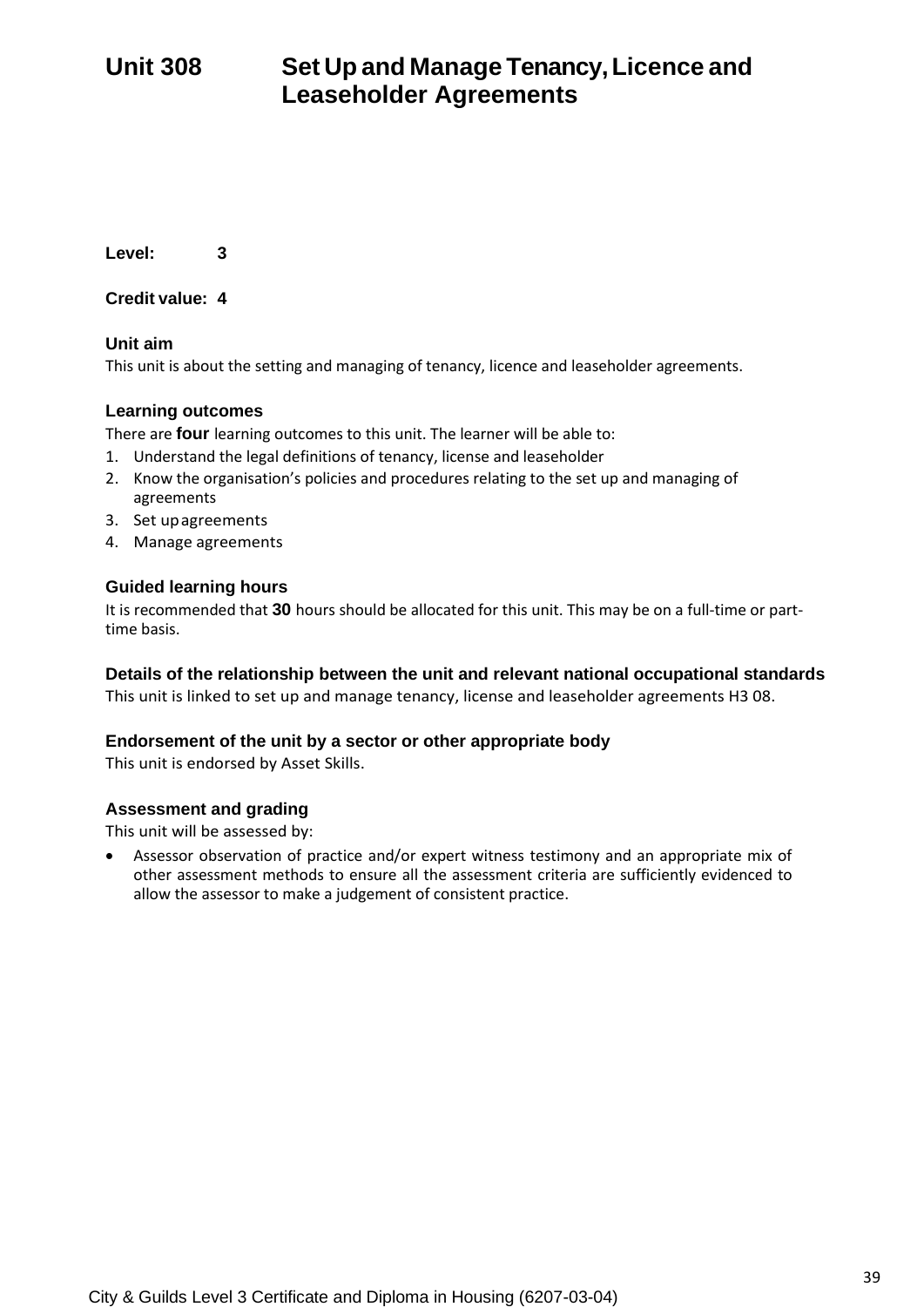# **Unit 308 Set Up and Manage Tenancy,Licence and Leaseholder Agreements**

Assessment Criteria

## **Outcome 1 Understand the legal definitions of tenancy, license and leaseholder**

The learner can:

- 1. summarise the different legal definitions, of leasehold, tenancies and licences
- 2. identify the legal rights and responsibilities of landlord and tenant/leaseholder.

## **Outcome 2 Know the organisation's policies and procedures relating to the set up and managing of agreements**

The learner can:

- 1. identify organisational policies and procedures in relation to the setting and managing of agreements
- 2. describe how to deal with a breach of tenancy conditions and agreements.

## **Outcome 3 Set up agreements**

The learner can:

- 1. select the correct documentation for the type of occupancy being set up
- 2. explain the content and requirements of the agreements to customers
- 3. ensure that customers understand and agree with the terms and conditions
- 4. complete the agreement documentation
- 5. ensure that all documentation is signed and distributed to the relevant people
- 6. enter data into the organisation's management information systems.

## **Outcome 4 Manage agreements**

- 1. check customer satisfaction with the services provided under the agreement
- 2. explain how to deal with customer issues arising from agreements
- 3. Update the organisation's management information systems, including any follow up actions.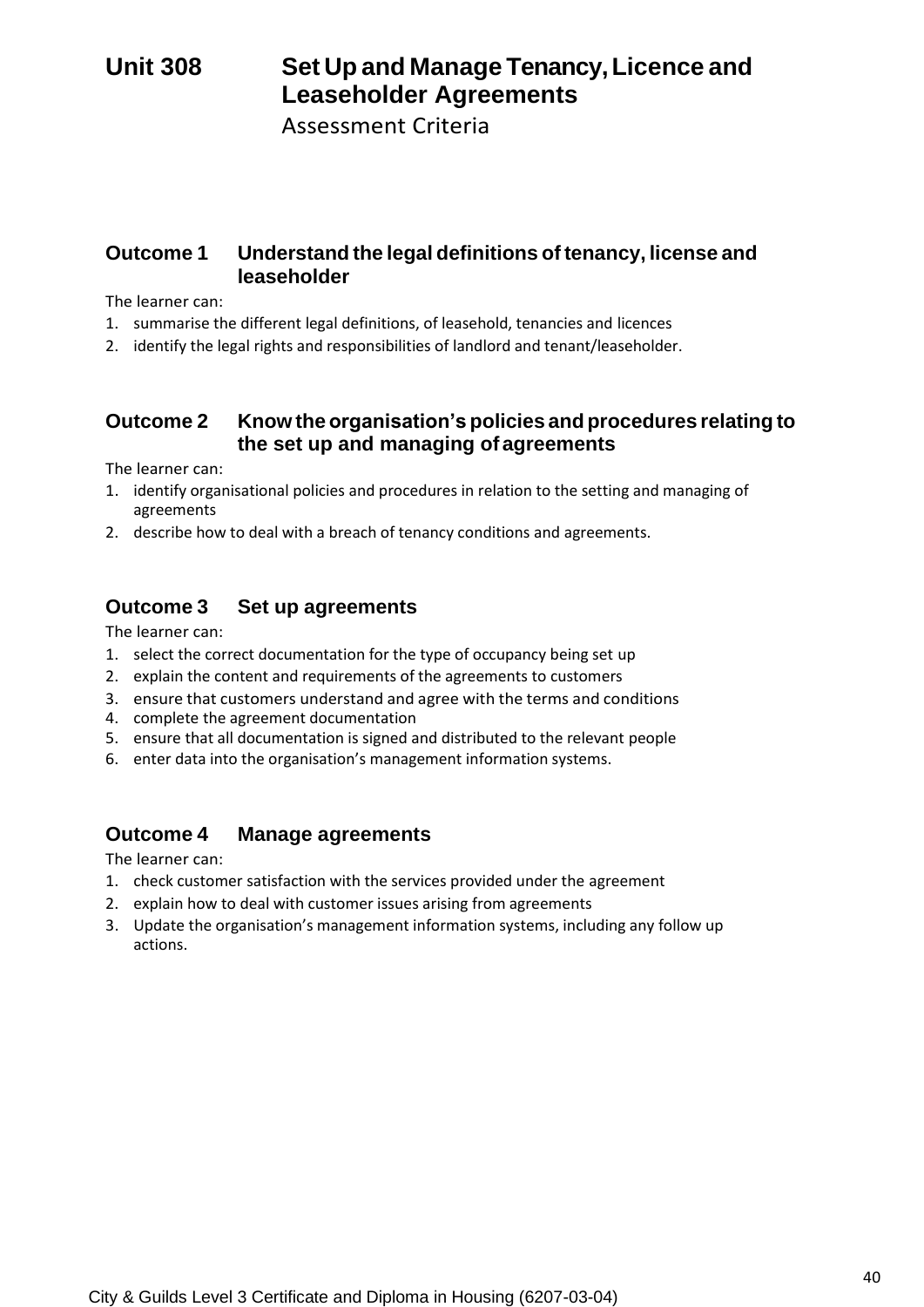# **Unit 309 RespondtoPossibleBreachesofAgreements in the Housing Sector**

**Level: 3**

**Credit value: 4**

## **Unit aim**

This unit is about undertaking investigations into possible breaches of agreements, deciding appropriate action to resolve breeches within the employees remit. Reporting and recording outcomes.

## **Learning outcomes**

There are **three** learning outcomes to this unit. The learner will be able to:

- 1. Understand the legislation and know organisational policies and procedures in relation to breaches of agreements
- 2. Investigate possible breaches of agreement
- 3. Take appropriate action to resolve the breach

## **Guided learning hours**

It is recommended that **35** hours should be allocated for this unit. This may be on a full-time or parttime basis.

#### **Details of the relationship between the unit and relevant national occupational standards**

This unit is linked to respond to possible breaches of agreement in the housing sector H3 09.

## **Endorsement of the unit by a sector or other appropriate body**

This unit is endorsed by Asset Skills.

#### **Assessment and grading**

This unit will be assessed by: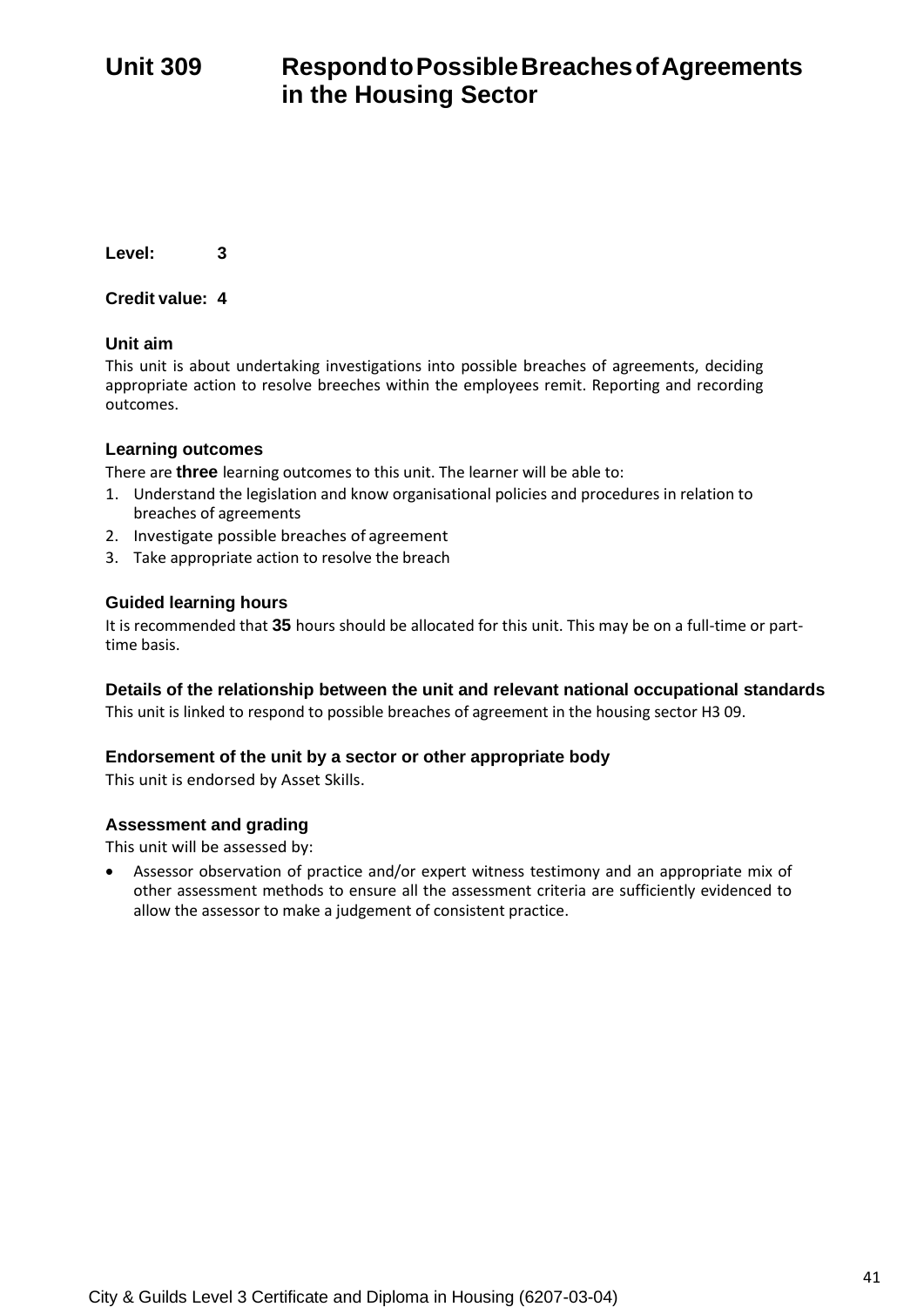# **Unit 309 RespondtoPossibleBreachesofAgreements in the Housing Sector**

Assessment Criteria

## **Outcome 1 Understandthe legislationandknoworganisationalpolicies and procedures in relation to breaches of agreements**

The learner can:

1. identify legislation, organisational policies and procedures in relation to breaches of agreements.

## **Outcome 2 Investigate possible breaches of agreement**

The learner can:

- 1. identify tenants rights and responsibilities when subject to an investigation for breach of agreement
- 2. Investigate reports or allegations using methods which are reliable
- 3. identify the risks to personal safety associated with investigating possible breaches of agreement
- 4. identify the policies and procedures that contribute to the safety of employees undertaking investigations
- 5. minimise risks to self and others in line with policy and procedure
- 6. check information from different parties when information conflicts
- 7. decide whether the reported behaviour constitutes a breach of agreement based on the investigation.

## **Outcome 3 Take appropriate action to resolve the breach**

- 1. decide the most appropriate action to resolve the problem
- 2. identify what breaches are beyond their own job role
- 3. inform all relevant parties of the decisions and actions
- 4. complete accurate records of investigations andactions.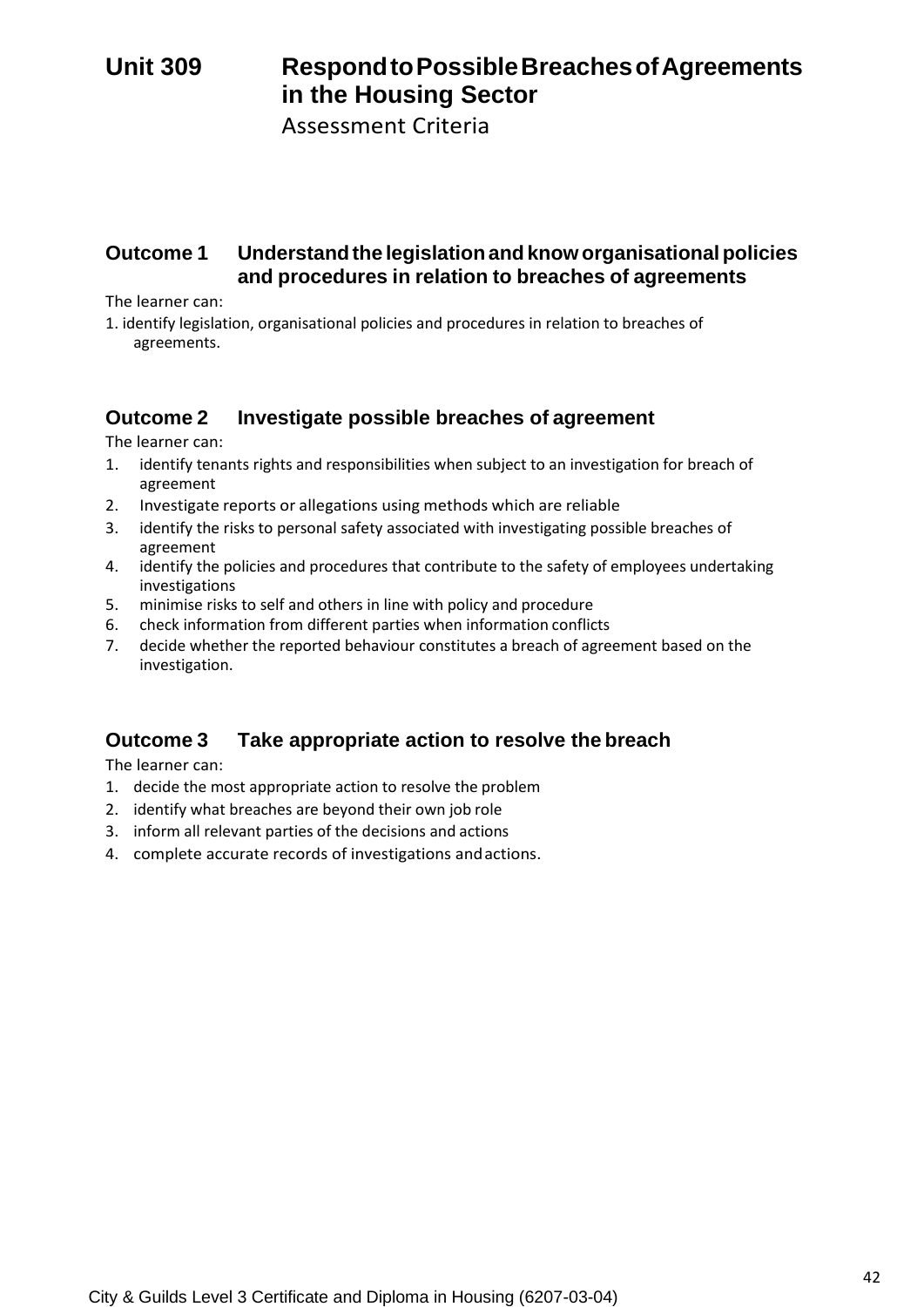# **Unit 310 SellProperty to Customers within a Housing Organisation Setting**

**Level: 3**

**Credit value: 3**

## **Unit aim**

This unit involves a strong focus on supporting and meeting the needs of customers, ensuring that purchasing is the customers best option and that they fully understand the commitment they will be making. Properties for sale could include low cost home ownership or shared ownership qualifications.

## **Learning outcomes**

There are **three** learning outcomes to this unit. The learner will be able to:

- 1. Understand legal requirements and codes of practice related to the sale of property
- 2. Know the organisation's policies and procedures for the sale of property
- 3. Implement policies and procedures for the sale of property

## **Guided learning hours**

It is recommended that **20** hours should be allocated for this unit. This may be on a full-time or parttime basis.

## **Details of the relationship between the unit and relevant national occupational standards**

This unit is linked to sell property to customer H3 10.

## **Endorsement of the unit by a sector or other appropriate body**

This unit is endorsed by Asset Skills.

## **Assessment and grading**

This unit will be assessed by: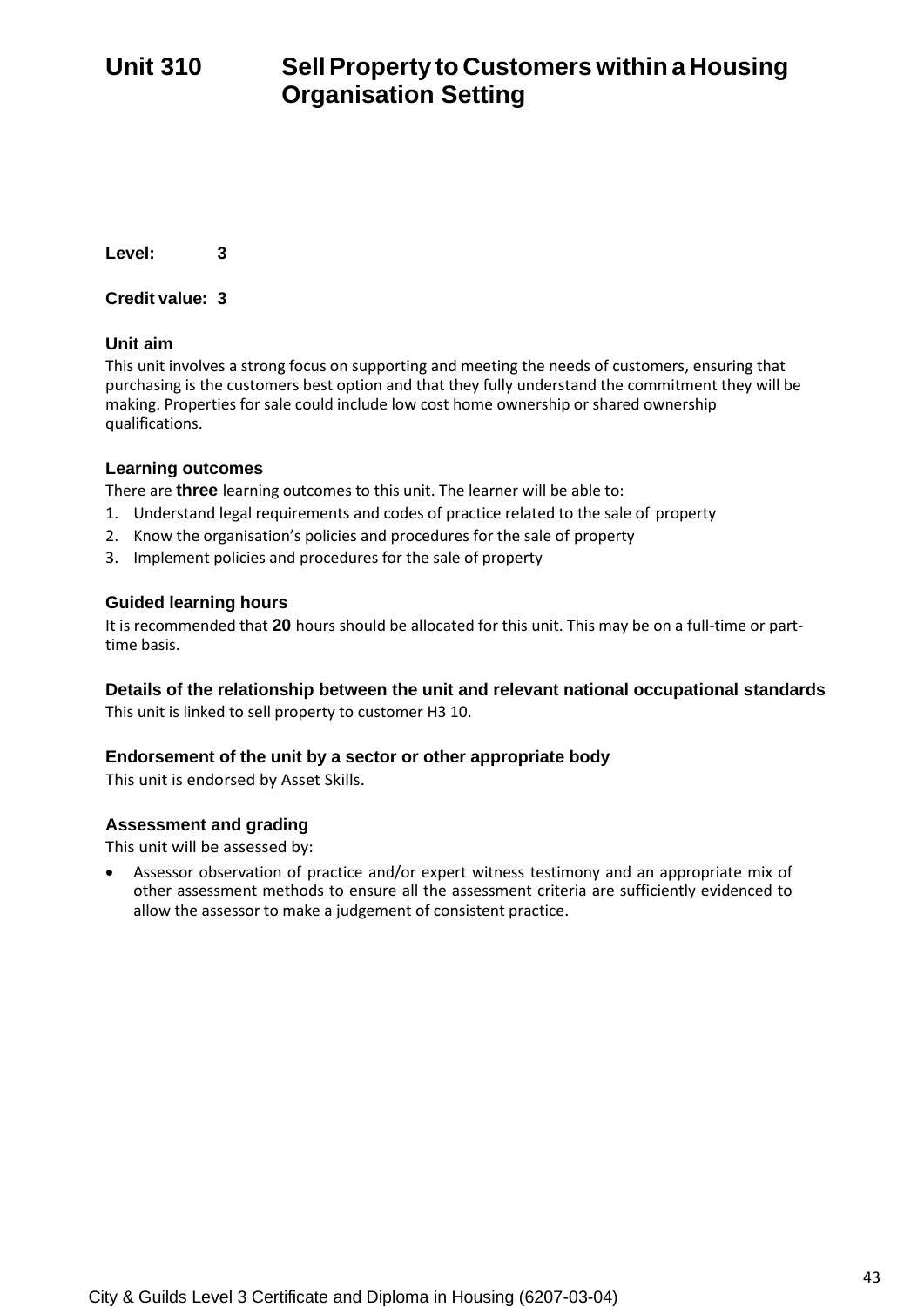# **Unit 310 SellProperty to Customers within a Housing Organisation Setting**

Assessment Criteria

## **Outcome 1 Understand legalrequirements and codes of practice related to the sale of property**

The learner can:

- 1. identify the relevant legislation and codes of practice related to property sales
- 2. explain the terms 'low cost home ownership' and 'shared ownership'.

## **Outcome 2 Know the organisation's policies and procedures forthe sale of property**

The learner can:

- 1. identify organisational policies and procedures relating to the sale of property
- 2. explain how these apply to their own job role
- 3. describe the different types of properties for sale within the organisation and their legal status.

## **Outcome 3 Implement policies and procedures for the sale of property**

- 1. provide clear and up to date information, on services and processes, to customers who wish to buy properties
- 2. state other parties/organisations who could provide help and support to the customer
- 3. gather accurate information from the customer to ensure that buying the property is their best option
- 4. select the correct documentation for the type of sale being proposed
- 5. explain the content and requirements of any agreements to customers
- 6. check that customers understand and agree with the terms and conditions and signsthe agreement to complete the sale.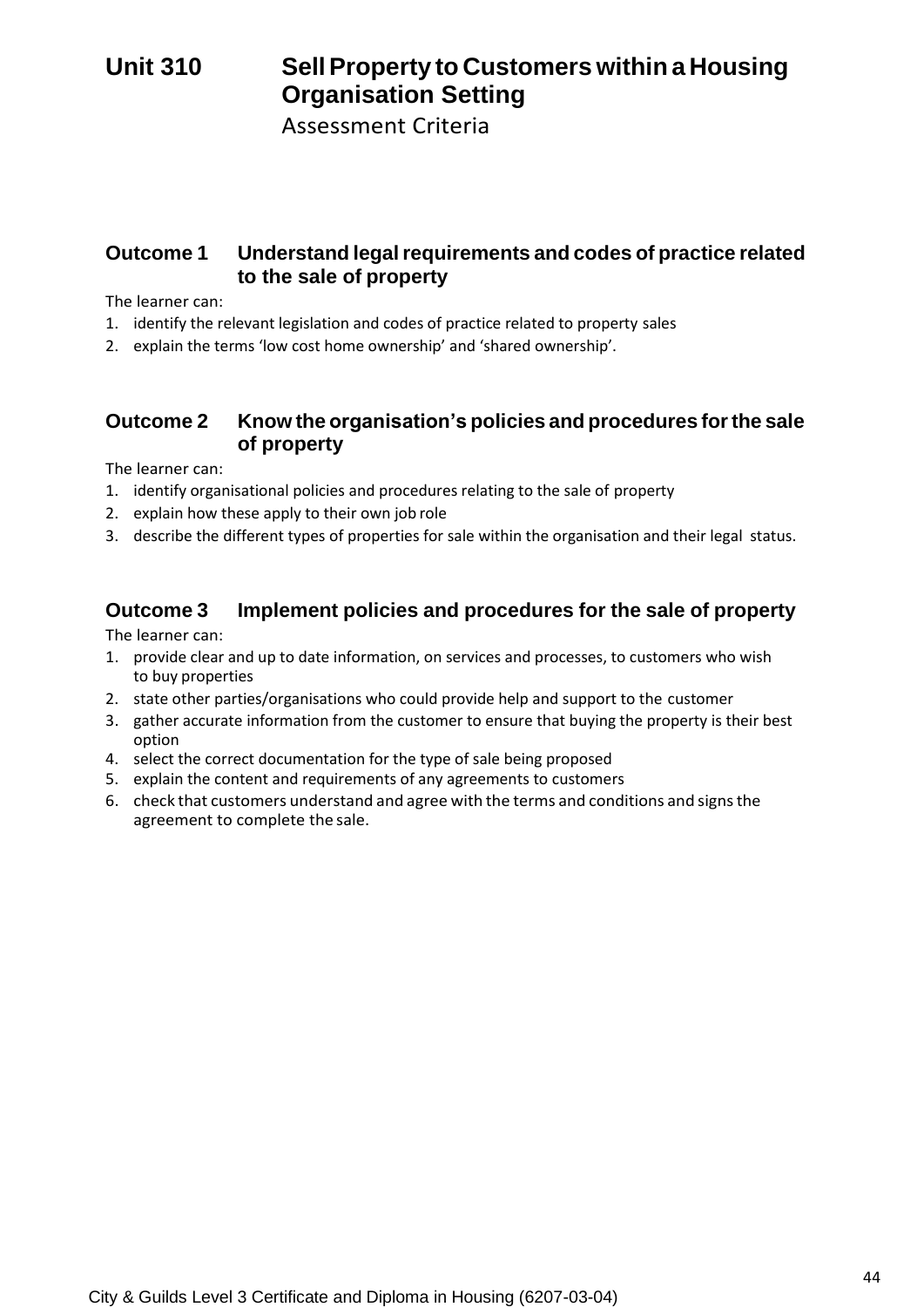# **Unit 311 ProvideHousingAdviceandGuidance to Customers**

**Level: 3**

**Credit value: 3**

## **Unit aim**

This unit is about providing advice and guidance to customers. Thisincludes advice on rights and responsibilities, directing customers to other sources of support and how to handle complaints.

## **Learning outcomes**

There are **two** learning outcomes to this unit. The learner will be able to:

- 1. Know the organisation's policies and procedures for providing housing advice and guidance
- 2. Provide housing advice and guidance

## **Guided learning hours**

It is recommended that **15** hours should be allocated for this unit. This may be on a full-time or parttime basis.

**Details of the relationship between the unit and relevant national occupational standards** This unit is linked to provide housing advice and guidance to customers H3 11.

## **Endorsement of the unit by a sector or other appropriate body (if required)**

This unit is endorsed by Asset Skills.

## **Assessment and grading**

This unit will be assessed by: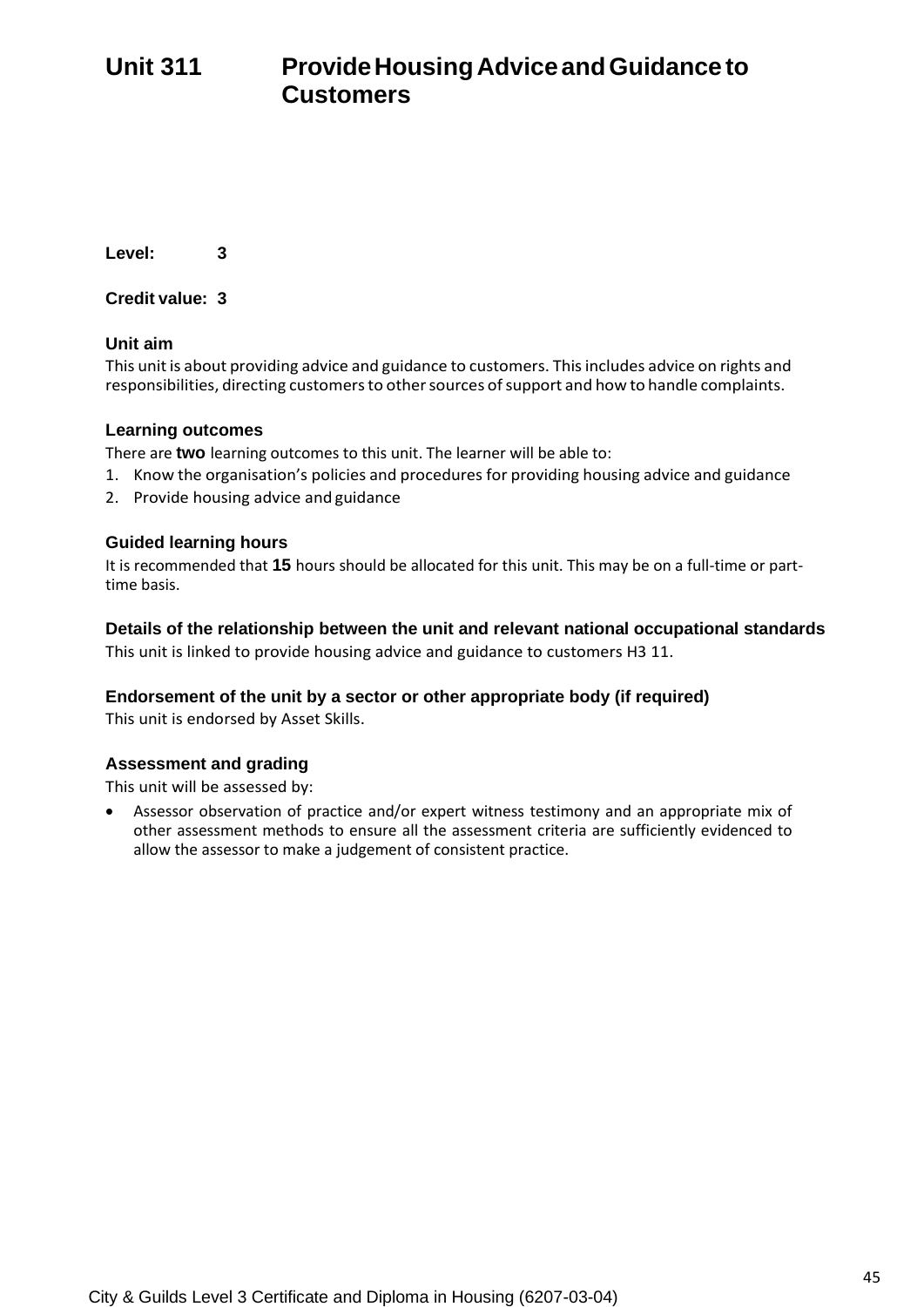# **Unit 311 ProvideHousingAdviceandGuidance to Customers**

Assessment Criteria

## **Outcome 1 Knowtheorganisation's policies andprocedures for providing housing advice andguidance**

The learner can:

- 1. identify organisational policies and procedures for providing advice and guidance
- 2. identify the types of request or complaints that must be referred to colleagues or other organisations.

## **Outcome 2 Provide housing advice and guidance**

- 1. clarify requests and needs with customers to determine what is required
- 2. explain the services and support offered by the organisation
- 3. explore with the customer possible actions and options
- 4. advise customers of their rights and responsibilities
- 5. explain to the customer the organisation's processes and policy on the right to appeal or complain
- 6. explain how to record and action complaints and appeals.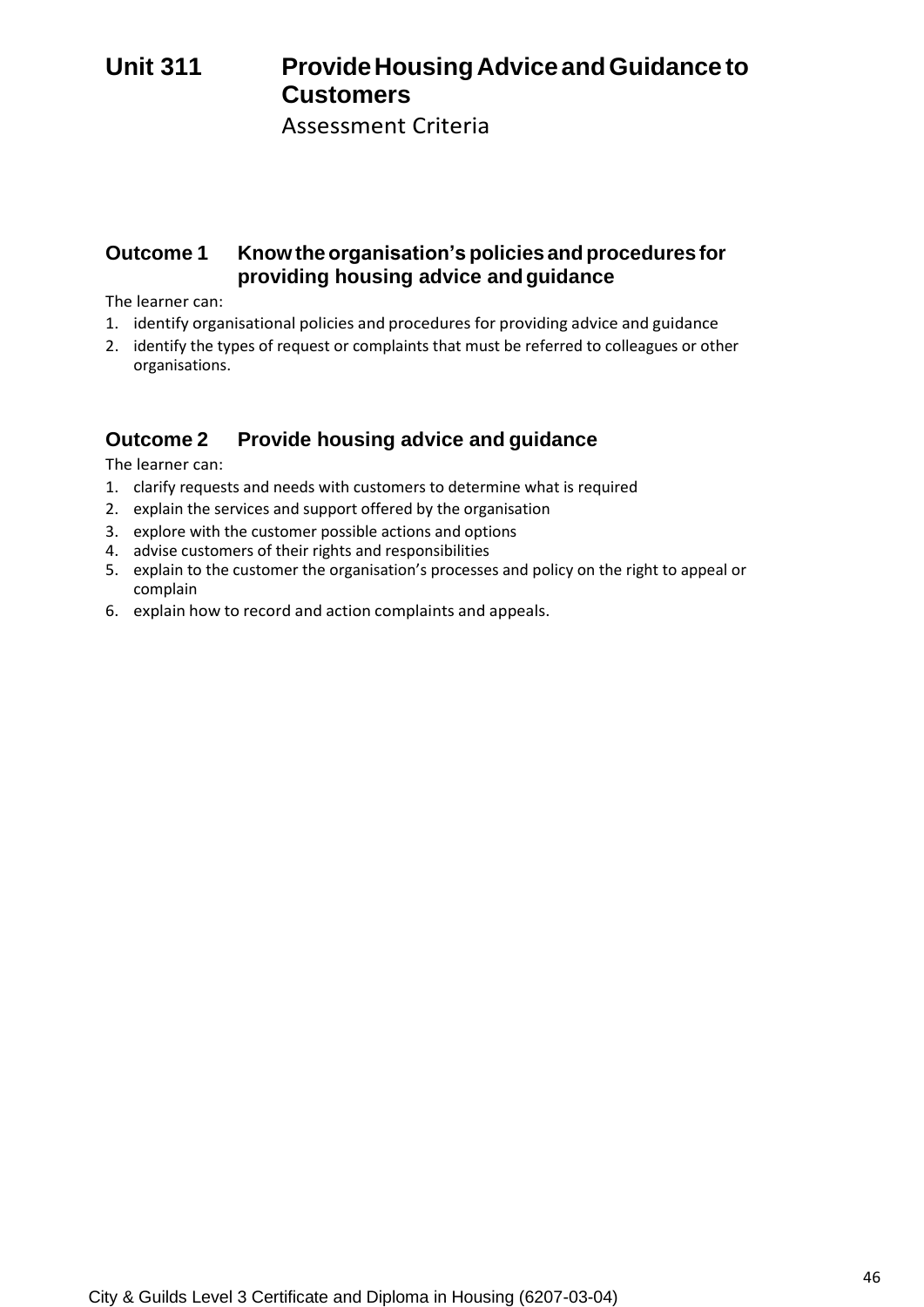# **Unit 312 ManageEmptyProperties**

**Level: 3**

#### **Credit value: 2**

## **Unit aim**

This unit is about the monitoring of empty properties. Properties may be empty for a number of reasons, including planned maintenance, sales strategy and 'voids'.

## **Learning outcomes**

There are **two** learning outcomes to this unit. The learner will be able to:

- 1. Understand legal and organisational policies and procedures relating to the management of empty properties
- 2. Implement policies and procedures relating to empty properties

## **Guided learning hours**

It is recommended that **15** hours should be allocated for this unit. This may be on a full-time or parttime basis.

## **Details of the relationship between the unit and relevant national occupational standards**

This unit is linked to manage empty properties H3 12.

#### **Endorsement of the unit by a sector or other appropriate body**

This unit is endorsed by Asset Skills.

#### **Assessment and grading**

This unit will be assessed by: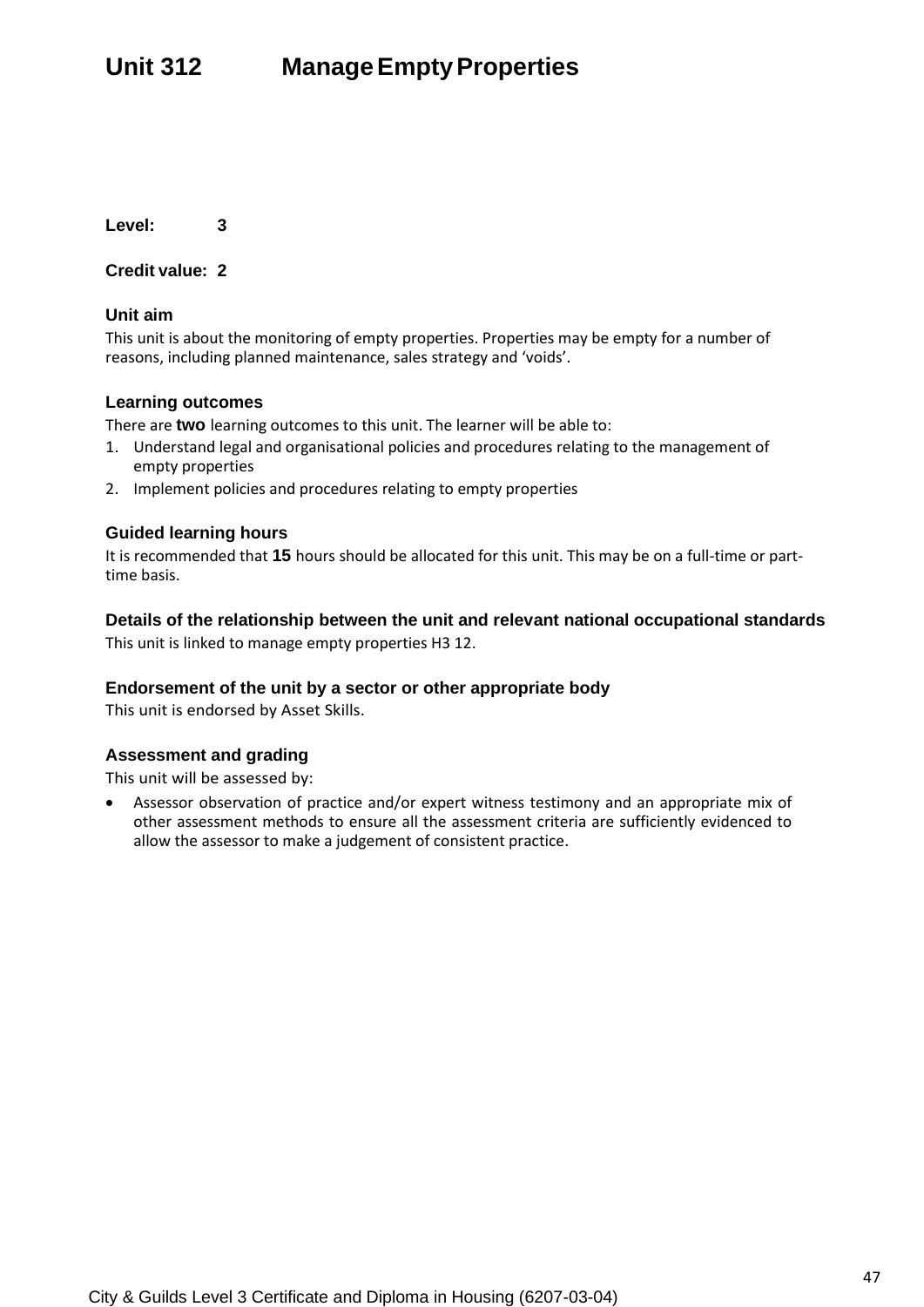# **Unit 312 ManageEmptyProperties**

Assessment Criteria

## **Outcome 1 Understandlegalandorganisationalpoliciesandprocedures relating to the management of empty properties**

The learner can:

- 1. identify the legislation, organisational policies and procedures relating to the management of empty properties
- 2. identify the reasons for empty properties
- 3. identify risks to self and others and the empty property if not secured and safe.

## **Outcome 2 Implement policies and procedures relating to empty properties**

- 1. provide up to date information and data on empty properties
- 2. investigate and report the reasons for empty properties
- 3. arrange for property to be made safe and secure
- 4. state what action would be taken to improve access to properties
- 5. state the other parties with responsibility for the condition of empty properties
- 6. arrange viewings or inspections of an empty property
- 7. record and report potential problems with the empty property.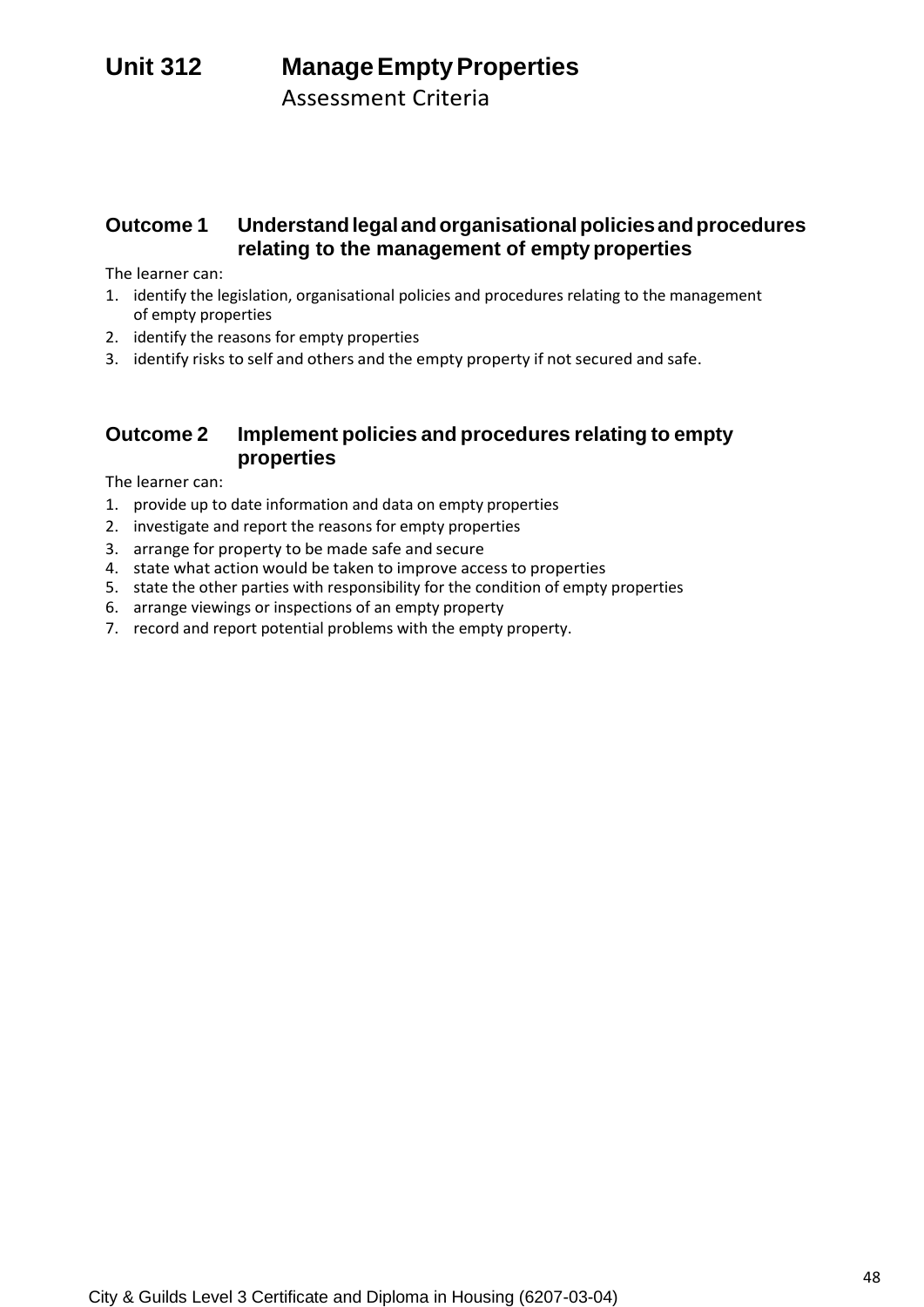# **Unit 313 ProvideaHousingRentService**

**Level: 3**

#### **Credit value: 3**

#### **Unit aim**

This unit is about administering rent accounting processes and debt recovery procedures with the aim of sustaining the tenancies of customers.

#### **Learning outcomes**

There are **four** learning outcomes to this unit. The learner will be able to:

- 1. Understand the legislation which relates to providing a housing rent service
- 2. Know organisational policies and procedures for providing a housing rent service
- 3. Provide a rent service
- 4. Monitor the rent service

#### **Guided learning hours**

It is recommended that **20** hours should be allocated for this unit. This may be on a full-time or parttime basis.

**Details of the relationship between the unit and relevant national occupational standards** This unit is linked to provide a housing rent service H3 13.

#### **Endorsement of the unit by a sector or other appropriate body**

This unit is endorsed by Asset Skills.

#### **Assessment and grading**

This unit will be assessed by: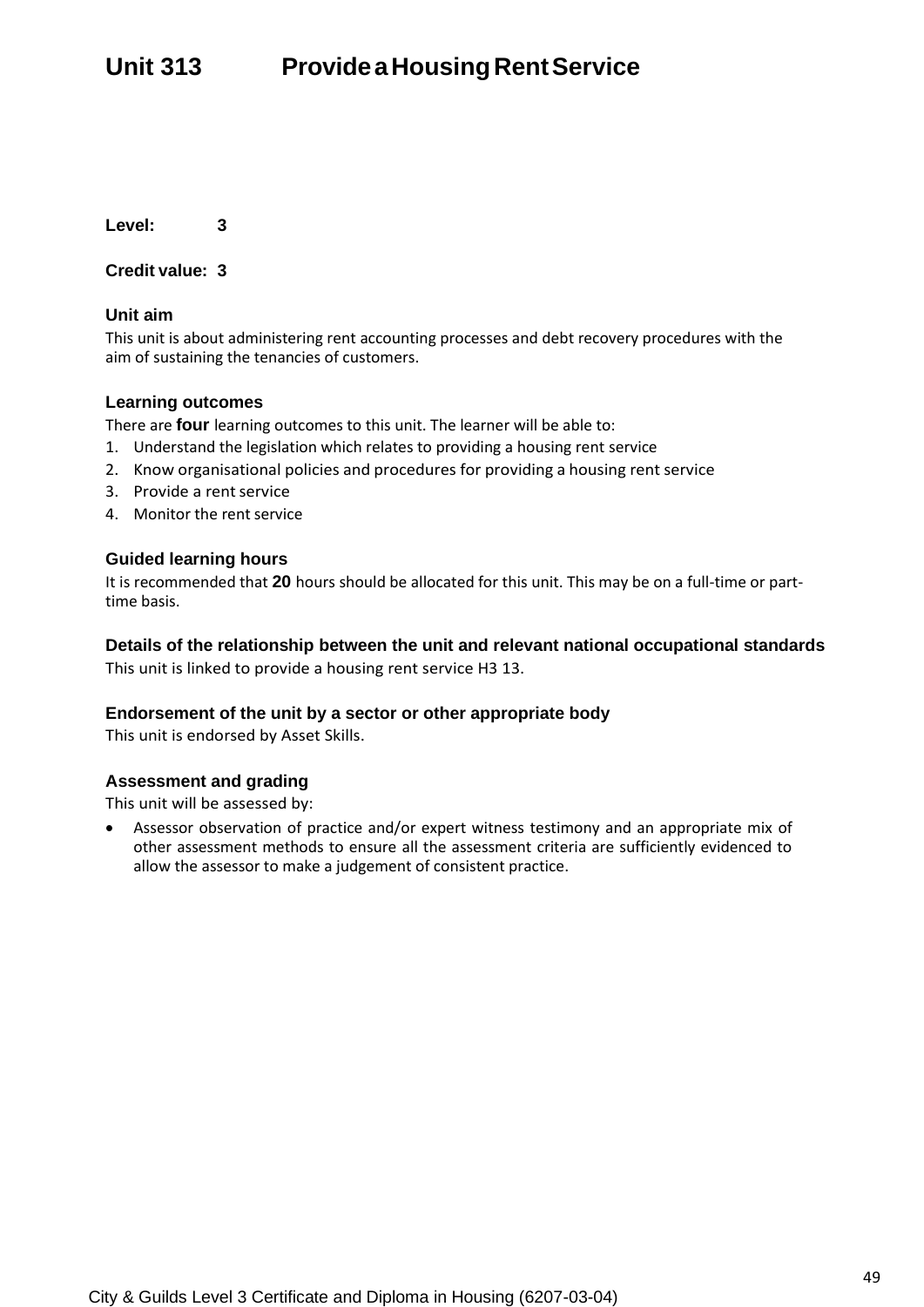# **Unit 313 ProvideaHousingRentService**

Assessment Criteria

## **Outcome 1 Understand the legislation which relates to providing a housing rent service**

The learner can:

- 1. identify the legislation relating to the setting and collection of rents and service charges
- 2. identify the legislation relating to the processing of rent arrears
- 3. explain how this legislation applies to their own job role
- 4. summarise how the housing benefit system might affect customers.

## **Outcome 2 Knoworganisational policies and procedures for providing a housing rent service**

The learner can:

- 1. identify organisational policies and procedures relating to the collection of rents
- 2. identify organisational policies and procedures relating to debt recovery
- 3. identify the range of debt services available to customers
- 4. Identify requests for financial advice and guidance which are urgent and need prioritising.

## **Outcome 3 Provide a rent service**

The learner can:

- 1. check that rent/service charges are correct
- 2. show communication with customers which informs of their legal responsibility to pay rent and their rights as tenants
- 3. check income or benefits and advise customers
- 4. agree with customers appropriate method to pay rent
- 5. clarify with customers their understanding of how rents will be collected
- 6. set up payment method.

## **Outcome 4 Monitor the rent service**

- 1. create records and produce data in relation to the rent service
- 2. identify accounts which are in arrears
- 3. administer debt recovery procedures
- 4. record all action taken to recover rent.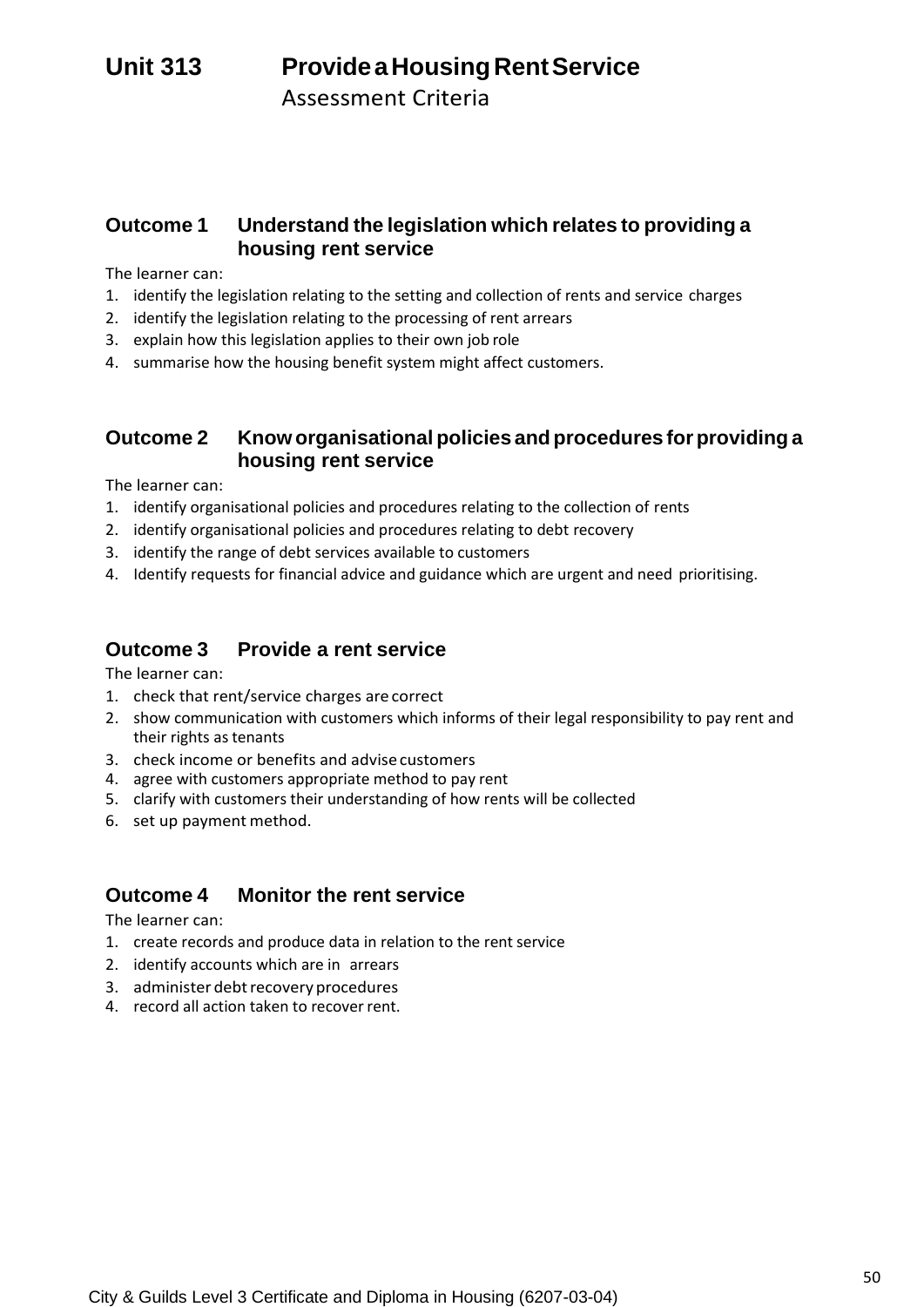# **Unit 314 ManageTemporaryAccommodation**

**Level: 3**

**Credit value: 3**

#### **Unit aim**

This unit is about organising and monitoring the provision of temporary accommodation, including bed and breakfast.

#### **Learning outcomes**

There are **three** learning outcomes to this unit. The learner will be able to:

- 1. Understand legal, organisational policies and procedures for administering temporary accommodation
- 2. Organise the provision of temporary accommodation
- 3. Monitor temporary accommodation

#### **Guided learning hours**

It is recommended that **25** hours should be allocated for this unit. This may be on a full-time or parttime basis.

#### **Details of the relationship between the unit and relevant national occupational standards**

This unit is linked to manage temporary accommodation H3 14.

#### **Endorsement of the unit by a sector or other appropriate body**

This unit is endorsed by Asset Skills.

#### **Assessment and grading**

This unit will be assessed by: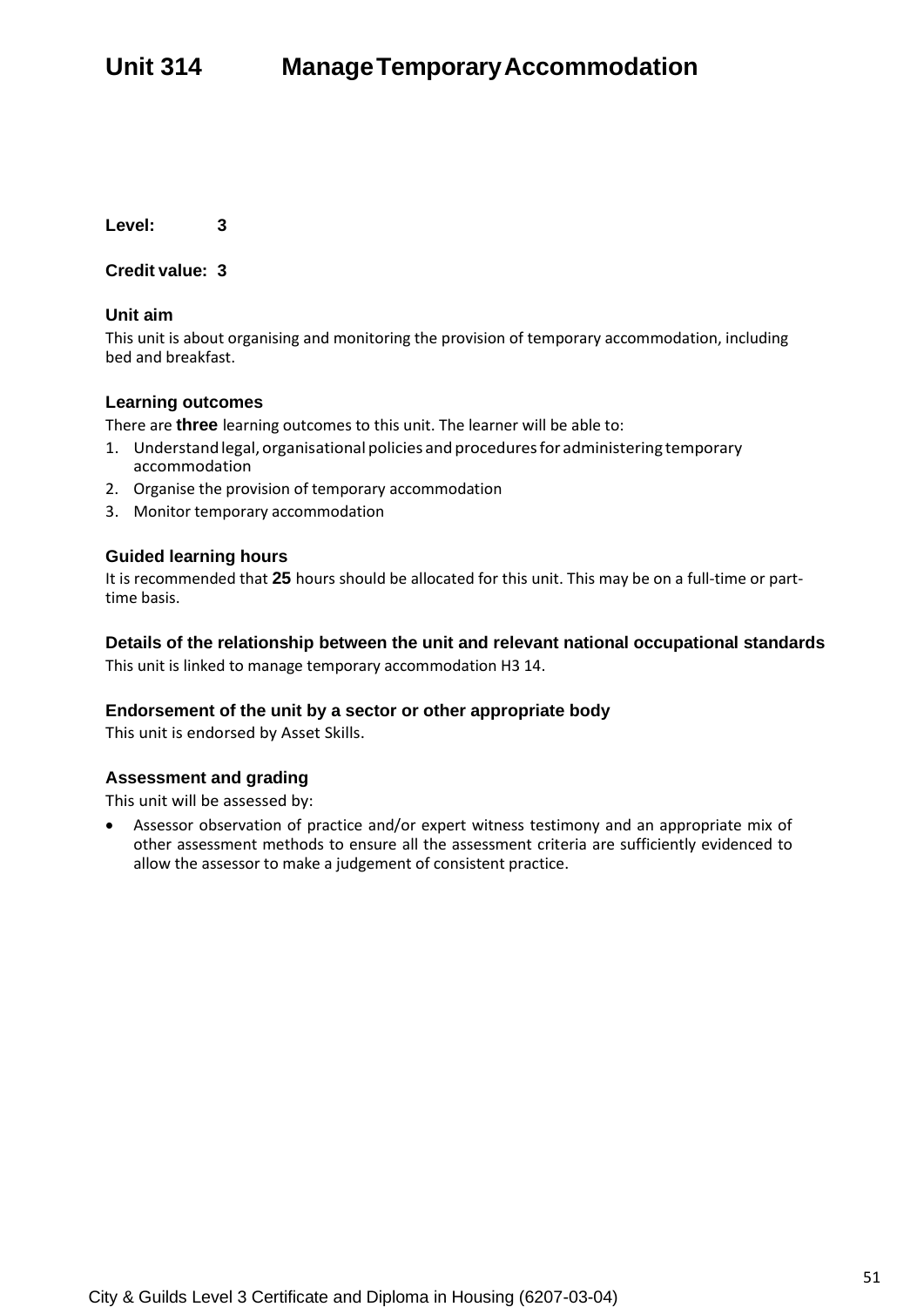# **Unit 314 ManageTemporaryAccommodation**

Assessment Criteria

## **Outcome 1 Understandlegal,organisationalpolicies andprocedures for administering temporary accommodation**

The learner can:

- 1. identify the legal and organisational policies and procedures for administering temporary accommodation
- 2. identify requests for temporary accommodation which are urgent and need prioritising.

## **Outcome 2 Organise the provision of temporaryaccommodation**

The learner can:

- 1. gather up to date information on available temporary accommodation
- 2. identify suitable accommodation which meets organisational and statutory requirements
- 3. assess the needs, suitability and eligibility of customers
- 4. identify problems or /adjustments needed to meet customers needs and accommodation requirements
- 5. give advice and information tocustomers
- 6. organise temporary accommodation with landlords to meet the needs of customers
- 7. select and complete the appropriate documentation
- 8. explain the appeals and complaints procedure tocustomers.

## **Outcome 3 Monitor temporary accommodation**

- 1. check with involved parties that temporary accommodation remains suitable
- 2. identify what actions could be taken to resolve any issues.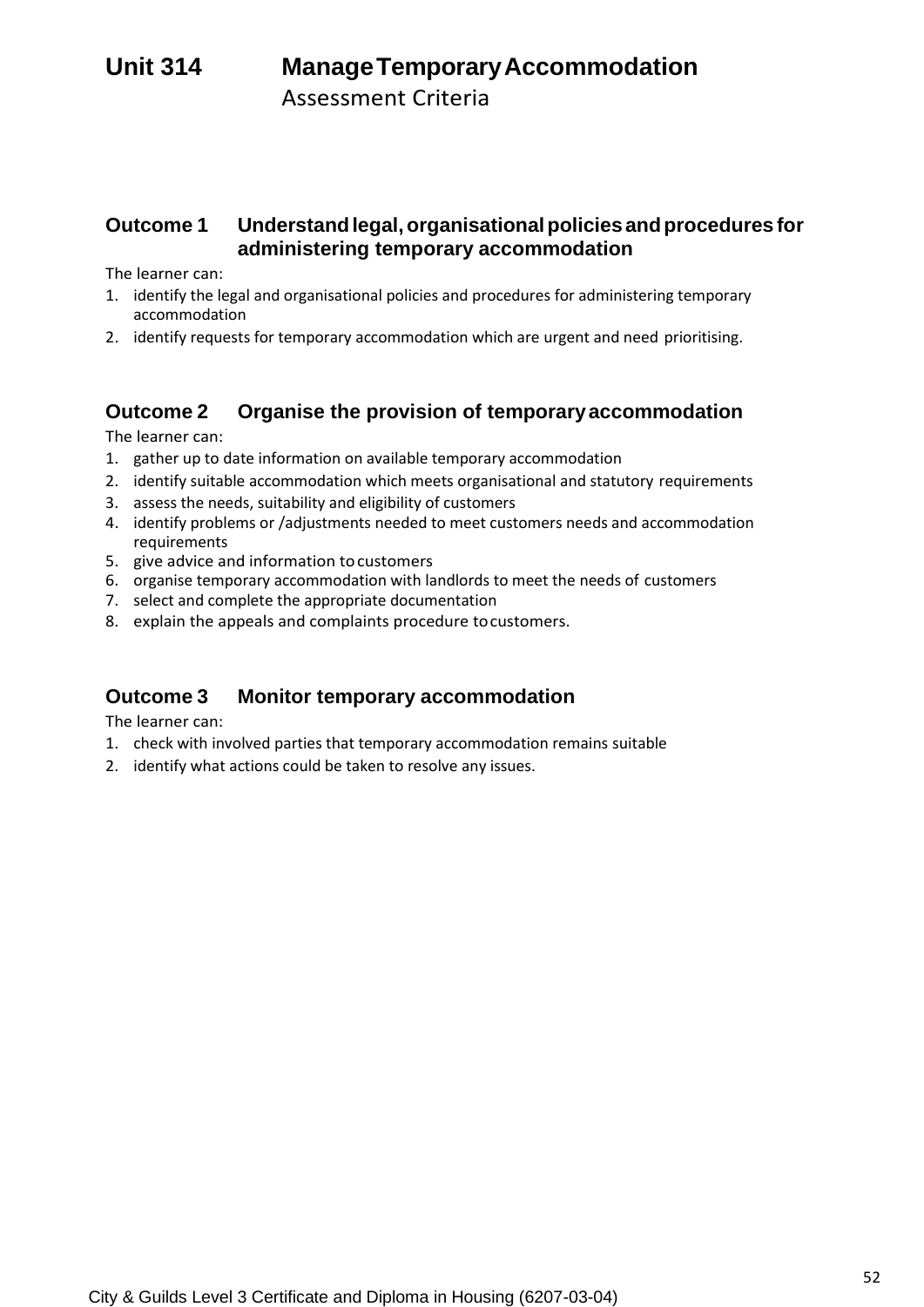**Level: 2**

#### **Credit value: 7**

#### **Unit aim**

This unit is all about the skills and competences the learner will need when dealing with their customers by telephone. Customer satisfaction in this situation depends on good feelings about the way the transaction has been handled as well as the features and benefits of the services or products that are offered to the customer.

#### **Learning outcomes**

There are **four** learning outcomes to this unit. The learner will be able to:

- 1. Use the telephone system effectively
- 2. Plan and make focused telephone calls to their customer
- 3. Handle incoming calls effectively
- 4. Know and understand how to competently deal with customers by telephone

#### **Guided learning hours**

It is recommended that **70** hours should be allocated for this unit. This may be on a full-time or parttime basis.

#### **Details of the relationship between the unit and relevant national occupational standards**

This unit is linked to deal with customers by telephone (imported) (ICS17).

#### **Endorsement of the unit by a sector or other appropriate body**

This unit is endorsed by the Institute of Customer Service.

#### **Assessment and grading**

This unit will be assessed by: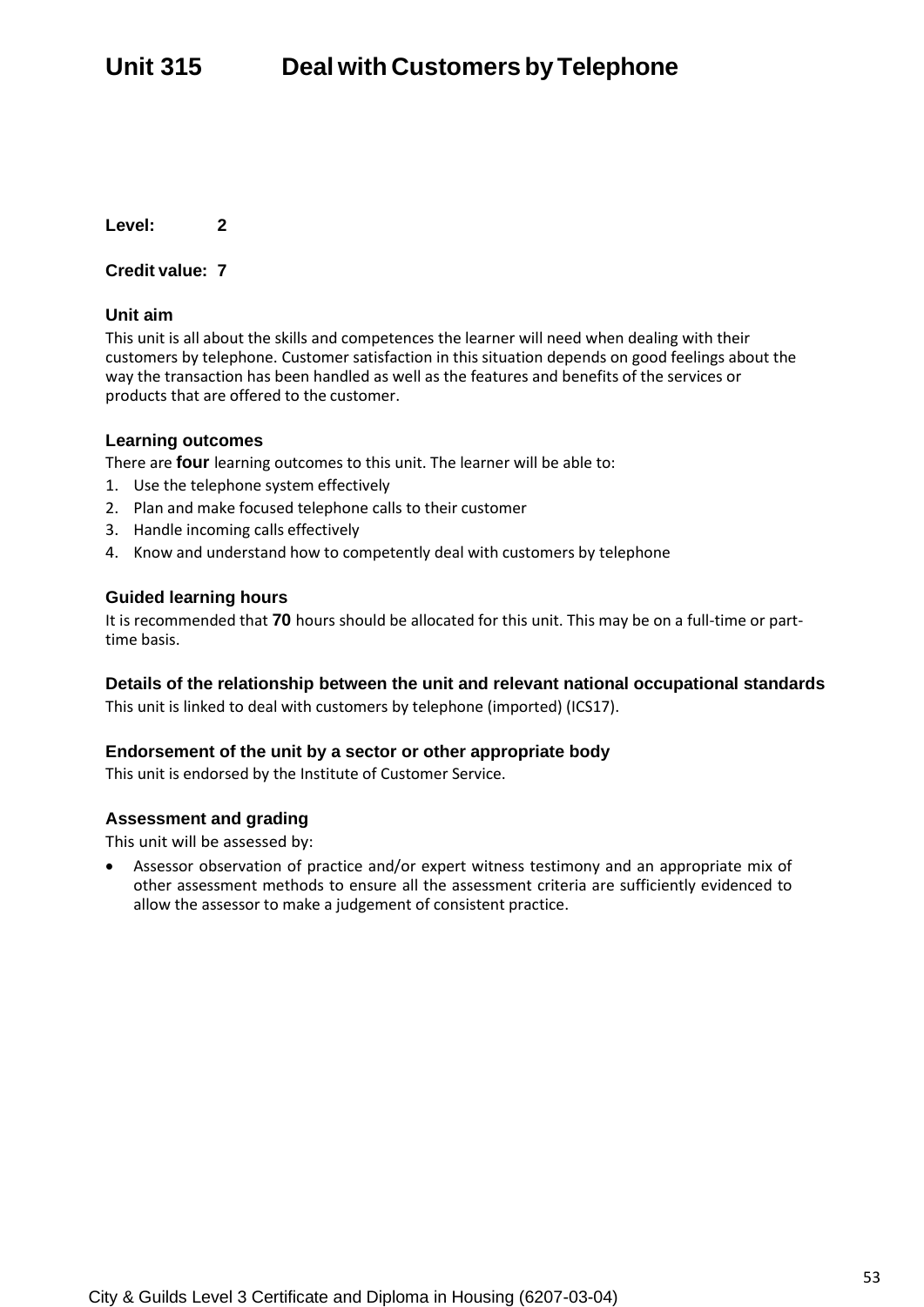## **Outcome 1 Use the telephone system effectively**

The learner can:

- 1. operate the telephone equipment efficiently and effectively
- 2. keep their customer regularly informed about their actions when accessing information to provide responses or if they are going to be on hold for a period of time
- 3. speak clearly and slowly to allow for the possibility that reception on the telephone line may not be perfect
- 4. adapt their speech to meet the individual needs of their customer
- 5. control the length of the conversation if the call is costing their customer money
- 6. ensure that promises to call back are kept.

## **Outcome 2 Plan and make focused telephone calls to their customer**

The learner can:

- 1. anticipate their customer's expectations and assemble all the information they might need before their conversation with the customer
- 2. plan the opening part of their conversation with their customer and anticipate their possible responses
- 3. plan the objective of their call and the way in which they expect the call to end
- 4. open the conversation positively and establish a rapport with their customer
- 5. ensure that their customer is aware of the purpose of their call as early as possible
- 6. respond positively to queries and objections from their customer
- 7. summarise the outcome of the call and any actions that they or their customer will take as a result
- 8. listen carefully when collecting information from their customer so that they do not make mistakes or have to keep repeating the question.

## **Outcome 3 Handle incoming calls effectively**

- 1. greet their customer following their organisation's guidelines
- 2. listen closely to their customerto identify their precise reason for calling and whatthey are seeking as the outcome of thecall
- 3. identify all the options they have for responding to their customer, weigh up the benefits and drawbacks of each
- 4. choose the option that is most likely to lead to customer satisfaction within the service offer
- 5. summarise the outcome of the call and any actions that they or their customer will take as a result
- 6. select the appropriate information they need to record and store following their organisation's guidelines
- 7. take a clear message for a colleague if they are unable to deal with some aspect of their customer's expectations
- 8. puttheir customer on hold and ensure they cannot be heard ifthey are discussing action with others or calling a colleague.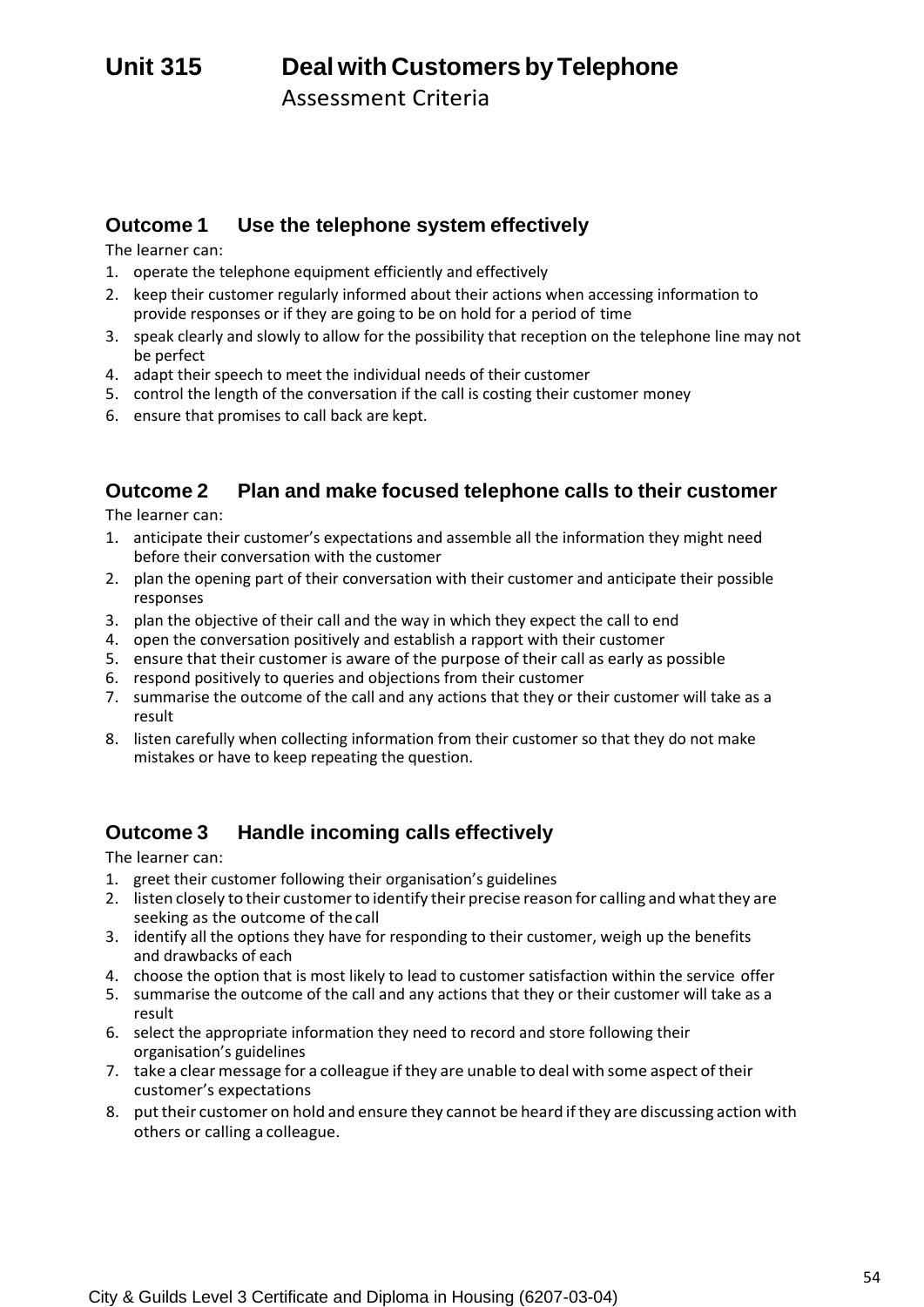## **Outcome 4 Know and understand how to competently deal with customers by telephone**

- 1. show that they know and understand the importance of speaking clearly and slowly when dealing with customers by telephone
- 2. show that they know and understand the effects of smiling and other facial expressions that can be detected by somebody listening to you on the telephone
- 3. show that they know and understand the importance of adapting their speech to meet the needs of customers who may find their language or accent hard to understand
- 4. show that they know and understand their organisation's guidelines and procedures for the use of telephone equipment
- 5. show that they know and understand their organisation's guidelines and procedures for what should be said during telephone conversations with customers
- 6. show that they know and understand what details should be included if taking a message for a colleague
- 7. show that they know and understand how to operate the organisation's telephone equipment
- 8. show that they know and understand the importance of keeping their customer informed if they are on hold during a call
- 9. show that they know and understand the importance of not talking over an open telephone
- 10. show that they know and understand their organisation's guidelines for handling abusive calls.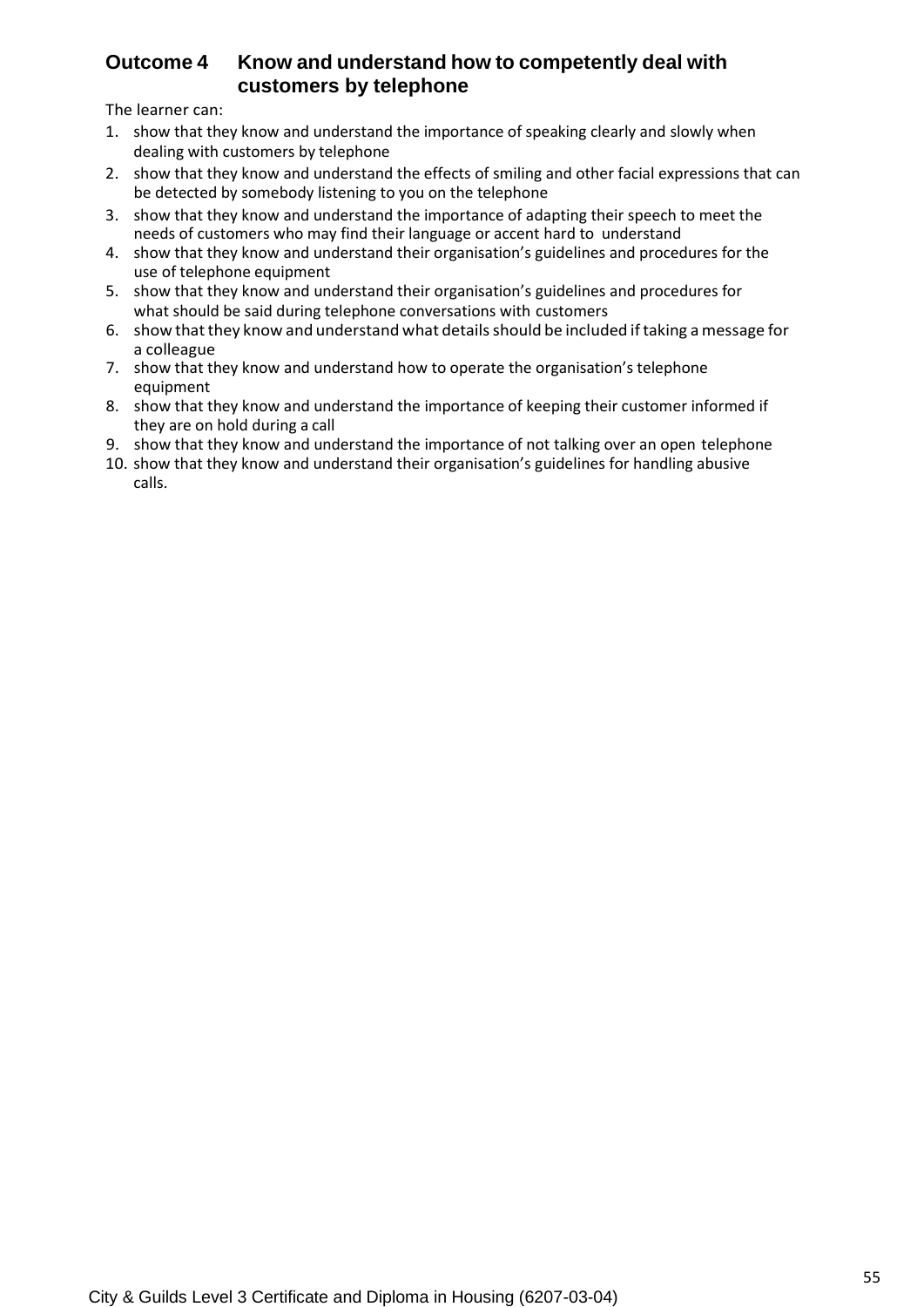# **Unit 316 Supportthe CustomersEngagement with the Local Community through Identification of Support Networks and Development Opportunities**

**Level: 3**

## **Credit value: 3**

## **Unit aim**

This unit is about supporting customers to identify development opportunities, including support networks within the local community and how to access these. Provide information to customers about opportunities and monitor their progress in engaging with their community.

## **Learning outcomes**

There are **three** learning outcomes to this unit. The learner will be able to:

- 1. Know the organisation's policies and procedures in relation to providing support for customers to access development opportunities
- 2. Understand how community opportunities can contribute to a customer's development
- 3. Support customers to access developmentopportunities

## **Guided learning hours**

It is recommended that **20** hours should be allocated for this unit. This may be on a full-time or parttime basis.

## **Details of the relationship between the unit and relevant national occupational standards**

This unit is linked to help customers to Identify and access development opportunities H3 16.

#### **Endorsement of the unit by a sector or other appropriate body**

This unit is endorsed by Asset Skills.

#### **Assessment and grading**

This unit will be assessed by: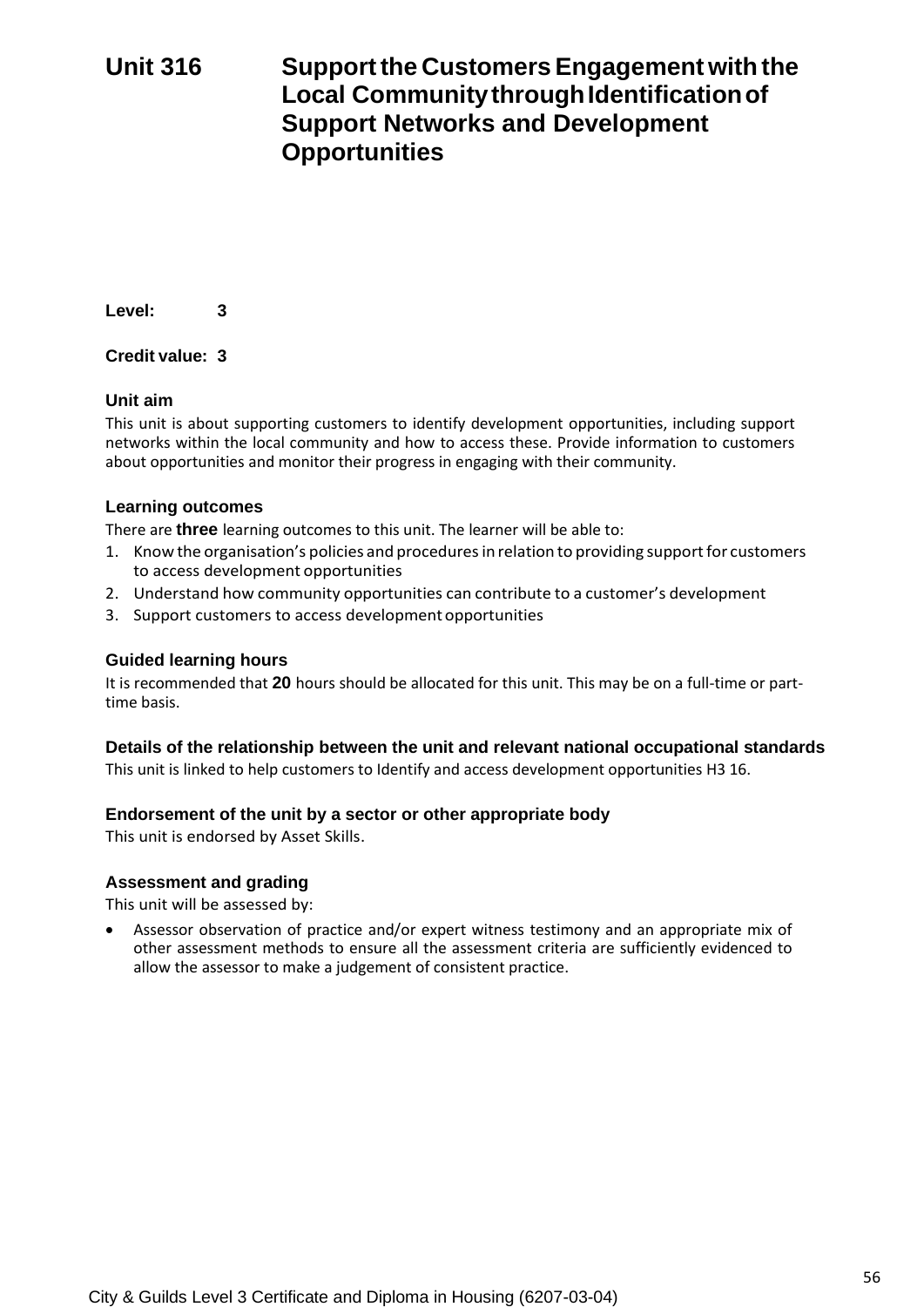# **Unit 316 Supportthe CustomersEngagement with the Local Community through Identification of Support Networks and Development Opportunities**

Assessment Criteria

## **Outcome 1 Know theorganisation's policies and procedures in relation to providing support for customers to access development opportunities**

The learner can:

- 1. identify the organisation's policies and procedures in relation to providing support for customers to access development opportunities
- 2. explain how this applies to their own job role
- 3. identify the range of available opportunities and provision within the community.

## **Outcome 2 Understand how community opportunities can contribute to a customer's development**

The learner can:

- 1. identify how access to learning and development opportunities affect a customer's quality of life
- 2. identify what might affect a customer's choices
- 3. describe communication strategiesto support customersto expresstheir needs and wishes and make decisions.

## **Outcome 3 Support customers to access development opportunities**

- 1. research and maintain information on development opportunities
- 2. provide advice and guidance about developmentopportunities
- 3. support customers to achieve identified developmentneeds
- 4. review progress with customers
- 5. identify how to provide additional support.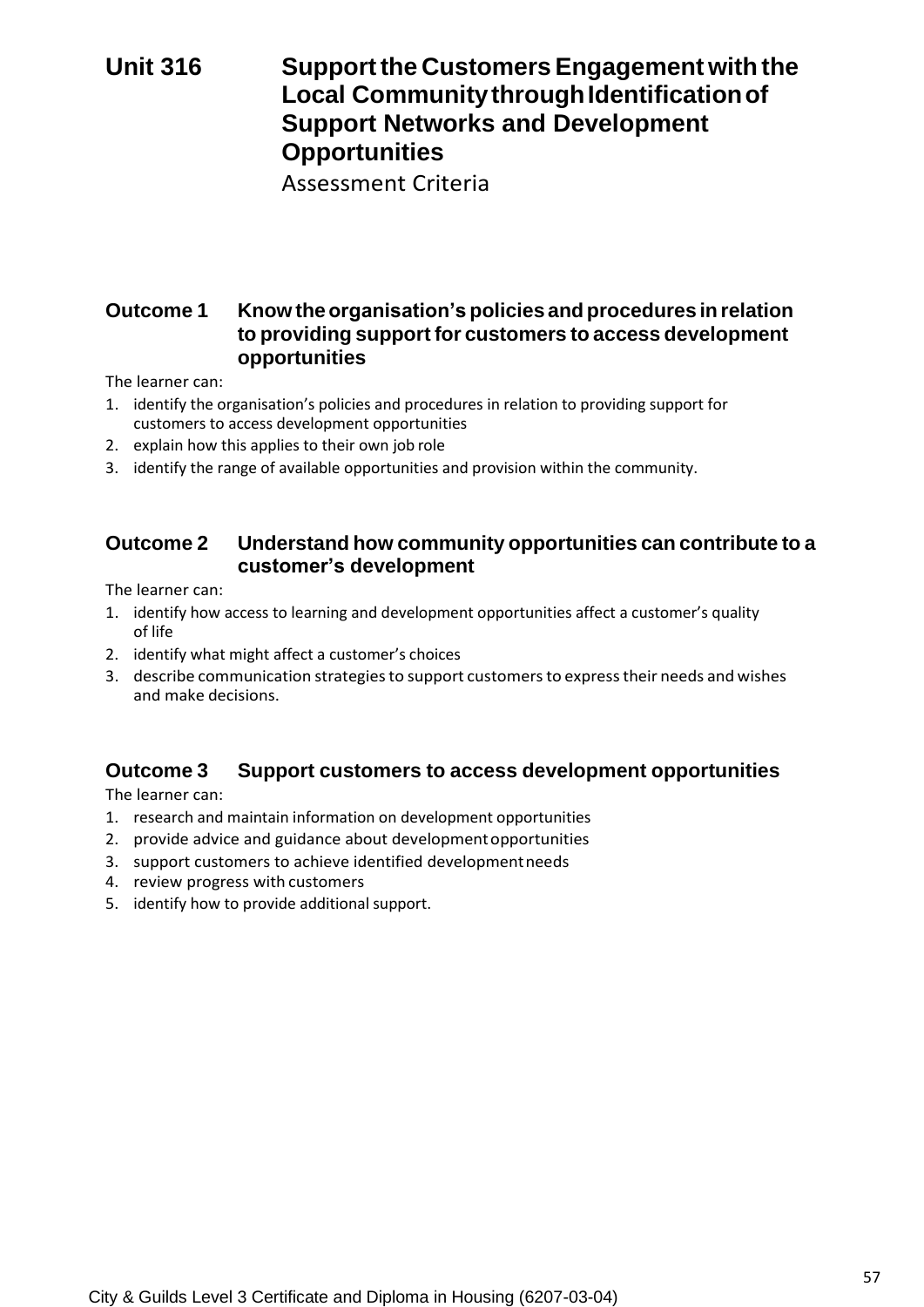# **Unit 317 Arrange and Facilitate Meetings with Housing Customers and Others**

**Level: 3**

**Credit value: 3**

## **Unit aim**

This unit is about the competencies required for arranging and facilitating meetings with customers and others.

## **Learning outcomes**

There are **four** learning outcomes to this unit. The learner will be able to:

- 1. Know the organisation's procedures for arranging meetings
- 2. Arrange meetings
- 3. Understand techniques for facilitating meetings
- 4. Facilitate meetings

## **Guided learning hours**

It is recommended that **15** hours should be allocated for this unit. This may be on a full-time or parttime basis.

## **Details of the relationship between the unit and relevant national occupational standards**

This unit is linked to arrange and conduct meetings with customers and others H3 17.

## **Endorsement of the unit by a sector or other appropriate body**

This unit is endorsed by Asset Skills.

## **Assessment and grading**

This unit will be assessed by: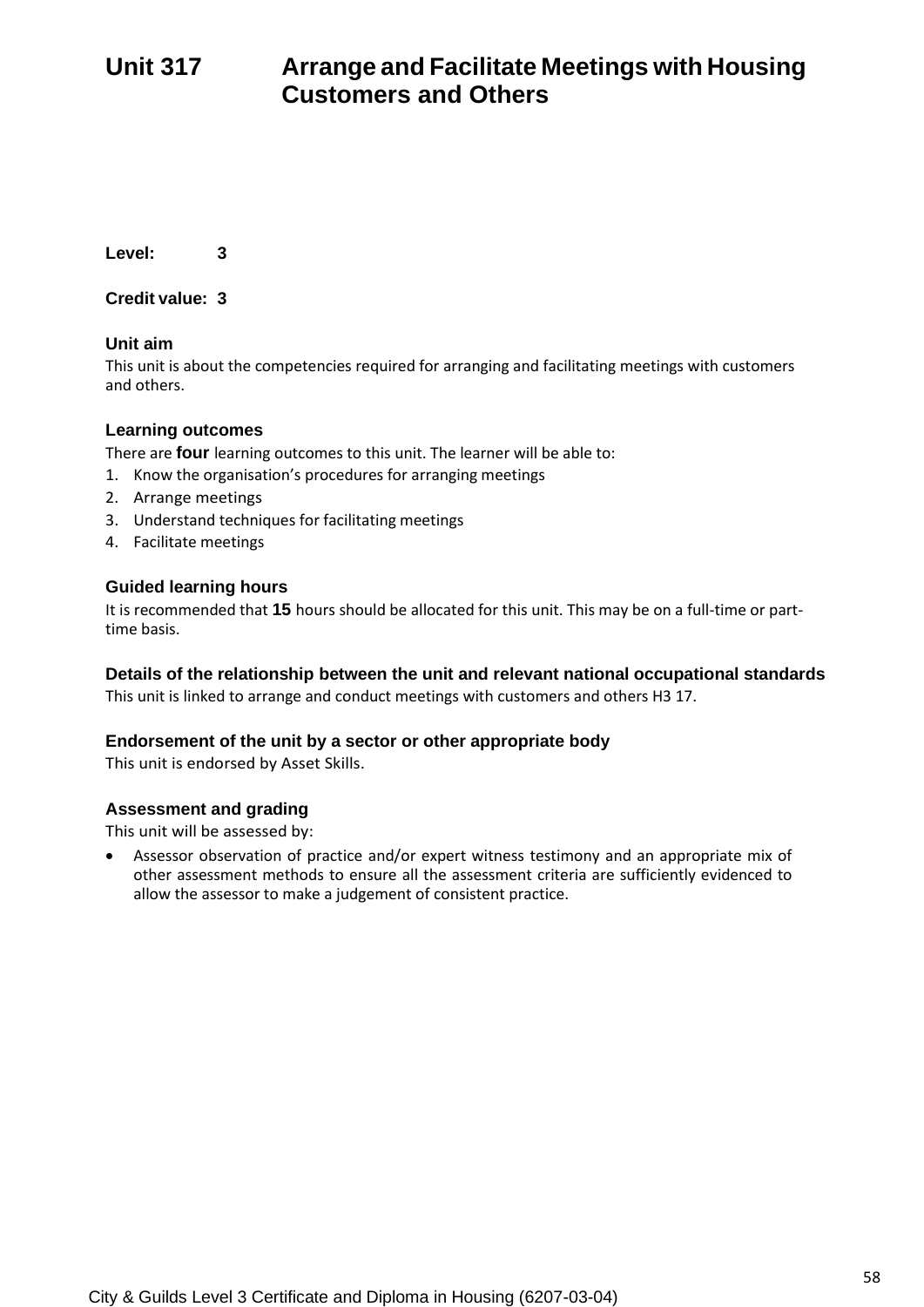# **Unit 317 Arrange and Facilitate Meetings with Housing Customers and Others**

Assessment Criteria

## **Outcome 1 Know the organisation's procedures for arranging meetings**

The learner can:

1. identify the organisation's policies and procedures for arranging meetings.

## **Outcome 2 Arrange meetings**

The learner can:

- 1. confirm date, purpose and venue of the meeting with relevant parties
- 2. organise arrangements with venue which comply with health and safety
- 3. identify participants to attend the meeting<br>4. orovide participants with relevant informat
- provide participants with relevant information prior to the meeting
- 5. collate relevant information prior to the meeting
- 6. state what equipment could be used atmeetings.

## **Outcome 3 Understand techniques for facilitating meetings**

The learner can:

- 1. identify ways to encourage participation
- 2. identify ways to manage conflicting opinions.

## **Outcome 4 Facilitate meetings**

- 1. manage the timing of the meeting
- 2. clarify purpose and aims of the meeting
- 3. facilitate discussion and decision making
- 4. ask questions to seek clarification
- 5. summarise outcomes of the meeting
- 6. ensure accurate minutes are recorded
- 7. identify outcomes of the meeting
- 8. ensure minutes are distributed to participants.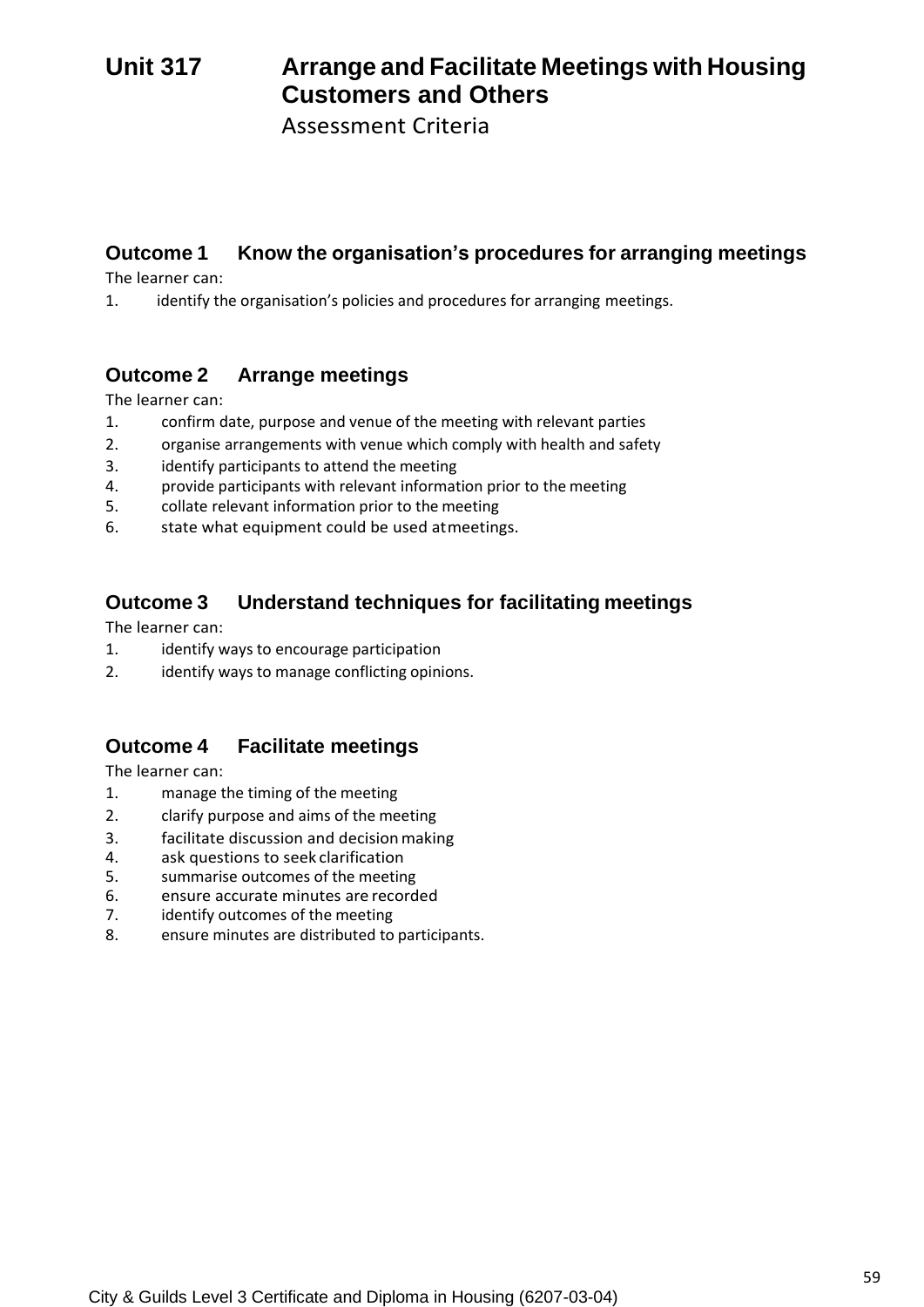# **Unit 318 Workwith Customers and Groups to Develop the Community**

**Level: 3**

**Credit value: 3**

## **Unit aim**

This unit is about promoting customer involvement in the development and regeneration of the local community.

## **Learning outcomes**

There are **four** learning outcomes to this unit. The learner will be able to:

- 1. Know the organisation's policies and procedures for community involvement
- 2. Know techniques for effective community involvement
- 3. Encourage participation in the community
- 4. Develop community activities

## **Guided learning hours**

It is recommended that **20** hours should be allocated for this unit. This may be on a full-time or parttime basis.

## **Details of the relationship between the unit and relevant national occupational standards**

This unit is linked to work with customers and groups to develop the community H3 18.

#### **Endorsement of the unit by a sector or other appropriate body**

This unit is endorsed by Asset Skills.

## **Assessment and grading**

This unit will be assessed by: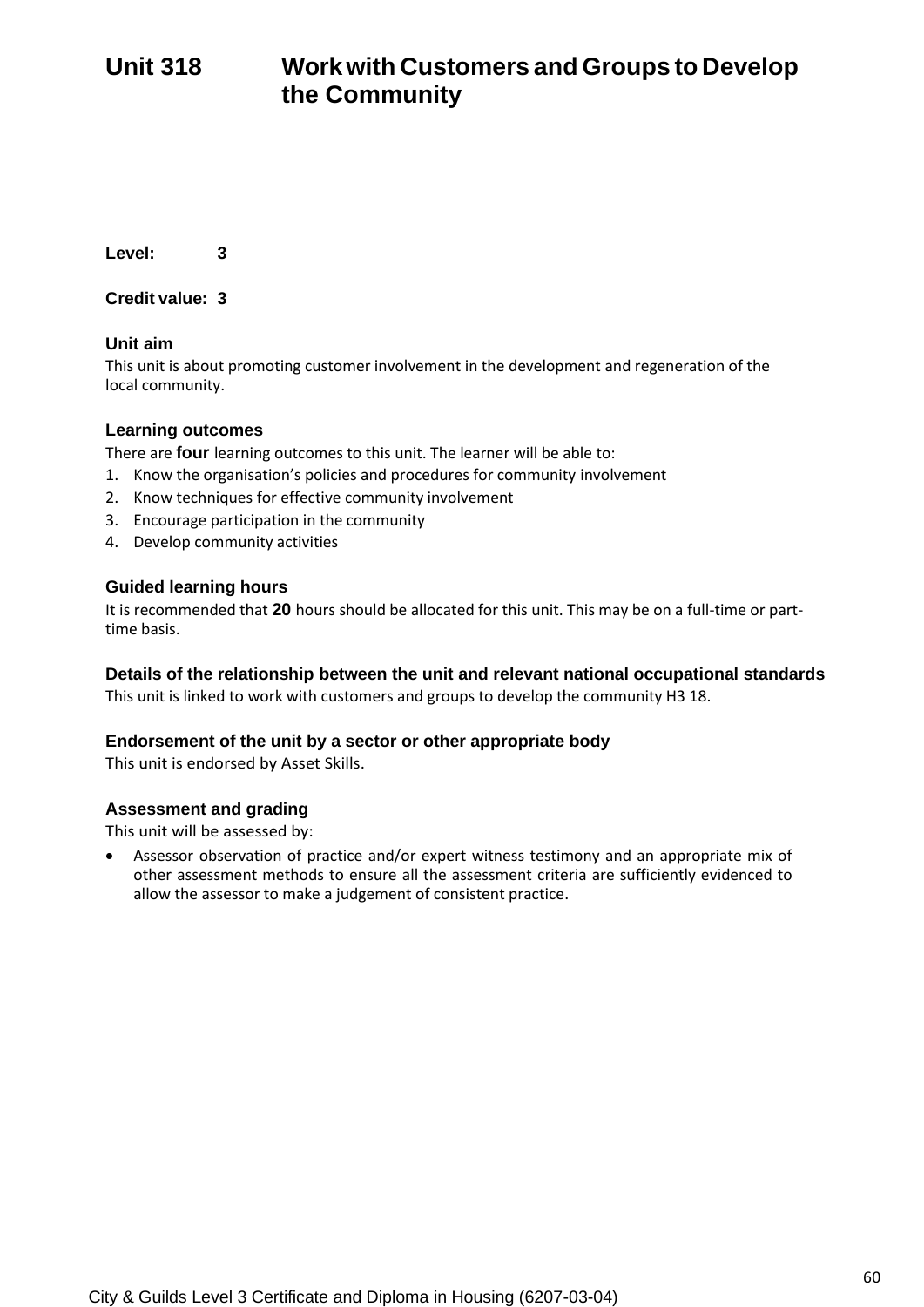# **Unit 318 Workwith Customers and Groups to Develop the Community**

Assessment Criteria

## **Outcome 1 Knowtheorganisation's policies andprocedures for community involvement**

The learner can:

- 1. identify the organisation's policies and procedures for working with community groups and external agencies
- 2. explain how these apply to their own job role
- 3. identify the range, role and responsibilities of relevant organisations and groups operating within the community.

## **Outcome 2 Know techniques for effective communityinvolvement**

The learner can:

- 1. identify methods for promoting community involvement
- 2. identify the barriers which prevent customers from becoming involved in the community
- 3. state the importance of community groups and networks
- 4. identify methods for involving customers in the community.

## **Outcome 3 Encourage participation in the community**

The learner can:

- 1. explain the benefits of community involvement to customers
- 2. encourage customers to be involved in community activities
- 3. explore with customers options for their involvement.

## **Outcome 4 Develop community activities**

- 1. establish relationships with existing communitygroups
- 2. collaborate with customers to establish and manage activities
- 3. organise community activities which comply with health and safety requirements.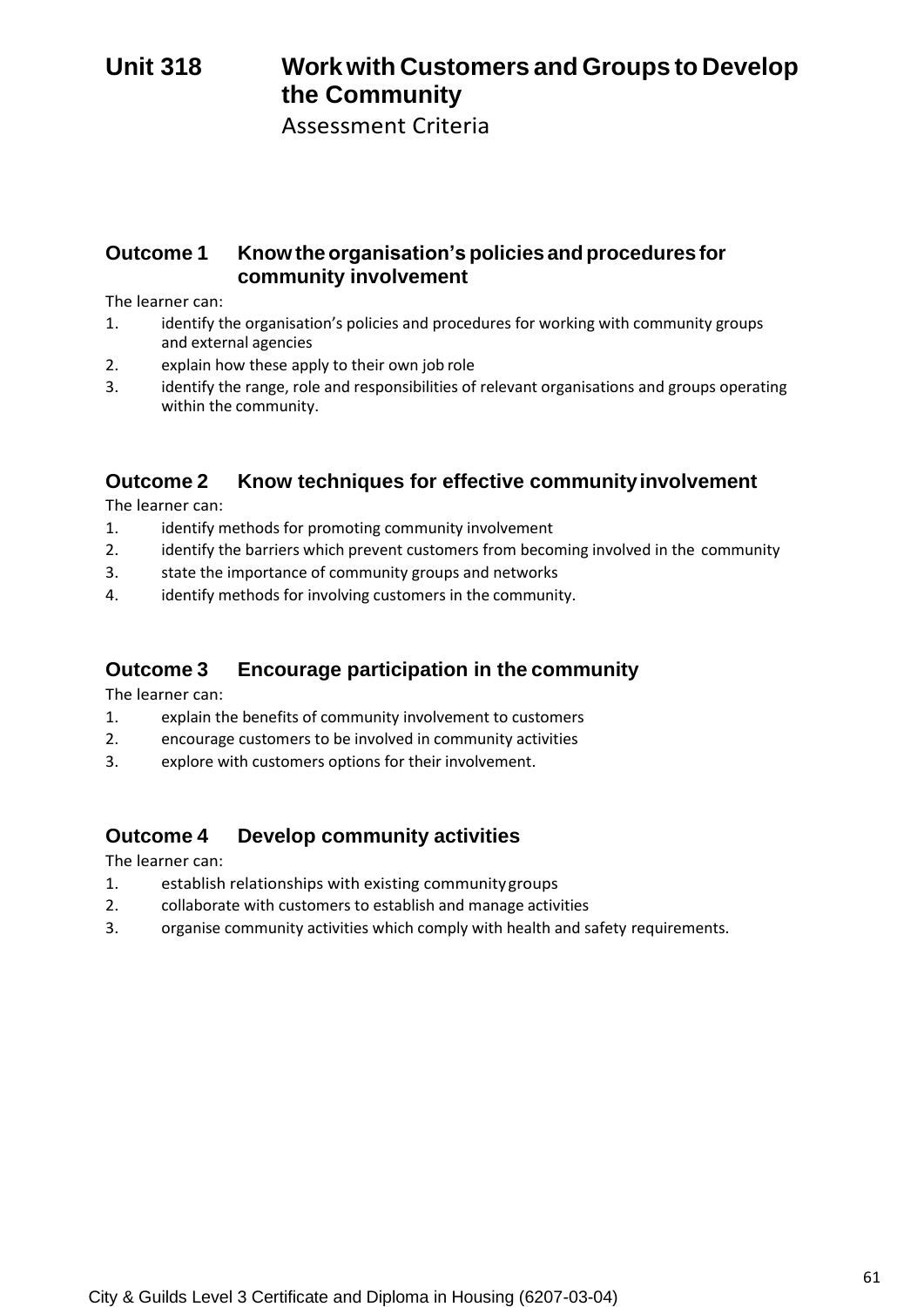# **Unit 319 DevelopandSustainPartnershipWorking Arrangements in a HousingEnvironment**

**Level: 3**

**Credit value: 2**

## **Unit aim**

This unit is about developing and sustaining partnership working arrangements with other organisations. Partnership working could be internal or external, informal or formal, and could have different purposes.

## **Learning outcomes**

There are **two** learning outcomes to this unit. The learner will be able to:

- 1. Know the organisation's policies and procedures, in relation to partnership working
- 2. Develop and sustain partnershipworking

## **Guided learning hours**

It is recommended that **10** hours should be allocated for this unit. This may be on a full-time or parttime basis.

#### **Details of the relationship between the unit and relevant national occupational standards**

This unit is linked to develop and sustain partnership working arrangements H3 19.

## **Endorsement of the unit by a sector or other appropriate body**

This unit is endorsed by Asset Skills.

## **Assessment and grading**

This unit will be assessed by: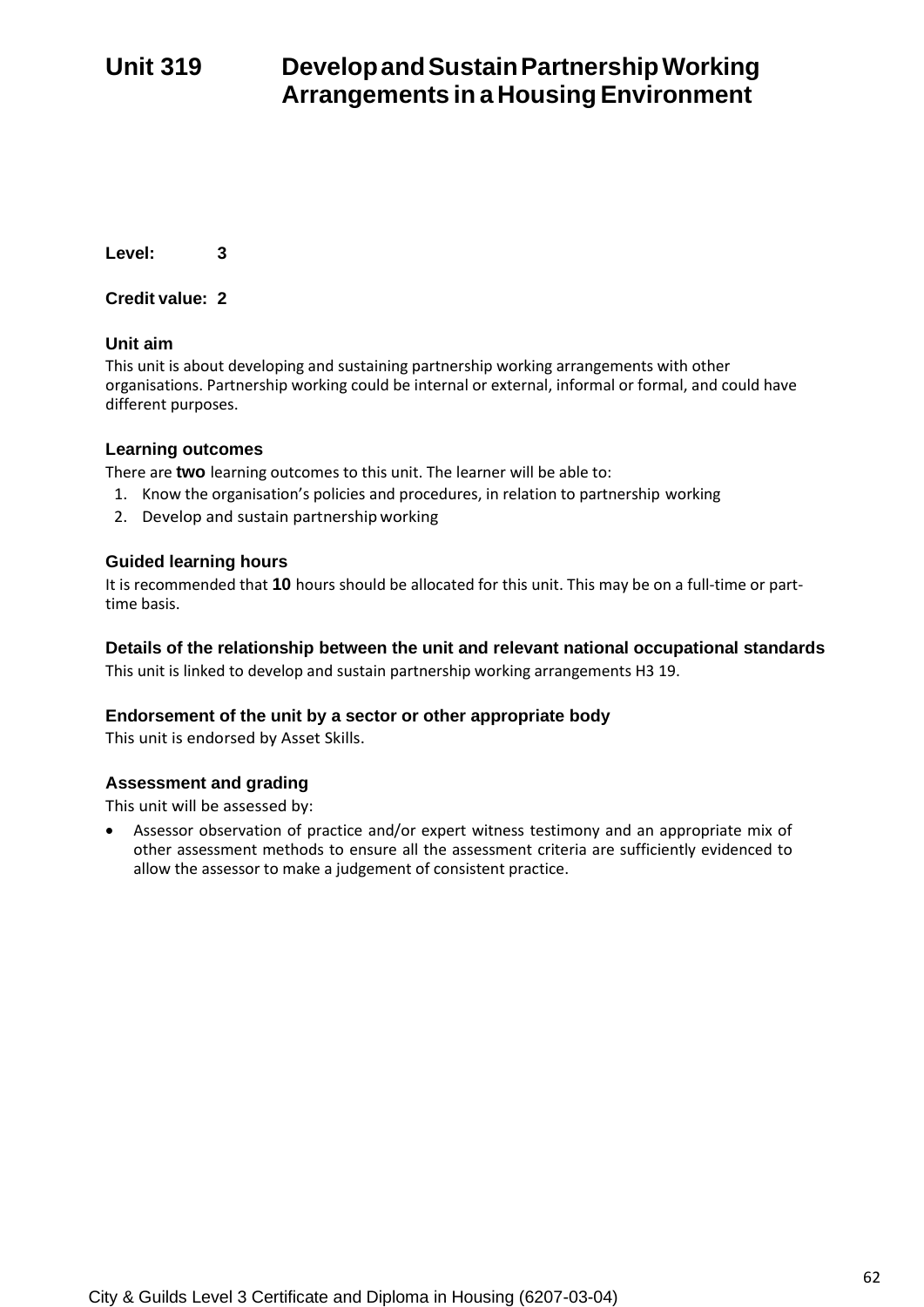# **Unit 319 DevelopandSustainPartnershipWorking Arrangements in a HousingEnvironment**

Assessment Criteria

## **Outcome 1 Know the organisation'spolicies and procedures, inrelation to partnership working**

The learner can:

- 1. identify the organisation's policies and procedures for partnership working
- 2. identify formal and informal agreements in place with relevant organisations
- 3. explain how these apply to their own job role.

## **Outcome 2 Develop and sustain partnership working**

- 1. promote and explain the services provided by their own organisation to relevant partners
- 2. state the roles and responsibilities of different individuals and organisations involved in partnership working
- 3. explain how and when sensitive information should be shared with other organisations
- 4. identify methods for dealing with conflicts and difficulties that might arise with partnership working
- 5. review with others the effectiveness of partnership working
- 6. identify opportunities to work with other organisations to improve services
- 7. share the findings with relevant colleagues.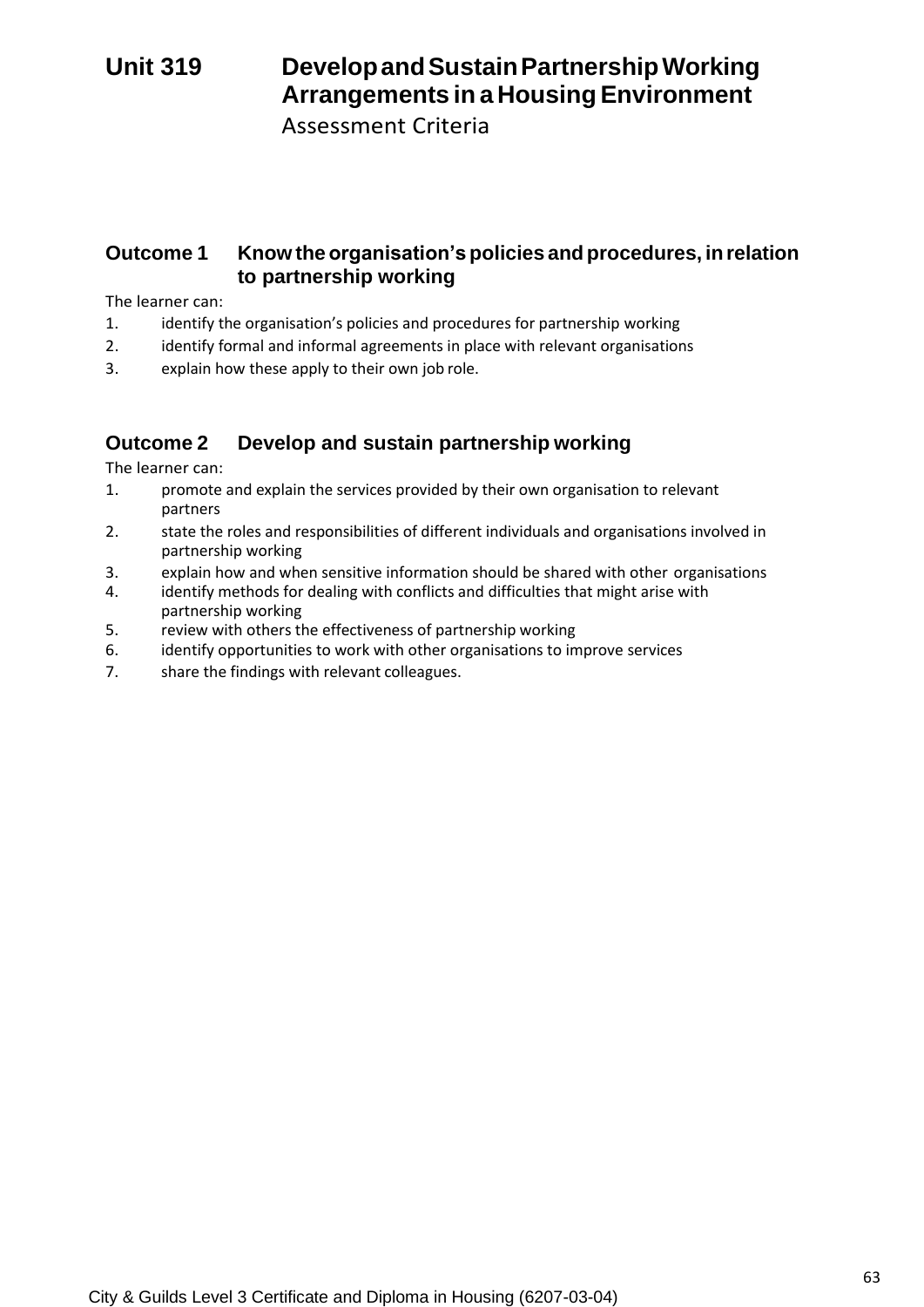**Level: 3**

**Credit value: 3**

**Unit aim** This unit is about developing customer involvement in the organisation.

## **Learning outcomes**

There are **two** learning outcomes to this unit. The learner will be able to:

- 1. Know the organisation's policies and procedures relating to the involvement of customers
- 2. Develop customer involvement in the organisation

## **Guided learning hours**

It is recommended that **20** hours should be allocated for this unit. This may be on a full-time or parttime basis.

## **Details of the relationship between the unit and relevant national occupational standards**

This unit is linked to develop and promote customer involvement in the organisation H3 20.

## **Endorsement of the unit by a sector or other appropriate body**

This unit is endorsed by Asset Skills.

## **Assessment and grading**

This unit will be assessed by: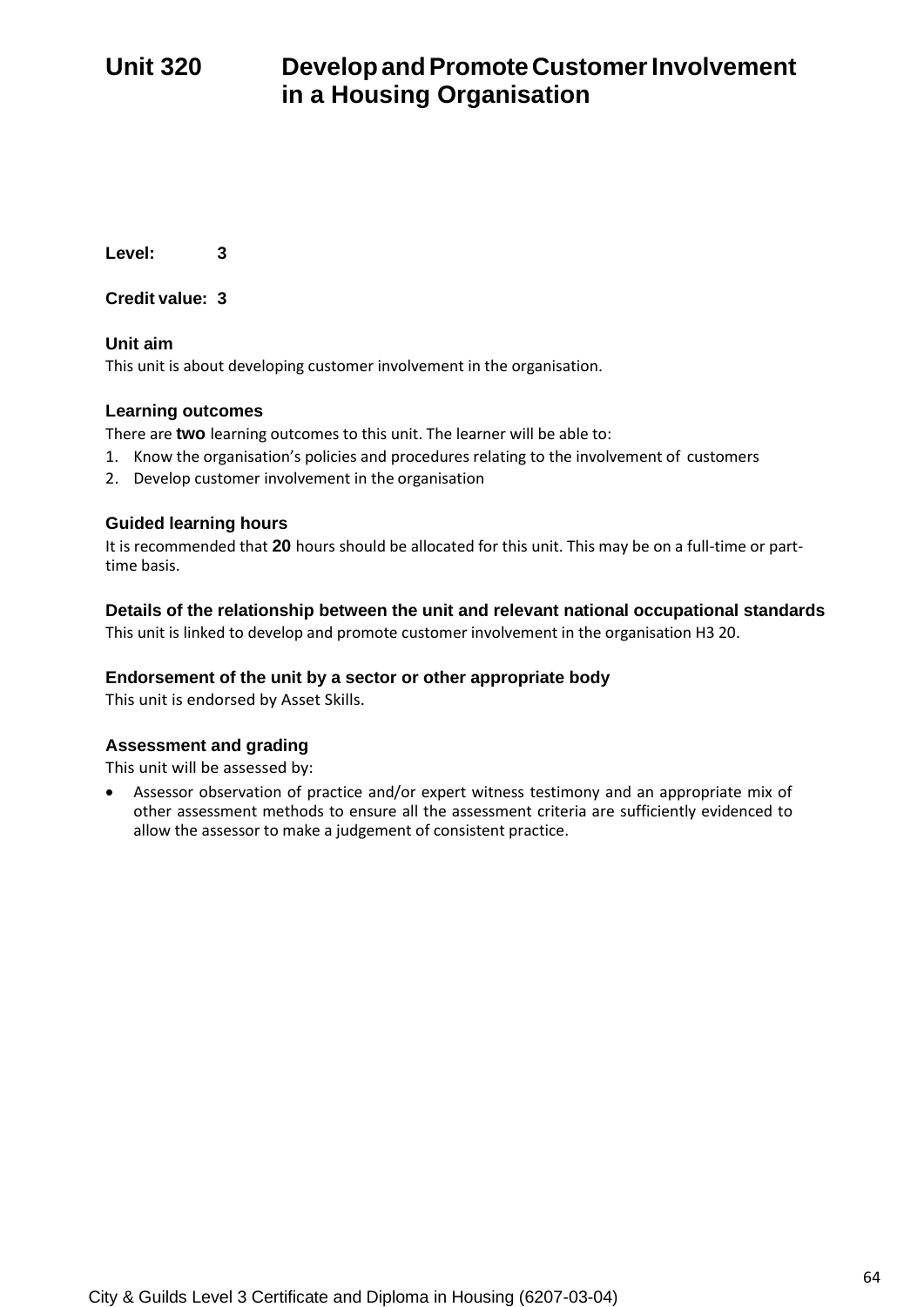# Unit 320 **Develop and Promote Customer Involvement in a Housing Organisation**

Assessment Criteria

## **Outcome 1 Know the organisation's policies and procedures relating to the involvement of customers**

The learner can:

- 1. identify the organisation's policies and procedures relating to customer involvement in the organisation
- 2. explain why it is important to involve customers
- 3. identify how customers can become involved in the organisation
- 4. identify the barriers which prevent customers from becoming involved in the organisation
- 5. identify how to reduce barriers to customer involvement in the organisation.

## **Outcome 2 Develop customer involvement in theorganisation**

- 1. evaluate the participation of customers in the organisation
- 2. develop and implement ways in which customers can become involved
- 3. advise customers about realistic options for their involvement in the organisation
- 4. agree the customer's role in their involvement with the organisation
- 5. consult with customers on organisational issues
- 6. review customer involvement to develop future participation.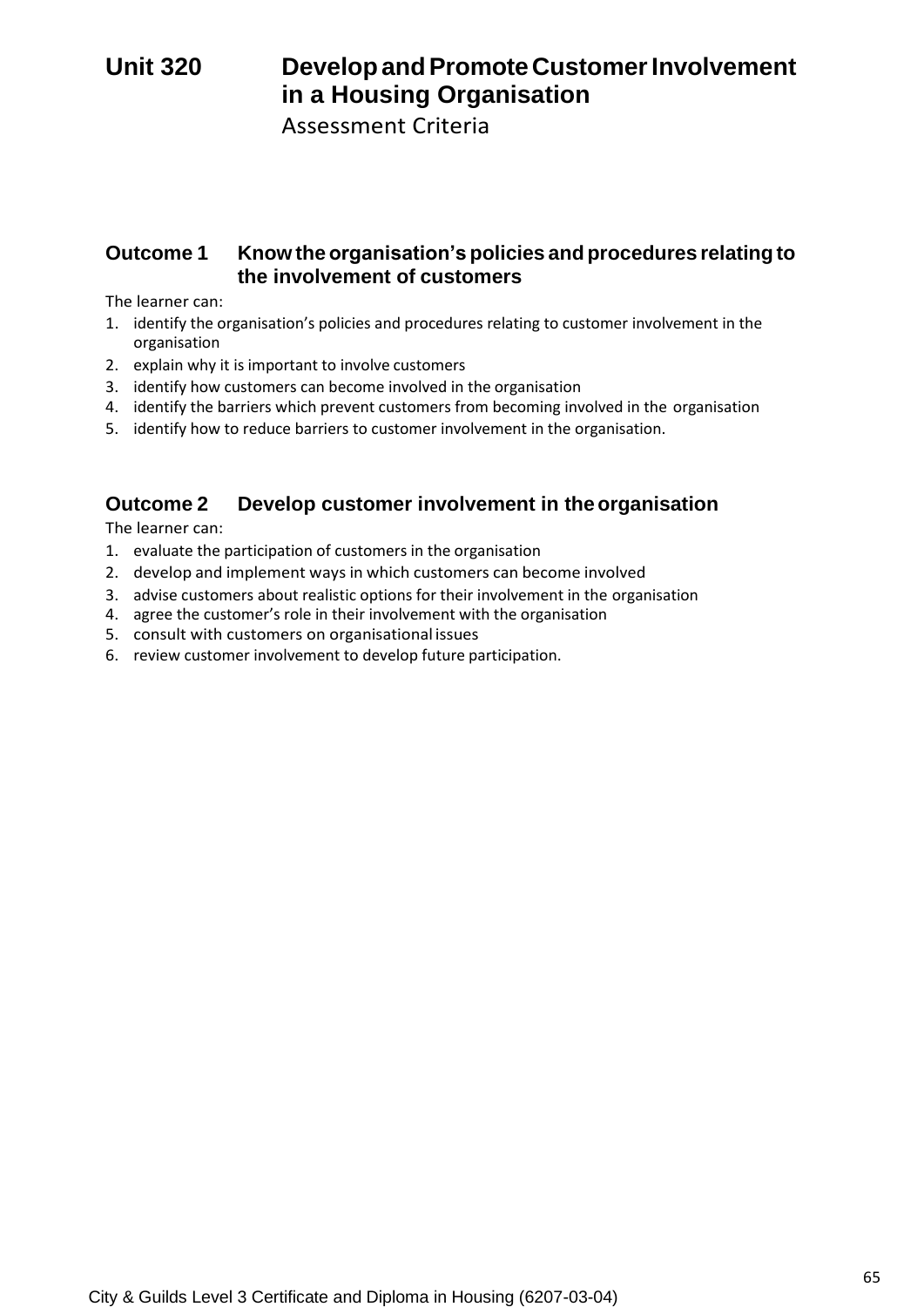# **Unit 321 Contribute to the Development, Implementation and Review of Support Plans**  with Individuals within a Housing Environment

**Level: 3**

**Credit value: 4**

## **Unit aim**

This unit is about contributing to the development, implementation and review of support plans.

## **Learning outcomes**

There are **four** learning outcomes to this unit. The learner will be able to:

- 1. Know the organisation's policies and procedures in relation to support plans
- 2. Contribute to the development of support plans
- 3. Implement the support plan
- 4. Contribute to the review of the support plan

## **Guided learning hours**

It is recommended that **25** hours should be allocated for this unit. This may be on a full-time or parttime basis.

## **Details of the relationship between the unit and relevant national occupational standards**

This unit is linked to develop, implement and review support plans with individuals H3 21.

## **Endorsement of the unit by a sector or other appropriate body**

This unit is endorsed by Asset Skills.

## **Assessment and grading**

This unit will be assessed by: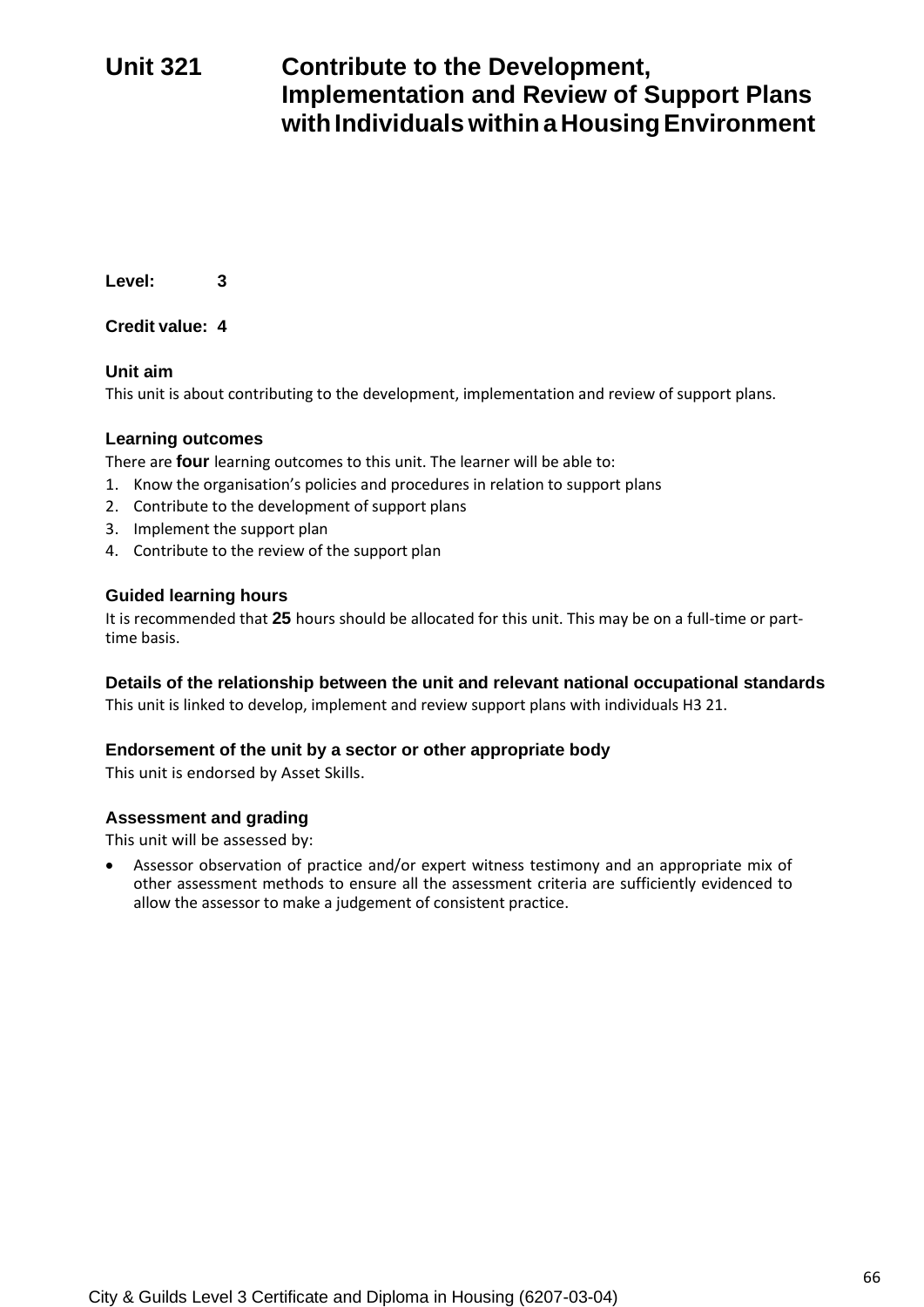# **Unit 321 Contribute to the Development, Implementation and Review of Support Plans with Individuals within a Housing Environment**

Assessment Criteria

## **Outcome 1 Know theorganisation's policies and procedures in relation to support plans**

The learner can:

- 1. identify the organisation's policies and procedures in relation to support plans
- 2. explain how these relate to their own job role
- 3. state the other parties involved, and their responsibilities, in relation to support plans
- 4. identify when customers might need to be referred to other organisations or colleagues about the support plan.

## **Outcome 2 Contribute to the development of supportplans**

The learner can:

- 1. involve customers and key people/organisations in the decision making process
- 2. agree the content of support plans with the customer and key people
- 3. check that the customer and key people understand the content of the support plan and the appeals and complaints procedures.

## **Outcome 3 Implement the support plan**

The learner can:

- 1. explain why it is important to read the support plan
- 2. identify potential health & safety risks and ways to minimise those risks
- 3. collaborate with the customer to carry out support plan activities
- 4. complete documentation relating to the implementation of the support plan.

## **Outcome 4 Contribute to the review of the support plan**

- 1. review with the customer and key people the effectiveness of the support plan
- 2. agree amendments to the support plan
- 3. ensure amendments are recorded accurately.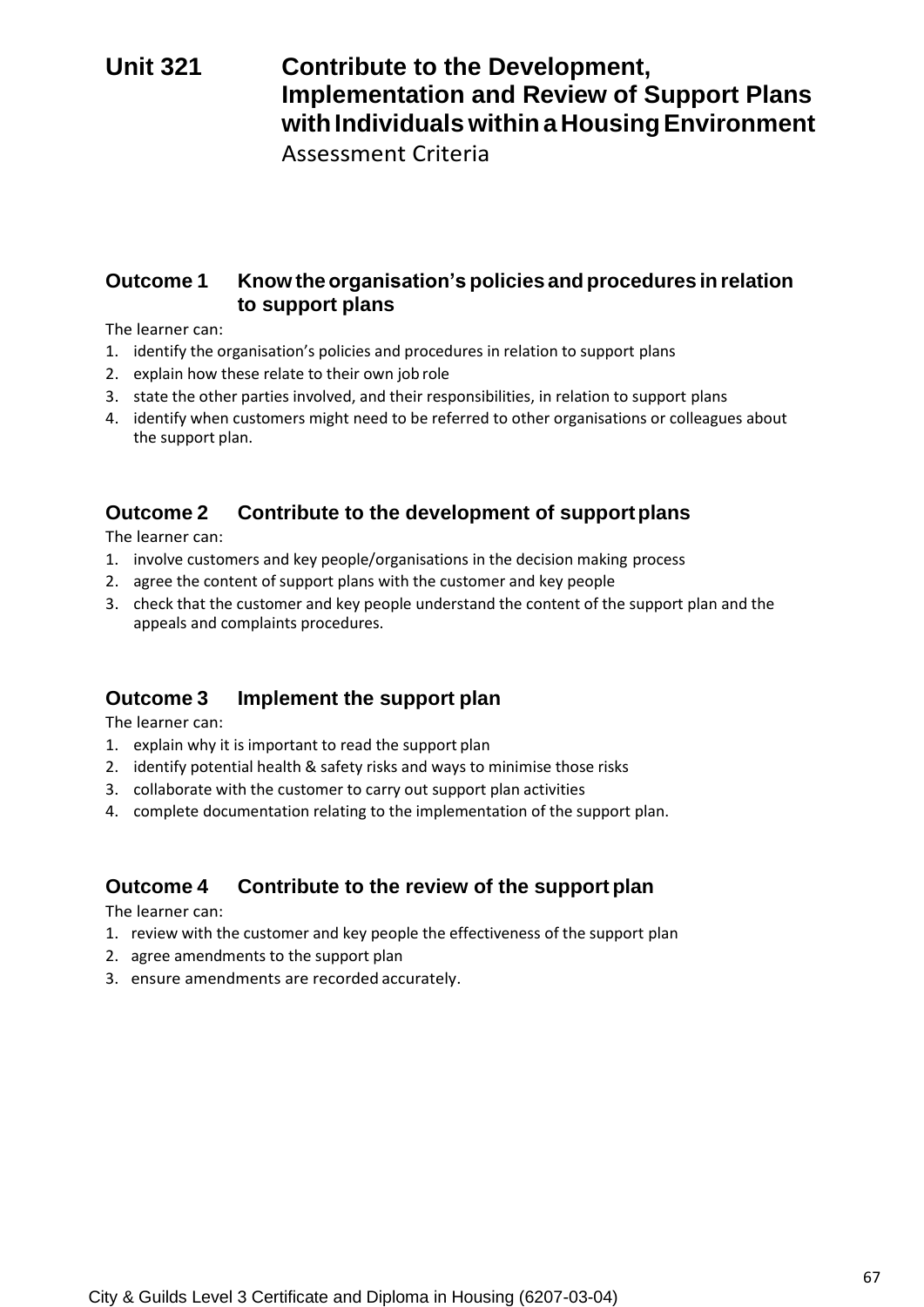# **Unit 322 SupportSocialandPersonalDevelopment Needsof Customerswithina Housing Environment**

**Level: 3**

**Credit value: 4**

## **Unit aim**

This unit is about supporting customers with their social and personal development needs.

## **Learning outcomes**

There are **four** learning outcomes to this unit. The learner will be able to:

- 1. Know the organisation's policies and procedures in relation to supporting social and personal development needs
- 2. Understand the social and personal development needs of customers
- 3. Support social and personal development needs ofcustomers
- 4. Monitor and keep records of the support given

## **Guided learning hours**

It is recommended that **25** hours should be allocated for this unit. This may be on a full-time or parttime basis.

## **Details of the relationship between the unit and relevant national occupational standards**

This unit is linked to support social and personal development needs of individuals H3 22.

## **Endorsement of the unit by a sector or other appropriate body**

This unit is endorsed by Asset Skills.

## **Assessment and grading**

This unit will be assessed by: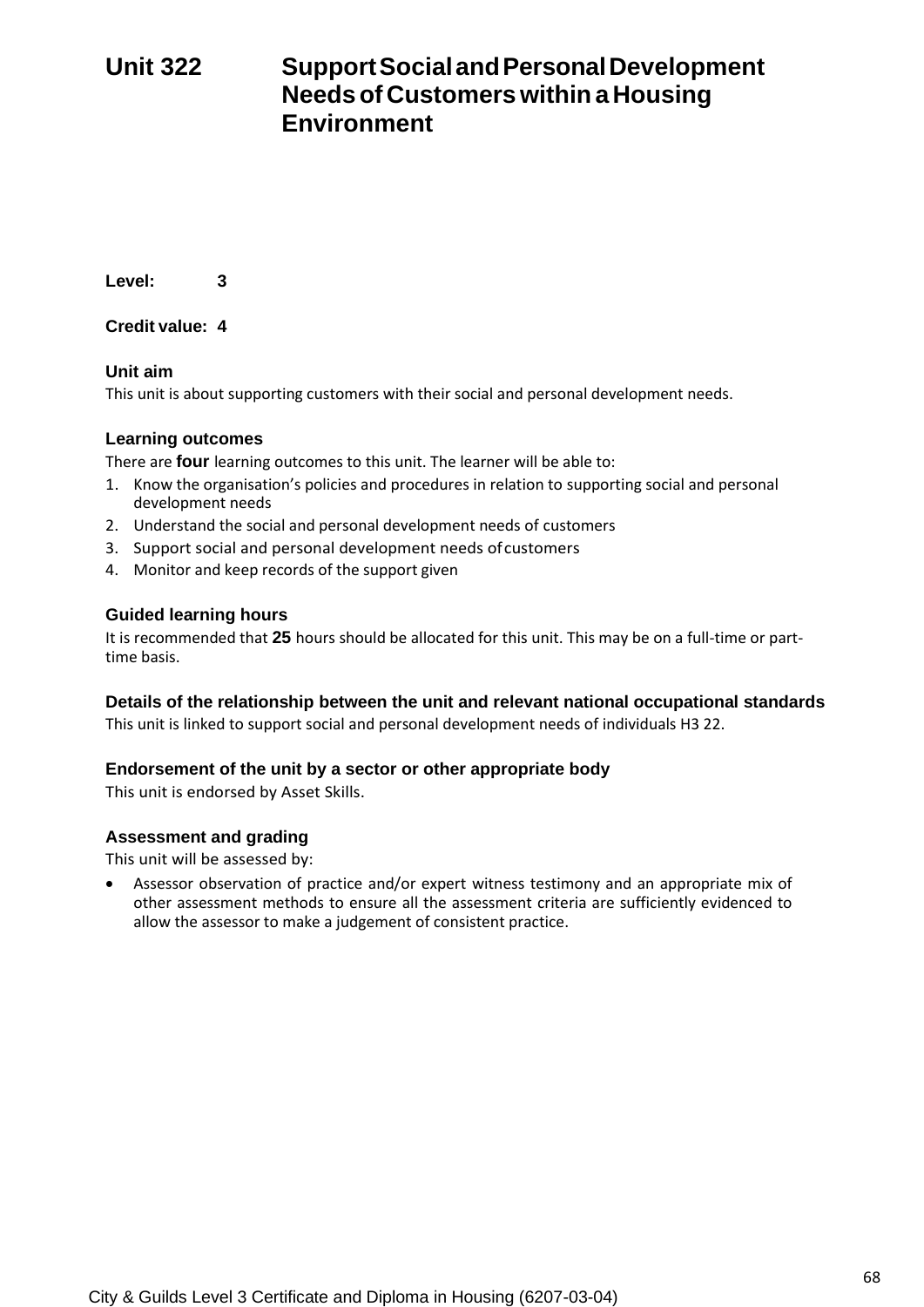# **Unit 322 SupportSocialandPersonalDevelopment Needsof Customerswithina Housing Environment**

Assessment Criteria

## **Outcome 1 Know theorganisation's policies and procedures in relation to supporting social and personal development needs**

The learner can:

- 1. identify the organisation's policies and procedures in relation to supporting social and personal development needs
- 2. explain how these relate to their own job role
- 3. state the other parties involved, and their responsibilities, in relation to supporting social and personal development needs
- 4. identify when customers might need to be referred to other organisations or colleagues.

## **Outcome 2 Understand the social and personal development needs of customers**

The learner can:

- 1. identify where to access information about the social and personal needs of an individual customer
- 2. describe how physical, emotional and health conditions affect customers needs
- 3. describe how to involve customers to express their personal and social development needs
- 4. identify potential dilemmas and conflicts in providing services to meet customers needs and wishes.

## **Outcome 3 Support social and personal development needs of customers**

The learner can:

- 1. show interaction with customers that demonstrate active support and respect for customer's wishes in implementing services to meet their social and personal development needs
- 2. work with customers at their own pace
- 3. ensure that the customer fully understands services to be provided
- 4. ensure risk assessment has been conducted and is followed
- 5. explain to customers their rights and responsibilities.

## **Outcome 4 Monitor and keep records of the supportgiven**

- 1. review and monitor the support provided with customers and key people
- 2. provide accurate records about the social and personal needs of customers.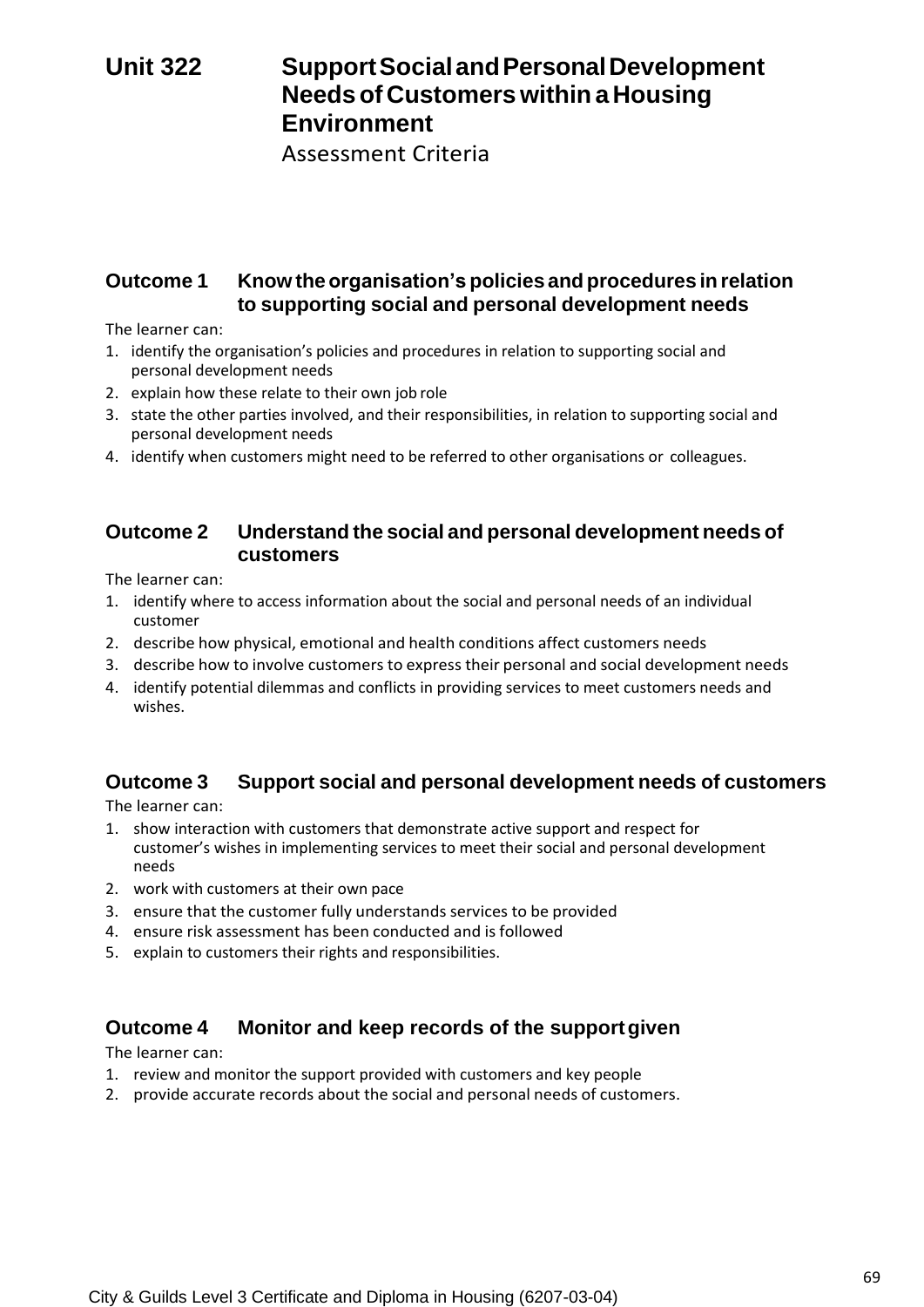# **Unit 323 Help Customers to Move and Settle into New Living Environments**

**Level: 3**

## **Credit value: 4**

## **Unit aim**

This unit is about supporting individuals to move and settle into new living environments. This could include resettling individuals and families from temporary accommodation to permanent homes and moving individuals from secure environments, such as the armed forces, hospital or drugs rehabilitation centres.

## **Learning outcomes**

There are **four** learning outcomes to this unit. The learner will be able to:

- 1. Understand legislation, for moving customers into new living environments
- 2. Know the organisation's policies and procedures for resettlement to new living environments
- 3. Arrange accommodation
- 4. Support the customer in the new living environment

## **Guided learning hours**

It is recommended that **25** hours should be allocated for this unit. This may be on a full-time or parttime basis.

#### **Details of the relationship between the unit and relevant national occupational standards**

This unit is linked to help customers to move and settle into new living environment H3 23.

#### **Endorsement of the unit by a sector or other appropriate body**

This unit is endorsed by Asset Skills.

#### **Assessment and grading**

This unit will be assessed by: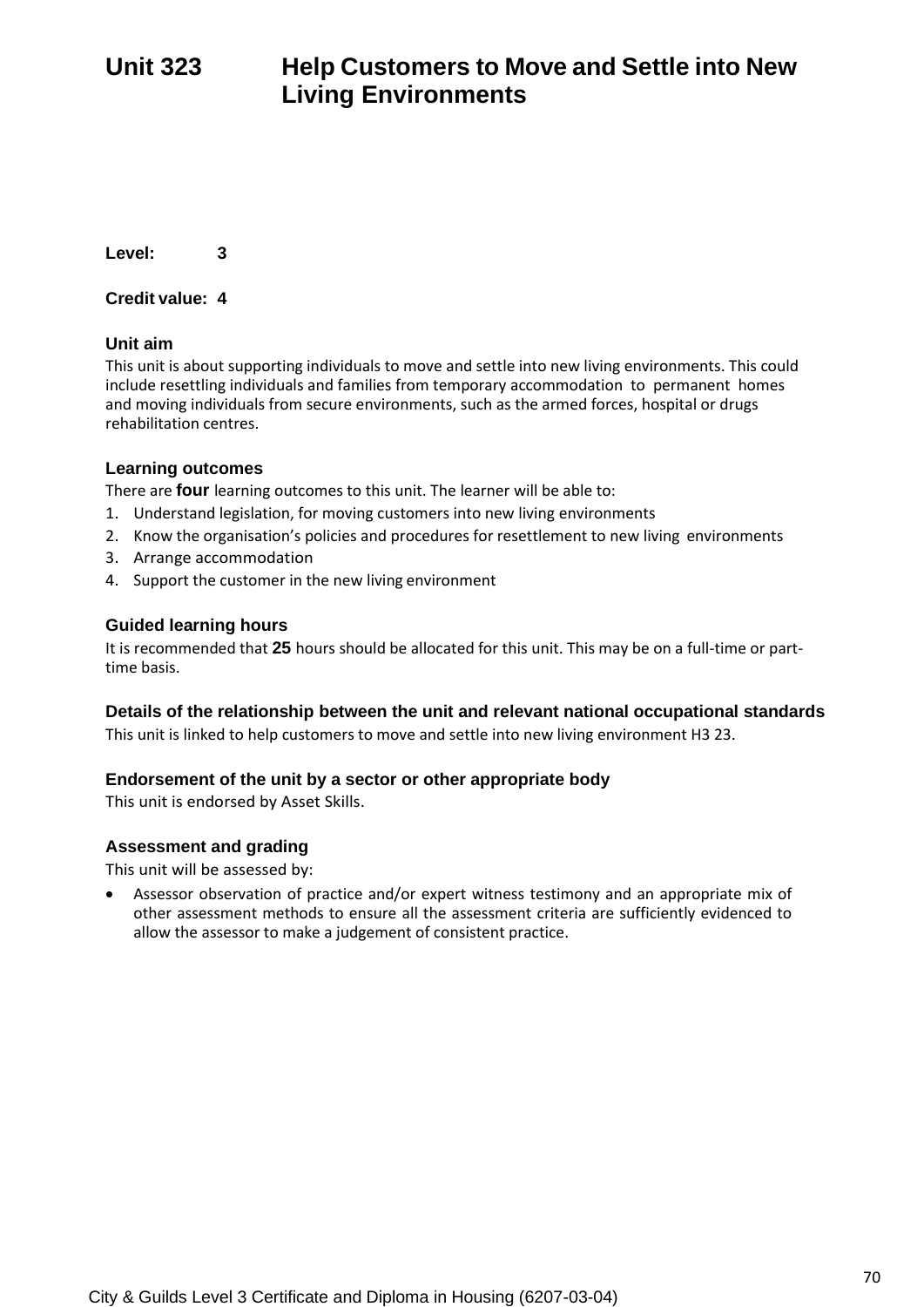# **Unit 323 Help Customers to Move and Settle into New Living Environments**

Assessment Criteria

## **Outcome 1 Understand legislation,for moving customers into new living environments**

The learner can:

- 1. identify legislation in relation to moving customers into new living environment
- 2. explain how this applies to their own job role.

## **Outcome 2 Knowtheorganisation's policies andprocedures for resettlement to new living environments**

The learner can:

- 1. identify the organisation's policies and procedures in relation to moving and settling into new living environments
- 2. state the roles and responsibilities of other parties involved in the process
- 3. identify the factors which affect the organisation's capacity to fully meet customer expectations.

## **Outcome 3 Arrange accommodation**

The learner can:

- 1. work with colleagues to source suitable accommodation
- 2. confirm suitability of accommodation with customer and key people
- 3. plan the stages for the change with the customer and key people
- 4. support customers to identify practical steps to facilitate the move.

## **Outcome 4 Support the customer in the new livingenvironment**

- 1. explore with customer the impact of the new living environment
- 2. record the impact of the new living environment with the customer
- 3. inform customers of complaints and appeals procedures.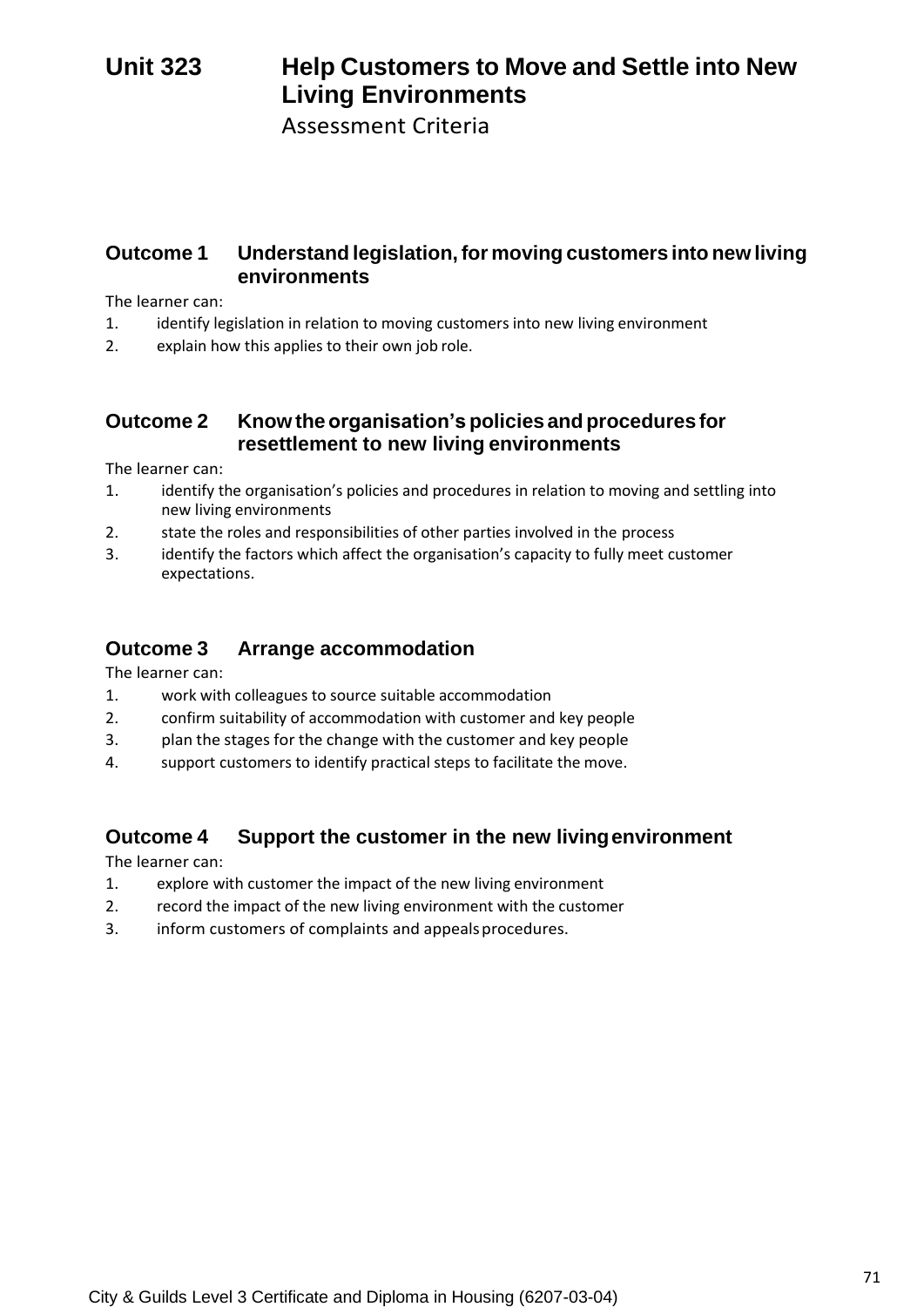# **Unit 324 Contribute to Safeguarding Individuals from Harm,Abuse,ExploitationandDiscrimination in a Housing Environment**

**Level: 3**

## **Credit value: 6**

## **Unit aim**

This unit is about contributing to the assessment of harm, abuse, exploitation and discrimination and acting on potential dangers. This would include acting to minimise and deal with the effects of harm and abuse and supporting individuals to review situations and actions when the risk has passed.

## **Learning outcomes**

There are **five** learning outcomes to this unit. The learner will be able to:

- 1. Understand the legislation and codes of practice in relation to safeguarding individuals from harm, abuse, exploitation and discrimination
- 2. Know organisational policies and procedures in relation to safeguarding individuals from harm, abuse, exploitation and discrimination
- 3. Know how to recognise signs of harm, abuse, exploitation and discrimination
- 4. Recognise how, harm, abuse, exploitation and discrimination can affect individuals
- 5. Respond to harm, abuse, exploitation anddiscrimination

## **Guided learning hours**

It is recommended that **40** hours should be allocated for this unit. This may be on a full-time or parttime basis.

## **Details of the relationship between the unit and relevant national occupational standards**

This unit is linked to contribute to assessing and act upon risk, danger, harm or abuse H3 24.

## **Endorsement of the unit by a sector or other appropriate body**

This unit is endorsed by Asset Skills.

## **Assessment and grading**

This unit will be assessed by: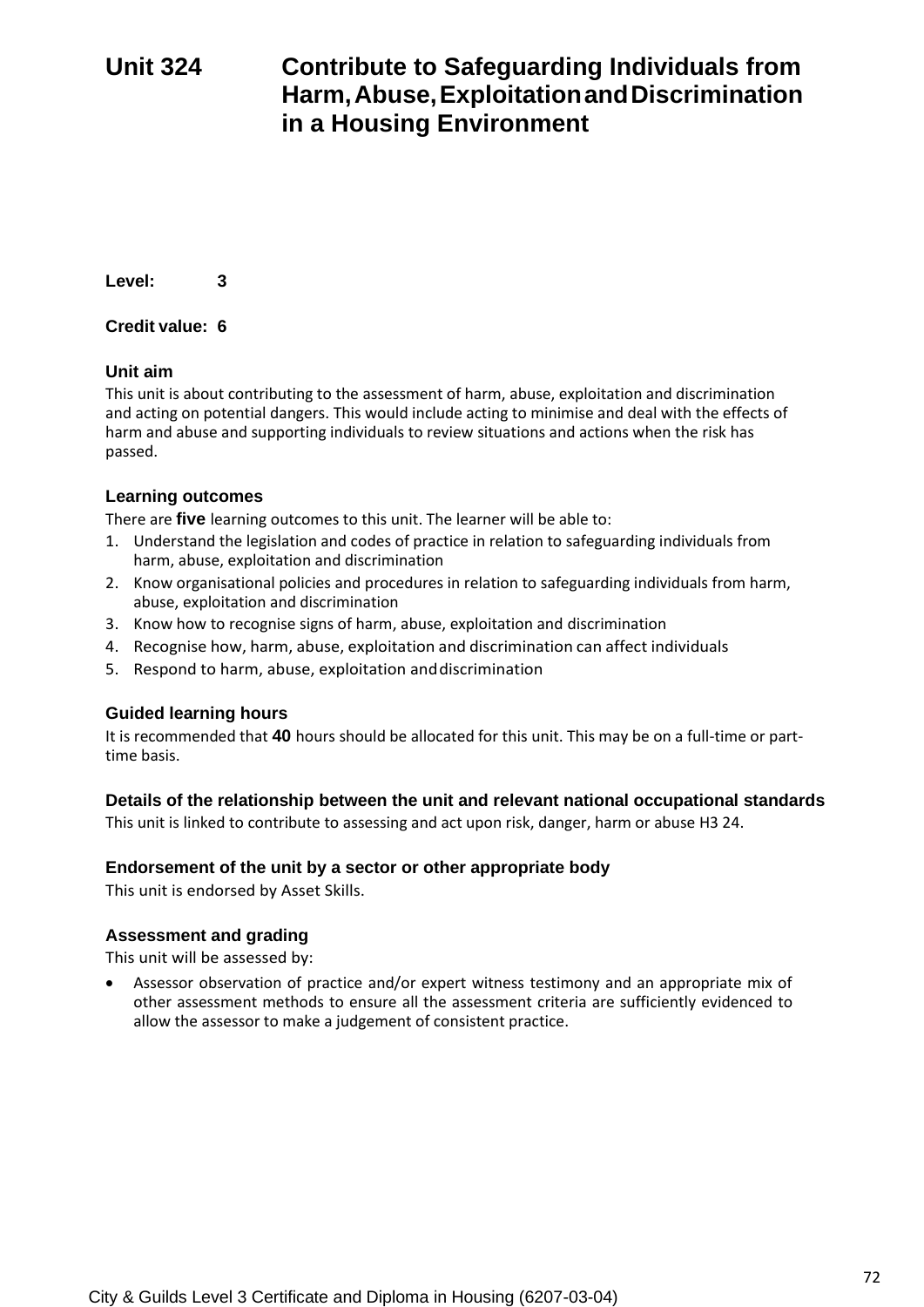# **Unit 324 Contribute to Safeguarding Individuals from Harm,Abuse,ExploitationandDiscrimination in a Housing Environment**

Assessment Criteria

# **Outcome 1 Understand the legislation and codes of practice in relation to safeguarding individuals from harm, abuse, exploitation and discrimination**

The learner can:

- 1. identify the legislation and codes of practice relating to safeguarding individuals from harm, abuse, exploitation and discrimination
- 2. explain how these apply to their own job role
- 3. state the roles and responsibilities of others involved in safeguarding individuals from harm, abuse, exploitation and discrimination.

# **Outcome 2 Know organisational policies and procedures in relation to safeguardingindividuals from harm, abuse, exploitationand discrimination**

The learner can:

- 1. identify organisational policies and procedures relating to safeguarding individuals from harm, abuse, exploitation and discrimination
- 2. explain how these apply to their own job role
- 3. identify when and to whom a referral should be made when there are concerns about an individual.

### **Outcome 3 Know how to recognise signs of harm, abuse, exploitation and discrimination**

The learner can:

- 1. explain the main types of harm, abuse, exploitation and discrimination which may be encountered in a housing environment
- 2. describe what factors can contribute to an individual being vulnerable to harm, abuse, exploitation and discrimination
- 3. identify information sources in order to assess potential or actual risk
- 4. explain the possible signs that an individual has or is being harmed or abused.

### **Outcome 4 Recognisehow,harm,abuse,exploitationanddiscrimination can affect individuals**

- 1. identify the ways in which harm, abuse, exploitation and discrimination can affect the wellbeing of individuals
- 2. explain how power and influence can be used to exploit individuals
- 3. explain how people who harm and abuse individuals conceal what is happening
- 4. identify the difficulties an individual may have in talking about harm and abuse issues
- 5. explain the dilemma between an individuals rights and responsibilities to protect themselves and the responsibilities of the organisation to safeguard individuals from harm, abuse, exploitation and discrimination.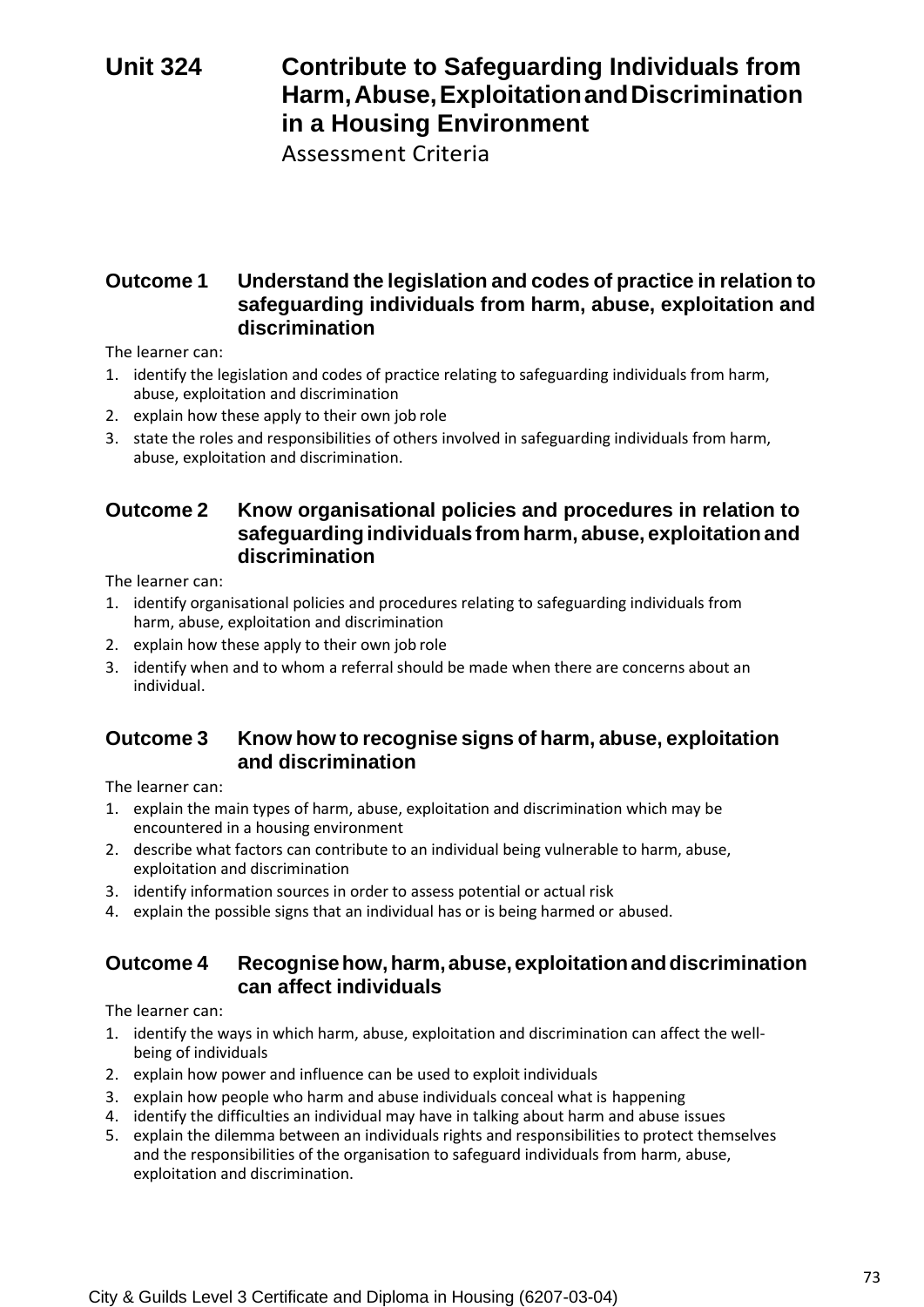# **Outcome 5 Respond to harm, abuse, exploitation and discrimination**

- 1. contribute to risk assessment in relation to referrals made in respect to harm, abuse, exploitation and discrimination
- 2. show interaction with individuals to help them identify how to minimise risk of harm, abuse, exploitation and discrimination
- 3. explain how to respond and what actions should be taken if it is suspected that an individual has or is being harmed or abused
- 4. explain how to respond and what action should be taken if an individual discloses that they are being harmed or abused
- 5. identify the appropriate person to report to and seek advice from
- 6. describe how to record ethically and effectively using the organisations policy
- 7. describe how to prevent valid evidence becoming contaminated.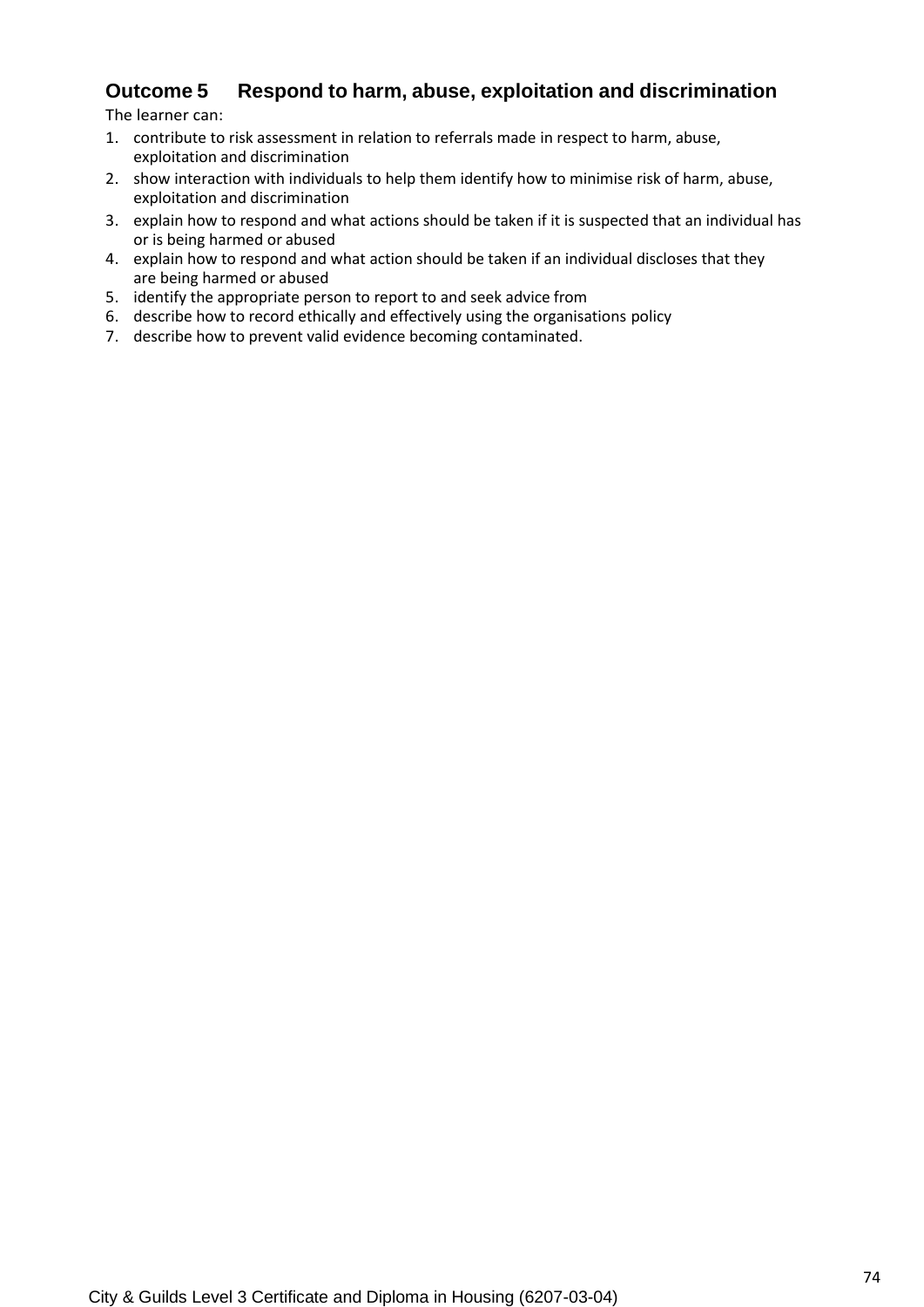# **Unit 325 Direct Work with Customers Who Use a Housing Service**

**Level: 3**

**Credit value: 4**

### **Unit aim**

This unit is about direct work with specific customers relevant to the learner's own job role.

### **Learning outcomes**

There are **three** learning outcomes to this unit. The learner will be able to:

- 1. Understand legislation and guidelines to working with specific customers
- 2. Know the organisation's policies and procedures relating to working within boundaries with customers
- 3. Apply policies and procedures to work within relevant boundaries with customers

### **Guided learning hours**

It is recommended that **25** hours should be allocated for this unit. This may be on a full-time or parttime basis.

### **Details of the relationship between the unit and relevant national occupational standards**

This unit is linked to work within appropriate boundaries with customers H3 25.

### **Endorsement of the unit by a sector or other appropriate body**

This unit is endorsed by Asset Skills.

### **Assessment and grading**

This unit will be assessed by:

• Assessor observation of practice and/or expert witness testimony and an appropriate mix of other assessment methods to ensure all the assessment criteria are sufficiently evidenced to allow the assessor to make a judgement of consistent practice.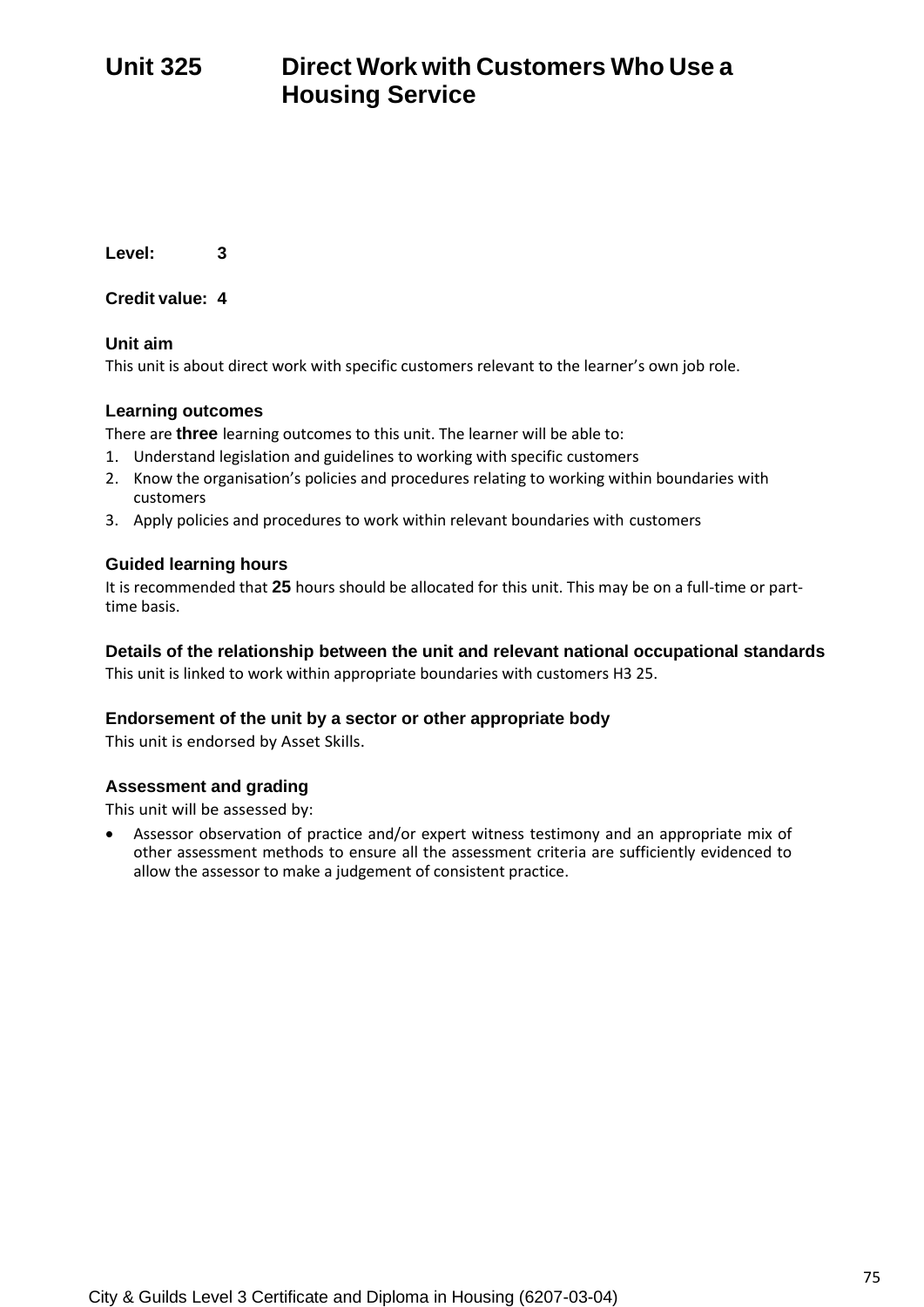# **Unit 325 Direct Work with Customers Who Use a Housing Service**

Assessment Criteria

# **Outcome 1 Understand legislation and guidelines to working with specific customers**

The learner can:

- 1. identify legislation and guidelines which relates to customers who use their housing service
- 2. explain how these apply to their own job role.

# **Outcome 2 Know the organisation's policies and procedures relating to working within boundaries with customers**

The learner can:

- 1. identify the organisation's policies and procedures relating to working within boundaries with customers
- 2. explain their own job role and boundaries.

# **Outcome 3 Apply policies and procedures to work within relevant boundaries with customers**

The learner can:

- 1. explain to customers the boundaries of their role and responsibilities
- 2. negotiate with customers the purpose, frequency and methods of contact
- 3. check customers understanding of the contact<br>4. produce records of the agreements reached
- produce records of the agreements reached
- 5. show that you have kept contact with customers
- 6. explain how to respond to customers exhibiting challenging behaviour
- 7. advise customer about other organisations/services available
- 8. explain to the customer the complaints and appeals procedure
- 9. review with customers the effectiveness of the contact
- 10. identify what improvements can be made to the contact within their own work boundaries.

### **Notes for guidance**

The term customer is used in this unit to denote that the customers concerned are service users/clients rather than other practitioners or others. Learners need to demonstrate they operate within their specific work boundaries.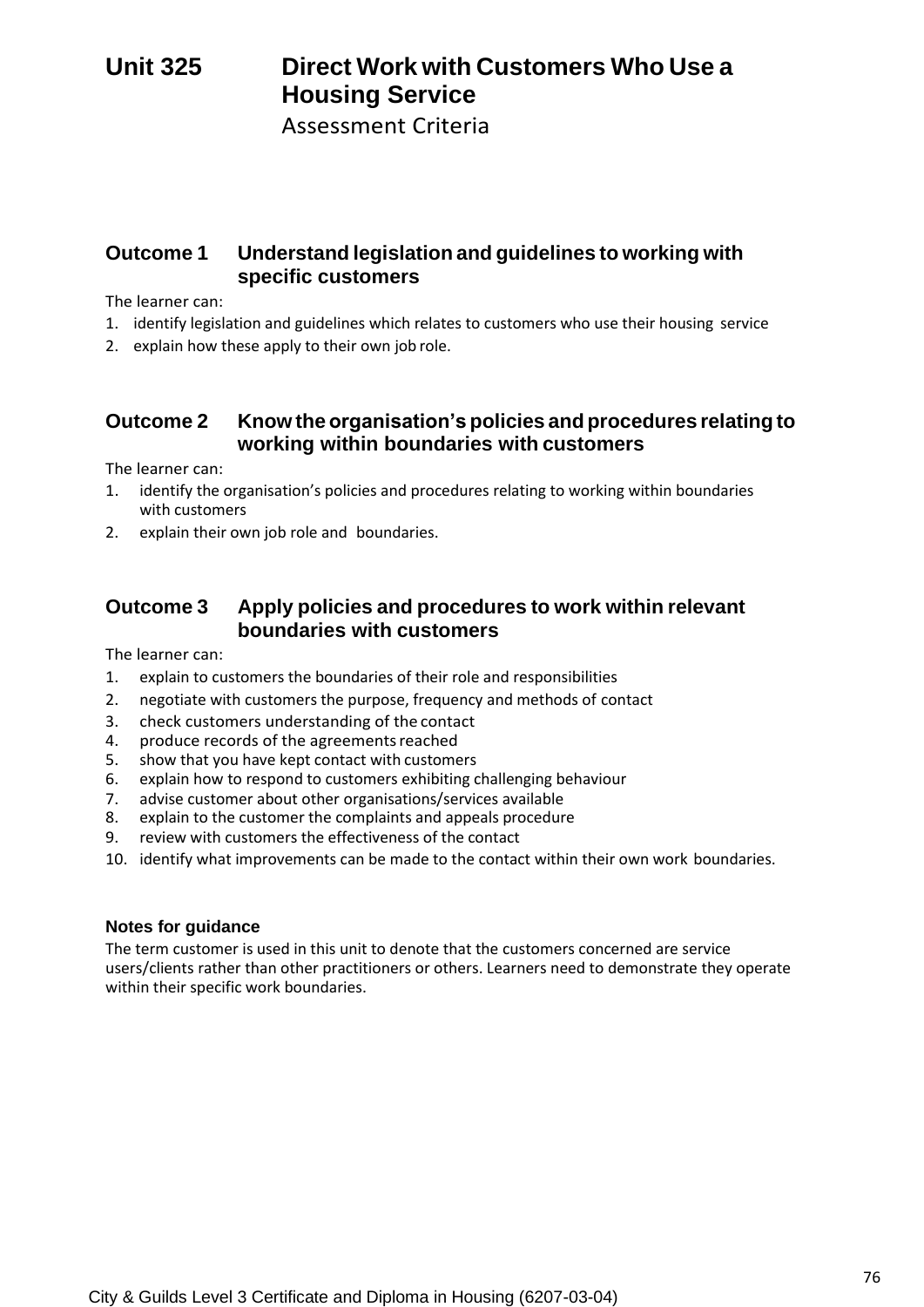# **Unit 326 EnableHousingCustomerstoEstablishand Maintain Contacts and Interests in Isolating Situations**

**Level: 3**

### **Credit value: 4**

### **Unit aim**

This unit is about working with customers in potentially isolating situations who require support. Customers may have restricted freedom or movement or isolated by communication differences or physical/learning disabilities. The worker supports the customer in establishing and/or maintaining social contacts within the boundaries of their own job role.

### **Learning outcomes**

There are **three** learning outcomes to this unit. The learner will be able to:

- 1. Understand their role and responsibilities when developing relationships with customers
- 2. Understand the challenges faced when working with customers in isolating situations
- 3. Work with customers to maintain and establish contacts and interests

### **Guided learning hours**

It is recommended that **25** hours should be allocated for this unit. This may be on a full-time or parttime basis.

### **Details of the relationship between the unit and relevant national occupational standards**

This unit is linked to enable individuals to maintain contacts in potentially isolating situations H3 26.

### **Endorsement of the unit by a sector or other appropriate body**

This unit is endorsed by Asset Skills.

### **Assessment and grading**

This unit will be assessed by:

• Assessor observation of practice and/or expert witness testimony and an appropriate mix of other assessment methods to ensure all the assessment criteria are sufficiently evidenced to allow the assessor to make a judgement of consistent practice.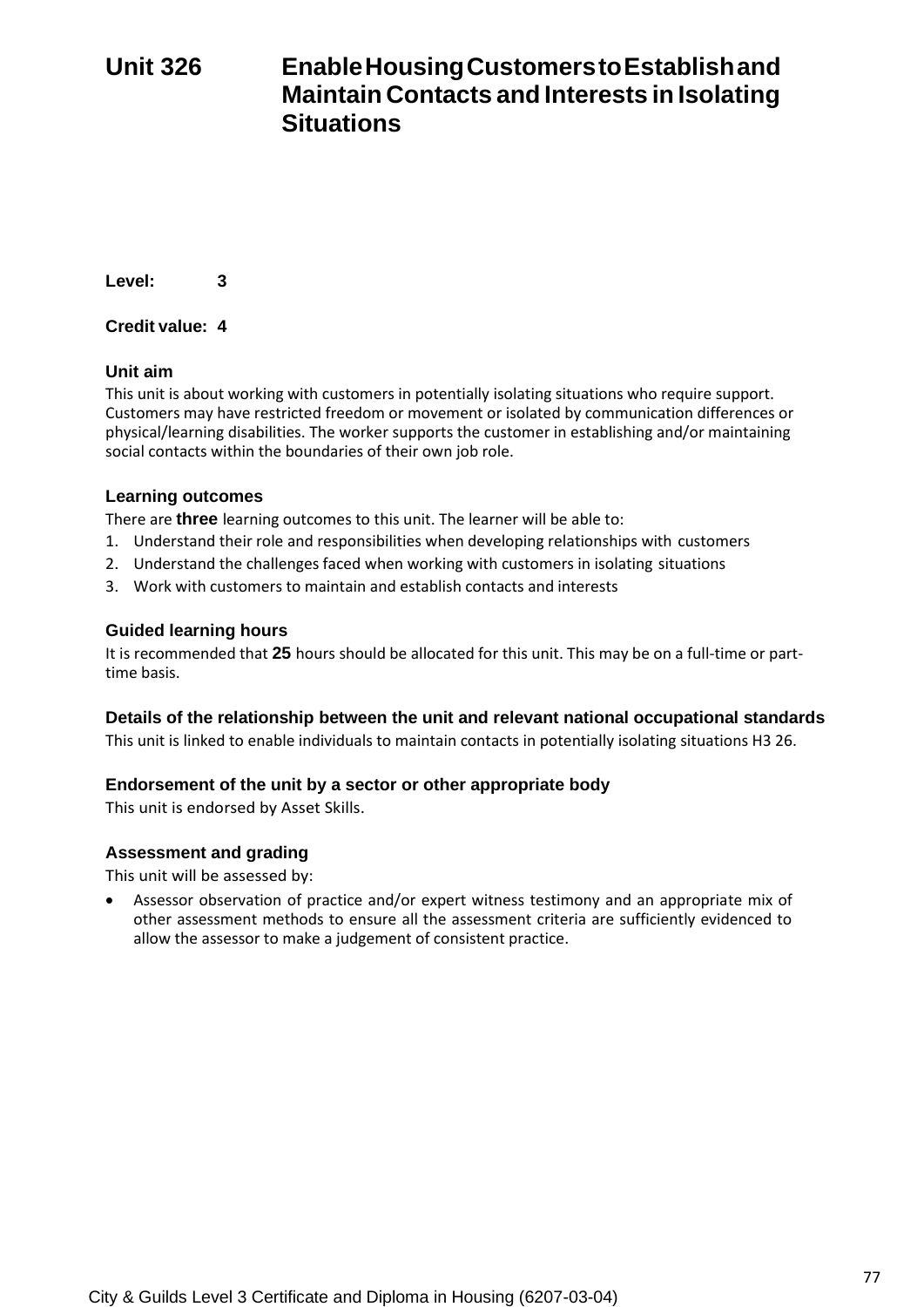# **Unit 326 EnableHousingCustomerstoEstablishand Maintain Contacts and Interests in Isolating Situations**

Assessment Criteria

# **Outcome 1 Understand theirrole and responsibilities when developing relationships with customers**

The learner can:

- 1. identify their own work boundaries in developing relationships with customers
- 2. identify where to access information and support about their own job roles and responsibilities when developing relationships with customers
- 3. explain why it is important that customers are as self managing as possible.

# **Outcome 2 Understand the challenges faced when working with customers in isolating situations**

The learner can:

- 1. identify the factors which cause customers to become isolated
- 2. describe methods of encouraging customers to reduceisolation
- 3. describe how to respond to a situation where the customer chooses not to engage
- 4. explain how to respond when a customer expresses an interest which conflicts with your personal beliefs or is illegal.

# **Outcome 3 Work with customers to maintain and establish contacts and interests**

- 1. support customers to identify their needs and interests
- 2. provide customers with information, advice and guidance on establishing and maintaining contacts and interests
- 3. support customers to establish or maintain contacts and interests
- 4. review with the customer the effectiveness of the support provided
- 5. produce accurate records.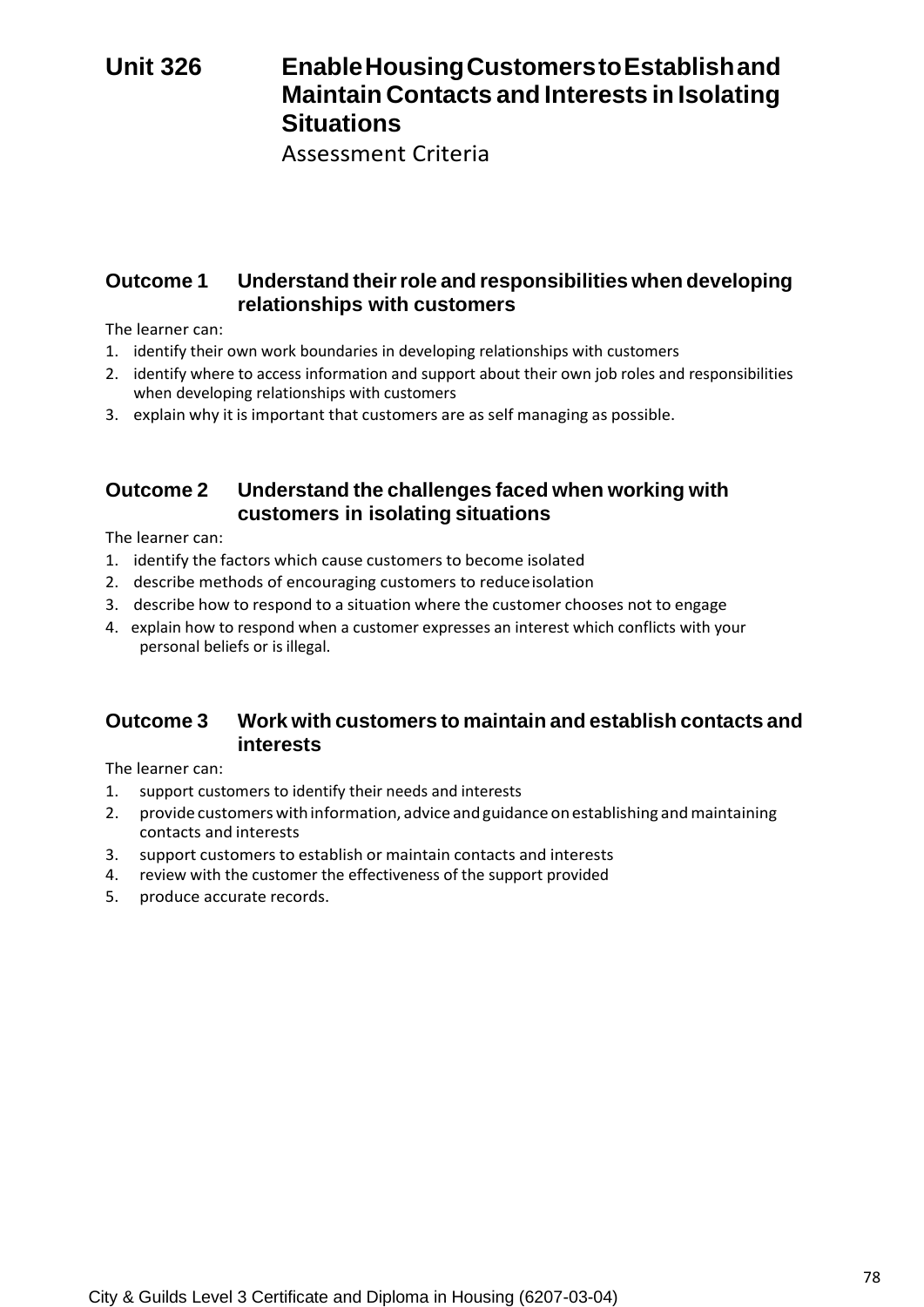# **Unit 327 ProvideSupportto Customers to Reduce the Risk of Homelessness**

**Level: 3**

### **Credit value: 4**

### **Unit aim**

This unit is about supporting individuals to reduce the risk of homelessness. Support provided could include one-to-one meetings, home visits, mediation and representation as well as directing customers to other organisations.

### **Learning outcomes**

There are **three** learning outcomes to this unit. The learner will be able to:

- 1. Understand the legislation which relates to homelessness
- 2. Know the organisation's policies and procedures in relation to reducing the risk of homelessness
- 3. Support customers to prevent homelessness

#### **Guided learning hours**

It is recommended that **25** hours should be allocated for this unit. This may be on a full-time or parttime basis.

#### **Details of the relationship between the unit and relevant national occupational standards**

This unit is linked to provide support to customers to reduce the risk of homelessness H3 27.

#### **Endorsement of the unit by a sector or other appropriate body**

This unit is endorsed by Asset Skills**.**

#### **Assessment and grading**

This unit will be assessed by:

• Assessor observation of practice and/or expert witness testimony and an appropriate mix of other assessment methods to ensure all the assessment criteria are sufficiently evidenced to allow the assessor to make a judgement of consistent practice.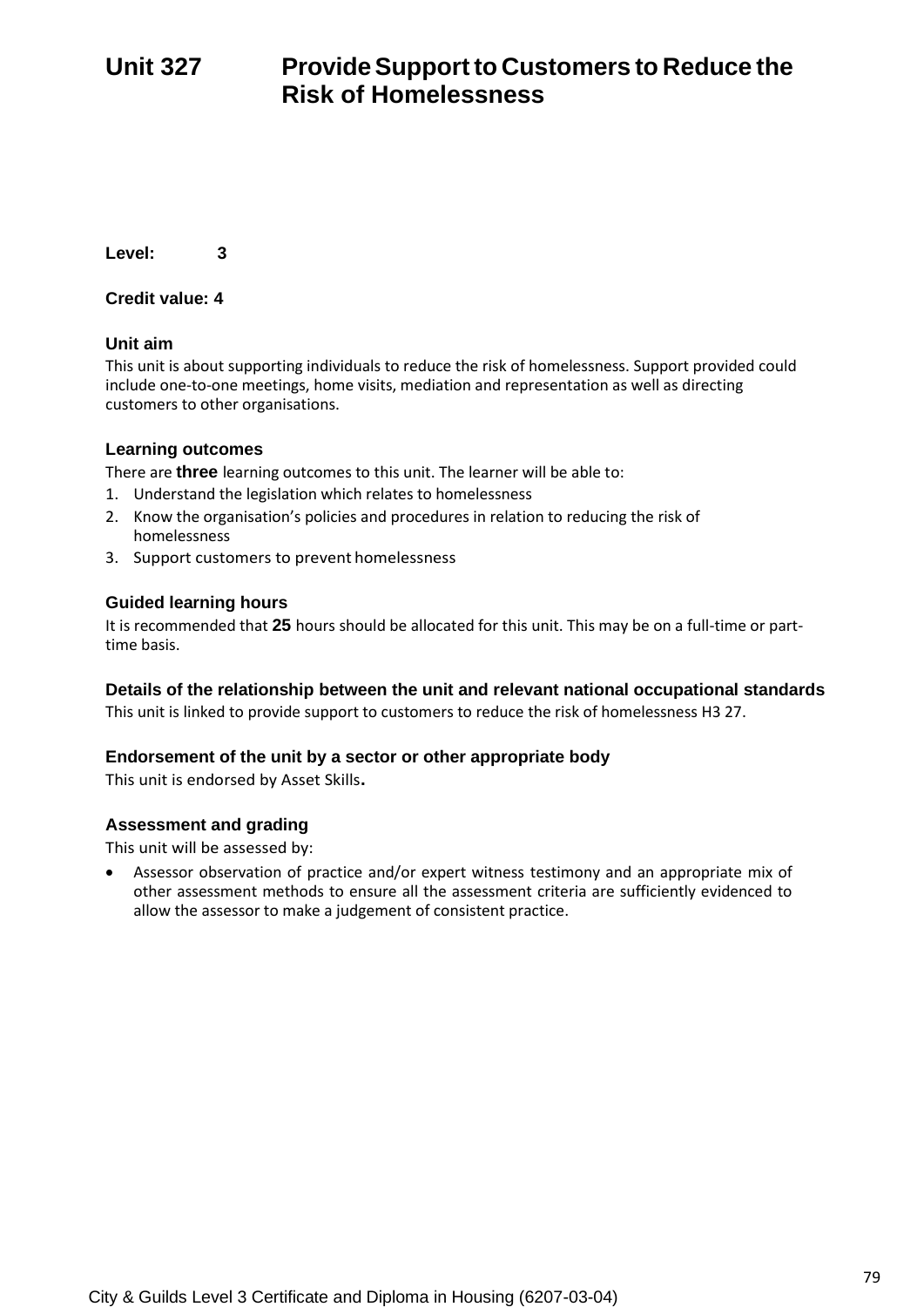# **Unit 327 ProvideSupportto Customers to Reduce the Risk of Homelessness**

Assessment Criteria

# **Outcome 1 Understand the legislation which relates to homelessness**

The learner can:

- 1. identify the legislation which relates to homelessness
- 2. explain how this applies to their own job role.

# **Outcome 2 Know theorganisation's policies and procedures in relation to reducing the risk of homelessness**

The learner can:

- 1. identify the organisation's policies and procedures for dealing with customers at risk of homelessness
- 2. identify why customers may become homeless
- 3. identify the housing options available to customers who are at risk of homelessness
- 4. describe the importance of gaining permission to share sensitive information with other organisations and the implications of customer refusal.

# **Outcome 3 Support customers to prevent homelessness**

- 1. contribute to risk assessment in relation to referrals made in respect of homelessness
- 2. work with customers and others to enable all to understand how to reduce the risk of homelessness
- 3. state what other organisations are involved in the prevention of homelessness
- 4. inform customers about what needs to berecorded
- 5. provide information and advice on housing options
- 6. review with customer the advice and support received to prevent homelessness
- 7. produce accurate records.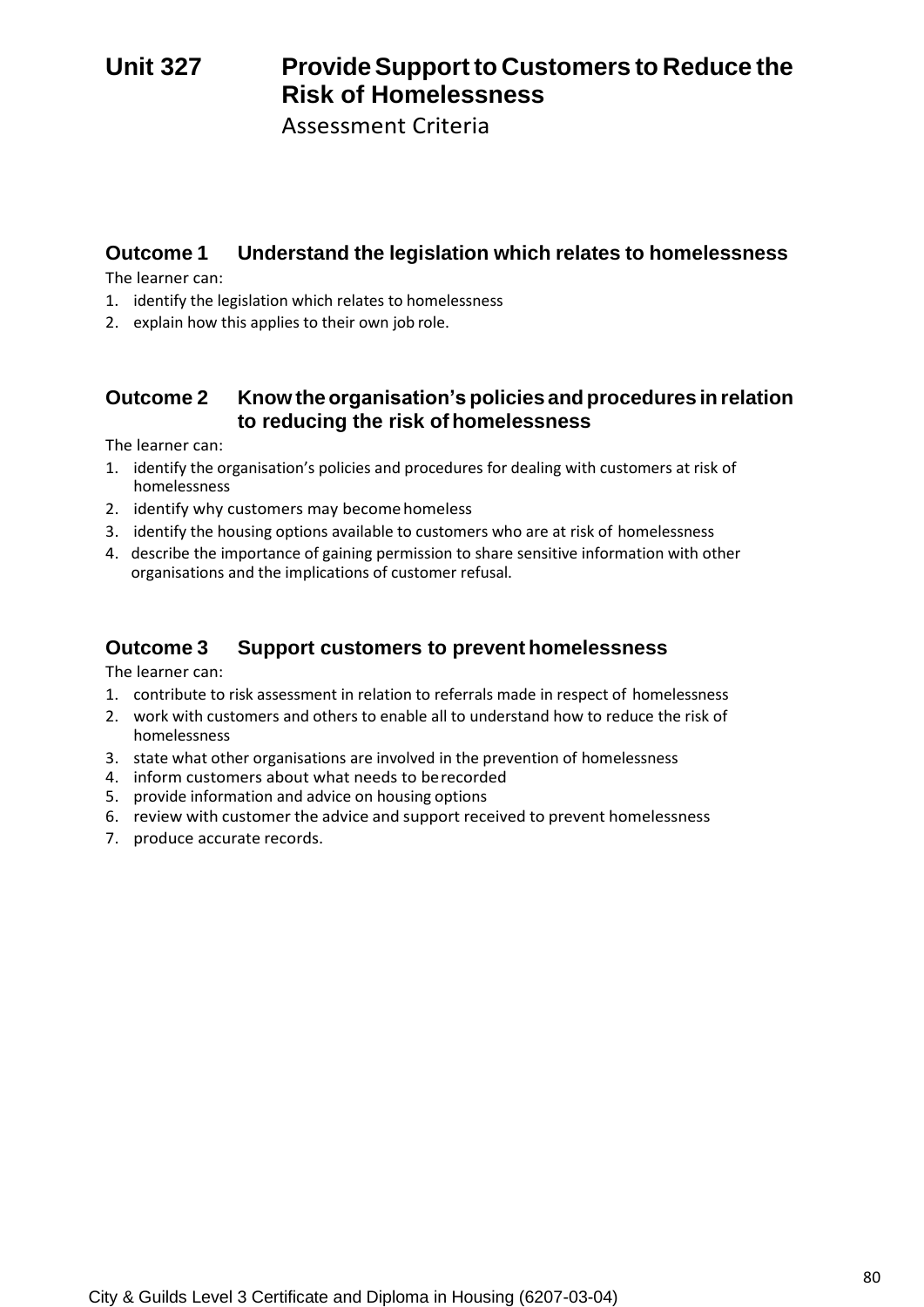**Level: 3**

**Credit value: 5**

### **Unit aim**

This unit helps learners to plan and allocate the work for a team, and support, monitor and improve team performance.

### **Learning outcomes**

There are **five** learning outcomes to this unit. The learner will be able to:

- 1. Be able to plan work for a team
- 2. Be able to allocate work across a team.
- 3. Be able to manage team members to achieve team objectives
- 4. Be able to monitor and evaluate the performance of team members.
- 5. Be able to improve the performance of a team

#### **Guided learning hours**

It is recommended that 25 hours should be allocated for this unit. This may be on a full-time or parttime basis.

### **Details of the relationship between the unit and relevant national occupational standards**

This unit is linked to MSC D5 Allocate and check work in your team.

#### **Endorsement of the unit by a sector or other appropriate body**

This unit is endorsed by Management Standards Centre.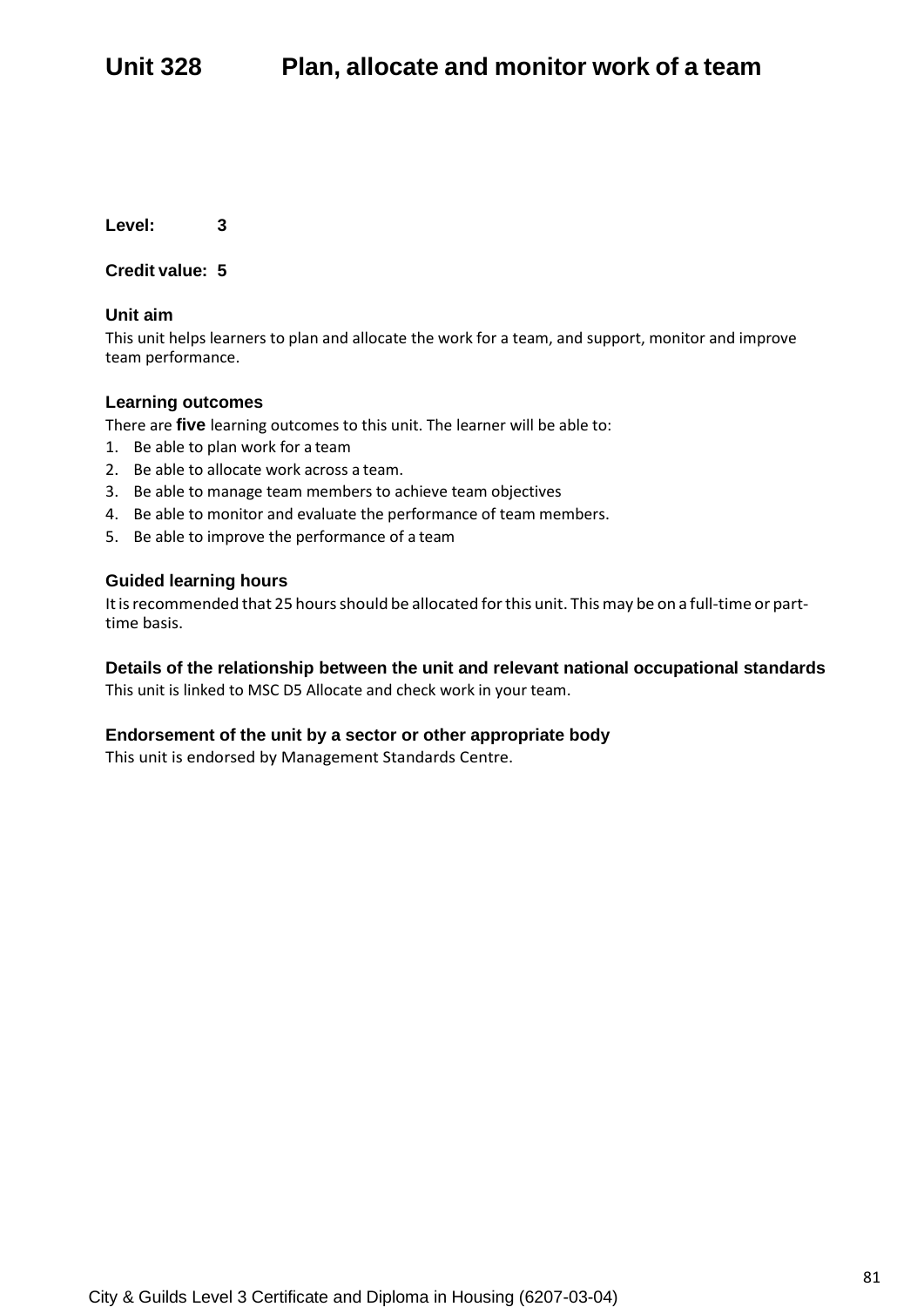# **Outcome 1 Be able to plan work for a team**

The learner can:

- 1. agree team objectives with own manager
- 2. develop a plan for a team to meet agreed objectives, taking into account capacity and capabilities of the team.

### **Outcome 2 Be able to allocate work across a team.**

The learner can:

- 1. discuss team plans with a team
- 2. agree work allocation and SMART (Specific, Measurable, Achievable, Realistic and Time-bound) objectives with team members
- 3. agree standard of work required by team.

# **Outcome 3 Be able to manage team members to achieve team objectives**

The learner can:

1. support all team members in order to achieve team objectives.

### **Outcome 4 Be able to monitor and evaluate the performance of team members.**

The learner can:

- 1. assess team members' work against agreed standards and objectives
- 2. identify and monitor conflict within a team
- 3. identify causes for team members not meeting team objectives.

# **Outcome 5 Be able to improve the performance of ateam**

- 1. identify ways of improving team performance
- 2. provide constructive feedback to team members to improve their performance
- 3. implement identified ways of improving team performance.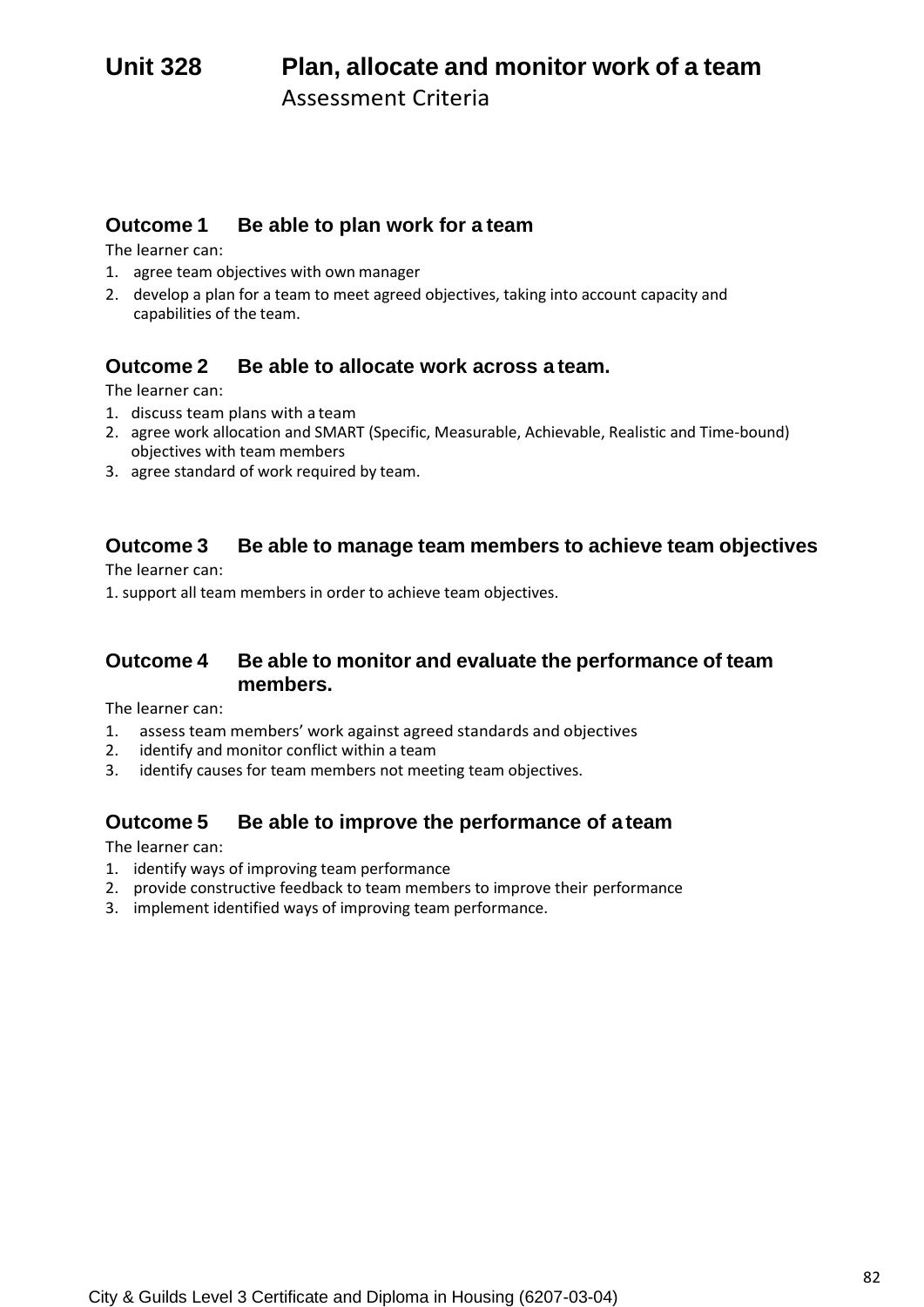# **Unit 329 Support team members in identifying, developing and implementing new ideas**

**Level: 3**

**Credit value: 4**

### **Unit aim**

This unit helps learners to support team members in identifying, developing and implementing new ideas. It also helps learners to provide recognition for innovation.

### **Learning outcomes**

There are **four** learning outcomes to this unit. The learner will be able to:

- 1. Be able to develop team ideas and develop the creativity of team members
- 2. Be able to assess the viability of team members' ideas
- 3. Be able to support team members to implement ideas
- 4. Be able to implement team ideas

### **Guided learning hours**

It is recommended that **20** hours should be allocated for this unit. This may be on a full-time or parttime basis.

### **Details of the relationship between the unit and relevant national occupational standards**

This unit is linked to MSC C1 Encourage innovation in your team.

### **Endorsement of the unit by a sector or other appropriate body**

This unit is endorsed by Management Standards Centre.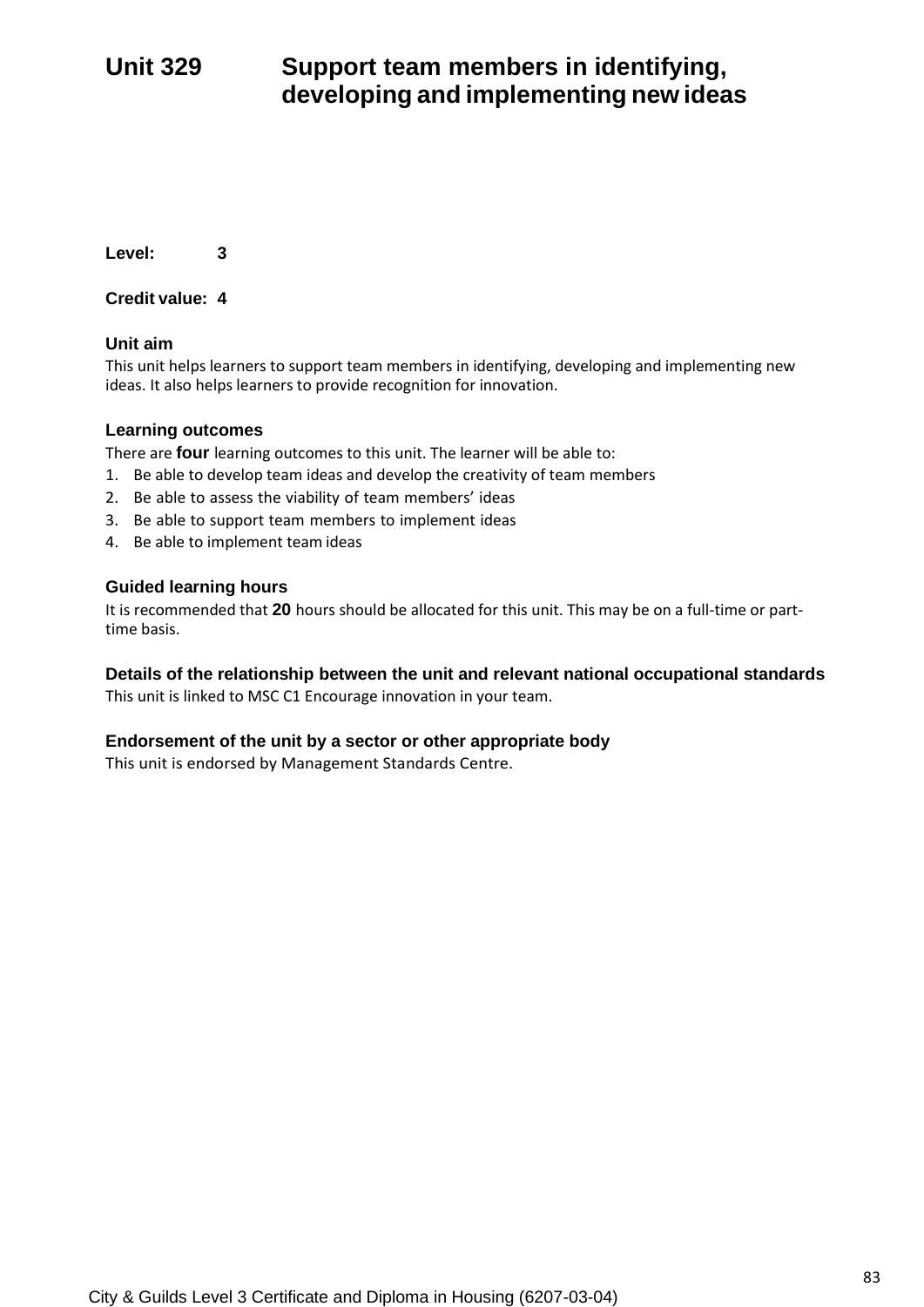# **Unit 329 Support team members in identifying, developing and implementing new ideas**

Assessment Criteria

# **Outcome 1 Be able to develop team ideas and develop the creativity of team members**

The learner can:

- 1. encourage team members to identify ideas
- 2. record team members' ideas.

# **Outcome 2 Be able to assess the viability of team members' ideas**

The learner can:

1. assess with team members the potential benefits and risks associated with an idea, and the resources required.

# **Outcome 3 Be able to support team members to implement ideas**

The learner can:

- 1. explain how to support team members in submitting formal proposals for approval
- 2. explain to team members how to identify and overcome barriers to implementing an idea.

### **Outcome 4 Be able to implement team ideas**

- 1. monitor the implementation of ideas by own team
- 2. communicate the progress of implementation to relevant others own organisation.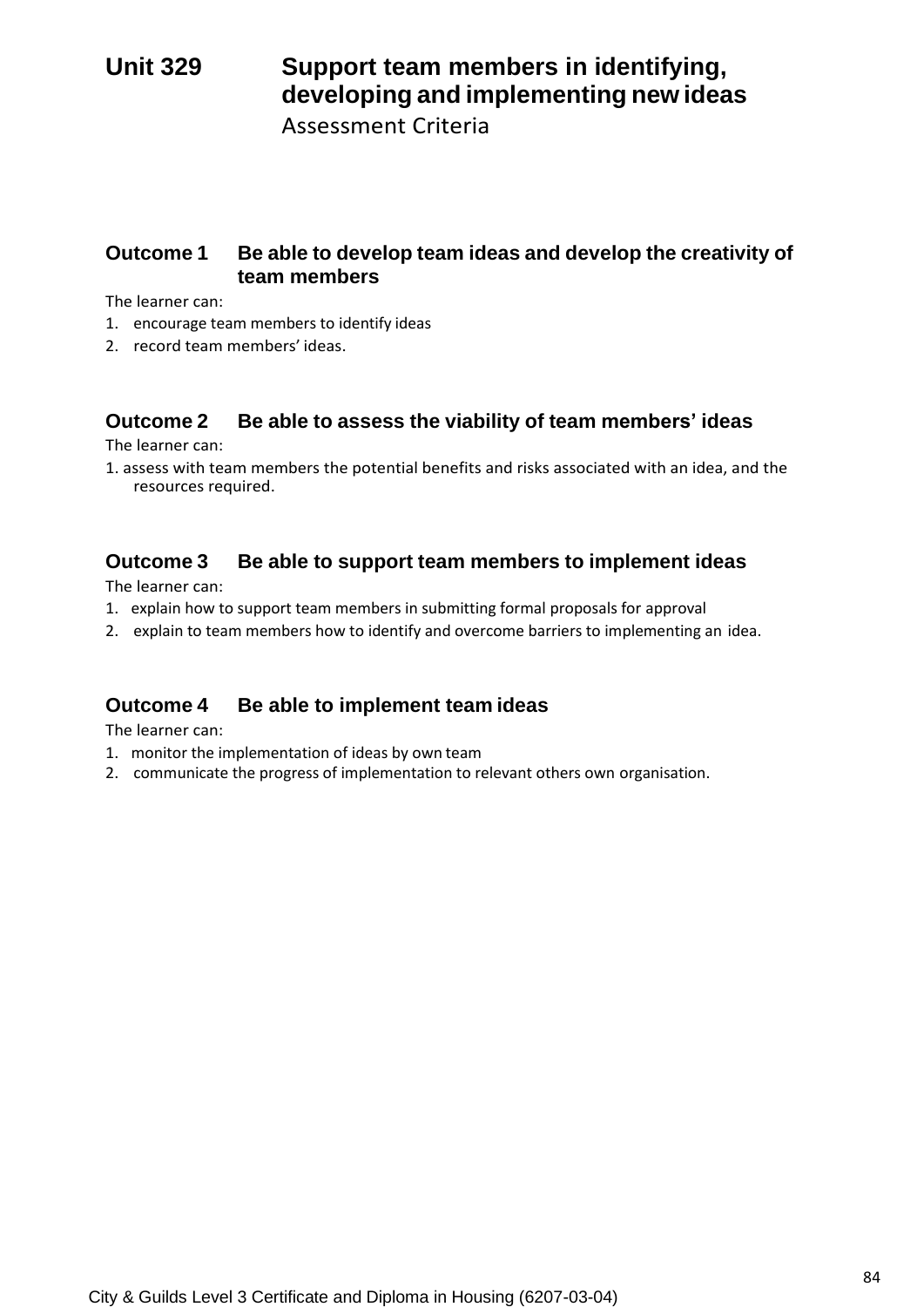# **Unit 330 Set objectives and provide support for team members**

**Level: 3**

**Credit value: 5**

**Unit aim**

This unit helps learners to set and support individuals and teams to achieve objectives.

### **Learning outcomes**

There are **four** learning outcomes to this unit. The learner will be able to:

- 1. Be able to communicate a team's purpose and objectives to the team members
- 2. Be able to develop a plan with team members showing how team objectives will be met
- 3. Be able to support team members identifying opportunities and providing support
- 4. Be able to monitor and evaluate progress and recognise individual and team achievement

### **Guided learning hours**

It is recommended that **35** hours should be allocated for this unit. This may be on a full-time or parttime basis.

**Details of the relationship between the unit and relevant national occupational standards** This unit is linked to MSC B5 Provide leadership for your team.

### **Endorsement of the unit by a sector or other appropriate body**

This unit is endorsed by Management Standards Centre.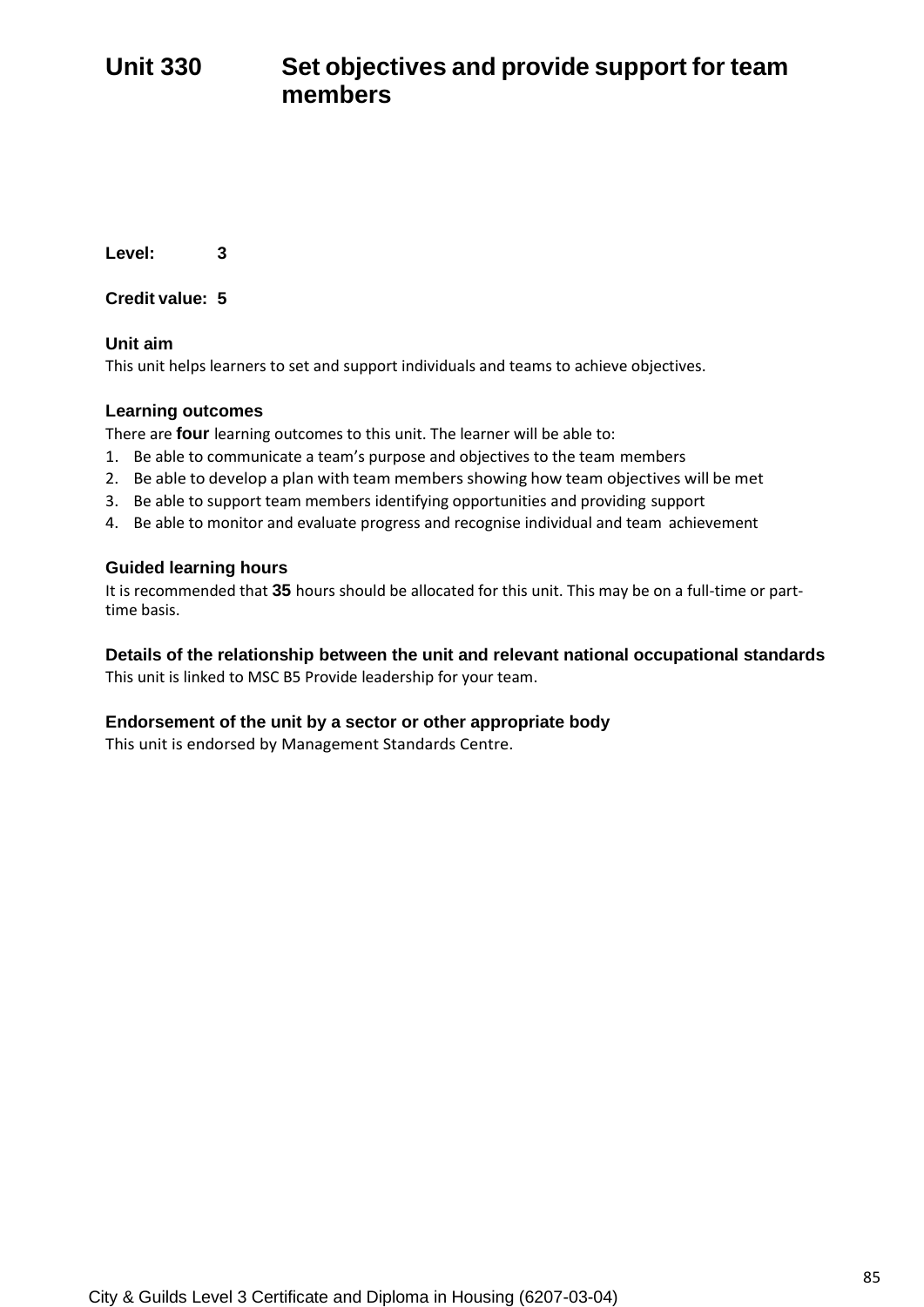# **Unit 330 Set objectives and provide support for team members**

Assessment Criteria

### **Outcome 1 Be able to communicate a team's purpose and objectives to the team members**

The learner can:

- 1. describe the purpose of a team
- 2. set team objectives with its members which are SMART (Specific, Measurable, Achievable, Realistic and Time-bound)
- 3. communicate the team's purpose and objectives to its members.

### **Outcome 2 Be able to develop a plan with team members showing how team objectives will be met**

The learner can:

- 1. discuss with team members how team objectives will be met
- 2. ensure team members to participate in the planning process and think creatively
- 3. develop plans to meet team objectives
- 4. set SMART personal work objectives with team members.

### **Outcome 3 Be able to support team members identifying opportunities and providing support**

The learner can:

- 1. identify opportunities and difficulties faced by team members
- 2. discuss identified opportunities and difficulties with team members
- 3. provide advice and support to team members to overcome identified difficulties and challenges
- 4. provide advice and support to team members to make the most of identified opportunities.

### **Outcome 4 Be able to monitor and evaluate progress and recognise individual and team achievement**

- 1. monitor and evaluate individual and team activities and progress
- 2. provide recognition when individual and team objectives have been achieved.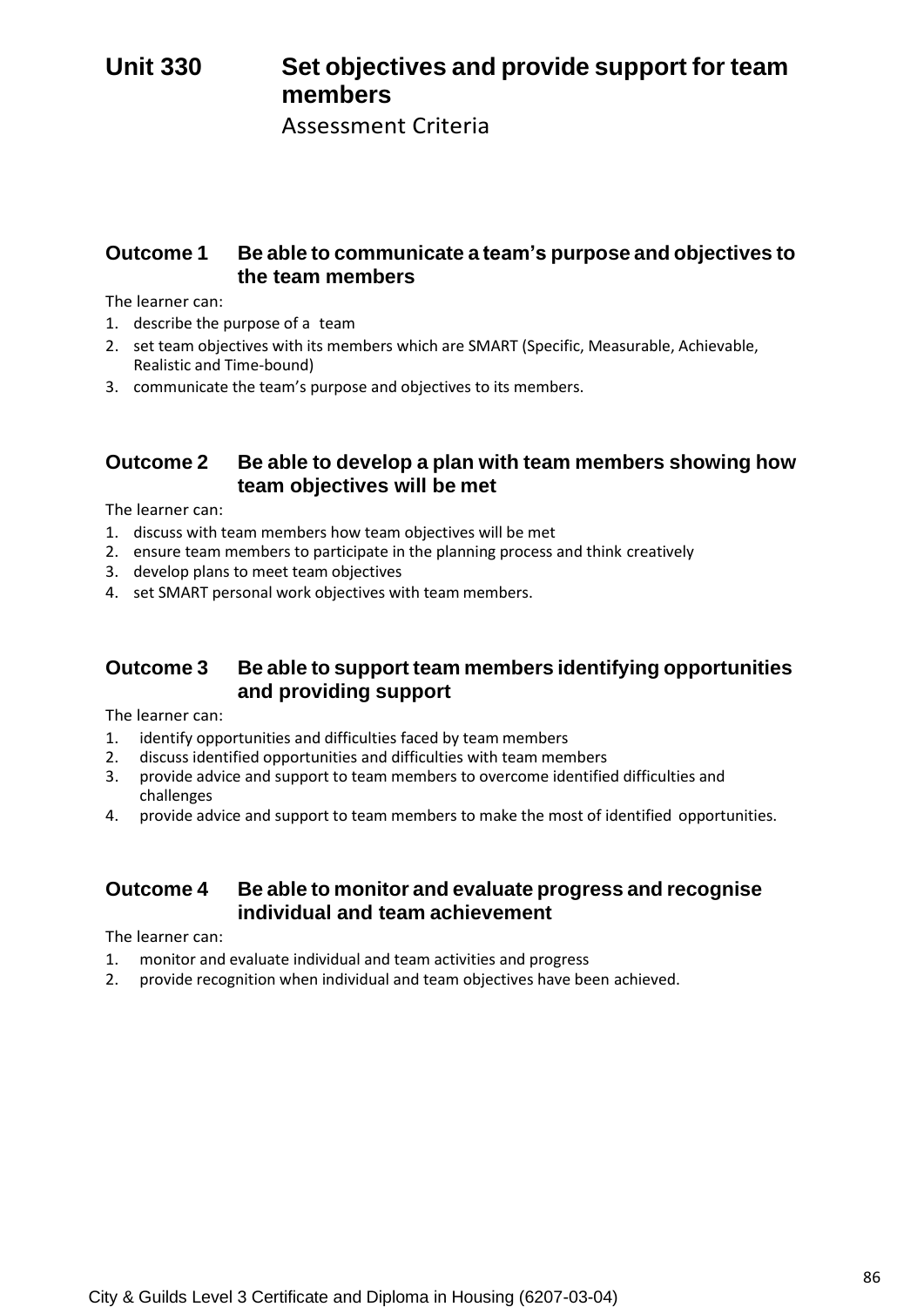# **Unit 331 Addressperformanceproblemsaffecting team members**

**Level: 4**

**Credit value: 3**

### **Unit aim**

This unit will ensure that learners are able to identify, discuss, resolve and record team members' performance problems.

### **Learning outcomes**

There are **four** learning outcomes to this unit. The learner will be able to:

- 1. Understand legal requirements, industry regulations, organisational policies and professional codes concerning performance
- 2. Be able to identify performance problems of team members
- 3. Be able to discuss performance problems with team members
- 4. Be able to set a course of action to deal with identified problems with team members

### **Guided learning hours**

It is recommended that **20** hours should be allocated for this unit. This may be on a full-time or parttime basis.

### **Details of the relationship between the unit and relevant national occupational standards**

This unit is linked to MSC D8 Help team members address problems affecting their performance

### **Endorsement of the unit by a sector or other appropriate body**

This unit is endorsed by Management Standards Centre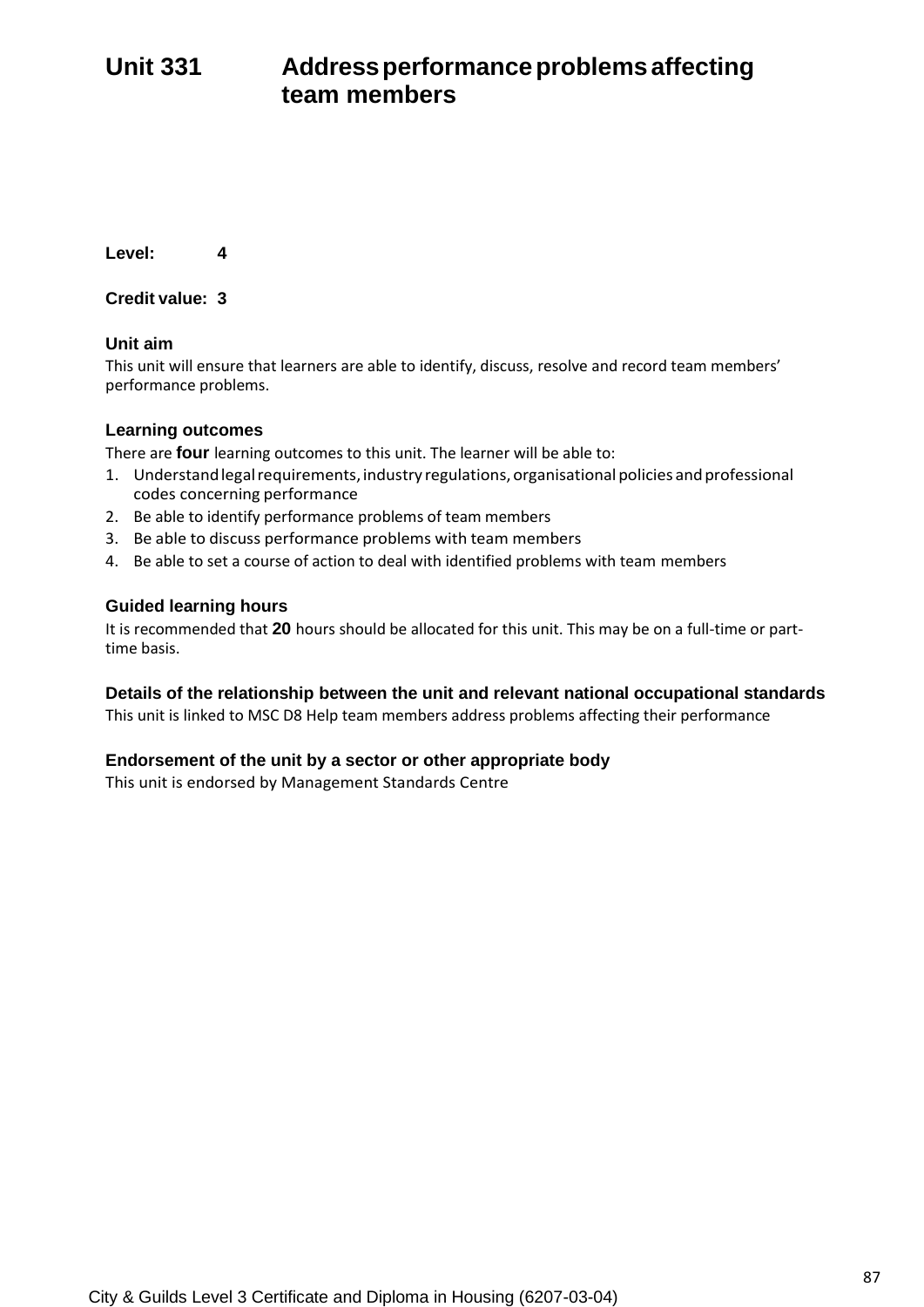# **Unit 331 Addressperformanceproblemsaffecting team members**

Assessment Criteria

# **Outcome 1 Understand legal requirements, industry regulations, organisational policies and professional codes concerning performance**

The learner can:

- 1. identify legal requirements, industry regulations, organisational policies and professional codes concerning performance
- 2. explain limits of own authority relating to performance problems.

# **Outcome 2 Be able to identify performance problems of team members**

The learner can:

- 1. assess team member's performance against performancecriteria
- 2. evaluate causes of identified performance problems.

### **Outcome 3 Be able to discuss performance problems with team members**

The learner can:

- 1. identify performance problems to the attention of the team member concerned
- 2. explain an organisation's policies for managing performance problems to the team member concerned
- 3. develop a confidential record of discussions with team members about problems affecting their performance.

# **Outcome 4 Be able to set a course of action to deal with identified problems with team members**

- 1. explain and discuss alternative courses of action with the team member concerned
- 2. identify the course of action with the team member concerned
- 3. review and revise confidential records of discussions with team members about problems affecting their performance.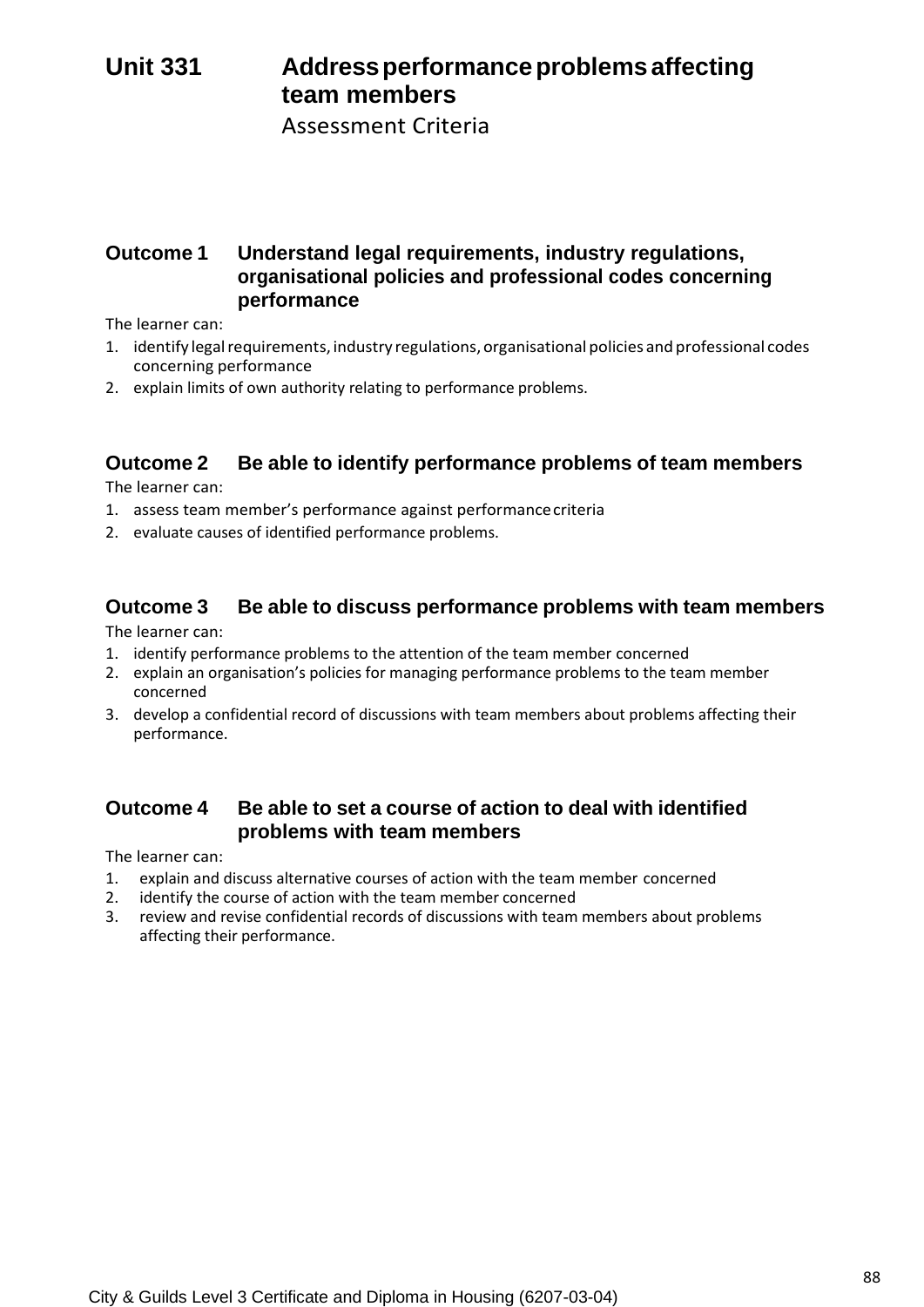# **Unit 332 Support learning and development within own area of responsibility**

**Level: 4**

**Credit value: 5**

### **Unit aim**

This unit helps learners to understand the importance of learning and to develop a learning environment within own area of responsibility.

### **Learning outcomes**

There are **four** learning outcomes to this unit. The learner will be able to:

- 1. Be able to identify the learning needs of colleagues in own area of responsibility
- 2. Understand how to develop a learning environment in own area of responsibility
- 3. Be able to support colleagues in learning and its application
- 4. Be able to evaluate learning outcomes and future learning and development of colleagues

### **Guided learning hours**

It is recommended that **25** hours should be allocated for this unit. This may be on a full-time or parttime basis.

### **Details of the relationship between the unit and relevant national occupational standards**

This unit is linked to MSC D7 Provide learning opportunities for colleagues.

### **Endorsement of the unit by a sector or other appropriate body**

This unit is endorsed by Management Standards Centre.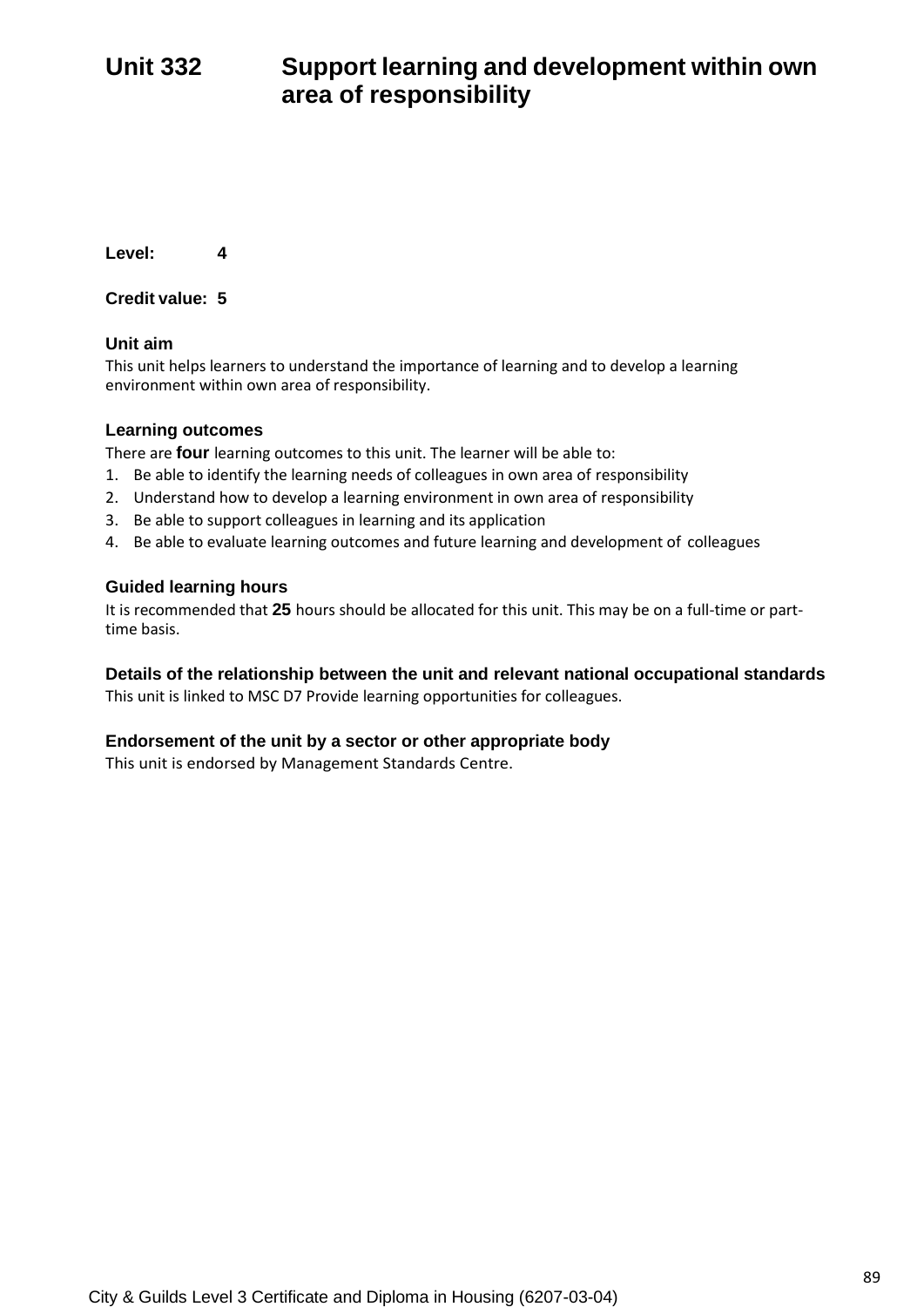# **Unit 332 Support learning and development within own area of responsibility**

Assessment Criteria

### **Outcome 1 Be able to identify the learning needs of colleagues in own area of responsibility**

The learner can:

- 1. identify gaps between requirements of colleagues' current orfuturework roles and their existing knowledge, understanding and skills
- 2. prioritise learning needs of colleagues
- 3. produce personal development plans for colleagues in own area of responsibility.

### **Outcome 2 Understand how to develop a learning environment in own area of responsibility**

The learner can:

- 1. explain the benefits of continual learning and development
- 2. explain how learning opportunities can be provided for own area of responsibility.

# **Outcome 3 Be able to support colleagues in learning and its application**

The learner can:

- 1. identify information, advice and guidance to support learning
- 2. communicate to colleagues to take responsibility for their own learning
- 3. explain to colleagues how to gain access to learning resources
- 4. support colleagues to practise and reflect on what they have learned.

# **Outcome 4 Be able to evaluate learning outcomes and future learning and development of colleagues**

- 1. examine with each colleague, whether the learning activities undertaken have achieved the desired outcomes
- 2. support colleagues when updating their personal development plan.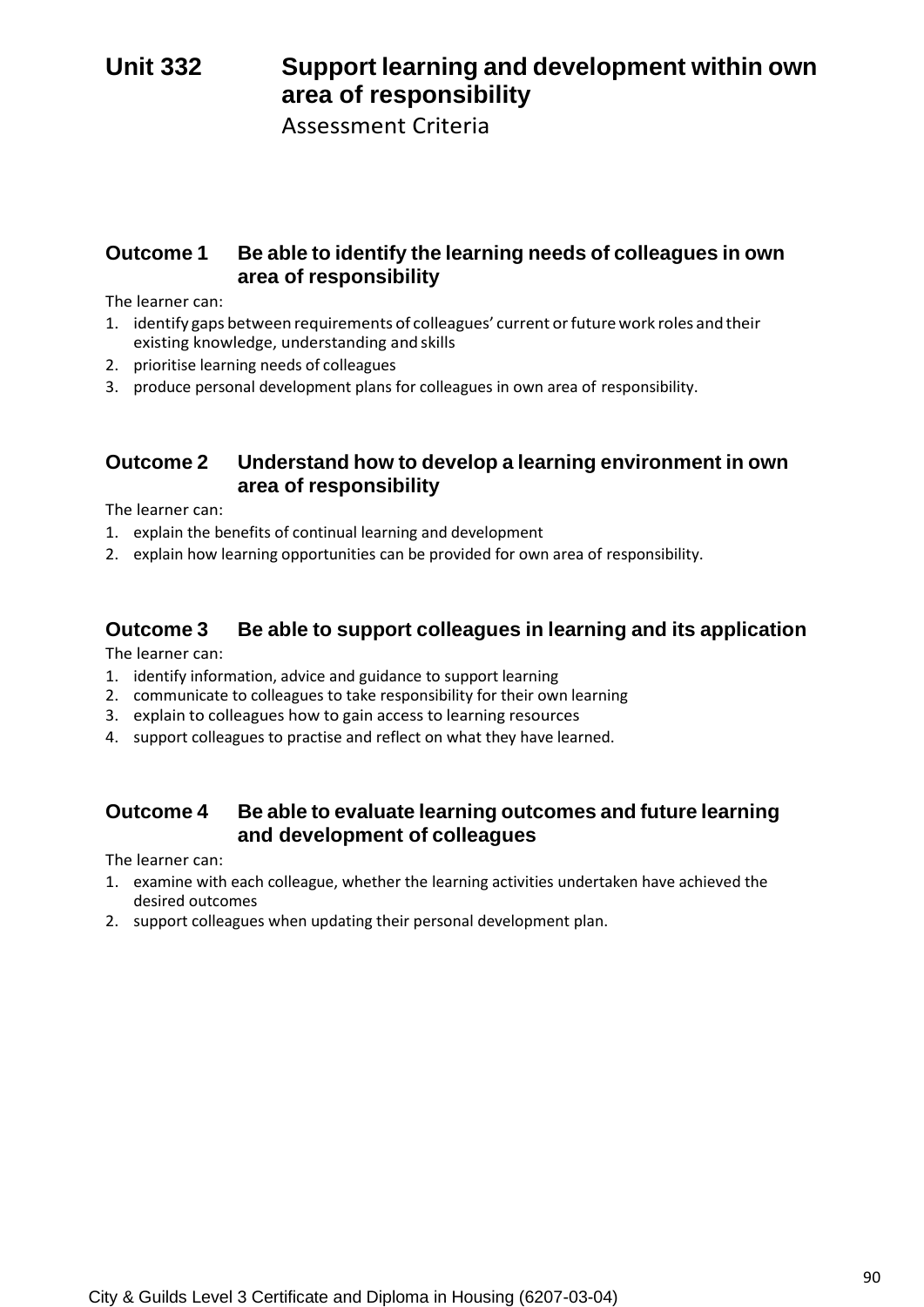# **3.1 Summary of assessment methods**

This competence based qualification is designed to be assessed in the candidates workplace as they undertake their normal work role. All the identified assessment criteria must be evidenced and a holistic approach to assessment isencouraged.

The evidence must at all times reflect the policies and procedures of the workplace as informed by current legislation, the relevant service standards and codes of practice for the sector.

### **Observation requirements**

The prime source of evidence for all units within this qualification is assessor observation. Where assessor observation would be difficult because of intrusion into areas of privacy and/or because activities occur rarely expert witnesses may provide testimony for the occupationally specific units.

### **Additional assessment methods or evidence sources**

In addition to observation, assessors should identify an appropriate mix of other assessment methods from the list below, to ensure that all the assessment criteria are sufficiently evidenced to allow them to establish the consistency of the candidate's practice for each unit.

- **Expert witnesses** may observe candidate practice and provide testimony for the occupationally specific units which will have parity with assessor observation for the optional units. If an assessor is unable to observe their candidate she/he will identify an expert witness in the workplace, who will provide testimony of the candidates work based performance.
- **Work products** can be any relevant products of candidates' own work, or to which they have made a significant contribution, which demonstrate use and application within their practice.
- **Professional discussion** should be in the form of a planned and structured review of candidates' practice, based on evidence and with outcomes captured by means of audio/visual or written records. The recorded outcomes are particularly useful as evidence that candidates' can evaluate their knowledge and practice across the qualification.
- **Candidate/ reflective accounts** describe candidates' actions in particular situations and/or reflect on the reasons for practising in the ways selected. Reflective accounts also provide evidence that candidates' can evaluate their knowledge and practice across the activities embedded in this qualification.
- **Questions** asked by assessors and answered by candidates' to supplement evidence generated by observations and any other evidence type used. Assessors may be able to infer some knowledge and understanding from observing candidate practice. They may ask questions to confirm understanding and/or cover any outstanding areas. Questions may be asked orally or in writing but, in both cases, a record must be kept of the questions and responses.
- **Witness testimonies** these should be from people who are in a position to provide evidence of candidate competence. Where testimony is sought from individuals who are service users, care should be taken to ensure the purpose of the testimony is understood and no pressure is felt to provide it.
- **Projects/Assignments** candidates may have already completed a relevant project or assignment which can be mapped to the relevant standards and therefore provide evidence. Evidence from previous training courses and/or learning programmes which they have completed and which demonstrate their professional development may also be used
- **Case studies** must be based on real work practice and experiences and will need to be authenticated by an assessorif used as evidence of a competent performance. Theoretical or simulated exercises would only be admissible as evidence of knowledge and understanding.

NB Confidential records must not to be included in candidates' portfolios but must be referred to in the assessment records.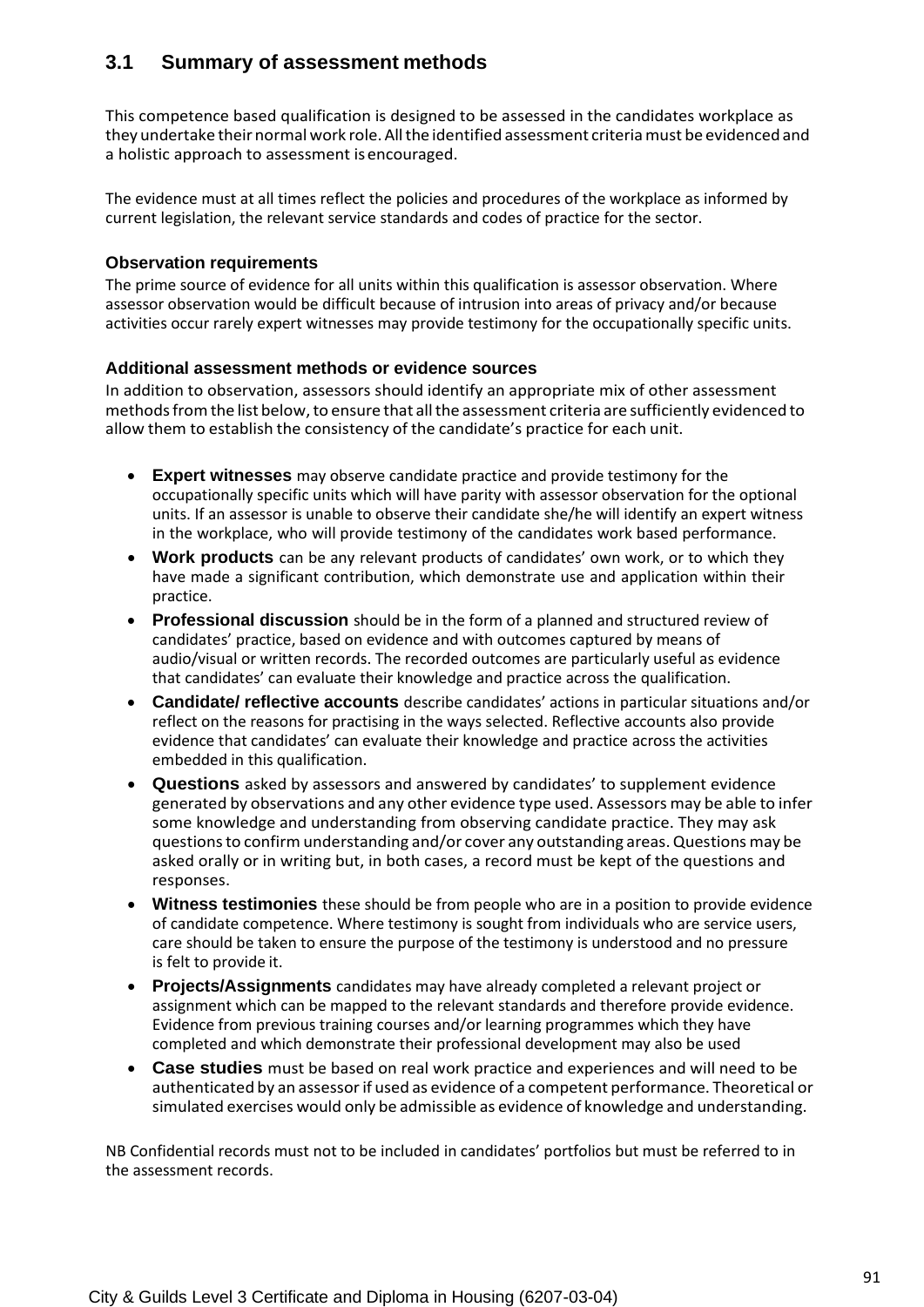# **3.2 Evidence requirements**

### **Simulation**

The overarching principle to be applied when considering the use of simulation is that it should only be used in exceptional circumstances when one or more of the following conditions apply

- health and safety considerations
- emergency or crisis management
- activities that would cause serious inconvenience or loss to an employer if there was an undue delay in their being carried out
- infrequently occurring activities
- equality of access
- issues of confidentiality
- dealing with distressed people and difficult situations.

Where simulation is used simulated working environment conditions should replicate the working environment as closely as possible.

Centres must ensure that demands on the candidate during simulation are neither more nor less than they would encounter in a real work situation. In particular:

- all simulations must be planned, developed and documented by the centre in a way that ensures the simulation accurately reflects what the standard seeks to assess
- all simulations should follow these documented plans
- a centres overall strategy for simulation must be examined and approved by the external verifier
- there should be a range of simulations to cover the same aspect of the standard so that the risk of candidates successfully colluding isreduced
- the physical environment for the simulation must be as realistic as possible and draw on real resources that would be used in the industry
- the nature of the contingency must be realistic.

*NB* External verifiers will check to ensure that simulation is only used infrequently and where the above conditions apply.

### **Imported Unit**

Requirements specific to Unit 315 can be located in section 3. The summary of assessment methods in 3.1 apply, however, no simulation is allowed.

### **Recognition of prior learning and achievement**

Evidence frompast achievementmay be included as permissible evidence within competence based assessment methods.

Evidence of knowledge and understanding can be offered as supplementary evidence as long as it is a measurable assessed outcome of learning which linksto aspects of knowledge and understanding detailed in the National Occupational Standards and confirms current competence.

Assessors should make best use of all the assessment methods available to them in ensuring the mostreliable and effective use ismade of claims of priorlearning and experience which relate to the individual circumstances.

All candidates must demonstrate current competence with respect to accreditation of prior learning (APL).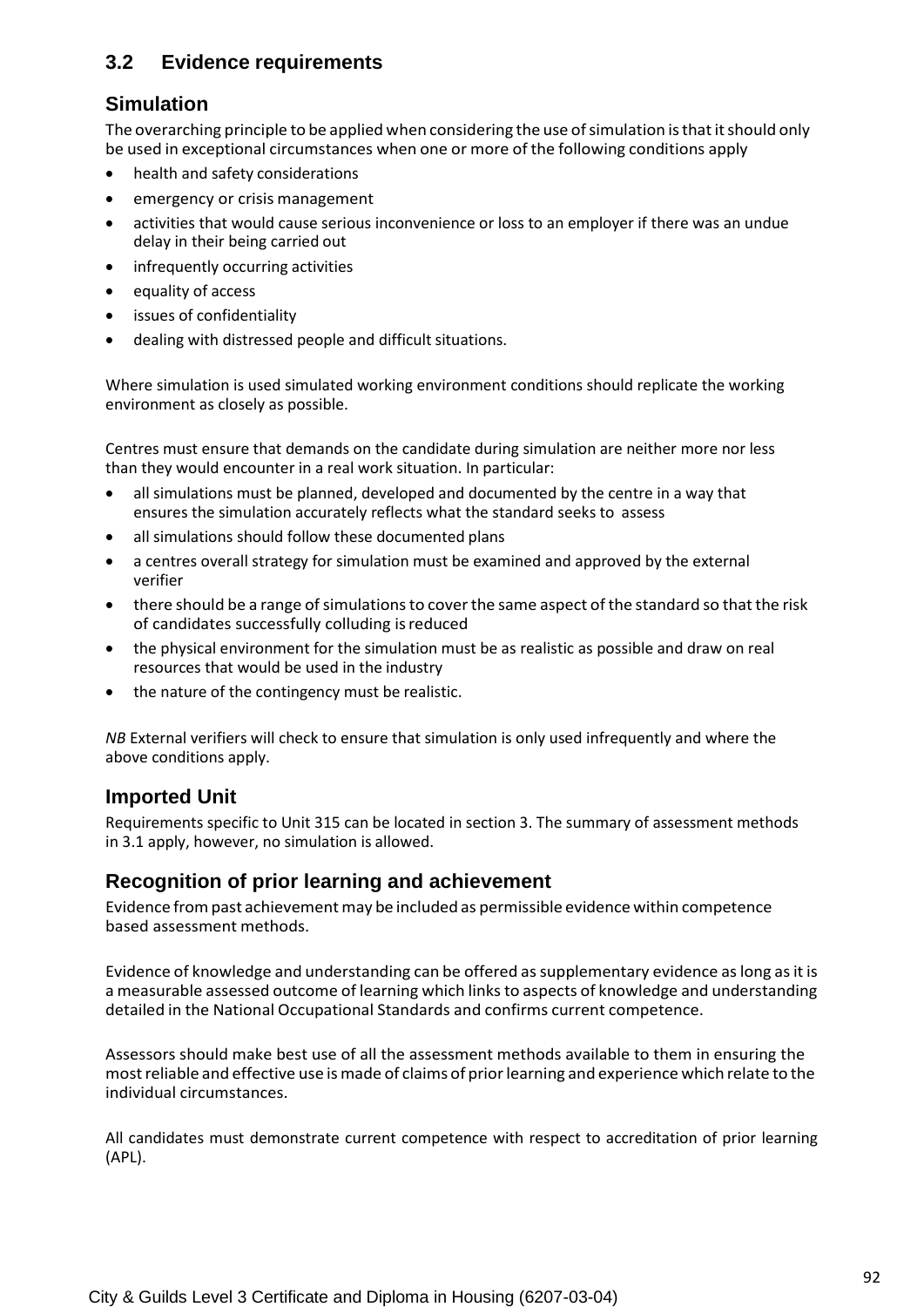# **3.3 Recording forms**

City & Guilds has developed a set of recording forms specifically for this qualification; *Recording forms for Level 3 Certificate in Housing*.

They are available from the City & Guilds website.

Although it is expected that new centres will use these forms, centres may devise or customise alternative forms, which must be approved for use by the external verifier, before they are used by candidates and assessors at the centre.

### • **Candidate and centre details (Form 1)**

Form used to record candidate and centre details, and the units/qualification being assessed and details and signatures of assessor(s) and internal verifier(s).

This should be the first page of the candidate portfolio.

### **Candidate skill scan (Form 2)**

Form used to record the candidate's existing skills and knowledge.

### **Expert/witness status list (Form 3)\***

Form used to record the details of all those who have witnessed candidate evidence.

### **Assessment plan, review and feedback (Form 4)\***

Form used to record unit assessment plans, reviews and feedback to the candidate. The form allows for a dated, ongoing record to bedeveloped.

### **Performance evidence record (Form 5)\***

Form used to record details of activities observed, witnessed or for which a reflective or self account has been produced. For some, a customised alternative record may be provided in the qualification handbook.

### **Questioning evidence record (Form 6)\***

Form used to record the focus of, and responses to, assessor devised questions. (For qualifications which use question banks or online testing, the location of this evidence should be recorded on Form 9, Evidence location sheet.)

### **Professional discussion evidence record (Form 8)**

Form used to record the scope and outcome of professional discussion if it is used

### **Evidence location sheet (Form 9)\***

Form used to identify what requirements each piece of evidence covers and where it is located, including questioning records which are held elsewhere (for example, because they were conducted online).

This form is available in portrait (9A) and landscape (9B) forma

### **Unitassessmentandverificationdeclaration(Form10)\***

Form used on completion of each unit to meet the QCA requirement for a statement on authenticity. If this form is not used, there must be a written declaration, at unit level, signed by the assessor and the candidate, that the evidence is authentic and that the assessment was conducted under the specified conditions or context. (See Ensuring Quality, ref 5.4, page 28.)

### **Summary of unit and qualification achievement (Form 11)\***

Form used to record the candidate's on-going completion of units and progress to final achievement of the complete unit and/or qualification.

This form is available in portrait (11A) and landscape (11B) format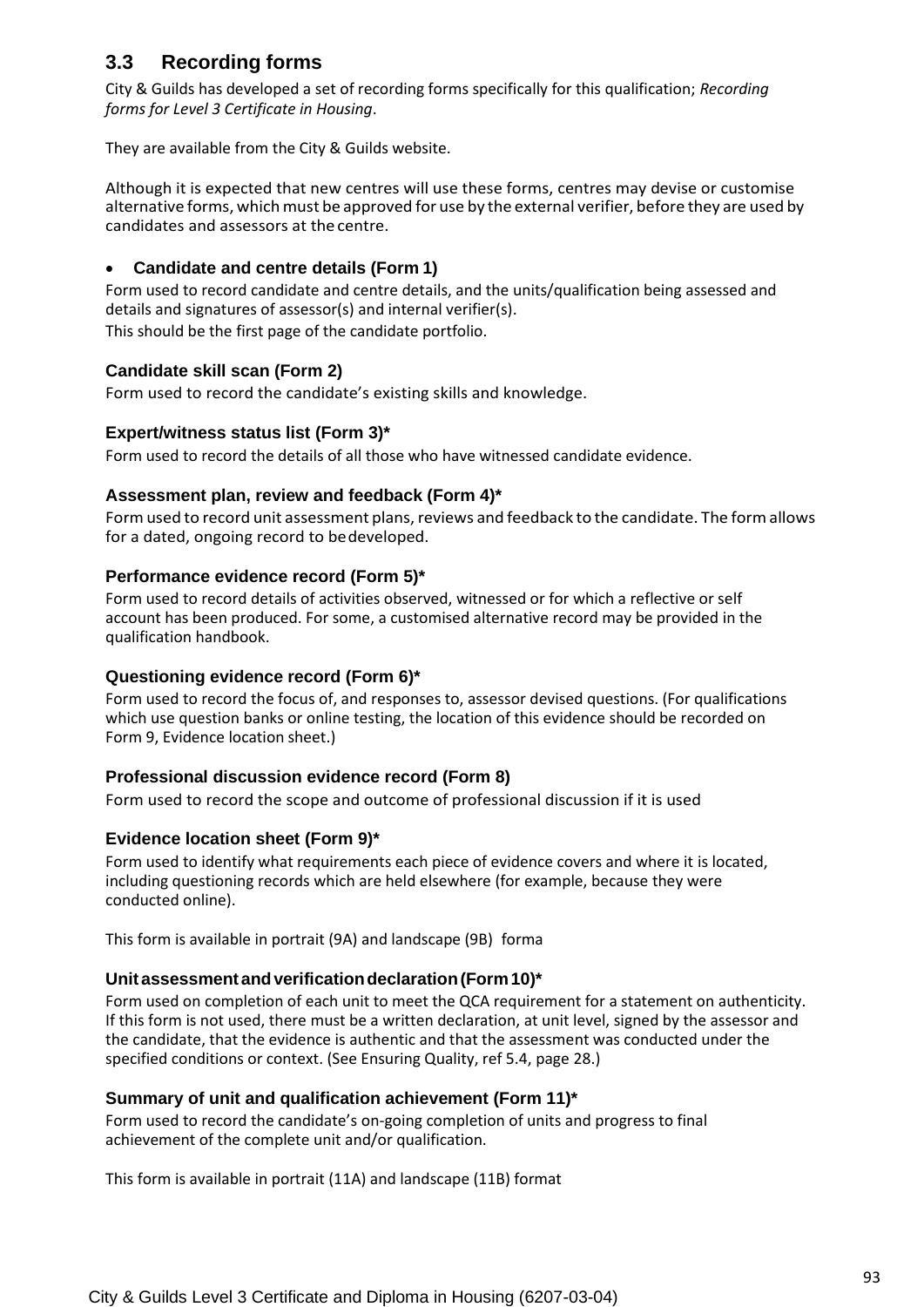# **4 Coursedesignanddelivery**

# **4.1 Initial assessment and induction**

Centres will need to make an initial assessment of each candidate prior to the start of their programme to ensure they are entered for an appropriate type and level of qualification.

The initial assessment should identify:

- any specific training needs the candidate has, and the support and guidance they may require when working towards their qualification. This is sometimes referred to as diagnostic testing.
- any units the candidate has already completed, or credit they have accumulated which is relevant to the qualification they are about to begin.

City & Guilds recommends that centres provide an induction programme to ensure the candidate fully understands the requirements of the qualification they will work towards, their responsibilities as a candidate, and the responsibilities of the centre. It may be helpful to record the information on a learning contract.

Further guidance about initial assessment and induction, as well as a learning contract that centres may use, are available on the City & Guilds website.

# **4.2 Recommended delivery strategies**

Centre staff should familiarise themselves with the structure, content and assessment requirements of this qualification before designing a course programme.

Centres may design course programmes of study in any way which:

- best meets the needs and capabilities of their candidates
- satisfies the requirements of the qualification.

In particular, staff should consider the skills and knowledge related to the national occupational standards.

Centres may wish to include topics as part of the course programme which will not be assessed through the qualification.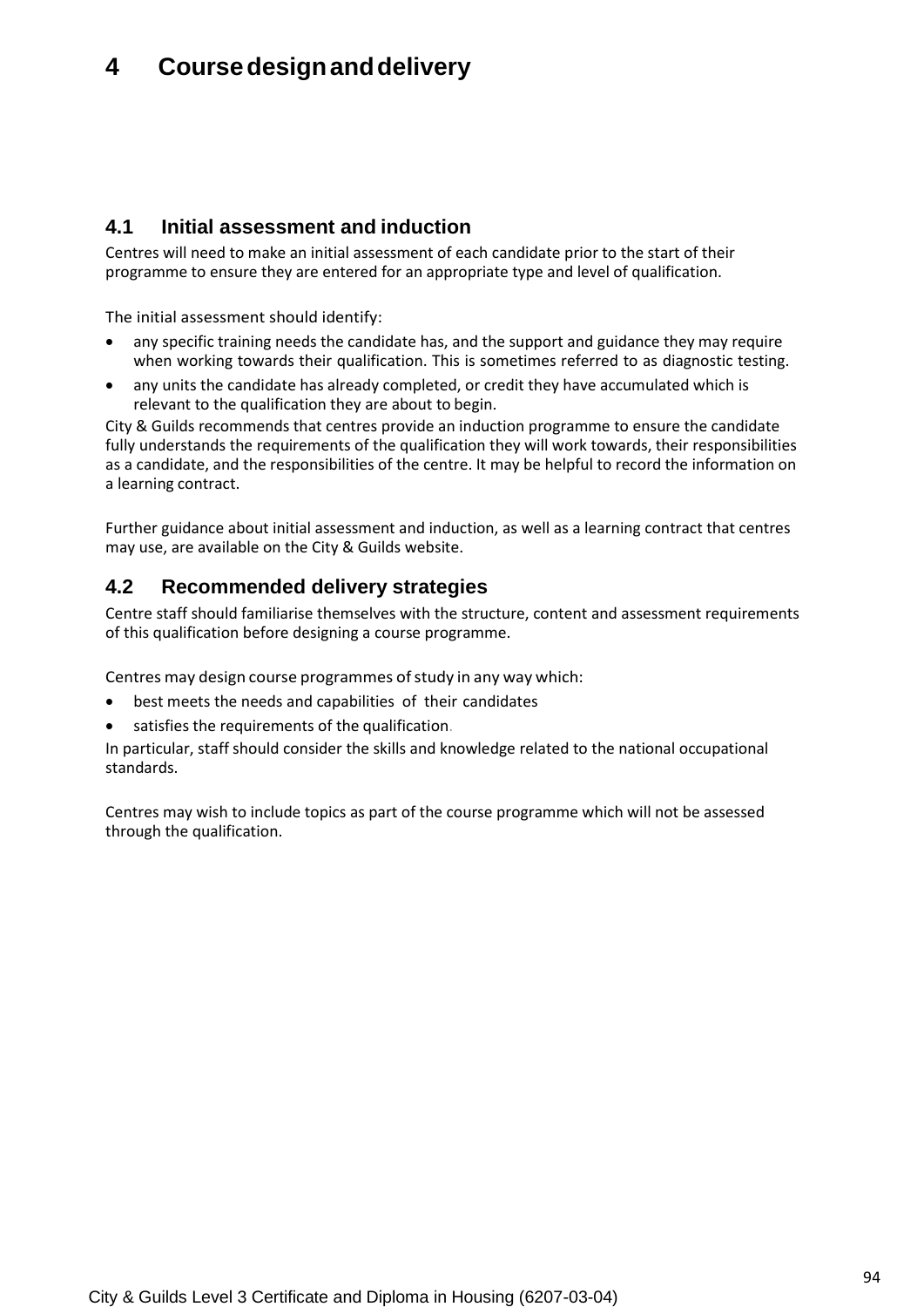# **Appendix 1 Sourcesofgeneralinformation**

The following documents contain essential information for centres delivering City & Guilds qualifications. They should be referred to in conjunction with this handbook. To download the documents and to find other useful documents, go to the **Centres and Training Providers homepage** on **[www.cityandguilds.com](http://www.cityandguilds.com/)**[.](http://www.cityandguilds.com/)

*Centre Guide – Delivering International Qualifications* contains detailed information about the processes which must be followed and requirements which must be met for a centre to achieve 'approved centre' status, or to offer a particular qualification. Specifically, the document includes sections on:

- The centre and qualification approval process and forms
- Assessment, verification and examination roles at the centre
- Registration and certification of candidates
- Non-compliance
- Complaints and appeals
- Equal opportunities
- Data protection
- Frequently asked questions.

#### *ProvidingCity&Guilds qualifications –aguide tocentreandqualification approval*

contains detailed information about the processes which must be followed and requirements which must be met for a centre to achieve 'approved centre'status, orto offer a particular qualification. Specifically, the document includes sections on:

- The centre and qualification approval process and forms
- Assessment, verification and examination roles at the centre
- Registration and certification of candidates
- Non-compliance
- Complaints and appeals
- Equal opportunities
- Data protection
- Frequently asked questions.

*Ensuring quality* contains updates and good practice exemplars for City & Guilds assessment and policy issues. Specifically, the document contains information on:

- Management systems
- Maintaining records
- Assessment
- Internal verification and quality assurance
- External verification.

*Access to Assessment & Qualifications* provides full details of the arrangements that may be made to facilitate access to assessments and qualifications for candidates who are eligible for adjustments in assessment.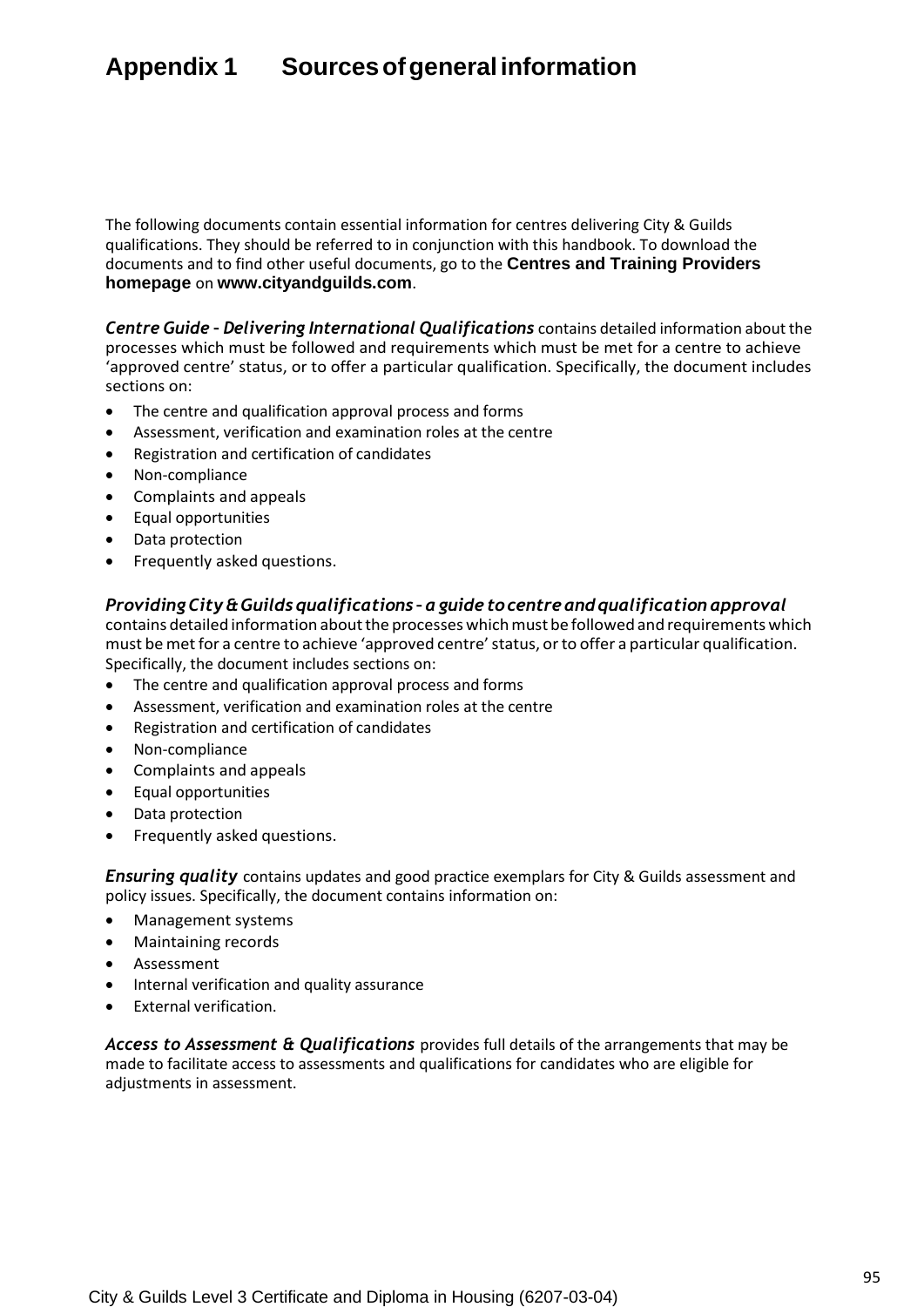The **centre homepage** section of the City & Guilds website also contains useful information such on such things as:

• *Walled Garden* Find out how to register and certificate candidates on line • *Events*

Contains dates and information on the latest Centre events

• *Online assessment* Contains information on how to register for GOLA assessments.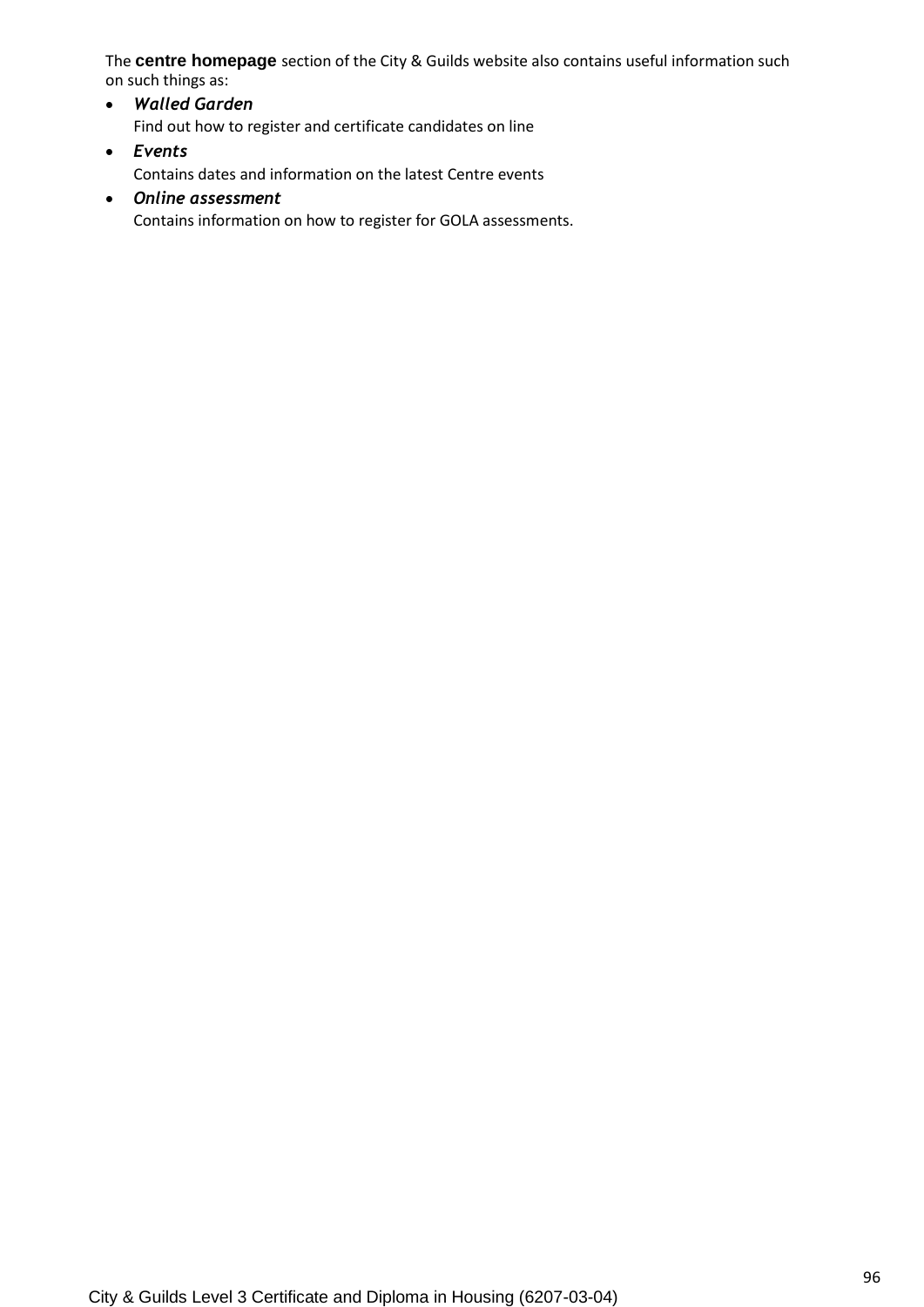City & Guilds **Believe you can**



**[www.cityandguilds.com](http://www.cityandguilds.com/)**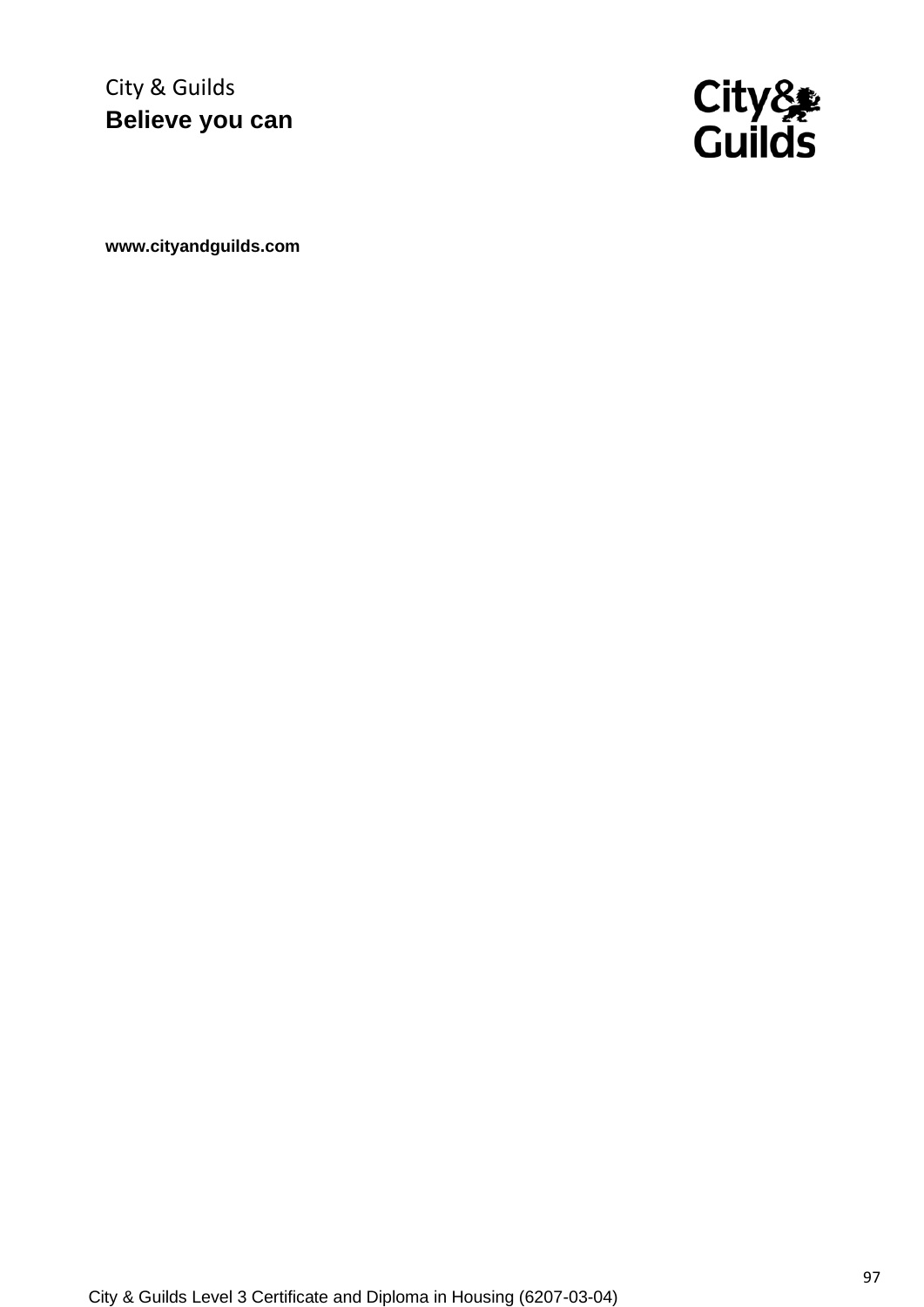### **Useful contacts**

| <b>UK learners</b><br><b>General qualification information</b>                           | T: +44 (0)844 543 0033<br>E: learnersupport@cityandguilds.com |
|------------------------------------------------------------------------------------------|---------------------------------------------------------------|
| <b>International learners</b>                                                            | T: +44 (0)844 543 0033                                        |
| General qualification information                                                        | F: +44 (0)20 7294 2413                                        |
|                                                                                          | E: intcg@cityandguilds.com                                    |
| <b>Centres</b>                                                                           | T: +44 (0)844 543 0000                                        |
| Exam entries, Registrations/enrolment,                                                   | F: +44 (0)20 7294 2413                                        |
| Certificates, Invoices, Missing or late exam<br>materials, Nominal roll reports, Results | E: centresupport@cityandguilds.com                            |
| <b>Single subject qualifications</b>                                                     | T: +44 (0)844 543 0000                                        |
| Exam entries, Results, Certification, Missing or                                         | F: +44 (0)20 7294 2413                                        |
| late exam materials, Incorrect exam papers,                                              | F: +44 (0)20 7294 2404 (BB forms)                             |
| Forms request (BB, results entry), Exam date<br>and time change                          | E: singlesubjects@cityandguilds.com                           |
| <b>International awards</b>                                                              | T: +44 (0)844 543 0000                                        |
| Results, Entries, Enrolments, Invoices, Missing                                          | F: +44 (0)20 7294 2413                                        |
| or late exam materials, Nominal roll reports                                             | E: intops@cityandguilds.com                                   |
| <b>Walled Garden</b>                                                                     | T: +44 (0)844 543 0000                                        |
| Re-issue of password or username, Technical                                              | F: +44 (0)20 7294 2413                                        |
| problems, Entries, Results, GOLA, Navigation,<br>User/menu option, Problems              | E: walledgarden@cityandguilds.com                             |
| <b>Employer</b>                                                                          | T: +44 (0)121 503 8993                                        |
| Employer solutions, Mapping, Accreditation,<br>Development Skills, Consultancy           | E: business_unit@cityandguilds.com                            |
| <b>Publications</b>                                                                      | T: +44 (0)844 543 0000                                        |
| Logbooks, Centre documents, Forms, Free<br>literature                                    | F: +44 (0)20 7294 2413                                        |

If you have a complaint, or any suggestions for improvement about any of the services that City & Guilds provides, email: **[feedbackandcomplaints@cityandguilds.com](mailto:feedbackandcomplaints@cityandguilds.com)**